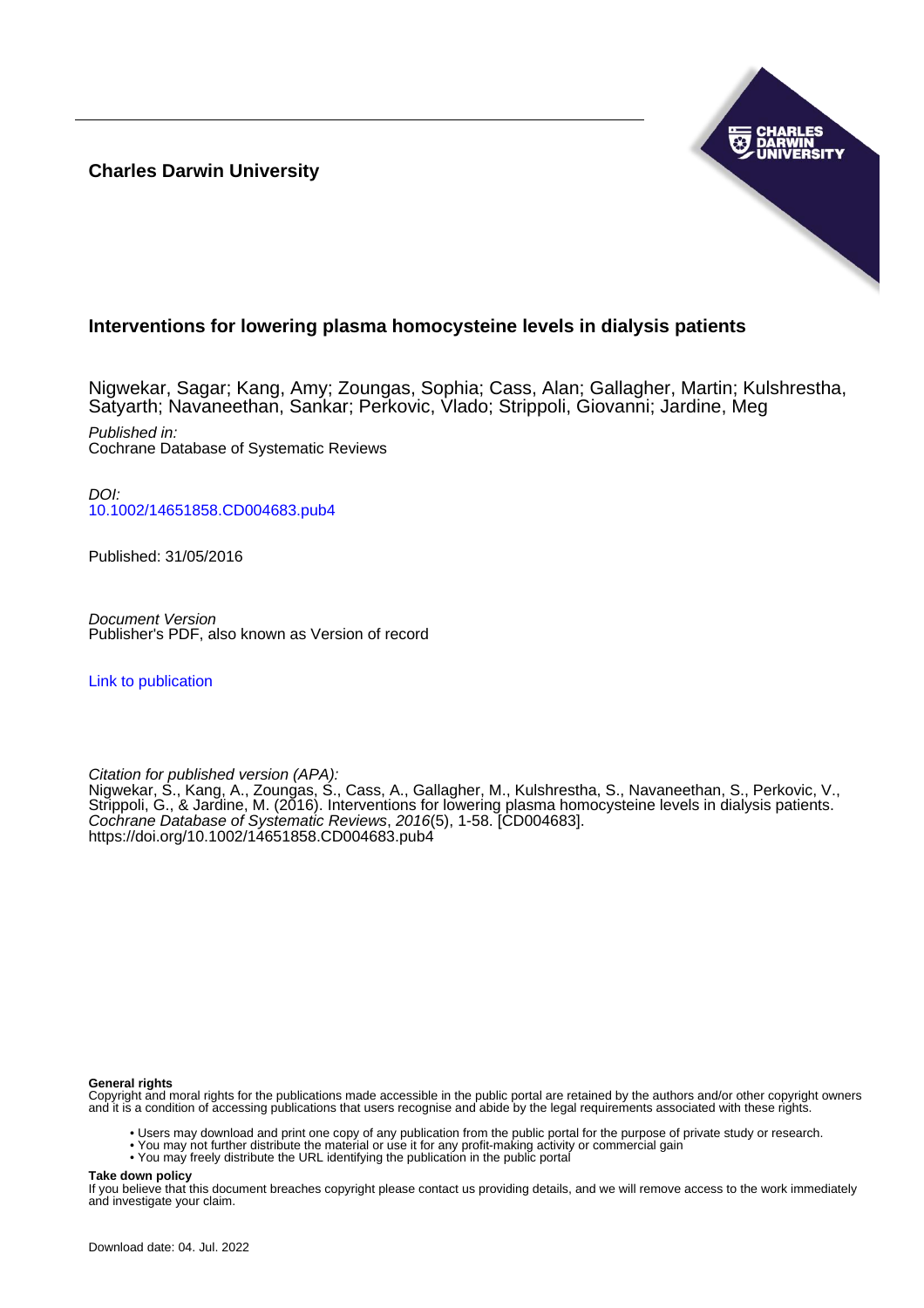

**Interventions for lowering plasma homocysteine levels in dialysis patients (Review)**

Nigwekar SU, Kang A, Zoungas S, Cass A, Gallagher MP, Kulshrestha S, Navaneethan SD, Perkovic V, Strippoli GFM, Jardine MJ

Nigwekar SU, Kang A, Zoungas S, Cass A, Gallagher MP, Kulshrestha S, Navaneethan SD, Perkovic V, Strippoli GFM, Jardine MJ. Interventions for lowering plasma homocysteine levels in dialysis patients. Cochrane Database of Systematic Reviews 2016, Issue 5. Art. No.: CD004683. DOI: 10.1002/14651858.CD004683.pub4.

**[www.cochranelibrary.com](http://www.cochranelibrary.com)**

**Interventions for lowering plasma homocysteine levels in dialysis patients (Review)** Copyright © 2016 The Cochrane Collaboration. Published by John Wiley & Sons, Ltd.

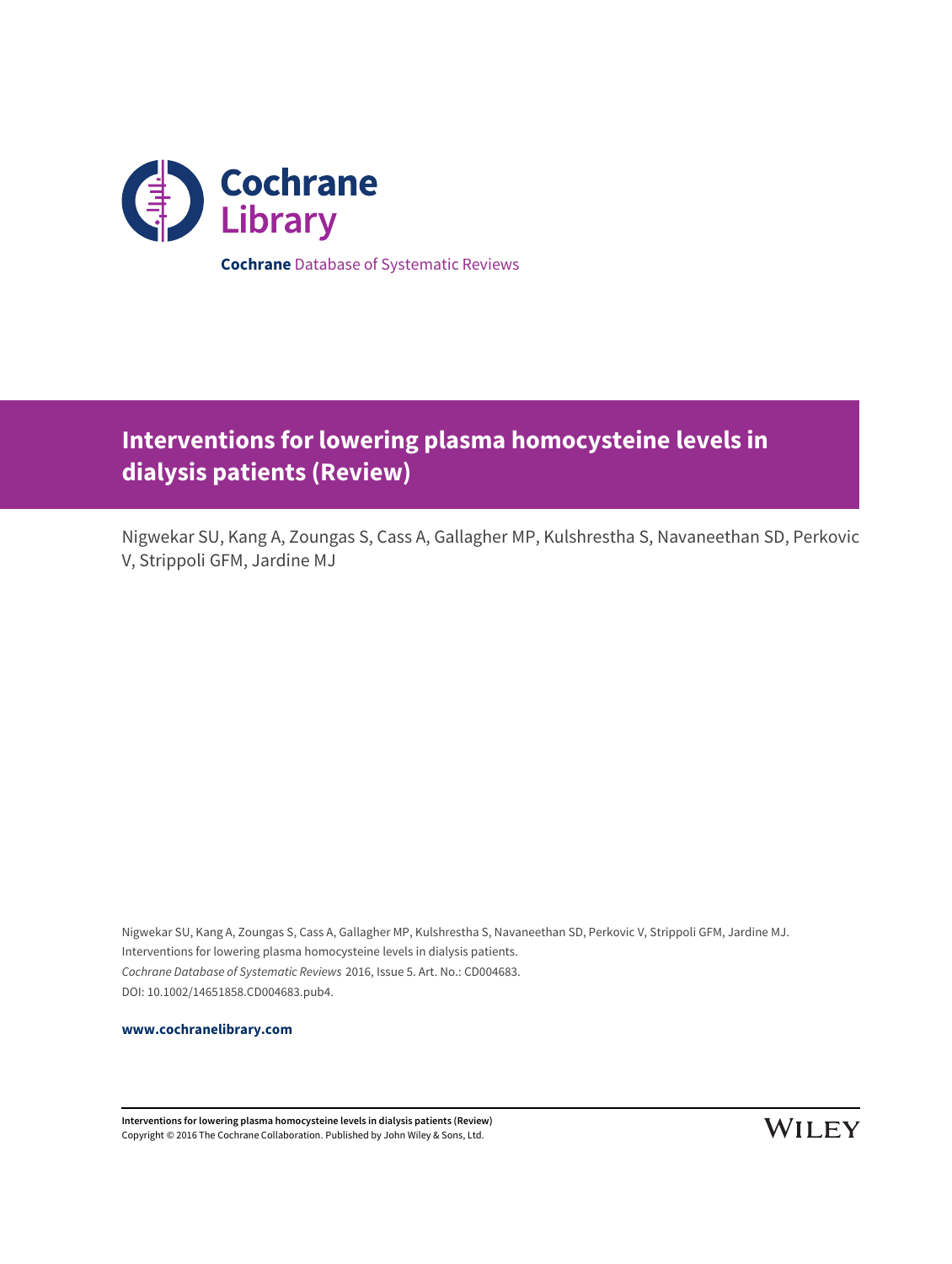## **TABLE OF CONTENTS**

| <b>OBJECTIVES</b><br><u>. In the second terms of the second terms of the second terms of the second terms of the second</u> |
|-----------------------------------------------------------------------------------------------------------------------------|
|                                                                                                                             |
|                                                                                                                             |
|                                                                                                                             |
|                                                                                                                             |
| 9                                                                                                                           |
| Figure 4.<br>10                                                                                                             |
| 12                                                                                                                          |
| 13                                                                                                                          |
| 14                                                                                                                          |
| 14                                                                                                                          |
| 28                                                                                                                          |
| 45                                                                                                                          |
| Analysis 1.1. Comparison 1 Primary outcome, Outcome 1 Cardiovascular mortality.<br>46                                       |
| Analysis 2.1. Comparison 2 Secondary outcomes, Outcome 1 All-cause mortality.<br>47                                         |
| Analysis 2.2. Comparison 2 Secondary outcomes, Outcome 2 Myocardial infarction (fatal and non fatal).<br>48                 |
| 49<br>Analysis 2.3. Comparison 2 Secondary outcomes, Outcome 3 Coronary revascularisation.                                  |
| 49                                                                                                                          |
| Analysis 2.5. Comparison 2 Secondary outcomes, Outcome 5 Deep venous thrombosis and pulmonary embolism. .<br>50             |
| Analysis 2.6. Comparison 2 Secondary outcomes, Outcome 6 Thrombosis of dialysis access.<br>51                               |
| Analysis 2.7. Comparison 2 Secondary outcomes, Outcome 7 Adverse events.<br>51                                              |
| 52                                                                                                                          |
| 56                                                                                                                          |
| 56                                                                                                                          |
| 57                                                                                                                          |
| SOURCES OF SUPPORT<br>57                                                                                                    |
| DIFFERENCES BETWEEN PROTOCOL AND REVIEW<br>57                                                                               |
| 57<br><b>INDEX TERMS</b>                                                                                                    |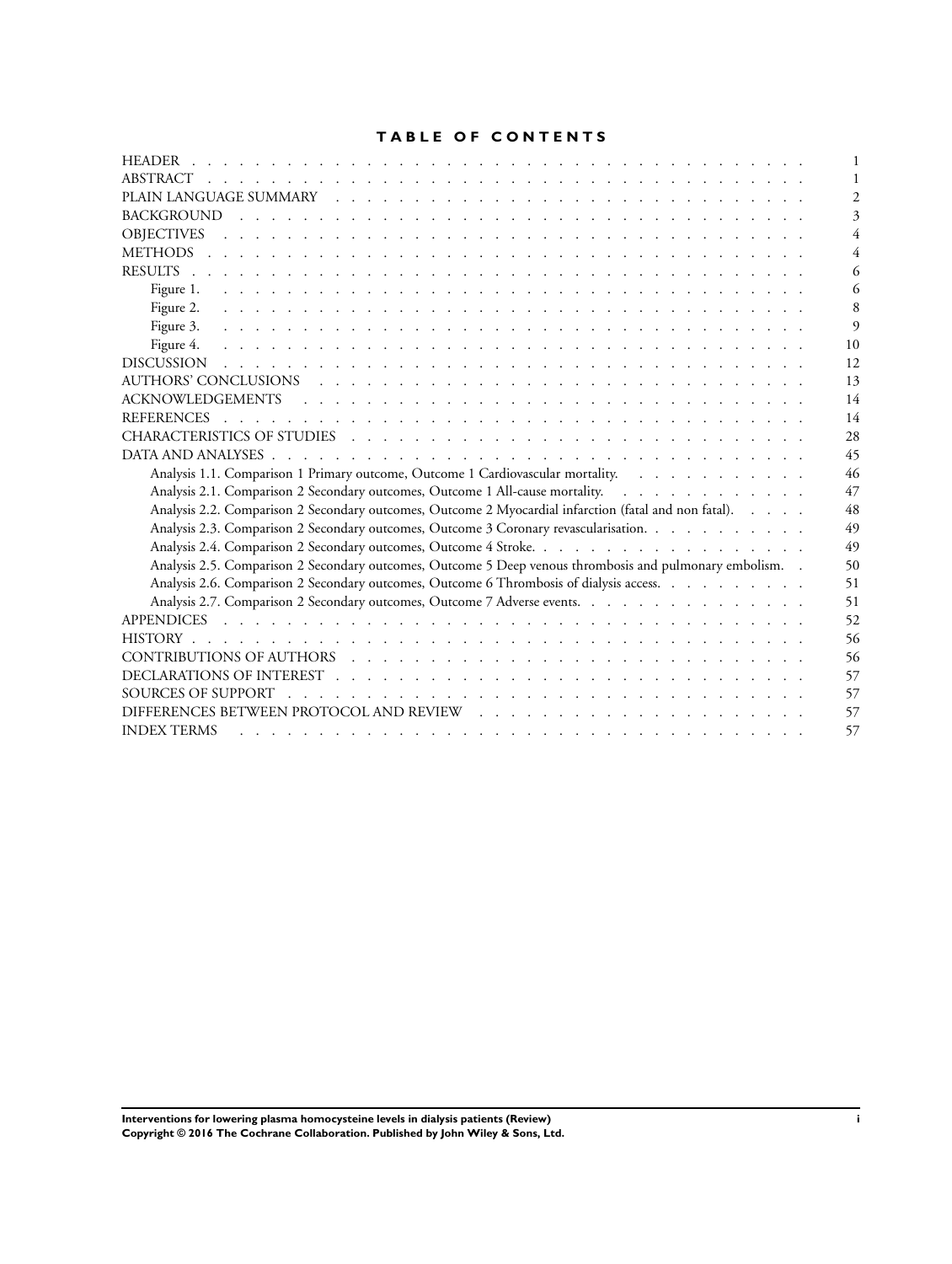**[Intervention Review]**

# **Interventions for lowering plasma homocysteine levels in dialysis patients**

Sagar U Nigwekar<sup>1</sup>, Amy Kang<sup>2, 3</sup>, Sophia Zoungas<sup>4</sup>, Alan Cass<sup>3, 5</sup>, Martin P Gallagher<sup>3</sup>, Satyarth Kulshrestha<sup>6</sup>, Sankar D Navaneethan <sup>7</sup>, Vlado Perkovic<sup>3</sup>, Giovanni FM Strippoli<sup>8,9,10,11,12</sup>, Meg J Jardine<sup>3,13</sup>

<sup>1</sup>Division of Nephrology, Massachusetts General Hospital, Scholars in Clinical Sciences Program, Harvard Medical School, Boston, MA, USA. <sup>2</sup>Sydney Medical School, The University of Sydney, Sydney, Australia. <sup>3</sup>Renal and Metabolic Division, The George Institute for Global Health, The University of Sydney, Camperdown, Australia. <sup>4</sup>Diabetes and Vascular Research Program, Monash Centre for Health Research and Implementation, School of Public Health and Preventive Medicine, Monash University, Clayton, Australia. <sup>5</sup> Menzies School of Health Research, Casuarina, Australia. <sup>6</sup> Department of Nephrology, University of Iowa Carver College of Medicine, Iowa City, IA, USA.<sup>7</sup> Baylor College of Medicine, Houston, Texas, USA. <sup>8</sup> Cochrane Kidney and Transplant, Centre for Kidney Research, The Children's Hospital at Westmead, Westmead, Australia. <sup>9</sup>Department of Emergency and Organ Transplantation, University of Bari, Bari, Italy. <sup>10</sup>Medical Scientific Office, Diaverum, Lund, Sweden. <sup>11</sup> Diaverum Academy, Bari, Italy. <sup>12</sup> Sydney School of Public Health, The University of Sydney, Sydney, Australia. <sup>13</sup>Department of Renal Medicine, Concord Repatriation General Hospital, Concord, Australia

Contact address: Sagar U Nigwekar, Division of Nephrology, Massachusetts General Hospital, Scholars in Clinical Sciences Program, Harvard Medical School, Boston, MA, USA. [sagarnigs@gmail.com.](mailto:sagarnigs@gmail.com) [snigwekar@partners.org](mailto:snigwekar@partners.org).

**Editorial group:** Cochrane Kidney and Transplant Group. **Publication status and date:** New, published in Issue 5, 2016. **Review content assessed as up-to-date:** 25 January 2016.

**Citation:** Nigwekar SU, Kang A, Zoungas S, Cass A, Gallagher MP, Kulshrestha S, Navaneethan SD, Perkovic V, Strippoli GFM, Jardine MJ. Interventions for lowering plasma homocysteine levels in dialysis patients. *Cochrane Database of Systematic Reviews* 2016, Issue 5. Art. No.: CD004683. DOI: 10.1002/14651858.CD004683.pub4.

Copyright © 2016 The Cochrane Collaboration. Published by John Wiley & Sons, Ltd.

## **A B S T R A C T**

### **Background**

People with end-stage kidney disease (ESKD) have high rates of cardiovascular events. Randomised controlled trials (RCTs) of homocysteine-lowering therapies have not shown reductions in cardiovascular event rates in the general population. However, people with kidney disease have higher levels of homocysteine and may have different mechanisms of cardiovascular disease. We performed a systematic review of the effect of homocysteine-lowering therapies in people with ESKD.

### **Objectives**

To evaluate the benefits and harms of established homocysteine lowering therapy (folic acid, vitamin  $B_6$ , vitamin  $B_{12}$ ) on all-cause mortality and cardiovascular event rates in patients with ESKD.

### **Search methods**

We searched Cochrane Kidney and Transplant's Specialised Register to 25 January 2016 through contact with the Information Specialist using search terms relevant to this review.

### **Selection criteria**

Studies conducted in people with ESKD that reported at least 100 patient-years of follow-up and assessed the effect of therapies that are known to have homocysteine-lowering properties were included.

### **Interventions for lowering plasma homocysteine levels in dialysis patients (Review) 1 Copyright © 2016 The Cochrane Collaboration. Published by John Wiley & Sons, Ltd.**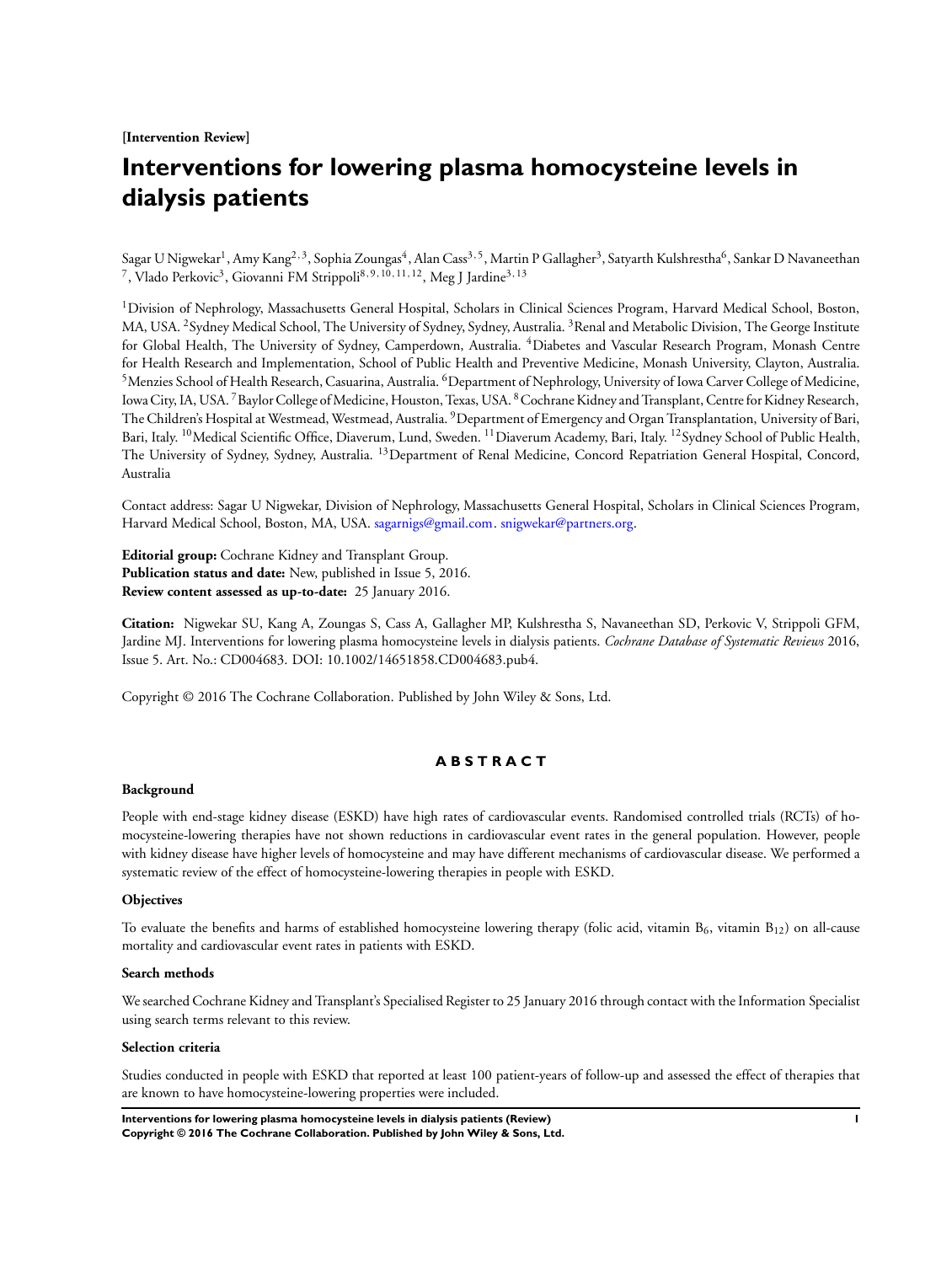#### **Data collection and analysis**

Two authors independently extracted data using a standardised form. The primary outcome was cardiovascular mortality. Secondary outcomes included all-cause mortality, incident cardiovascular disease (fatal and nonfatal myocardial infarction and coronary revascularisation), cerebrovascular disease (stroke and cerebrovascular revascularisation), peripheral vascular disease (lower limb amputation), venous thromboembolic disease (deep vein thrombosis and pulmonary embolism), thrombosis of dialysis access, and adverse events. The effects of homocysteine-lowering therapies on outcomes were assessed with meta-analyses using random-effects models. Prespecified subgroup and sensitivity analyses were conducted.

### **Main results**

We included six studies that reported data on 2452 participants with ESKD. Interventions investigated were folic acid with or without other vitamins (vitamin  $B_6$ , vitamin  $B_{12}$ ). Participants' mean age was 48 to 65 years, and proportions of male participants ranged from 50% to 98%.

Homocysteine-lowering therapy probably leads to little or no effect on cardiovascular mortality (4 studies, 1186 participants: RR 0.93, 95% CI 0.70 to 1.22). There was no evidence of heterogeneity among the included studies ( $I^2 = 0\%$ ). Homocysteine-lowering therapy had little or no effect on all-cause mortality or any other of this review's secondary outcomes. All prespecified subgroup and sensitivity analyses demonstrated little or no difference. Reported adverse events were mild and there was no increase in the incidence of adverse events from homocysteine-lowering therapies (3 studies, 1248 participants: RR 1.12, 95% CI 0.51 to 2.47;  $I^2$  = 0%). Overall, studies were assessed as being at low risk of bias and there was no evidence of publication bias.

### **Authors' conclusions**

Homocysteine-lowering therapies were not found to reduce mortality (cardiovascular and all-cause) or cardiovascular events among people with ESKD.

## **P L A I N L A N G U A G E S U M M A R Y**

### **Interventions for lowering plasma homocysteine levels in dialysis patients**

#### **Background**

People with advanced kidney disease frequently develop heart disease, which is the most common cause of deaths in these people. An increased level of the amino acid (homocysteine) in the blood is a risk factor for heart disease in people with advanced kidney disease. Therapies that reduce homocysteine levels (e.g. folic acid, vitamins  $B_6$  and  $B_{12}$ ) are often used, but the benefits and harms of their use are unclear. We aimed to assess the benefits and harms of homocysteine-lowering therapies in people with advanced kidney disease who were on dialysis.

#### **Study characteristics**

From a search of the literature in January 2016, we identified six randomised controlled trials that involved 2452 participants aged between 48 and 65 years to be analysed.

#### **Key results**

We found that homocysteine-lowering therapies had no benefits for heart health in people with advanced kidney disease who were on dialysis. These therapies did not achieve any reduction in rates of heart disease-related death. However, homocysteine-lowering therapies were generally well tolerated, and had a mild side effect profile.

#### **Quality of the evidence**

Overall, studies were assessed as high quality.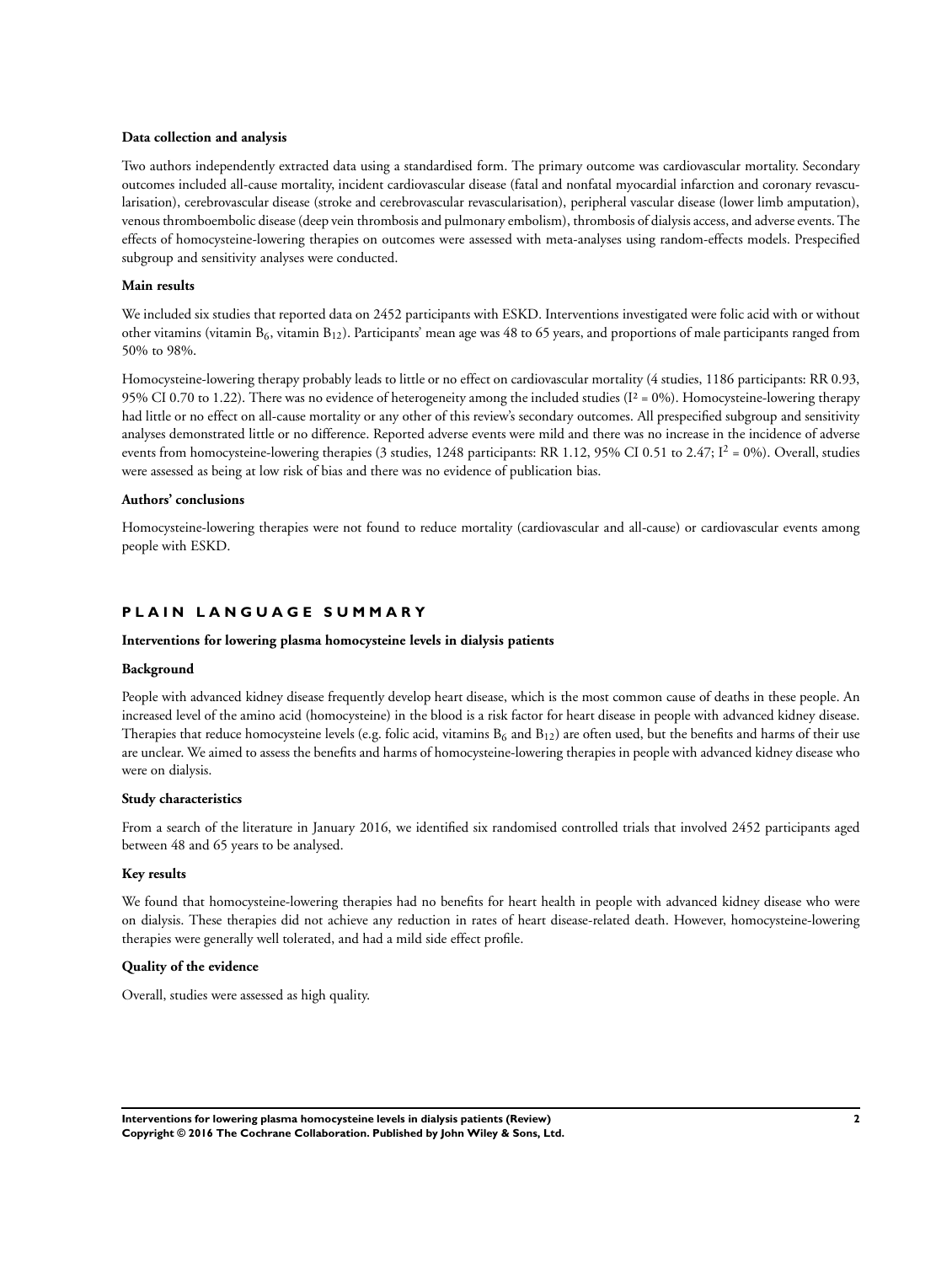## **B A C K G R O U N D**

### **Description of the condition**

Dialysis-dependent end-stage kidney disease (ESKD) patients have reduced life expectancy, with annual mortality of 14.8% in Australia [\(McDonald 2007\)](#page-16-0), and 16.7% in the USA ([USRDS](#page-16-0) [2007](#page-16-0)). Chronic kidney disease (CKD) is an independent and pow-erful risk factor for cardiovascular disease [\(Go 2004](#page-16-0); [Weiner 2004](#page-16-0)). Cardiovascular mortality is significant in CKD [\(de Jager 2009](#page-16-0)). For dialysis-dependent ESKD patients, death from cardiovascular disease is 10 to 100 times higher than in age and sex-matched controls [\(Foley 1998](#page-16-0)).

The increased prevalence of cardiovascular disease among ESKD patients is not completely accounted for by the presence of traditional risk factors such as hypertension, dyslipidaemia, diabetes mellitus, smoking, and left ventricular hypertrophy ([Baigent](#page-16-0) [2000](#page-16-0)). Thus, there has been increasing investigation of nontraditional risk factors such as anaemia, hyperparathyroidism and hyperhomocysteinaemia.

#### **Description of the intervention**

Homocysteine is an amino acid produced from the metabolism of methionine. It is believed to play a role in the pathogenesis of atherosclerosis by damaging the endothelium and promoting clotting ([Eikelboom 1999](#page-16-0)). Epidemiological studies have shown homocysteine to be an independent risk factor for cardiovascular disease ([HSC 2002\)](#page-16-0). Elevated homocysteine level is a predictor of vascular disease including stroke, myocardial infarction (MI, heart attack), atherosclerosis (thickening of artery walls), arterial and venous thrombosis (clotting) and cardiovascular death in the general population [\(HSC 2002;](#page-16-0) [Wald 2002](#page-16-0)) and in people with ESKD [\(Chauveau 1993](#page-16-0); [Moustapha 1998;](#page-16-0) [Robinson 1996](#page-16-0)). In contrast to the well-documented association between homocysteine levels and vascular events in the general population, the association between homocysteine levels and risk for atherothrombotic disease is not consistent among the ESKD population. Some investigators have described an inverse association between homocysteine levels and clinical outcomes in the ESKD patients with low levels of homocysteine being associated with worse outcomes [\(Kalantar-Zadeh 2004;](#page-16-0) [Wrone 2001\)](#page-16-0). However, even a mild increase in the homocysteine level appears to be a vascular risk factor in the general population and there is high prevalence of hyperhomocysteinaemia in ESKD. Thus, the paradoxical reverse association between homocysteine and clinical outcome in ESKD patients does not as such refute a possible role for homocysteine in the vascular pathogenesis. Furthermore, it has also been shown that association of hyperhomocysteinaemia and worse clinical outcomes persists in ESKD patients without chronic inflammation-malnutrition state ([Ducloux 2006\)](#page-16-0). These authors postulate that

the burden of chronic inflammation-malnutrition might mask the true relationship between hyperhomocysteinaemia and cardiovascular risk among dialysis-dependent ESKD patients.

### **How the intervention might work**

Because kidney metabolism is the primary means by which homocysteine is cleared, plasma homocysteine has a strong inverse correlation with estimated glomerular filtration rate ([Freidman](#page-16-0) [2001](#page-16-0)). Among patients with ESKD, the prevalence of hyperhomocysteinaemia is 85% to 100% ([Bostom 1999](#page-16-0)).

In classical homocystinuria, plasma total homocysteine concentrations are very high (100 to 400  $\mu$ mol/L), and untreated patients die prematurely from venous thromboembolism and malignant arterial disease. Long-term treatment aimed at lowering homocysteine levels has been extremely effective in reducing the potentially life-threatening vascular risk in these patients modified by agents that lower homocysteine such as folic acid and vitamins  $B<sub>6</sub>$  and  $B<sub>12</sub>$ . Of the homocysteine-lowering therapies, folic acid is the most effective and consistent in reducing homocysteine levels in ESKD [\(van Guldener 2006\)](#page-16-0).

### **Why it is important to do this review**

A limited number of studies of homocysteine-lowering therapy in ESKD patients have been conducted which individually have been unable to find a statistically significant effect on surrogate markers of cardiovascular disease, cardiovascular events or all-cause mortality ([ASFAST 2004;](#page-16-0) [HOST Study 2004;](#page-16-0) [Vianna 2007](#page-16-0); [Wrone 2004](#page-16-0)). The picture is confused by the inability of studies to normalise homocysteine levels in most patients, despite the administration of larger doses of folic acid than in studies of other population groups [\(ASFAST 2004;](#page-16-0) [Gonin 2005](#page-16-0)).

Although there is no RCT evidence to support folic acid or vitamin B interventions, multivitamin supplementation for patients with ESKD is commonly practiced. The K/DOQI Clinical Practice Guidelines for Cardiovascular Disease in Dialysis Patients promote the administration of folate, vitamins  $B_6$  and  $B_{12}$  to compensate for dialysate losses and prevent elevation of homocysteine on the grounds of cardiovascular risk [\(K/DOQI 2005](#page-16-0)). The group also acknowledged the lack of evidence in the area and state that further data are required regarding the effect of vitamin therapy on clinical outcomes. Furthermore potential harms associated with folic acid supplements have not been excluded [\(Zoccali 2010\)](#page-16-0).

In light of the burden of cardiovascular disease for patients with ESKD, the effectiveness or otherwise of any potentially effective interventions needs to be clearly established. This review aimed to assess the benefits and harms of homocysteine lowering therapy among people with ESKD to guide decision making and improve outcomes for patients.

**Interventions for lowering plasma homocysteine levels in dialysis patients (Review) 3 Copyright © 2016 The Cochrane Collaboration. Published by John Wiley & Sons, Ltd.**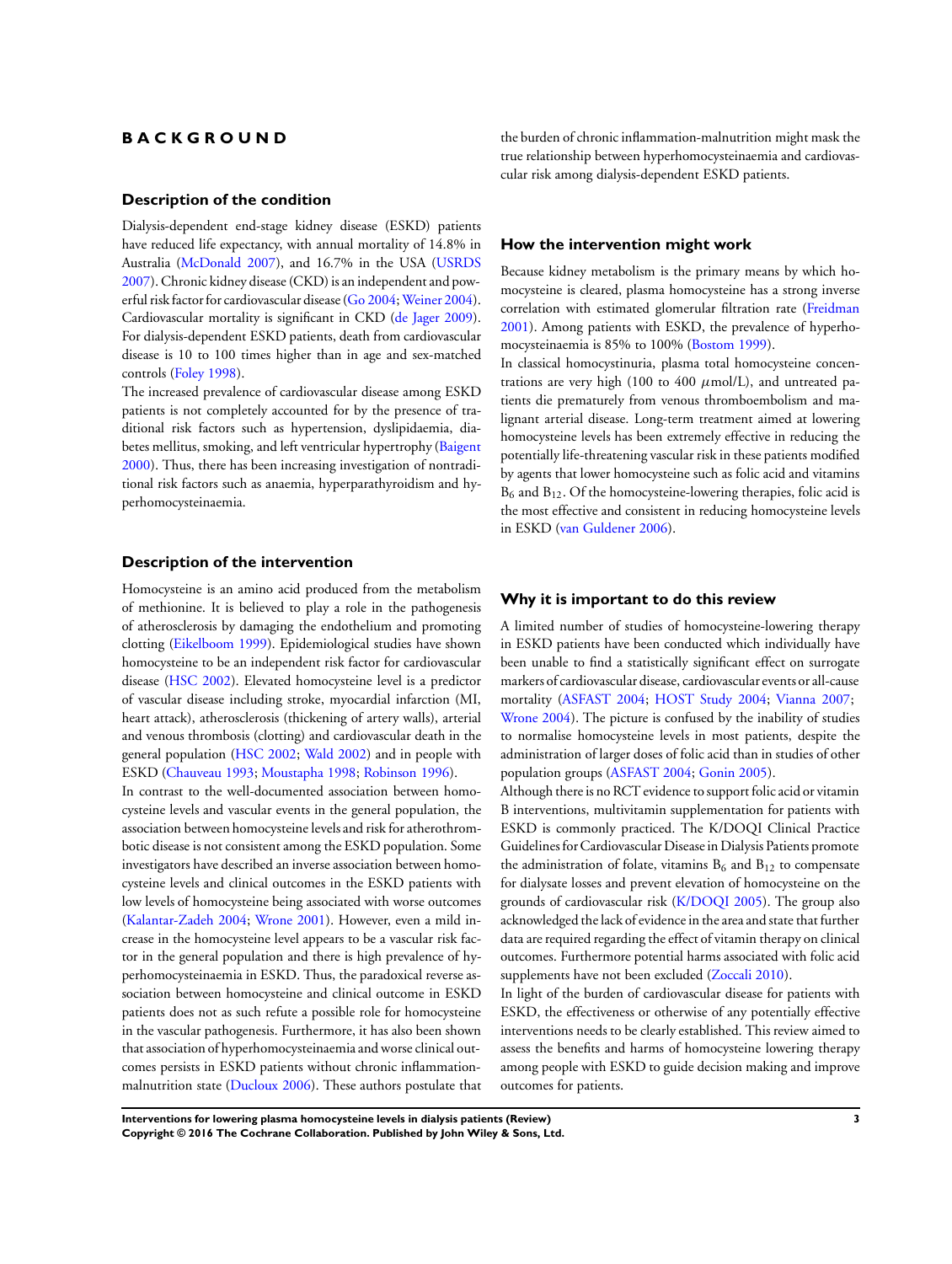## **O B J E C T I V E S**

To evaluate the benefits and harms of established homocysteine lowering therapy (folic acid, vitamin  $B_6$ , vitamin  $B_{12}$ ) on all-cause mortality and cardiovascular event rates in patients with ESKD.

## **M E T H O D S**

### **Criteria for considering studies for this review**

## **Types of studies**

RCTs and quasi-RCTs (RCTs in which allocation to treatment was obtained by alteration, use of alternate medical records, date of birth or other predictable methods) looking at the use of established homocysteine lowering therapy, with a minimum of 100 patient years were included to reduce the risk of reporting or publication bias. Sequential and cross-over studies were excluded.

#### **Types of participants**

We included adults (aged over 18 years) with ESKD defined as those requiring maintenance dialysis. Patients with functioning kidney transplants were excluded.

#### **Types of interventions**

Studies randomising patients to therapies which have proven efficacy in lowering homocysteine levels were included. Studies of regimens in which the main mechanism of action is thought not to be homocysteine lowering were excluded (e.g. simvastatin plus folic acid, N-acetyl cysteine). We investigated the following comparisons.

- Homocysteine-lowering therapy versus placebo or usual care
- Higher dose homocysteine-lowering therapy versus lower dose homocysteine-lowering therapy
	- Any schedule of treatment
	- Any route of treatment.

#### **Types of outcome measures**

#### **Primary outcomes**

#### • Cardiovascular mortality

#### **Secondary outcomes**

- All-cause mortality
- Cardiovascular disease
	- Fatal and nonfatal MI
	- Coronary revascularisation
- Cerebrovascular disease
	- Stroke
		- Cerebrovascular revascularisation
- Peripheral vascular disease and venous thromboembolic

disease

- Lower limb amputation
- Deep vein thrombosis (DVT) and pulmonary

embolism (PE)

- Kidney-specific outcomes
	- Thrombosis of dialysis access
- Adverse events from folic-based therapy
	- Gastrointestinal events
	- Dermatological events
	- Neurological events
	- Malignancy incidence and mortality
	- Any self-reported adverse events.

## **Search methods for identification of studies**

#### **Electronic searches**

We searched Cochrane Kidney and Transplant's Specialised Register to 25 January 2016 through contact with the Information Specialist using search terms relevant to this review. The Specialised Register contains studies identified from the following sources.

- 1. Quarterly searches of the Cochrane Central Register of Controlled Trials (CENTRAL)
	- 2. Weekly searches of MEDLINE OVID SP
	- 3. Handsearching of kidney-related journals and the
- proceedings of major kidney conferences
	- 4. Searching of the current year of EMBASE OVID SP
	- 5. Weekly current awareness alerts for selected kidney journals
	- 6. Searches of the International Clinical Trials Register

(ICTRP) Search Portal and ClinicalTrials.gov.

Studies contained in the Specialised Register are identified through search strategies for CENTRAL, MEDLINE, and EMBASE based on the scope of Cochrane Kidney and Transplant. Details of these strategies as well as a list of handsearched journals, conference proceedings and current awareness alerts are available in the Specialised Register section of information about the [Cochrane](http://onlinelibrary.wiley.com/o/cochrane/clabout/articles/RENAL/frame.html) [Kidney and Transplant](http://onlinelibrary.wiley.com/o/cochrane/clabout/articles/RENAL/frame.html).

See [Appendix 1](#page-54-0) for search terms used in strategies for this review.

**Interventions for lowering plasma homocysteine levels in dialysis patients (Review) 4 Copyright © 2016 The Cochrane Collaboration. Published by John Wiley & Sons, Ltd.**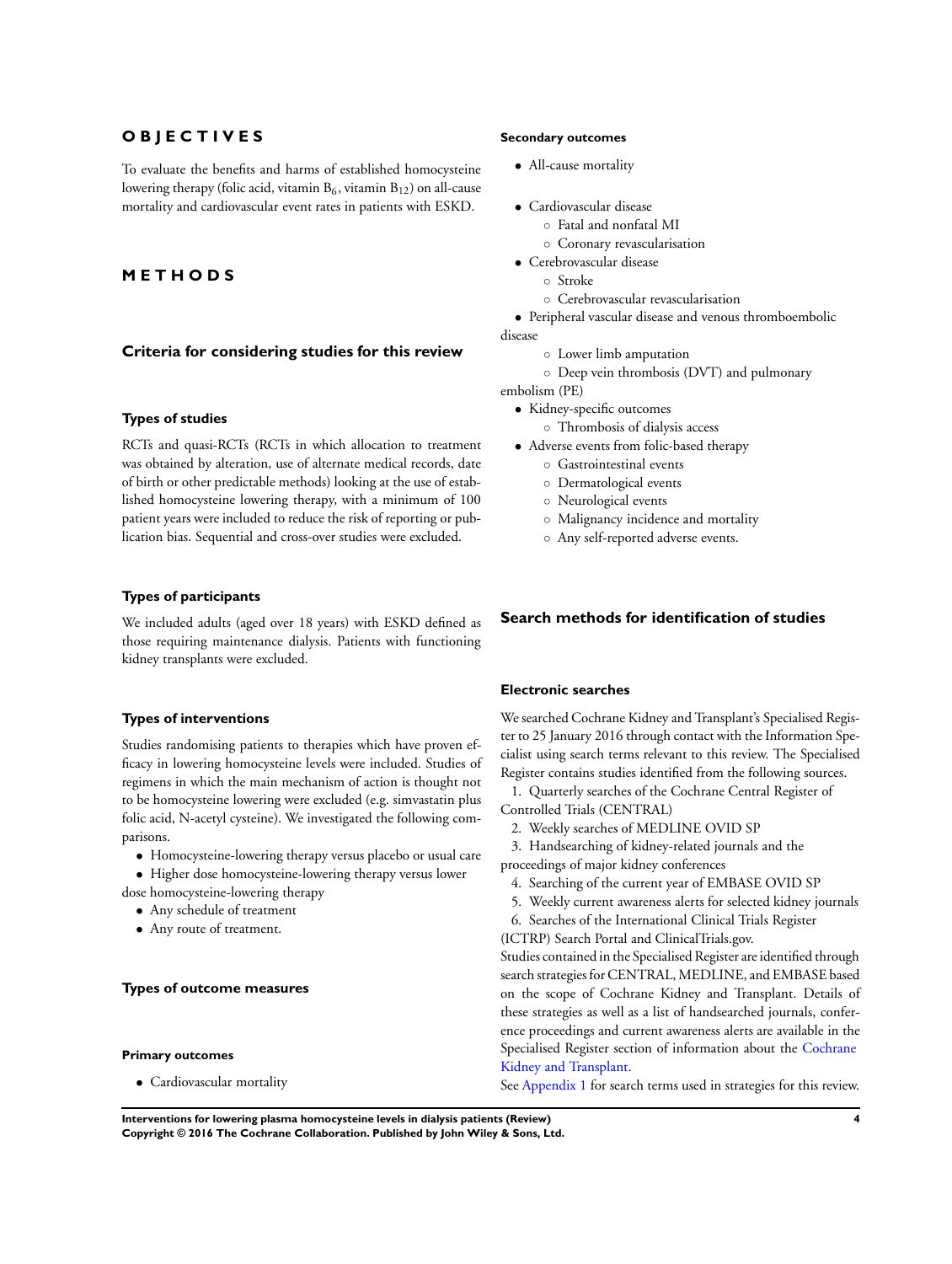#### **Searching other resources**

1. Reference lists of review articles, relevant studies and clinical practice guidelines.

2. Letters seeking information about unpublished or incomplete studies to investigators known to be involved in previous studies.

## **Data collection and analysis**

Steps in data collection and analyses are outlined below.

## **Selection of studies**

The search strategy described was used to obtain titles and abstracts of studies that may be relevant to the review. Titles and abstracts were screened independently by two authors, and studies that were not applicable were discarded. However, studies and reviews that might include relevant data or information on studies were retained initially. Two authors independently assessed retrieved abstracts and the full text as necessary of these studies to determine which studies satisfy the inclusion criteria.

#### **Data extraction and management**

Data extraction was carried out independently by two authors using standard data extraction forms. Studies reported in non-English language journals were translated before assessment. Where more than one publication of one RCT existed, only the publication with the most complete data were to be included; however, we did not find any duplicate publications. Disagreements were resolved by consultation.

## **Assessment of risk of bias in included studies**

The following items were independently assessed by two authors using the risk of bias assessment tool ([Higgins 2011\)](#page-16-0) (see [Appendix](#page-55-0) [2\)](#page-55-0).

- Was there adequate sequence generation (selection bias)?
- Was allocation adequately concealed (selection bias)?

• Was knowledge of the allocated interventions adequately prevented during the study?

- Participants and personnel (performance bias)
- Outcome assessors (detection bias)
- Were incomplete outcome data adequately addressed (attrition bias)?

• Are reports of the study free of suggestion of selective outcome reporting (reporting bias)?

• Was the study apparently free of other problems that could put it at a risk of bias?

#### **Measures of treatment effect**

For dichotomous outcomes (all-cause mortality, MI, coronary revascularisation, cardiovascular death, stroke, cerebrovascular revascularisation, lower limb amputation, thrombosis of arteriovenous (AV) access, DVT, PE), results were expressed as risk ratio (RR) with 95% confidence intervals (CI). Data were pooled using the random-effects model but the fixed-effect model was also analysed to ensure robustness of the model chosen and susceptibility to outliers.

#### **Dealing with missing data**

Any further information required from the original author was to be requested by written correspondence and any relevant information obtained in this manner was included in the review. Attrition rates, such as drop-outs, losses to follow-up and withdrawals were to be investigated. Issues of missing data and imputation methods (e.g. last-observation-carried-forward) were to be critically appraised ([Higgins 2011](#page-16-0)).

#### **Assessment of heterogeneity**

Heterogeneity was analysed using a Chi<sup>2</sup> test on N-1 degrees of freedom, with an alpha of 0.05 used for statistical significance and with the I<sup>2</sup> test [\(Higgins 2003\)](#page-16-0). I<sup>2</sup> values of 25%, 50% and 75% correspond to low, medium and high levels of heterogeneity.

## **Assessment of reporting biases**

Publication bias was assessed using a funnel plot [\(Egger 1997](#page-16-0)). Attrition bias was assessed using the loss/event ratio.

## **Data synthesis**

Data were pooled using the random-effects model but the fixedeffect model was also analysed to ensure robustness of the model chosen and susceptibility to outliers.

### **Subgroup analysis and investigation of heterogeneity**

Subgroup analyses were conducted to explore possible sources of heterogeneity using inverse variance according to the following characteristics.

- Study intervention
- Exposure to folic acid among control group participants
- Proportion of participants with diabetes mellitus
- Proportion of participants with cardiac disease
- Study duration follow-up
- Study event number.

We aimed to analyse the ability of interventions to normalise homocysteine levels in a subgroup of studies that enrolled patients with elevated homocysteine levels. Plausible explanations for variations in treatment effect were explored using subgroup analyses based on study quality and length of follow-up.

**Interventions for lowering plasma homocysteine levels in dialysis patients (Review) 5 Copyright © 2016 The Cochrane Collaboration. Published by John Wiley & Sons, Ltd.**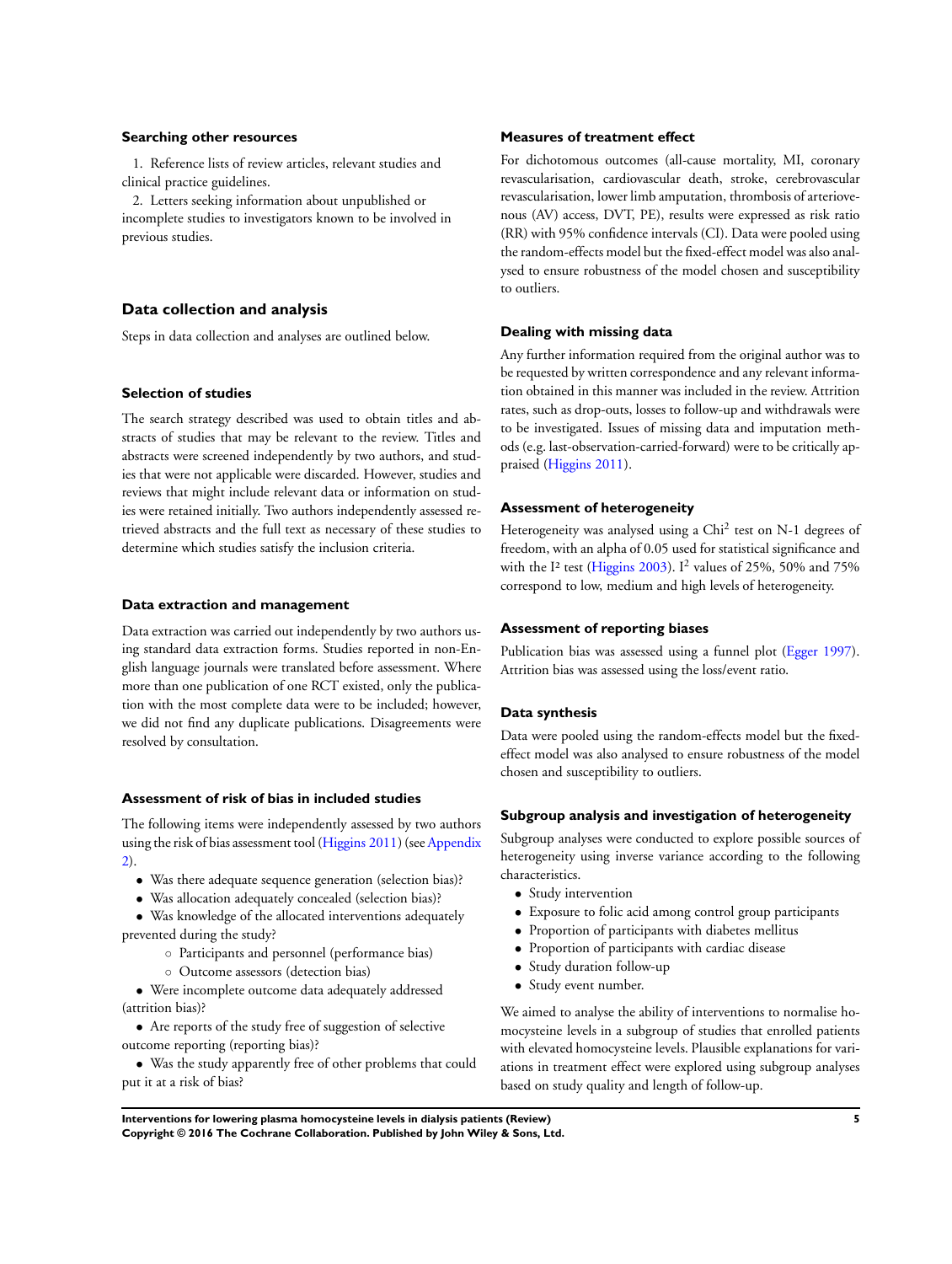### **Sensitivity analysis**

Sensitivity analyses were conducted to ensure conclusions are robust to decisions made during the review process such as inclusion criteria and imputing of missing data. Where outcomes sought were reported in insufficient detail to allow meta-analysis and further information was not forthcoming from triallists, we planned to summarise these outcomes and assess with descriptive techniques.

We planned to calculate the number of persons needed to treat to avoid one cardiovascular death if adequate data were available; however, our non-significant results did not permit making this calculation.

## **R E S U L T S**

### **Description of studies**

Detailed description of study search results and description of studies is outlined below.

### **Results of the search**

We searched Cochrane Kidney and Transplant's Specialised Register to 25 January 2016 through contact with the Information Specialist using search terms relevant to this review. Additionally, reference lists of review articles, relevant studies and clinical practice guidelines were also searched. This comprehensive search yielded 336 records. The titles and abstracts of these 336 records were assessed and 110 articles were excluded since they did not meet the prespecified review criteria. The full texts of the remaining 220 records were reviewed; six studies (34 records) met our review criteria (Figure 1). Prior to publication three additional studies were identified and these will be assessed in afuture update of this review [\(NCT00004495](#page-16-0); [Soleimani 2011;](#page-16-0) [Tayebi-Khosroshahi 2013\)](#page-16-0).





### **Included studies**

### **Design**

We included six studies that involved 2452 participants with ESKD requiring dialysis ([ASFAST 2004;](#page-16-0) [Heinz 2009](#page-16-0); [HOST](#page-16-0) [Study 2004](#page-16-0); [Righetti 2003](#page-16-0); [Vianna 2007](#page-16-0); [Wrone 2004\)](#page-16-0). All studies were reported between 2003 and 2009.

All included studies were parallel RCTs ([ASFAST 2004;](#page-16-0) [Heinz](#page-16-0) ; [HOST Study 2004;](#page-16-0) [Righetti 2003;](#page-16-0) [Vianna 2007;](#page-16-0) [Wrone](#page-16-0) ). Five studies were double-blinded ([ASFAST 2004;](#page-16-0) [Heinz](#page-16-0) ; [HOST Study 2004](#page-16-0); [Vianna 2007](#page-16-0); [Wrone 2004](#page-16-0)) and one

**Interventions for lowering plasma homocysteine levels in dialysis patients (Review) 6 Copyright © 2016 The Cochrane Collaboration. Published by John Wiley & Sons, Ltd.**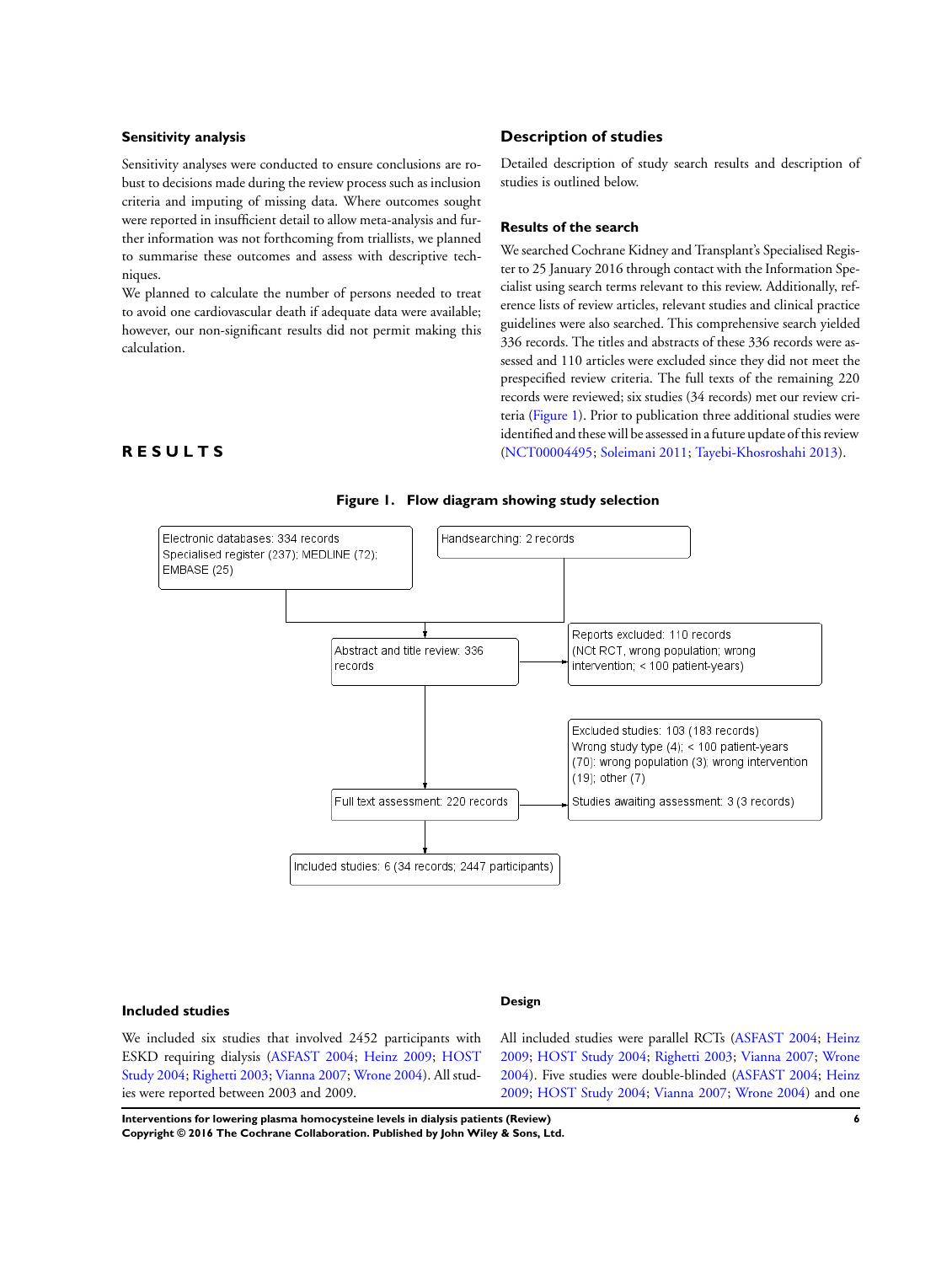study followed an open-label design ([Righetti 2003](#page-16-0)).

#### **Sample sizes**

Sample sizes of included studies ranged from 88 participants ( [Righetti 2003\)](#page-16-0) to 761 participants ([HOST Study 2004](#page-16-0)).

## **Setting**

The included studies were conducted in outpatient dialysis units [\(ASFAST 2004;](#page-16-0) [Heinz 2009](#page-16-0); [HOST Study 2004](#page-16-0); [Righetti 2003;](#page-16-0) [Vianna 2007;](#page-16-0) [Wrone 2004](#page-16-0)). Two were single centre studies [\(Righetti 2003;](#page-16-0) [Vianna 2007](#page-16-0)) and four were multicentre studies [\(ASFAST 2004;](#page-16-0) [Heinz 2009;](#page-16-0) [HOST Study 2004;](#page-16-0) [Wrone 2004](#page-16-0)). Studies were conducted in the USA [\(HOST Study 2004](#page-16-0); [Wrone](#page-16-0) [2004](#page-16-0)), Australia and New Zealand ([ASFAST 2004\)](#page-16-0), Germany [\(Heinz 2009\)](#page-16-0), Brazil [\(Vianna 2007](#page-16-0)) and Italy ([Righetti 2003](#page-16-0)). Mandatory folate fortification was present only in the USA at the time the studies were conducted. Three studies included ESKD patients on maintenance haemodialysis [\(Heinz 2009](#page-16-0); [Righetti 2003;](#page-16-0) [Vianna 2007\)](#page-16-0) only. Three studies included ESKD patients on both maintenance haemodialysis and peritoneal dialysis ([ASFAST](#page-16-0) [2004](#page-16-0); [HOST Study 2004](#page-16-0);[Wrone 2004\)](#page-16-0). Proportions of peritoneal dialysis patients were 28% ([ASFAST 2004](#page-16-0)), 8.2% ([Wrone 2004](#page-16-0)) or not reported [\(HOST Study 2004\)](#page-16-0).

### **Participants**

The mean age of study participants was between 48 and 65 years [\(Characteristics of included studies\)](#page-31-0). The proportion of study participants who were male ranged from 50% to 98%, the proportion with a diagnosis of diabetes mellitus ranged from 19% to 55%, and the proportion with a history of cardiac disease ranged from 11% to 58%. Follow-up ranged from 2.0 to 3.6 years. Participants consisted entirely of people with ESKD in four studies [\(Heinz](#page-16-0) [2009](#page-16-0); [Righetti 2003;](#page-16-0) [Vianna 2007](#page-16-0); [Wrone 2004](#page-16-0)) and both ESKD and CKD in two studies [\(ASFAST 2004;](#page-16-0) [HOST Study 2004](#page-16-0)). Specific outcome data on ESKD patients were obtained from the study authors of [ASFAST 2004](#page-16-0).

#### **Interventions**

Interventions investigated were folic acid with or without other vitamins (vitamin  $B_6$ , vitamin  $B_{12}$ ). The dose of folic acid was variable from the equivalent daily dose of 5 mg to 40 mg. [Wrone](#page-16-0) [2004](#page-16-0) compared placebo versus low dose (5 mg) versus high dose (15 mg) folate therapy with the latter two arms combined for the purposes of this review. Comparator treatment was placebo [\(ASFAST 2004](#page-16-0); [HOST Study 2004](#page-16-0); [Vianna 2007](#page-16-0)), low dose folic acid [\(Heinz 2009;](#page-16-0) [Wrone 2004](#page-16-0)) or usual care ([Righetti 2003](#page-16-0)).

### **Outcomes**

For [ASFAST 2004](#page-16-0), the primary outcomes were change in rate of progression of mean maximum carotid artery intimal media thickness, composite of MI, stroke, and death from cardiovascular cause. Secondary outcomes were all fatal and nonfatal cardiovascular events including MI, stroke, unstable angina, revascularisation, and peripheral vascular disease.

The primary outcome in [Heinz 2009](#page-16-0) was overall mortality. Secondary outcomes were occurrence of first fatal or nonfatal cardiovascular event (MI, unstable angina, coronary vascularisation procedure, sudden cardiac death, stroke, peripheral artery disease, PE, and thromboses). Shunt thromboses were not regarded as an end point.

The primary outcome in [HOST Study 2004](#page-16-0) was time to death from any cause. Secondary outcomes were time to MI, stroke, amputation of all or part of a lower extremity, and a composite of these three plus all-cause mortality.

For [Righetti 2003,](#page-16-0) the primary outcome was a composite cardiovascular end point (typical history of angina with abnormal myocardial scintigraphy or coronarography, fatal and nonfatal MI, symptomatic extracranial carotid stenosis resulting in carotid endarterectomy, fatal and nonfatal stroke and sudden cardiac arrest). There were no secondary outcomes.

The primary outcome in [Vianna 2007](#page-16-0) was a composite of new major cardiovascular events, including death from cardiovascular causes, nonfatal MI, cardiac arrhythmias, angina, heart failure, and cerebral vascular accident. Secondary outcome was the evaluation of the intima-media thickness of the common carotid arteries.

For [Wrone 2004](#page-16-0), the primary outcomes were cardiovascular events (coronary artery intervention, MI, stroke, transient ischaemic attack, carotid endarterectomy, limb amputation) and mortality. The secondary outcome was vascular access thrombosis (among those with AV fistulae).

#### **Excluded studies**

Excluded studies are described ([Characteristics of excluded](#page-40-0) [studies\)](#page-40-0). Reasons for exclusion were: wrong study design (4 studies); less than 100 patient-years follow-up (70 studies); wrong study population (3 studies); not homocysteine-lowering interventions (19 studies); outcome data were not extractable (7 studies).

### **Risk of bias in included studies**

A risk of bias graph and summary are presented in [Figure 2](#page-10-0) and [Figure 3.](#page-11-0) Risk of selection bias related to random sequence generation and allocation concealment was low in 50% of the included studies. Risks attributed to performance, attrition, detection, and reporting biases were low in more than 65% of included studies.

**Interventions for lowering plasma homocysteine levels in dialysis patients (Review) 7 Copyright © 2016 The Cochrane Collaboration. Published by John Wiley & Sons, Ltd.**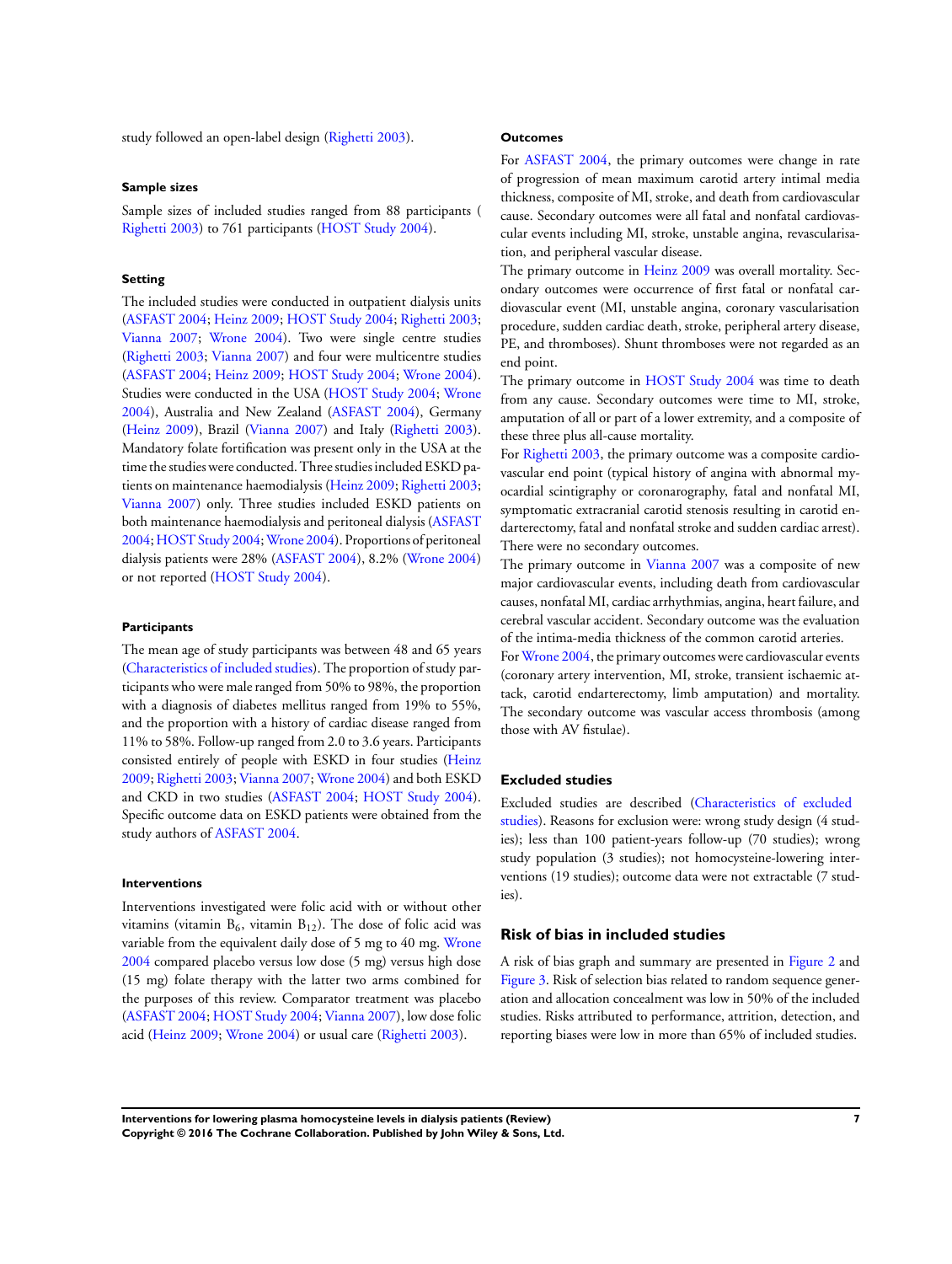## <span id="page-10-0"></span>**Figure 2. Risk of bias graph: review authors' judgements about each risk of bias item presented as percentages across all included studies.**



**Interventions for lowering plasma homocysteine levels in dialysis patients (Review) 8 Copyright © 2016 The Cochrane Collaboration. Published by John Wiley & Sons, Ltd.**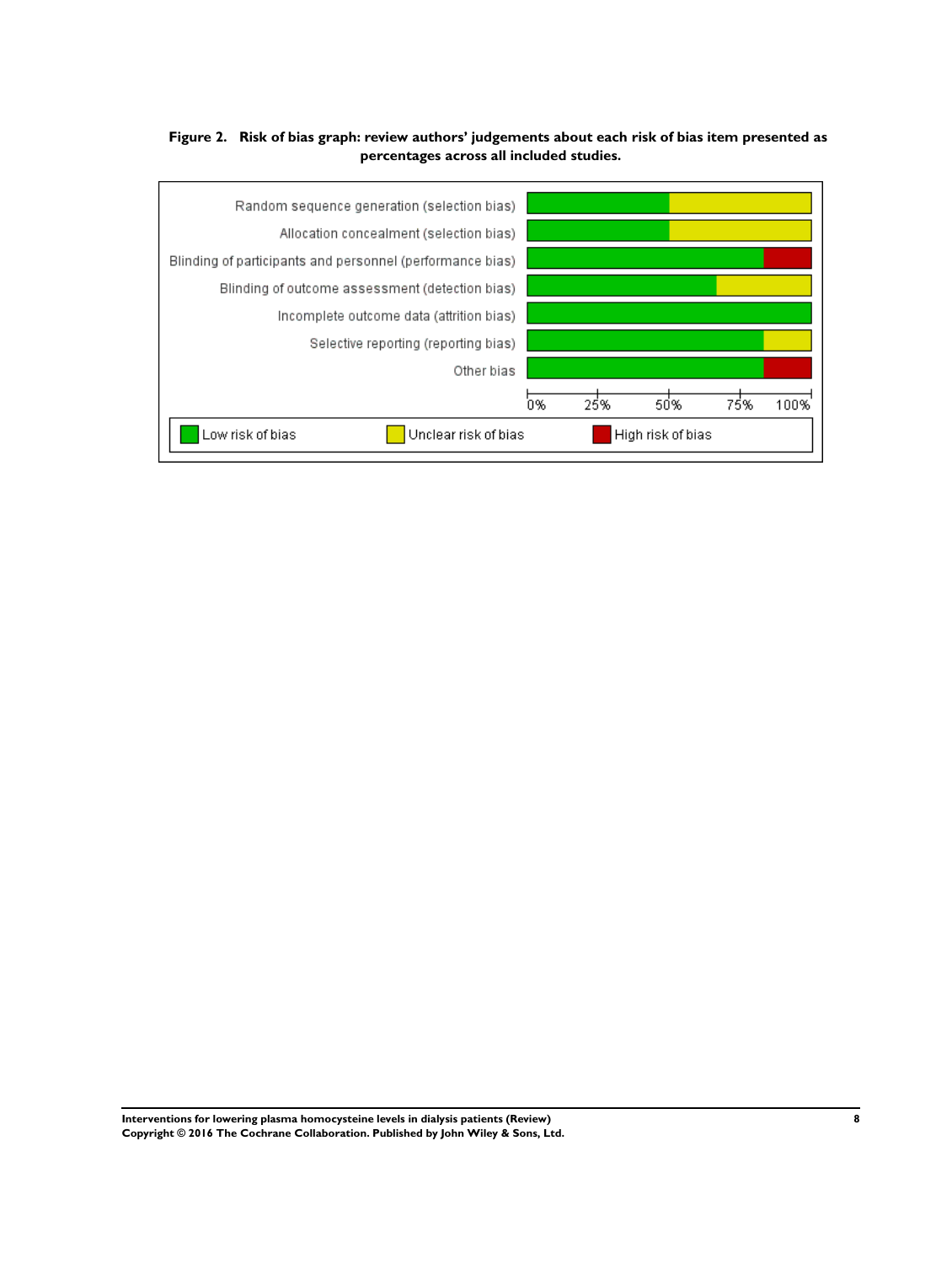|                 | Random sequence generation (selection bias) | Allocation concealment (selection bias) | Blinding of participants and personnel (performance bias) | Blinding of outcome assessment (detection bias) | (Incomplete outcome data (attrition bias | Selective reporting (reporting bias) | Other bias |
|-----------------|---------------------------------------------|-----------------------------------------|-----------------------------------------------------------|-------------------------------------------------|------------------------------------------|--------------------------------------|------------|
| ASFAST 2004     | ÷                                           | ÷                                       | ÷                                                         | ÷                                               | ÷                                        | ÷                                    | ÷          |
| Heinz 2009      | ?                                           | Ĩ,                                      | ¥                                                         | ÷                                               | ¥                                        | ¥                                    | ¥          |
| HOST Study 2004 | ÷                                           | 7                                       | ÷                                                         | ÷                                               | ÷                                        | ÷                                    | ŧ          |
| Righetti 2003   | ÷                                           | ÷                                       |                                                           | ?                                               | ÷                                        | ?                                    |            |
| Vianna 2007     | ?                                           | ?                                       | ÷                                                         | ÷                                               | ÷                                        | ÷                                    | ¥          |
| 2004<br>Wrone   | ?                                           | ÷                                       | ÷                                                         | ?                                               | ÷                                        | ÷                                    | ÷          |

<span id="page-11-0"></span>**Figure 3. Risk of bias summary: review authors' judgements about each risk of bias item for each included study.**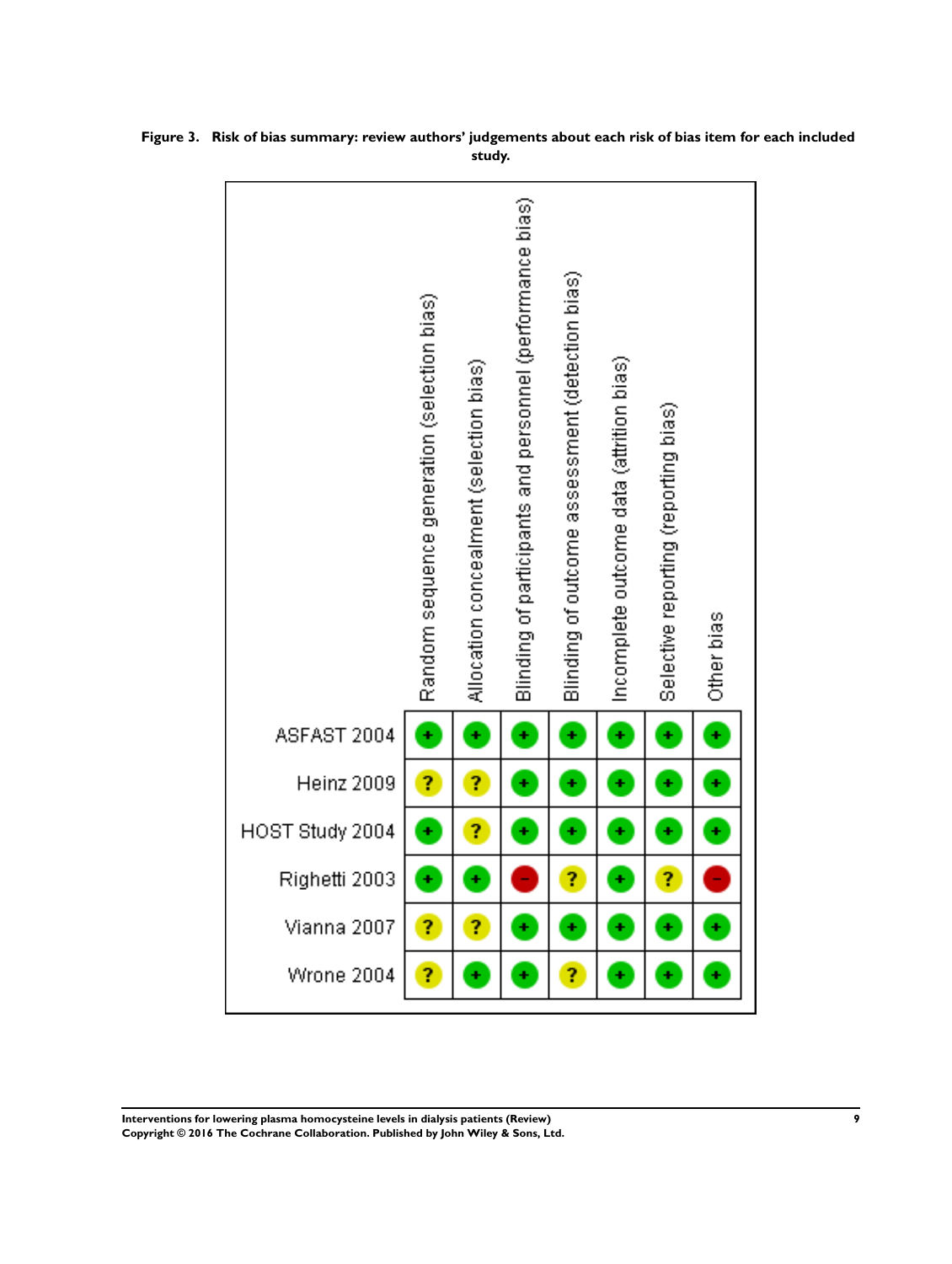## **Allocation**

Method of sequence generation was assessed as being at low risk of bias in three studies ([ASFAST 2004](#page-16-0); [HOST Study 2004;](#page-16-0) [Righetti](#page-16-0) [2003](#page-16-0)) and unclear in three studies [\(Heinz 2009](#page-16-0); [Vianna 2007;](#page-16-0) [Wrone 2004](#page-16-0)).

Allocation concealment was assessed as being at low risk of bias in three studies [\(ASFAST 2004](#page-16-0); [Righetti 2003;](#page-16-0) [Wrone 2004](#page-16-0)) and unclear in three studies [\(Heinz 2009](#page-16-0); [HOST Study 2004](#page-16-0); [Vianna](#page-16-0) [2007](#page-16-0)).

## **Blinding**

Performance bias (participants and study staff) was assessed as low in five studies [\(ASFAST 2004](#page-16-0); [Heinz 2009](#page-16-0); [HOST Study 2004;](#page-16-0) [Vianna 2007;](#page-16-0) [Wrone 2004](#page-16-0)) and high in one study [\(Righetti 2003](#page-16-0)). Detection bias (outcome assessors) was assessed as low in four studies ([ASFAST 2004](#page-16-0); [Heinz 2009;](#page-16-0) [HOST Study 2004;](#page-16-0) [Vianna](#page-16-0)

[2007](#page-16-0)) and unclear in two studies [\(Righetti 2003;](#page-16-0) [Wrone 2004](#page-16-0)).

#### **Incomplete outcome data**

Attrition bias was assessed as low in all six studies.

## **Selective reporting**

Reporting bias was assessed as low in five studies [\(ASFAST 2004;](#page-16-0) [Heinz 2009](#page-16-0); [HOST Study 2004](#page-16-0); [Vianna 2007](#page-16-0); [Wrone 2004\)](#page-16-0) and unclear in one study ([Righetti 2003](#page-16-0)).

#### **Other potential sources of bias**

[Righetti 2003](#page-16-0) was assessed as being at high risk of other bias due to the imbalance between the groups in the baseline data; all other studies were assessed as being at low risk of other potential biases. Funnel plot analysis did not show publication bias (Figure 4).

### **Figure 4. Funnel plot of comparison: 2 Secondary outcomes, outcome: 2.1 all-cause mortality**

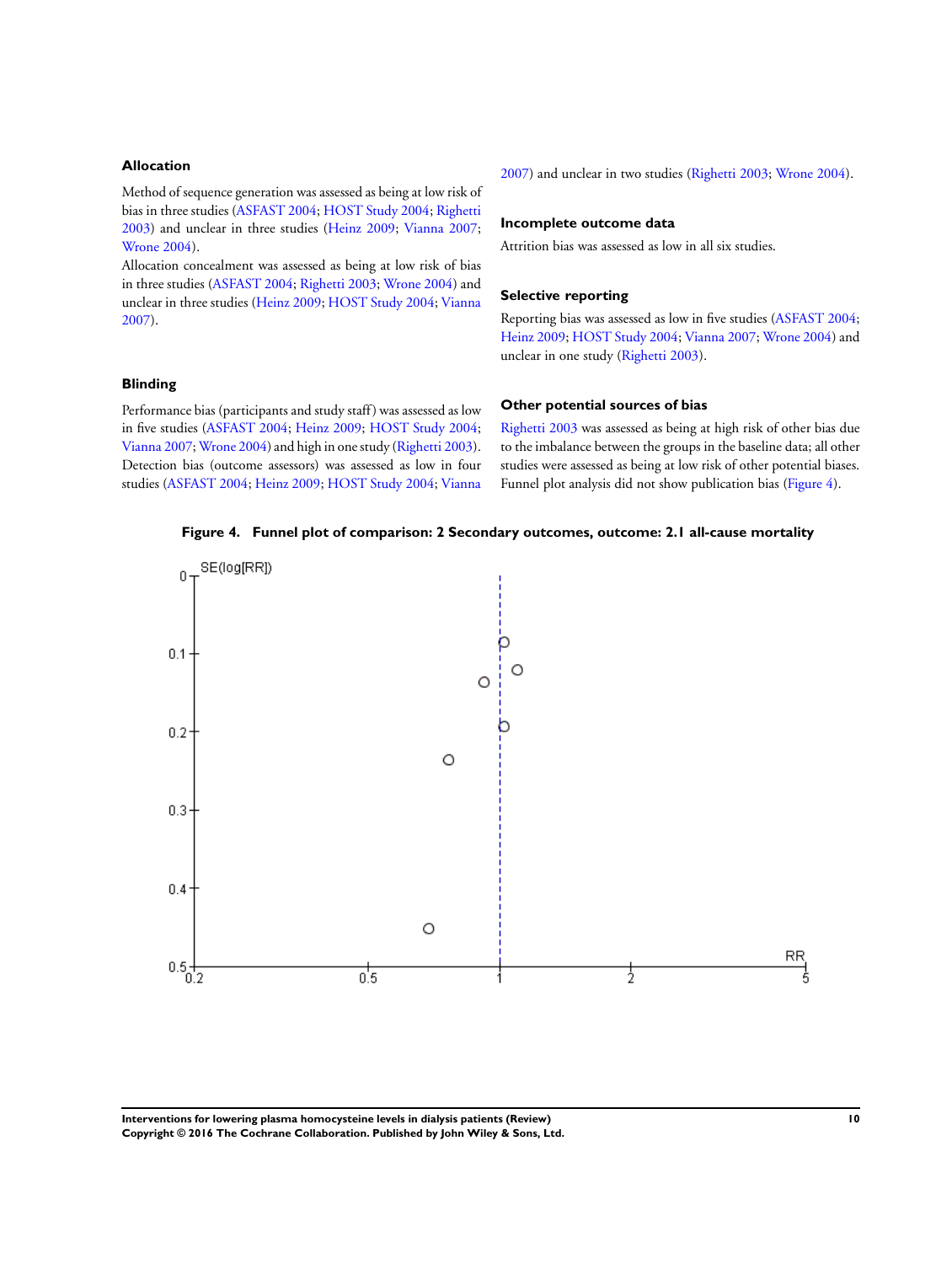## **Effects of interventions**

#### **Primary outcomes**

#### **Cardiovascular mortality**

Four studies [\(ASFAST 2004;](#page-16-0) [Heinz 2009](#page-16-0); [Righetti 2003;](#page-16-0) [Vianna](#page-16-0) [2007](#page-16-0)) reported 173 cardiovascular mortality events among 1186 participants. Homocysteine-lowering therapy had no overall effect on cardiovascular mortality ([Analysis 1.1](#page-48-0) (4 studies, 1186 participants): RR 0.93, 95% CI 0.70 to 1.22;  $I^2 = 0\%$ ). There was no evidence of heterogeneity.

We planned to calculate the number of persons needed to treat to avoid one cardiovascular death if adequate data were available; however, our non-significant results did not enable this calculation to be made.

#### **Secondary outcomes**

#### **All-cause mortality**

The six included studies reported 719 all-cause mortality events among 2447 participants. Homocysteine-lowering therapy had no overall effect on all-cause mortality [\(Analysis 2.1](#page-49-0) (6 studies, 247 participants): RR 1.00, 95% CI 0.89 to 1.11;  $I^2 = 0$ %). There was no evidence of heterogeneity.

#### **Fatal and nonfatal myocardial infarction**

Four studies ([ASFAST 2004](#page-16-0); [Heinz 2009](#page-16-0); [Righetti 2003](#page-16-0); [Wrone](#page-16-0) [2004](#page-16-0)) reported 75 fatal and nonfatal MI events among 1510 participants. Homocysteine-lowering therapy had no overall effect on MI [\(Analysis 2.2](#page-50-0) (4 studies; 1510 participants): RR 1.04, 95% CI 0.66 to 1.62;  $I^2 = 0\%$ ). There was no evidence of heterogeneity.

#### **Coronary revascularisation**

[Heinz 2009](#page-16-0) and [Wrone 2004](#page-16-0) reported 44 coronary revascularisation events among 1160 participants. Homocysteine-lowering therapy had no overall effect on coronary revascularisation [\(Analysis 2.3](#page-51-0) (2 studies, 1160 participants): RR 0.83, 95% CI 0.22 to 3.14;  $I^2 = 74\%$ ). Significant heterogeneity was observed.

### **Stroke**

Four studies ([ASFAST 2004](#page-16-0); [Heinz 2009](#page-16-0); [Righetti 2003](#page-16-0); [Wrone](#page-16-0) [2004](#page-16-0)) reported 77 stroke events among 1510 participants. Homocysteine-lowering therapy had no overall effect on stroke ([Analysis](#page-52-0) [2.4](#page-52-0) (4 studies, 1510 participants): RR 0.89, 95% CI 0.57 to 1.40;  $I^2 = 0\%)$ ). There was no evidence of heterogeneity.

#### **Cerebrovascular revascularisation**

Adequate data on this outcome were not available in published reports and further information was not forthcoming from the triallists.

#### **Lower limb amputation**

Adequate data on this outcome were not available in published reports and further information was not forthcoming from the triallists.

## **Deep vein thrombosis and pulmonary embolism**

[Heinz 2009](#page-16-0) reported 13 DVT and PE events among 650 participants. Homocysteine-lowering therapy had no overall effect on DVT and PE ([Analysis 2.5:](#page-52-0) RR 1.15, 95% CI 0.39 to 3.39).

#### **Thrombosis of dialysis access**

[HOST Study 2004](#page-16-0) and [Wrone 2004](#page-16-0) reported 533 dialysis access thrombosis events among 1261 participants. Homocysteinelowering therapy had no overall effect dialysis access thrombosis [\(Analysis 2.6](#page-53-0) (2 studies, 1261 participants): RR 1.00, 95% CI 0.88 to 1.14;  $I^2 = 0\%$ ). There was no evidence of heterogeneity.

#### **Adverse events from folic acid-based therapy**

Adverse event rates were reported in three studies ([Heinz 2009;](#page-16-0) [Righetti 2003](#page-16-0); [Wrone 2004,](#page-16-0) 1248 participants) where homocysteine-lowering therapy had no effect on adverse event rates [\(Analysis 2.7](#page-53-0) (3 studies, 1248 participants): (RR 1.12, 95% CI 0.51 to 2.47;  $I^2 = 0\%$ ). Reported adverse events included nausea, abdominal discomfort, hunger and weight gain, skin rashes, headaches, fatigue, and paraesthesia. We were unable to complete planned separate analyses of gastrointestinal, dermatological, neurological and malignant events due to the small number of studies reporting these outcomes. Rate of withdrawal from study treatment due to adverse events was less than 1% among the included studies.

#### **Subgroup analyses**

Subgroup analyses were conducted to explore possible sources of heterogeneity according to the following characteristics.

#### **Study intervention**

The impact of intervention on cardiovascular events did not differ significantly  $(P = 0.649)$  when studies of folic acid alone ([ASFAST](#page-16-0) [2004](#page-16-0); [Vianna 2007](#page-16-0)) were compared with studies of folic acid plus B group vitamins [\(Heinz 2009;](#page-16-0) [Righetti 2003\)](#page-16-0).

**Interventions for lowering plasma homocysteine levels in dialysis patients (Review) 11 Copyright © 2016 The Cochrane Collaboration. Published by John Wiley & Sons, Ltd.**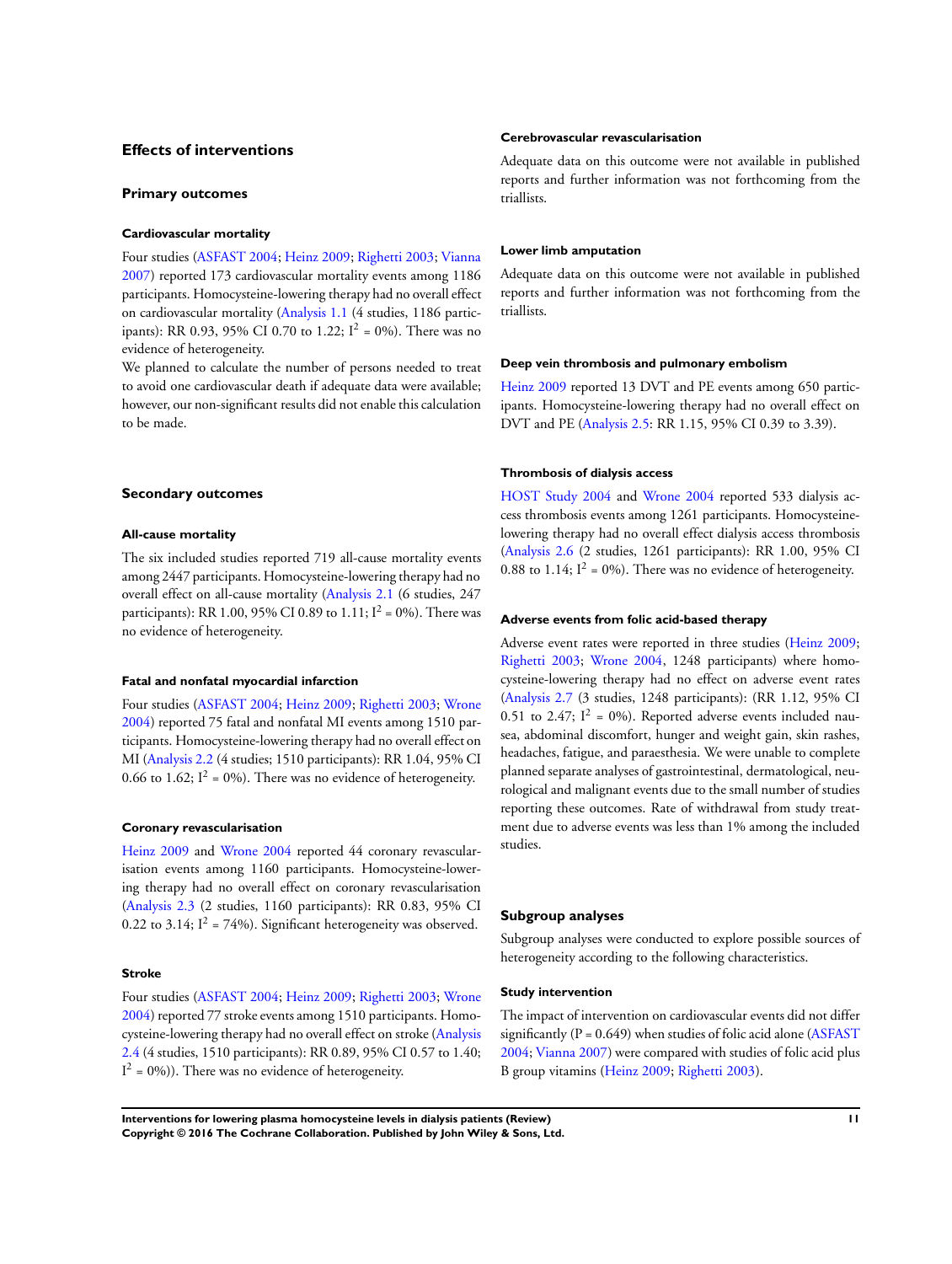#### **Exposure to folic acid among control group participants**

The impact of intervention on cardiovascular events did not differ significantly ( $P = 0.557$ ) when studies of low dose exposure in control group participants [\(Heinz 2009](#page-16-0)) were compared with studies of no low dose exposure in control group participants ([ASFAST](#page-16-0) [2004](#page-16-0); [Righetti 2003](#page-16-0); [Vianna 2007\)](#page-16-0).

## **Proportion of participants with diabetes mellitus**

The impact of intervention on cardiovascular events did not differ significantly ( $P = 0.557$ ) when studies that included more than a third of participants with diabetes mellitus ([Heinz 2009\)](#page-16-0) were compared with studies that included fewer than a third of participants with diabetes mellitus [\(ASFAST 2004](#page-16-0); [Righetti 2003;](#page-16-0) [Vianna 2007](#page-16-0)).

#### **Proportion of participants with cardiac disease**

The impact of intervention on cardiovascular events did not differ significantly ( $P = 1.000$ ) when studies that included more than a third of participants with cardiac disease ([Heinz 2009;](#page-16-0) [Righetti](#page-16-0) [2003](#page-16-0)) were compared with studies that included fewer than a third of participants with cardiac disease (ASFAST 2004; Vianna 2007).

#### **Study follow-up duration**

The impact of intervention on cardiovascular events did not differ significantly ( $P = 0.649$ ) when studies with more than 30 month follow-up [\(ASFAST 2004\)](#page-16-0) were compared with those that had with less than 30 months follow-up ([Heinz 2009;](#page-16-0) [Vianna 2007;](#page-16-0) [Righetti 2003\)](#page-16-0).

#### **Study event number**

The impact of interventions on cardiovascular events did not differ significantly ( $P = 0.557$ ) when studies with more than 150 events [\(Heinz 2009](#page-16-0)) were compared with those that had fewer than 150 events ([ASFAST 2004](#page-16-0); [Vianna 2007](#page-16-0); [Righetti 2003](#page-16-0)).

We aimed to analyse the ability of interventions to normalise homocysteine level in a subgroup of studies that enrolled patients with elevated homocysteine levels. However, there was only one study ([Vianna 2007\)](#page-16-0) in which a significant proportion of patients in the active arm achieved normalisation of homocysteine levels. In this study, there was no difference in cardiovascular mortality between active and control arm participants.

#### **Sensitivity analyses**

The same results were observed with fixed-effects and randomeffects models.

Plausible explanations for variations in treatment effect for primary outcome were explored using subgroup analyses based on study quality and length of follow-up.

The impact of intervention on cardiovascular mortality did not differ significantly ( $P = 0.649$  for heterogeneity) when studies with and without blinding of participants and study staff ([ASFAST](#page-16-0) [2004](#page-16-0); [Heinz 2009](#page-16-0); [Vianna 2007\)](#page-16-0) were compared.

The impact of interventions on cardiovascular mortality did not differ significantly ( $P = 0.657$ ) when studies with median followup over three years ([ASFAST 2004](#page-16-0)) were compared with median follow-up of fewer than three years.

## **D I S C U S S I O N**

### **Summary of main results**

In this systematic review including 2452 participants with ESKD, randomisation to folic acid-based homocysteine-lowering therapy did not affect cardiovascular mortality, all-cause mortality, and incidence of cardiovascular events including MI, stroke, venous or access thrombosis. Null results were consistently observed across all prespecified subgroups and sensitivity analyses. Reported adverse events from these therapies were mild and rates of adverse events were variable across the studies. Overall, there was no evidence of harm defined by rates of adverse events in this population.

## **Overall completeness and applicability of evidence**

Guidelines for ESKD patients routinely suggest supplementation with folic acid and B group vitamins (homocysteine-lowering therapies) without lack of clear evidence ([K/DOQI 2005](#page-16-0)), and many people with ESKD appear to be receiving folic acid supplementation [\(Andreucci 2004\)](#page-16-0). Our findings suggest that folic acid-based homocysteine-lowering should not be used for cardiovascular prevention in people with kidney disease, a population in whom medication burden is often high.

## **Quality of the evidence**

The strengths of our systematic review we that an important clinical question has been investigated focusing on a study population with ESKD, using rigorous methodology and study search strategy techniques. We found consistent null results in primary, secondary, subgroup and sensitivity analyses.

These findings have direct implications for millions of people with ESKD globally who are currently taking homocysteine-lowering medications.

Risk of selection bias related to random sequence generation and allocation concealment was low in 50% of the included studies.

**Interventions for lowering plasma homocysteine levels in dialysis patients (Review) 12 Copyright © 2016 The Cochrane Collaboration. Published by John Wiley & Sons, Ltd.**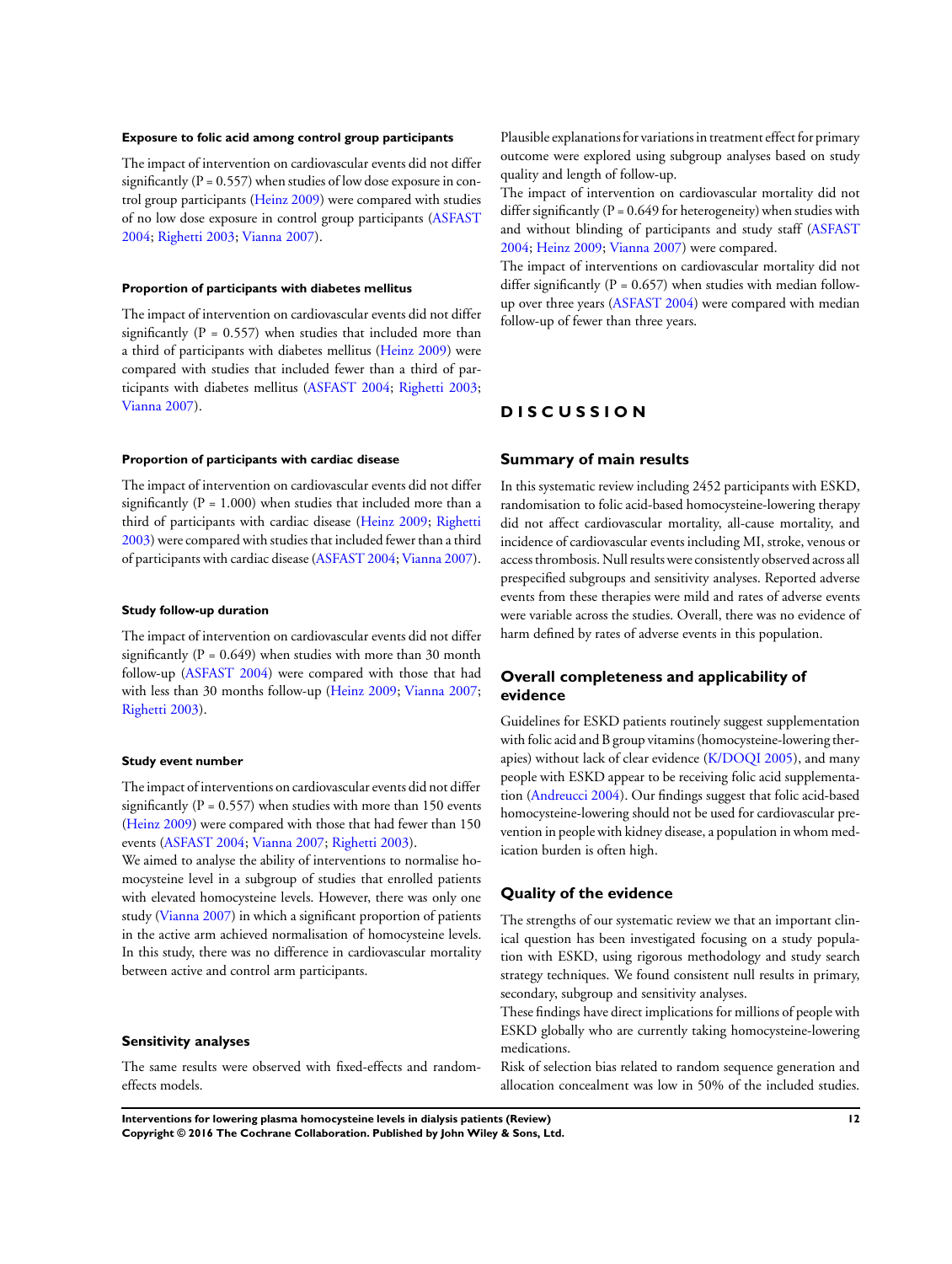Risks attributed to performance, attrition, detection, and reporting biases were low in more than 65% of included studies.

### **Potential biases in the review process**

Limitations of our systematic review include reliance on tabular rather than individual patient level data. We focused on cardiovascular mortality as our primary outcome; however, this outcome was reported in only four of the six included studies. Competing risks for cardiovascular mortality were not analysed. Although funnel plot analysis suggested a low possibility of publication bias, this cannot be excluded based on the small number of included studies. We could not conduct separate analyses for peritoneal and haemodialysis patients since adequate data were not available. Overall, participants from the included studies were younger than the average ESKD population and this may limit generalisability. Data on genetic polymorphisms that determine homocysteinelowering effects of therapies [\(Klerk 2002](#page-16-0)) were not available; however, these polymorphisms have been shown to have no effects among dialysis patients ([Aucella 2005\)](#page-16-0). Nevertheless, although lowering of homocysteine levels were noted in all studies, normalisation of homocysteine levels was rare, pointing to the possibility of folic acid resistance in ESKD patients [\(Robinson 1996](#page-16-0)) and possible need for higher doses. However, in studies where high dose (> 5 mg daily) folic acid was administered, similar null effects on outcomes were noted [\(ASFAST 2004](#page-16-0); [HOST Study 2004;](#page-16-0) [Wrone 2004](#page-16-0)).

Recent data indicate that there may be non-cardiovascular benefits of homocysteine lowering in the general population (such as reduced fracture risk) [\(Yang 2012](#page-16-0)) and our review did not evaluate effects on such outcomes.

## **Agreements and disagreements with other studies or reviews**

Our findings were consistent with a recent meta-analysis conducted in the general population for cardiovascular mortality, allcause mortality and MI ([Huang 2012\)](#page-16-0); however, our findings were discordant in terms of effects on stroke risk reduction.

[Huang 2012](#page-16-0) pooled data from 19 studies that included 47,921 participants and observed approximately 12% reduction in stroke risk in the general population. Although the analyses by [Huang](#page-16-0) [2012](#page-16-0) suffer from heterogeneity of patient populations in the pooled studies, other possible reasons for differences in stroke risk reduction between general and ESKD populations may relate to differences in biological risk factors for cerebrovascular disease in dialysis versus general populations [\(Kanbay 2010](#page-16-0)).

[VITATOPS 2010](#page-16-0) was conducted in patients who had experienced a recent stroke or transient ischaemic attack and found no significant difference for cardiovascular events (RR 0.91, 95% CI 0.82 to 1.00,  $P = 0.05$ ) or stroke (RR 0.92, 95% CI 0.81 to 1.06). There have been two recent meta-analyses that evaluated the ef-

fects of homocysteine lowering therapies on cardiovascular events in patients with kidney disease. [Jardine 2012](#page-16-0) included 11 studies comprising 4389 patients with CKD, 2452 with ESKD, and 4110 with functioning kidney transplants. In [Jardine 2012](#page-16-0), folic acid-based therapy did not reduce cardiovascular event incidence (RR 0.97, 95% CI 0.92 to 1.03, P = 0.326). [Pan 2012](#page-16-0) pooled 10 studies involving 4836 participants with CKD or ESKD. The investigators noted that the estimated relative risks were not significantly different for any cardiovascular outcomes and all-cause mortality.

Our findings were consistent with these findings. In addition, we specifically derived outcome data on ESKD patients from studies that involved both CKD and ESKD patients [\(ASFAST 2004;](#page-16-0) [HOST Study 2004\)](#page-16-0). Considering these differences, we believe that the findings of our review are likely to be a better estimate of the true effect of folic acid-based homocysteine-lowering on cardiovascular outcomes in ESKD patients. In combination with results from [Jardine 2012](#page-16-0) and [Pan 2012](#page-16-0) we feel confident regarding our conclusions on null effect from homocysteine-lowering therapies in ESKD patients and further solidify futility of such treatments as discussed in a recent editorial ([Haynes 2012\)](#page-16-0).

Recent data regarding associations between hyperhomocysteinaemia and cardiovascular risk ([Menon 2006;](#page-16-0) [Suliman 2007](#page-16-0)) have questioned the earlier findings that linked hyperhomocysteinaemia with increased cardiovascular risk [\(Robinson 1996\)](#page-16-0) and thus further strengthen our conclusions. In fact, hyperhomocysteinaemia in ESKD may be an illustration of reverse epidemiology with some authors finding elevated homocysteine levels associated with reduced cardiovascular risk [\(Kalantar-Zadeh 2004\)](#page-16-0) as has been described for factors such as obesity [\(Kalantar-Zadeh 2005](#page-16-0)) in the population with ESKD. Regardless of the nature of the association reported by observational studies, our results clearly indicate that interventions to lower homocysteine levels in people with ESKD do not offer cardiovascular risk reduction and are likely to be futile. We found one study listed at clinicaltrials.gov with unknown recruitment status on this topic ([NCT00004495](#page-16-0)); however, the enrolment goal for this study is listed as 84 and it is unlikely to significantly affect results of our analyses.

## **A U T H O R S ' C O N C L U S I O N S**

## **Implications for practice**

In patients with ESKD, homocysteine-lowering therapies do not reduce mortality (cardiovascular and all-cause) or cardiovascular events. Homocysteine-lowering therapies should not be used in the ESKD population for cardiovascular risk reduction.

## **Implications for research**

From this review and meta-analyses, we conclude that there is no benefit in terms of cardiovascular health and mortality from ho-

**Interventions for lowering plasma homocysteine levels in dialysis patients (Review) 13 Copyright © 2016 The Cochrane Collaboration. Published by John Wiley & Sons, Ltd.**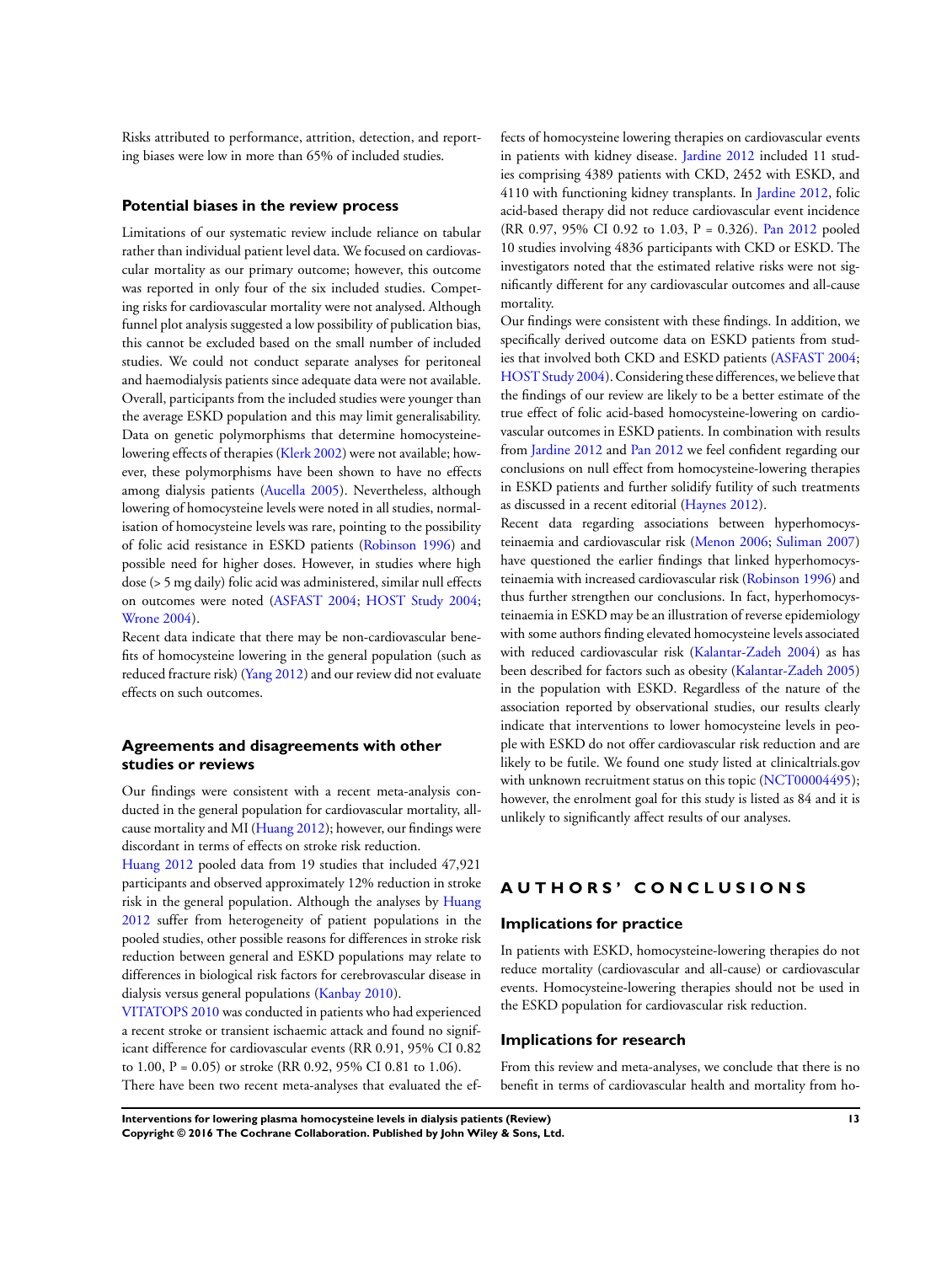<span id="page-16-0"></span>mocysteine-lowering therapies in ESKD patients. The lack of benefit is consistent across various subgroups and in sensitivity analyses. Future research efforts in ESKD should focus on alternative therapies for the prevention of cardiovascular events.

## **A C K N O W L E D G E M E N T S**

We would like to thank the referees for their comments and feedback during the preparation of this review.

#### **R E F E R E N C E S**

## **References to studies included in this review**

#### **ASFAST 2004** *{published data only}*

McGrath B, Zoungas S, McNeil J, Branley P, Kerr P, ASFAST Investigators. The atherosclerosis and folic acid supplementation trial in CRF (ASFAST): rationale, design and baseline results [abstract no: 65]. *Nephrology* 2002;**7** (Suppl 3):A17. [CENTRAL: CN–00856590; ] McGrath B, Zoungas S, McNeil J, Kerr PG. The atherosclerosis and folic acid supplementation trial in CRF (ASFAST): rationale, design and baseline results [abstract]. *Journal of the American Society of Nephrology* 2001;**12** (Program & Abstracts):228A. [CENTRAL: CN–00446685; ]

Polkinghorne K, Kerr PG, Muske C, McGrath BP, Zoungas S, The ASFAST Investigators. The effect of lowering homocysteine on haemodialysis vascular access outcomes: the ASFAST randomised placebo controlled trial [abstract no: SU-FC110]. *Journal of the American Society of Nephrology* 2007;**18**(Abstracts):92A. [CENTRAL: CN–00716085; ]

Zoungas S, Branley P, Kerr PG, Ristevski S, Muske C, Demos L, et al. Atherosclerosis and folic acid supplementation trial in chronic renal failure: baseline results. *Nephrology* 2004;**9**(3):130–41. [MEDLINE: 15189174]

Zoungas S, Cameron JD, Kerr PG, Wolfe R, Muske C, McNeil JJ, et al. Association of carotid intima-medial thickness and indices of arterial stiffness with cardiovascular disease outcomes in CKD. *American Journal of Kidney Diseases* 2007;**50**(4):622–30. [MEDLINE: 17900462] Zoungas S, Kerr P, Lui M, Teede H, McNeil J, McGrath B, et al. Chronic kidney disease, cardiovascular events and the effect of diabetes: post hoc analyses from ASFAST [abstract no: 128]. *Nephrology* 2008;**13**(Suppl 3):A133. Zoungas S, Lui M, Kerr PG, Teede HJ, McNeil JJ, McGrath BP, et al. Advanced chronic kidney disease, cardiovascular events and the effect of diabetes: data from the Atherosclerosis and Folic Acid Supplementation Trial. *Internal Medicine Journal* 2011;**41**(12):825–32.

#### [MEDLINE: 20298505]

Zoungas S, McGrath BP, Branley P, Kerr PG, Muske C, Wolfe R, et al. Cardiovascular morbidity and mortality in the Atherosclerosis and Folic Acid Supplementation Trial (ASFAST) in chronic renal failure: a multicenter, randomized, controlled trial. *Journal of the American College of Cardiology* 2006;**47**(6):1108–16. [MEDLINE: 16545638]

#### **Heinz 2009** *{published data only}*

Heinz J, Dierkes J, Domrose U, Neumann KH, Luley C. Influence of a supplementation with vitamins on morbidity and mortality of ESRD patients: a multi-center randomly designed double blinded intervention trial; Prismavit prospective intervention study from Magdeburg with vitamins [abstract]. XIV Lipid Meeting; 2003 Dec 5-7; Leipzig, Germany. 2003:89. [CENTRAL: CN–00740532; ]

Heinz J, Domrose U, Luley C, Westphal S, Kropf S, Neumann KH, et al. Influence of a supplementation with vitamins on cardiovascular morbidity and mortality in patients with end-stage renal disease: design and baseline data of a randomized clinical trial. *Clinical Nephrology* 2009;**71**(3):363–5. [MEDLINE: 19281755] Heinz J, Kropf S, Domrose U, Westphal S, Borucki K, Luley C, et al. B vitamins and the risk of total mortality and cardiovascular disease in end-stage renal disease: results of a randomized controlled trial. *Circulation* 2010;**121**(12): 1432–8. [MEDLINE: 20231532]

### **HOST Study 2004** *{published data only}*

Brady CB, Gaziano JM, Cxypoliski RA, Guarino PD, Kaufman JS, Warren SR, et al. Homocysteine lowering and cognition in CKD: the Veterans Affairs homocysteine study. *American Journal of Kidney Diseases* 2009;**54**(3):440–9. [MEDLINE: 19628319]

Jamison R, Hartigan P, Gaziano M, Kaufman J, Goldfarb DS, Warren S, et al. High plasma homocysteine (Hcy) and cardiovascular (CV) disease in end stage (ESRD) and advanced chronic (ACKD) kidney disease. The VA Coop. study program homocysteine study (HOST) progress report [abstract no: PUB272]. *Journal of the American*

**Interventions for lowering plasma homocysteine levels in dialysis patients (Review) 14 Copyright © 2016 The Cochrane Collaboration. Published by John Wiley & Sons, Ltd.**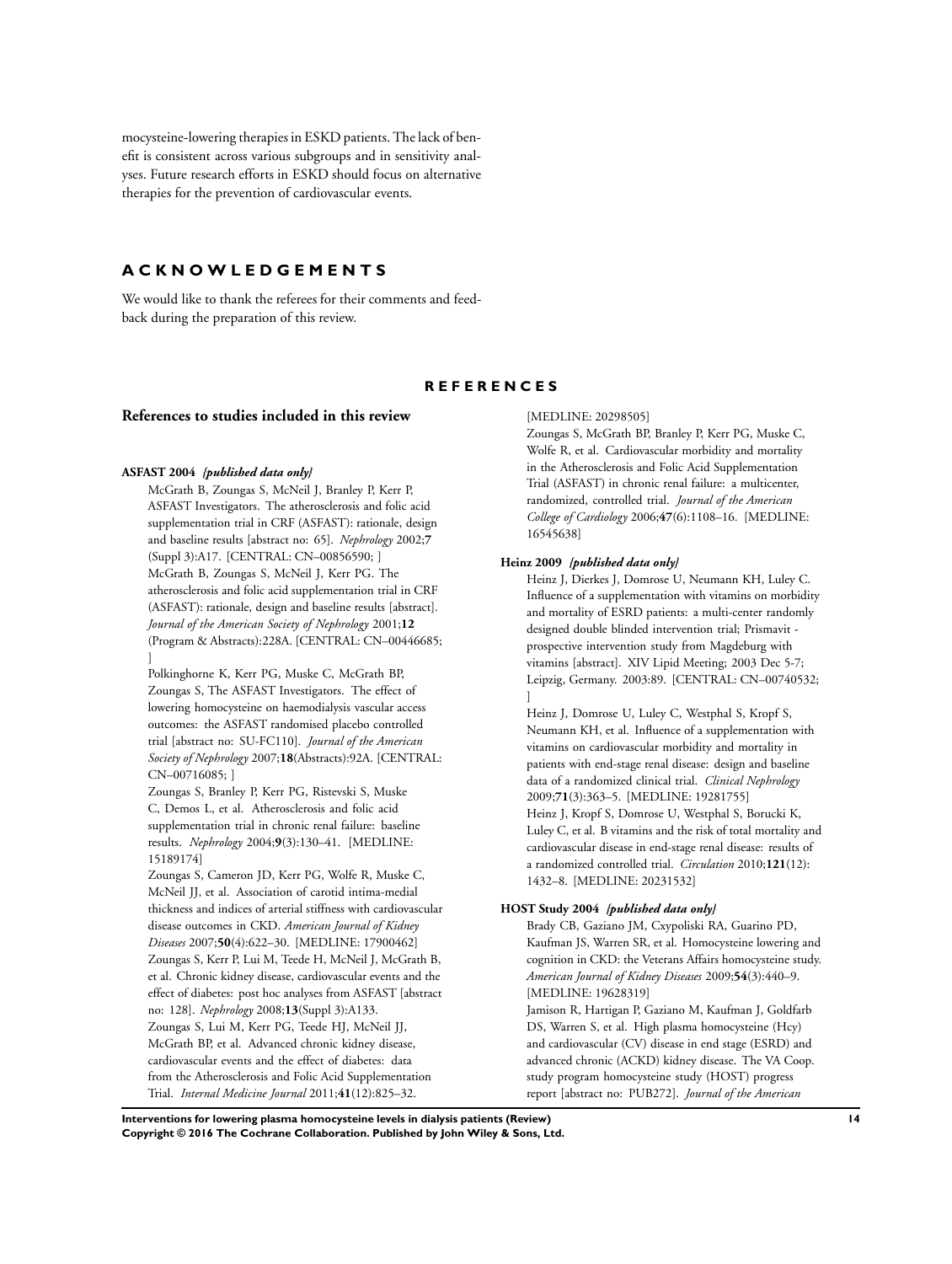*Society of Nephrology* 2003;**14**(Nov):832A. [CENTRAL: CN–00550589; ]

Jamison RL, Hartigan P, Gaziano JM, Fortmann SP, Goldfarb DS, Haroldson JA, et al. Design and statistical issues in the homocysteinemia in kidney and end stage renal disease (HOST) study. *Clinical Trials* 2004;**1**(5):451–60. [MEDLINE: 16279283]

Jamison RL, Hartigan P, Gaziano M, Kaufman J, Goldfarb DS, Warren S, et al. Cardiovascular disease in patients with advanced chronic kidney disease (ACKD) and hyperhomocysteinemia. The VA Coop. Studies Program Homocysteine Study (HOST) [abstract no: F-PO300]. *Journal of the American Society of Nephrology* 2004;**15**(Oct): 132A. [CENTRAL: CN–00550590; ]

Jamison RL, Hartigan P, Kaufman JS, Goldfarb DS, Warren SR, Guarino P, et al. Homocysteine lowering effect on mortality and vascular disease in advanced chronic kidney disease and end stage renal disease [abstract no: M-FC-041]. 4th World Congress of Nephrology.19th International Congress of the International Society of Nephrology (ISN); 2007 Apr 21-25; Rio de Janeiro, Brazil. 2007:211. Jamison RL, Hartigan P, Kaufman JS, Goldfarb DS, Warren SR, Guarino PD, et al. Effect of homocysteine lowering on mortality and vascular disease in advanced chronic kidney disease and end-stage renal disease: a randomized controlled trial.[Erratum appears in JAMA. 2008 Jul 9;300(2):170]. *JAMA* 2007;**298**(10):1163–70. [MEDLINE: 17848650] Jamison RL, Shih MC, Humphries DE, Guarino PD, Kaufman JS, Goldfarb DS, et al. Effect of the MTHFR C677T and A1298C polymorphisms on survival in patients with advanced CKD and ESRD: a prospective study. *American Journal of Kidney Diseases* 2009;**53**(5):779–89. [MEDLINE: 19272686]

Jovanovich A, Chonchol M, Cheung AK, Kaufman JS, Greene T, Roberts WL, et al. Racial differences in markers of mineral metabolism in advanced chronic kidney disease. *Clinical Journal of the American Society of Nephrology: CJASN* 2012;**7**(4):640–7. [MEDLINE: 22383748] Kendrick J, Cheung AK, Kaufman JS, Greene T, Roberts WL, Smits G, et al. Associations of plasma 25-hydroxyvitamin D and 1,25-dihydroxyvitamin D concentrations with death and progression to maintenance dialysis in patients with advanced kidney disease. *American Journal of Kidney Diseases* 2012;**60**(4):567–75. [MEDLINE: 22621970]

Kendrick JB, Cheung AK, Kaufman JS, Greene T, Roberts W, Smits G, et al. Fibroblast growth factor-23 and progression to dialysis in patients with advanced kidney disease [abstract no: F-PO1879]. *Journal of the American Society of Nephrology* 2009;**20**:542A. [CENTRAL: CN–00740513; ]

Kendrick JB, Cheung AK, Kaufman JS, Greene T, Roberts W, Smits G, et al. Fibroblast growth factor-23 and the risk of death and cardiovascular events among patients with chronic kidney disease [abstract no: F-PO1873]. *Journal of the American Society of Nephrology* 2009;**20**:540A. [CENTRAL: CN-00740525; ]

Kendrick JB, Cheung AK, Kaufman JS, Greene T, Roberts W, Smits G, et al. Higher intact parathyroid hormone levels are not associated with all-cause mortality or cardiovascular events in patients with advanced kidney disease [abstract no: F-PO1902]. *Journal of the American Society of Nephrology* 2009;**20**:547A. [CENTRAL: CN–00740514; ] Kendrick JB, Cheung AK, Kaufman JS, Greene T, Roberts W, Smits G, et al. Low serum levels of 1, 25-dihydroxyvitamin D, not 25-hydroxyvitamin D, is associated with all-cause mortality in chronic kidney disease [abstract no: TH-PO656]. *Journal of the American Society of Nephrology* 2009;**20**:265A. [CENTRAL: CN–00740559; ] Kendrick JB, Cheung AK, Kaufman JS, Greene T, Roberts W, Smits G, et al. Low serum levels of 1, 25-dihydroxyvitamin D, not 25-hydroxyvitamin D, is associated with progression to dialysis in patients with advanced kidney disease [abstract no: TH-PO647]. *Journal of the American Society of Nephrology* 2009;**20**:263A. [CENTRAL: CN–00740517; ]

Montford JR, Chonchol M, Cheung AK, Kaufman JS, Greene T, Roberts WL, et al. Low body mass index and dyslipidemia in dialysis patients linked to elevated plasma fibroblast growth factor 23. *American Journal of Nephrology* 2013;**37**(3):183–90. [MEDLINE: 23428834] Rafeq Z, Roh JD, Guarino P, Kaufman J, Joseph J. Adverse myocardial effects of B-vitamin therapy in subjects with chronic kidney disease and hyperhomocysteinaemia. *Nutrition Metabolism & Cardiovascular Diseases* 2013 Sep; **23**(9):836–42. [MEDLINE: 22902185]

#### **Righetti 2003** *{published data only}*

Righetti M. Homocysteine-lowering vitamin B treatment decreases cardiovascular events in hemodialysis patients. *Clinical Chemistry & Laboratory Medicine* 2007;**45**(12): 1586–9. [MEDLINE: 17937606] Righetti M, Ferrario GM, Milani S, Serbelloni P, La Rosa L, Uccellini M, et al. Effects of folic acid treatment on homocysteine levels and vascular disease in hemodialysis patients. *Medical Science Monitor* 2003;**9**(4):19–24. [MEDLINE: 12709680]

Righetti M, Ferrario GM, Milani S, Serbelloni P, La Rosa L, Uccellini M, et al. Long-term effects of oral folic acid therapy on homocysteinemia and vascular disease in haemodialysis patients [abstract no: T237]. *Nephrology Dialysis Transplantation* 2002;**17**(Suppl 1):255. [CENTRAL: CN–00509435; ]

Righetti M, Serbelloni P, Milani S, Ferrario G. Homocysteine-lowering vitamin B treatment decreases cardiovascular events in hemodialysis patients. *Blood Purification* 2006;**24**(4):379–86. [MEDLINE: 16755160]

#### **Vianna 2007** *{published data only}*

Vianna AC, Mocelin AJ, Matsuo T, Morais-Filho D, Largura A, Delfino VA, et al. Uremic hyperhomocysteinemia: a randomized trial of folate treatment for the prevention of cardiovascular events. *Hemodialysis International* 2007;**11** (2):210–6. [MEDLINE: 17403173]

**Interventions for lowering plasma homocysteine levels in dialysis patients (Review) 15 Copyright © 2016 The Cochrane Collaboration. Published by John Wiley & Sons, Ltd.**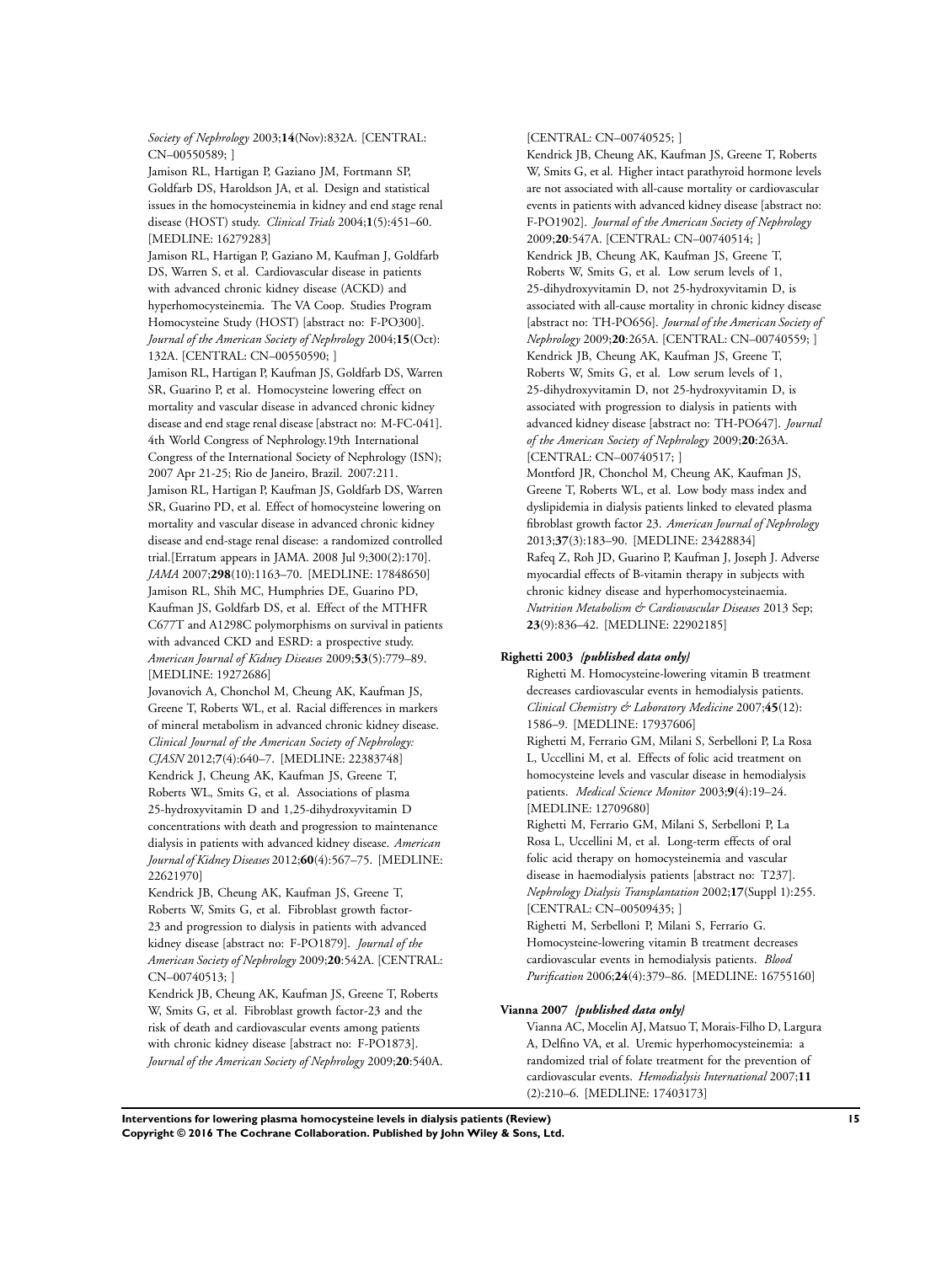### **Wrone 2004** *{published data only}*

Wrone E, Hornberger J, Zehnder J, McCann L, Coplon N, Fortmann S. Randomized trial of folic acid for homocysteine reduction in end-stage renal disease [abstract]. *American Journal of Kidney Diseases* 2002;**39**(4):A34. [CENTRAL: CN–00403143; ]

Wrone EM, Hornberger JM, Zehnder JL, McCann LM, Coplon NS, Fortmann SP. Randomized trial of folic acid for prevention of cardiovascular events in end-stage renal disease. *Journal of the American Society of Nephrology* 2004; **15**(2):420–6. [MEDLINE: 14747389]

#### **References to studies excluded from this review**

#### **Ali 2003** *{published data only}*

Ali Z, Idham C, Effendi I. The effect of n-acetylcysteine on homocysteine level in chronic hemodialysis patients: randomized control trial [abstract]. *Nephrology* 2003;**8** (Suppl 3):A62. [CENTRAL: CN–00671778; ]

#### **Alvares Delfino 2007** *{published data only}*

Alvares Delfino V, de Andrade Vianna AC, Mocelin AJ, Barbosa DS, Mise RA, Matsuo T. Folic acid therapy reduces plasma homocysteine levels and improves plasma antioxidant capacity in hemodialysis patients. *Nutrition* 2007;**23**(3):242–7. [MEDLINE: 17321110]

#### **Anderson 2006** *{published data only}*

Anderson TJ, Sun YH, Hubacek J, Hyndman ME, Verma S, Shewchuk L, et al. Effects of folinic acid on forearm blood flow in patients with end-stage renal disease. *Nephrology Dialysis Transplantation* 2006;**21**(7):1927–33. [MEDLINE: 16520350]

#### **Ardalan 2003** *{published data only}*

Ardalan MR, Etemadi J, Mortazavi M, Majidi J. Hyperhomocysteinaemia therapy in haemodialysis patients with combination of Vitamin B6, B12 and folic acid [abstract no: W467]. *Nephrology Dialysis Transplantation* 2003;**18**(4):696. [CENTRAL: CN–00716091; ]

#### **Ardalan 2003a** *{published data only}*

Ardalan MR, Mortazavi M, Etemadi J. Hyperhomocysteinemia and its therapy in renal transplant recipients with combination of: Vit B6, Vit B12 and folic acid [abstract]. *Nephrology Dialysis Transplantation* 2003;**18** (Suppl 4):509–10. [CENTRAL: CN–00444217; ]

#### **Armada 2003** *{published data only}*

Armada E, Perez C, Otero A, Esteban J, Camba M, Gayoso P, et al. Neither folic nor folinic acid normalize homocysteine levels in hemodialysis patients. *Clinical Nephrology* 2003;**60**(3):168–75. [MEDLINE: 14524579]

#### **Arnadottir 2003** *{published data only}*

Arnadottir M, Hultberg B. The effect of vitamin B12 on total plasma homocysteine concentration in folate-replete hemodialysis patients. *Clinical Nephrology* 2003;**59**(3): 186–9. [MEDLINE: 12653261]

#### **ATIC Study 2005** *{published data only}*

Nanayakkara PW, Kiefte-De Jong JC, Stehouwer CD, van Ittersum FJ, Olthof MR, Kok RM, et al. Association between global leukocyte DNA methylation, renal function, carotid intima-media thickness and plasma homocysteine in patients with stage 2-4 chronic kidney disease. *Nephrology Dialysis Transplantation* 2008;**23**(8):2586–92. [MEDLINE: 18287179]

Nanayakkara PW, Kiefte-de Jong JC, ter Wee PM, Stehouwer CD, van Ittersum FJ, Olthof MR, et al. Randomized placebo-controlled trial assessing a treatment strategy consisting of pravastatin, vitamin E, and homocysteine lowering on plasma asymmetric dimethylarginine concentration in mild to moderate CKD. *American Journal of Kidney Diseases* 2009;**53**(1):41–50. [MEDLINE: 18786751]

Nanayakkara PW, Teerlink T, Stehouwer CD, Allajar D, Spijkerman A, Schalkwijk C, et al. Plasma asymmetric dimethylarginine (ADMA) concentration is independently associated with carotid intima-media thickness and plasma soluble vascular cell adhesion molecule-1 (sVCAM-1) concentration in patients with mild-to-moderate renal failure. *Kidney International* 2005;**68**(5):2230–6. [MEDLINE: 16221223]

Nanayakkara PW, van Guldener C, ter Wee PM, Scheffer PG, van Ittersum FJ, Twisk JW, et al. Effect of a treatment strategy consisting of pravastatin, vitamin E, and homocysteine lowering on carotid intima-media thickness, endothelial function, and renal function in patients with mild to moderate chronic kidney disease: results from the Anti-Oxidant Therapy in Chronic Renal Insufficiency (ATIC) Study. *Archives of Internal Medicine* 2007;**167**(12): 1262–70. [MEDLINE: 17592099]

Nanayakkara PW, van Guldener C, van Ittersum F, Stehouwer CD, ter Wee PM. Effect of an oxidative-stressreducing strategy on carotid intima-media thickness, endothelial function and renal function in patients with mild-to-moderate chronic kidney disease [abstract no: F-PO145]. *Journal of the American Society of Nephrology* 2006; **17**(Abstracts):367A. [CENTRAL: CN–00602094; ] Nanayakkara PW, van Ittersum FJ, Fouque D, Charrie A, Stehouwer CD, ter Wee PM. Plasma adiponectin is inversely associated with renal function in patients with Stage 3 and

4 chronic kidney disease [abstract no: F-PO146]. *Journal of the American Society of Nephrology* 2006;**17**(Abstracts): 367A. [CENTRAL: CN–00602093; ]

Thijs A, Nanayakkara PW, ter Wee PM, Huijgens PC, van Guldener C, Stehouwer CD. Mild-to-moderate renal impairment is associated with platelet activation: a crosssectional study. *Clinical Nephrology* 2008;**70**(4):325–31. [MEDLINE: 18826858]

Veringa SJ, Nanayakkara PW, van Ittersum FJ, Vegting IL, van Guldener C, Smulders YM, et al. Effect of a treatment strategy consisting of pravastatin, vitamin E, and homocysteine lowering on arterial compliance and distensibility in patients with mild-to-moderate chronic kidney disease. *Clinical Nephrology* 2012;**78**(4):263–72. [MEDLINE: 22981031]

#### **Azadibakhsh 2007** *{published data only}*

Azadibakhsh N, Hosseini RS, Atabak S, Nateghiyan N, Golestan B, Rad AH. Efficacy of folate and vitamin B12

**Interventions for lowering plasma homocysteine levels in dialysis patients (Review) 16 Copyright © 2016 The Cochrane Collaboration. Published by John Wiley & Sons, Ltd.**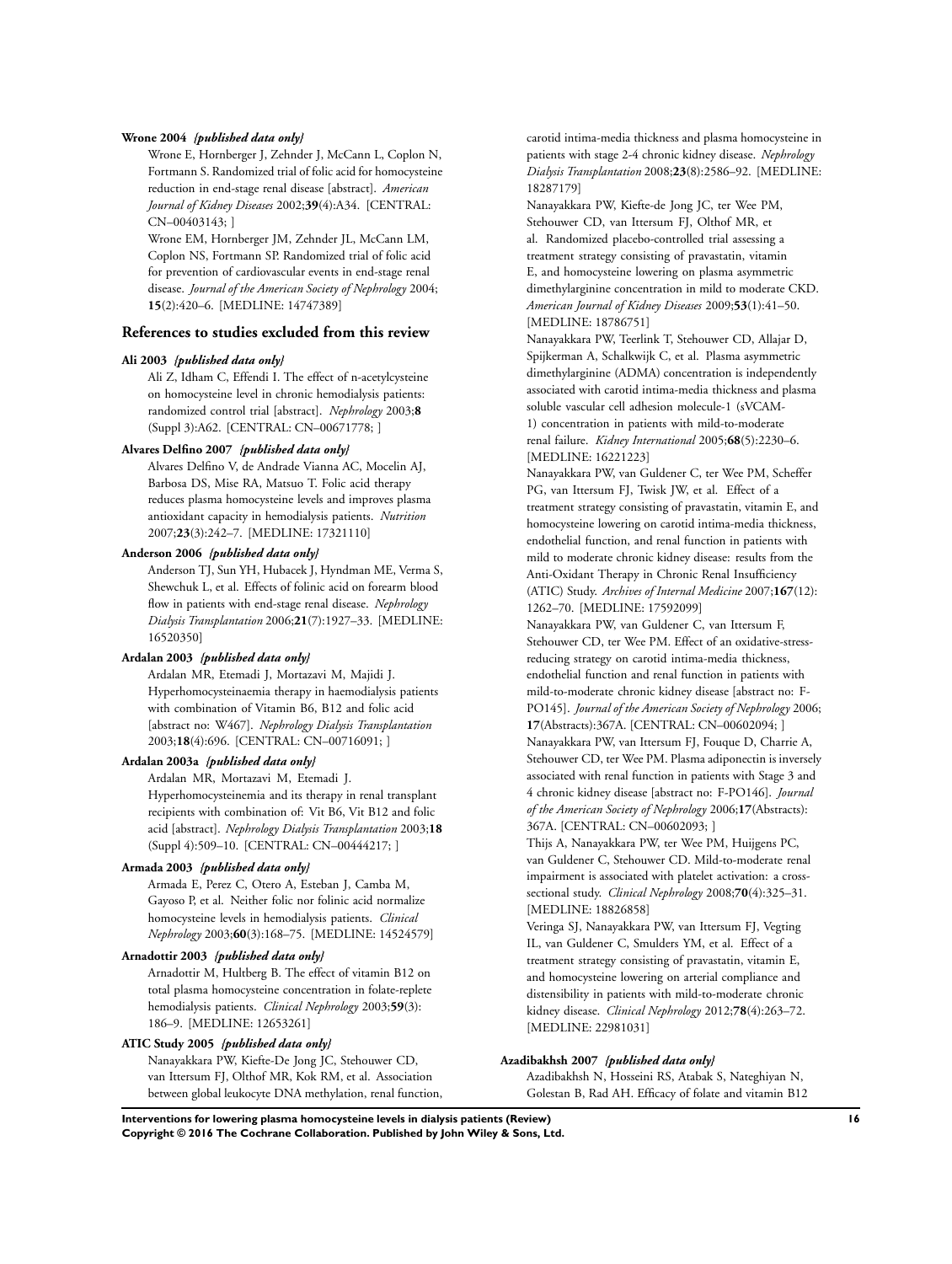in lowering homocysteine concentrations in hemodialysis patients. *Saudi Journal of Kidney Diseases & Transplantation* 2009;**20**(5):779–88. [MEDLINE: 19736473] Azadibakhsh N, Hosseini RS, Atabak S, Nateghiyan N, Golestan B, Rad AH. The effect of folate and vitamin B12 supplementation on homocysteine concentrations: a study in hemodialysis patients. *Tehran University Medical Journal* 2007;**65**(8):49–56. [CENTRAL: CN–00796293; ]

### **Beavers 2008** *{published data only}*

Beavers KM, Beavers DP, Bowden RG, Wilson RL, Gentile M. Effect of over-the-counter fish-oil administration on plasma Lp(a) levels in an end-stage renal disease population. *Journal of Renal Nutrition* 2009;**19**(6):443–9. [MEDLINE: 19748798]

Beavers KM, Beavers DP, Bowden RG, Wilson RL, Gentile M. Omega-3 fatty acid supplementation and total homocysteine levels in end-stage renal disease patients. *Nephrology* 2008;**13**(4):284–8. [MEDLINE: 18331436]

#### **Bennett-Richards 2002** *{published data only}*

Bennett-Richards K, Kattenhorn M, Donald A, Oakley G, Varghese Z, Rees L, et al. Does oral folic acid lower total homocysteine levels and improve endothelial function in children with chronic renal failure?. *Circulation* 2002;**105** (15):1810–5. [MEDLINE: 11956124] Bennett-Richards K, Taylor M, Oakley G, Varghese Z, Deanfield J, Rees L. Does oral folic acid lower total homocystine levels and improve endothelial function in children with CRF? [abstract]. *Pediatric Nephrology* 2001; **16**(8):C167. [CENTRAL: CN–00444396; ]

#### **Bostom 1996** *{published data only}*

Bostom AG, Shemin D, Lapane KL, Hume AL, Yoburn D, Nadeau MR, et al. High dose-B-vitamin treatment of hyperhomocysteinemia in dialysis patients. *Kidney International* 1996;**49**(1):147–52. [MEDLINE: 8770960]

#### **Bostom 2000** *{published data only}*

Bostom AG, Shemin D, Bagley P, Massy ZA, Zanabli A, Christopher K, et al. Controlled comparison of L-5 methyltetrahydrofolate versus folic acid for the treatment of hyperhomocysteinemia in hemodialysis patients.[Erratum appears in Circulation 2000 Aug 1;102(5):598]. *Circulation* 2000;**101**(24):2829–32. [MEDLINE: 10859289] Bostom AG, Shemin D, Bagley P, Massy ZA, Zanabli A, Spiegel P, et al. Reduced folates are an expensive treatment for hyperhomocysteinemia in hemodialysis patients with no greater efficacy than folic acid: results of a controlled comparison study [abstract]. *Journal of the American Society of Nephrology* 2000;**11**(Sept):257A. [CENTRAL: CN–00550713; ]

Bostom AG, Shemin D, Gohh RY, Beaulieu AJ, Bagley P, Massy ZA, et al. Treatment of hyperhomocysteinemia in hemodialysis patients and renal transplant recipients. *Kidney International - Supplement* 2001;**59**(Suppl 78): S246–52. [MEDLINE: 11169020]

Bostom AG, Shemin D, Gohh RY, Beaulieu AJ, Jacques PF, Dworkin L, et al. Treatment of mild hyperhomocysteinemia in renal transplant recipients versus hemodialysis patients.

*Transplantation* 2000;**69**(10):2128–31. [MEDLINE: 10852611]

#### **Branley 2000** *{published data only}*

Branley P, D'Intini V, Thomson N, Fraenkel M, McNeil JJ. Randomised placebo controlled clinical trial of supplementary folic acid in CRF [abstract]. *Nephrology* 2000;**5**(3):A79. [CENTRAL: CN–00400364; ]

## **Brensing 2002** *{published data only}*

Brensing KA, Kaschell D, Hages M, Lutjohann D, Sigit J, Pietrizik K, et al. Improved hyperhomocysteinemia in hemodialysed ESRD-patients by intravenous folate or folinic acid: a randomized controlled trial [abstract no: O100]. *Nephrology Dialysis Transplantation* 2002;**17**(Suppl 1):30. [CENTRAL: CN–00509104; ]

### **Brensing 2003** *{published data only}*

Brensing KA, Hages M, Raab P, Pietrzik K, von Bergmann K, Frotscher U, et al. Vitamin B12 and folic-acid as intravenous high-dose vitamin therapy for hyperhomocysteinemia in hemodialysed ESRD-patients: data of a prospective randomized controlled study [abstract no: SU-PO1048]. *Journal of the American Society of Nephrology* 2003;**14**(Nov): 766A. [CENTRAL: CN–00644257; ]

### **Chang 2007** *{published data only}*

Chang TY, Chou KJ, Tseng CF, Chung HM, Fang HC, Hung YM, et al. Effects of folic acid and vitamin B complex on serum C-reactive protein and albumin levels in stable hemodialysis patients. *Current Medical Research & Opinion* 2007;**23**(8):1879–86. [MEDLINE: 17605895]

#### **Chiu 2009** *{published data only}*

Chiu YW, Chang JM, Hwang SJ, Tsai JC, Chen HC. Pharmacological dose of vitamin B12 is as effective as lowdose folinic acid in correcting hyperhomocysteinemia of hemodialysis patients. *Renal Failure* 2009;**31**(4):278–83. [MEDLINE: 19462276]

#### **Cianciolo 2008** *{published data only}*

Cianciolo G, La Manna G, Coli L, Donati G, D'Addio F, Persici E, et al. 5-methyltetrahydrofolate administration is associated with prolonged survival and reduced inflammation in ESRD patients. *American Journal of Nephrology* 2008;**28**(6):941–8. [MEDLINE: 18587236]

### **Cutler 2009** *{published data only}*

Cutler MJ, Urquhart BL, Freeman DJ, Spence JD, House AA. Mesna for the treatment of hyperhomocysteinemia in hemodialysis patients. *Blood Purification* 2009;**27**(3): 306–10. [MEDLINE: 19270449]

### **De Angelis 2007** *{published data only}*

De Angelis S, Noce A, Dessi M, Pastore A, Scaccia F, Trombetta M, et al. Hyperhomocysteinemia and alternate vitamin supplementation [Iperomocisteinemia nei pazienti uremici: effetti della supplementazione alternata di acido folico e vitamina B 12]. *Giornale Italiano di Nefrologia* 2007;**24**(1):51–5. [MEDLINE: 17342693] Dessi M, Di Giovamberardino G, Pieri M, Noce A, Zenobi R, Di Daniele N, et al. Influence of dialysis techniques and alternate vitamin supplementation on homocysteine levels in patients with known MTHFR genotypes. *Clinical &*

**Interventions for lowering plasma homocysteine levels in dialysis patients (Review) 17 Copyright © 2016 The Cochrane Collaboration. Published by John Wiley & Sons, Ltd.**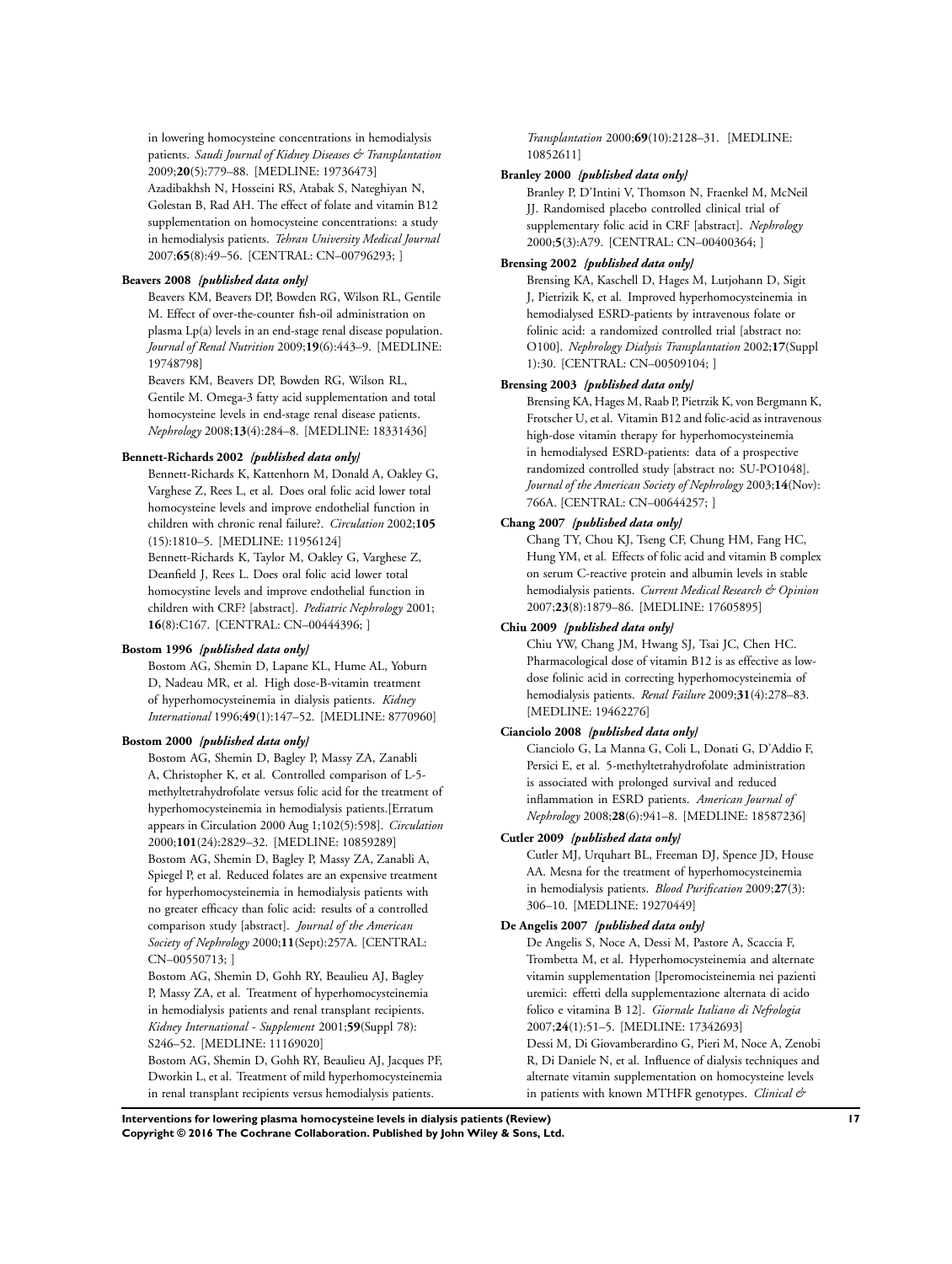*Experimental Nephrology* 2015;**19**(1):140–5. [MEDLINE: 24652221]

#### **Del Pozo 2005** *{published data only}*

Del Pozo C, Alvarez L, Lopez-Menchero R, Torregrosa I, Sanchez L, Albero MD. Optimization of a therapy schedule with folinic acid to treat hyperhomocysteinemia in patients on hemodialysis [abstract no: SP261]. *Nephrology Dialysis Transplantation* 2005;**20**(Suppl 5):v106. [CENTRAL: CN–00671828; ]

## **De Vecchi 2001** *{published data only}*

De Vecchi AF, Patrosso C, Novembrino C, Finazzi S, Colucci P, De Franceschi M, et al. Folate supplementation in peritoneal dialysis patients with normal erythrocyte folate: effect on plasma homocysteine. *Nephron* 2001;**89** (3):297–302. [MEDLINE: 11598393]

### **De Vriese 2003** *{published data only}*

De Vriese AS, Langlois M, Bernard D, Geerolf I, Stevens L, Boelaert JR, et al. Effect of dialyser membrane pore size on plasma homocysteine levels in haemodialysis patients. *Nephrology Dialysis Transplantation* 2003;**18**(12):2596–600. [MEDLINE: 14605283]

### **Dierkes 1999** *{published data only}*

Dierkes J, Domrose U, Ambrosch A, Bosselmann HP, Neumann KH, Luley C. Response of hyperhomocysteinemia to folic acid supplementation in patients with end-stage renal disease. *Clinical Nephrology* 1999;**51**(2):108–15. [MEDLINE: 10069646]

#### **Dierkes 2001** *{published data only}*

Dierkes J, Domrose U, Bosselmann KP, Neumann KH, Luley C. Homocysteine lowering effect of different multivitamin preparations in patients with end-stage renal disease. *Journal of Renal Nutrition* 2001;**11**(2):67–72. [MEDLINE: 11295026]

### **DIVINe Study 2010** *{published data only}*

House AA, Ehasziw M, Cattran DC, Churchill DN, Oliver MJ, Fine A, et al. Vitamin therapy for homocysteine accelerates loss of renal function in diabetic kidney disease [abstract no: SA-FC343]. *Journal of the American Society of Nephrology* 2009;**20**:80A. [CENTRAL: CN–00740523; ] House AA, Eliasziw M, Cattran DC, Churchill DN, Oliver MJ, Fine A, et al. Effect of B-vitamin therapy on progression of diabetic nephropathy: a randomized controlled trial. *JAMA* 2010;**303**(16):1603–9. [MEDLINE: 20424250]

### **Dobronravov 2008** *{published data only}*

Dobronravov V, Ardebili M, Golubev R, Galkina O, Nabokow A, Kliem V, et al. The effect of IV administration of sodium 2,3-dimercaptopropane-1-sulfonate (DMPS) and 8-week high-dosed IV vitamin B therapy on total plasma homocysteine (tHcy) in patients undergoing chronic hemodialysis (HD) [abstract no: PUB584]. *Journal of the American Society of Nephrology* 2008;**19**(Abstracts Issue): 943A. [CENTRAL: CN–00758243; ]

### **Ducloux 2002** *{published data only}*

Ducloux D, Aboubakr A, Motte G, Toubin G, Fournier V, Chalopin JM, et al. Hyperhomocysteinaemia therapy in haemodialysis patients: folinic versus folic acid in

combination with vitamin B6 and B12. *Nephrology Dialysis Transplantation* 2002;**17**(5):865–70. [MEDLINE: 11981075]

Ducloux D, Aboubakr A, Motte G, Toubin G, Fournier V, Chalopin JM, et al. Hyperhomocysteinemia therapy in hemodialysis (HD) patients: folinic versus folic acid in combination with vitamin B6 and B12 [abstract]. *Journal of the American Society of Nephrology* 2001;**12**(Program & Abstracts):354A–5A. [CENTRAL: CN–00445156; ]

#### **Elian 2002** *{published data only}*

Elian KM, Hoffer LJ. Hydroxocobalamin reduces hyperhomocysteinemia in end-stage renal disease. *Metabolism: Clinical & Experimental* 2002;**51**(7):881–6. [MEDLINE: 12077735]

#### **Friedman 2003** *{published data only}*

Friedman AN, Bostom AG, Laliberty P, Selhub J, Shemin D. The effect of N-acetylcysteine on plasma total homocysteine levels in hemodialysis: a randomized, controlled study. *American Journal of Kidney Diseases* 2003;**41**(2):442–6. [MEDLINE: 12552508]

### **Galli 2003** *{published data only}*

Galli F, Benedetti S, Buoncristiani U, Piroddi M, Conte C, Canestrari F, et al. The effect of PMMA-based proteinleaking dialyzers on plasma homocysteine levels. *Kidney International* 2003;**64**(2):748–55. [MEDLINE: 12846775] Galli F, Benedetti S, Floridi A, Canestrari F, Piroddi M, Buoncristiani E, et al. Glycoxidation and inflammatory markers in patients on treatment with PMMA-based protein-leaking dialyzers. *Kidney International* 2005;**67**(2): 750–9. [MEDLINE: 15673326]

#### **Gonin 2003** *{published data only}*

Gonin JM, Nguyen H, Gonin R, Sarna A, Michels A, Masri-Imad F, et al. Controlled trials of very high dose folic acid, vitamins B12 and B6, intravenous folinic acid and serine for treatment of hyperhomocysteinemia in ESRD. *Journal of Nephrology* 2003;**16**(4):522–34. [MEDLINE: 14696754]

Gonin JM, Sarna A, Loya A, Gonin R, Chassaing C, Wainer I, et al. A double-blind, controlled study of folate and vitamin therapy for hyperhomocysteinemia in hemodialysis [abstract]. *Journal of the American Society of Nephrology* 2000;**11**(Sept):269A. [CENTRAL: CN–00755224; ]

#### **Gonin 2003a** *{published data only}*

Gonin J, Nguyen H, Michels A, Santos A, Gonin R, Cary D, et al. Evaluation of folinic acid and serine in hyperhomocysteinemia in ESRD: a prospective placebocontrolled randomized study [abstract]. *Journal of the American Society of Nephrology* 2001;**12**(Program & Abstracts):356A. [CENTRAL: CN–00445513; ] Gonin JM, Nguyen H, Gonin R, Sarna A, Michels A, Masri-Imad F, et al. Controlled trials of very high dose folic acid, vitamins B12 and B6, intravenous folinic acid and serine for treatment of hyperhomocysteinemia in ESRD. *Journal of Nephrology* 2003;**16**(4):522–34. [MEDLINE: 14696754]

**Interventions for lowering plasma homocysteine levels in dialysis patients (Review) 18 Copyright © 2016 The Cochrane Collaboration. Published by John Wiley & Sons, Ltd.**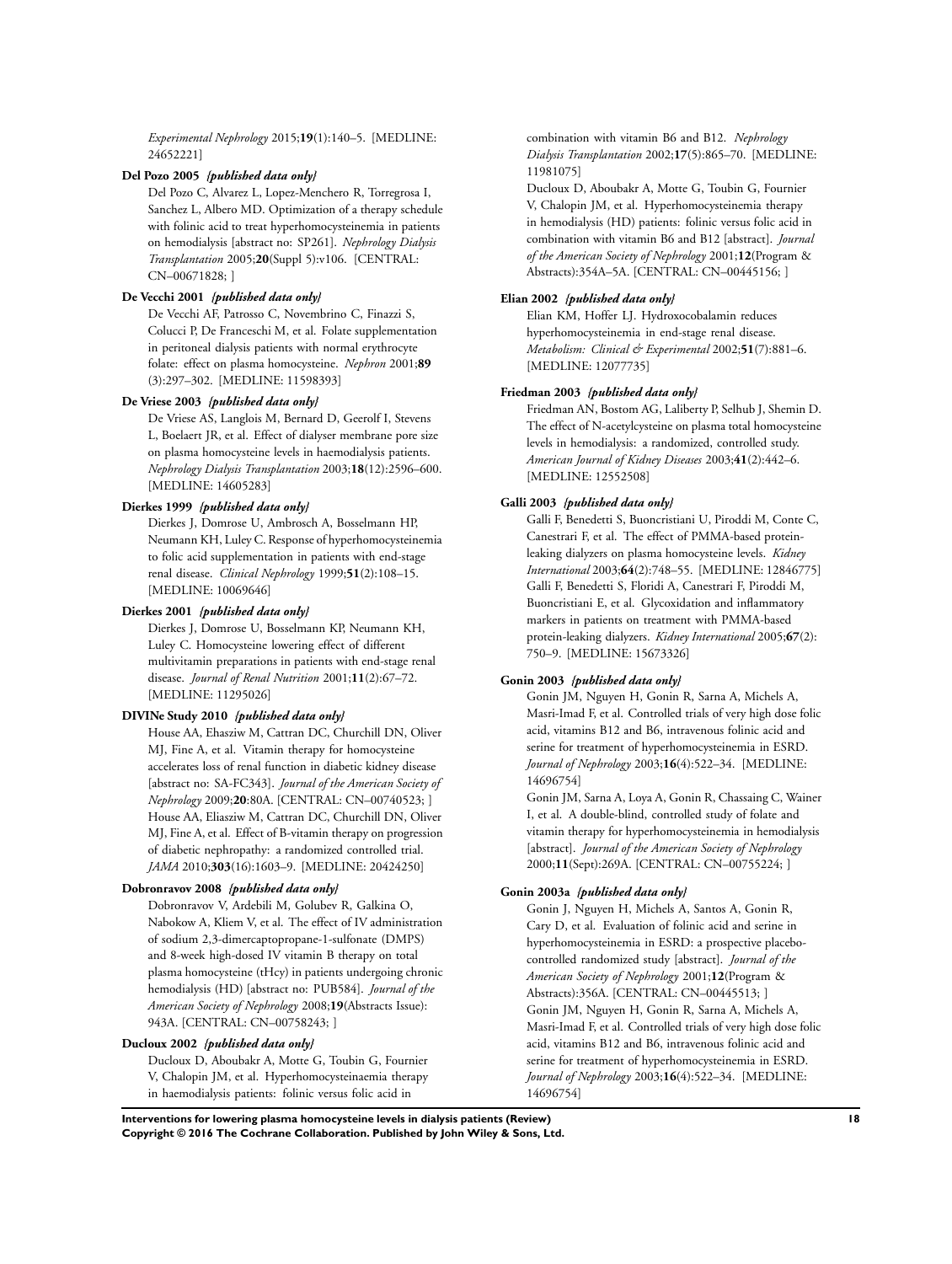#### **Hauser 2001** *{published data only}*

Hagen W, Hauser A, Rehak PH, Buchmayer H, Fodinger M, Horl WH, et al. Comparison of intravenous folinic acid with intravenous folic acid for the treatment of hyperhomocysteinemia in hemodialysis patients. A randomized, double blinded trial [abstract]. *Journal of the American Society of Nephrology* 2000;**11**(Sept):148A. [CENTRAL: CN–00583332; ]

Hagen W, Kletzmayr J, Fodinger M, Hauser AC, Horl WH, Sunder-Plassmann G. Effect of intravenous folic acid or folinic acid therapy on mean arterial pressure and pulse pressure in hemodialysis patients [abstract]. *Journal of the American Society of Nephrology* 2001;**12**(Program & Abstracts):483A. [CENTRAL: CN–00583333; ] Hauser AC, Hagen W, Rehak PH, Buchmayer H, Fodinger M, Papagiannopoulos M, et al. Efficacy of folinic versus

folic acid for the correction of hyperhomocysteinemia in hemodialysis patients. *American Journal of Kidney Diseases* 2001;**37**(4):758–65. [MEDLINE: 11273876]

## **Henning 2001** *{published data only}*

Henning BF, Zidek W, Riezler R, Graefe U, Tepel M. Homocyst(e)ine metabolism in hemodialysis patients treated with vitamins B6, B12 and folate. *Research in Experimental Medicine* 2001;**200**(3):155–68. [MEDLINE: 11426667]

## **Hoffer 2005** *{published data only}*

Hoffer LJ, Saboohi F, Golden M, Barre PE. Cobalamin dose regimen for maximum homocysteine reduction in end-stage renal disease. *Metabolism: Clinical & Experimental* 2005;**54** (6):835–40. [MEDLINE: 15931623]

#### **Hoffer 2005a** *{published data only}*

Hoffer LJ, Djahangirian O, Bourgouin PE, Eid J, Saboohi F. Comparative effects of hydroxocobalamin and cyanocobalamin on plasma homocysteine concentrations in end-stage renal disease. *Metabolism: Clinical & Experimental* 2005;**54**(10):1362–7. [MEDLINE: 16154437]

#### **HOPE-2 Study 2006** *{published data only}*

Lonn E, Held C, Arnold JM, Probstfield J, McQueen M, Micks M, et al. Rationale, design and baseline characteristics of a large, simple, randomized trial of combined folic acid and vitamins B6 and B12 in highrisk patients: the Heart Outcomes Prevention Evaluation (HOPE)-2 trial. *Canadian Journal of Cardiology* 2006;**22** (1):47–53. [MEDLINE: 16450017]

Lonn E, Yusuf S, Arnold MJ, Sheridan P, Pogue J, Micks M, et al. Homocysteine lowering with folic acid and B vitamins in vascular disease.[erratum appears in N Engl J Med. 2006 Aug 17;355(7):746]. *New England Journal of Medicine* 2006;**354**(15):1567–77. [MEDLINE: 16531613] Mann JF, Sheridan P, McQueen MJ, Held C, Arnold JM, Fodor G, et al. Homocysteine lowering with folic acid and B vitamins in people with chronic kidney disease--results of the renal Hope-2 study. *Nephrology Dialysis Transplantation* 2008;**23**(2):645–53. [MEDLINE: 18003666] Ray JG, Kearon C, Yi Q, Sheridan P, Lonn E, Heart Outcomes Prevention Evaluation (HOPE-2).

Homocysteine-lowering therapy and risk for venous

thromboembolism: a randomized trial.[Summary for patients in Ann Intern Med. 2007 Jun 5;146(11):I22; PMID: 17470823]. *Annals of Internal Medicine* 2007;**146** (11):761–7. [MEDLINE: 17470822]

Righetti M. Hopeful for a second HOPE-2 post hoc analysis. *Nephrology Dialysis Transplantation* 2008;**23**(7): 2428–9. [MEDLINE: 18403437]

Saposnik G, Ray JG, Sheridan P, McQueen M, Lonn E. Homocysteine-lowering therapy and stroke risk, severity, and disability: additional findings from the HOPE 2 trial. *Stroke* 2009;**40**(4):1365–72. [MEDLINE: 19228852] Sawka AM, Ray JG, Yi Q, Josse RG, Lonn E. Randomized clinical trial of homocysteine level lowering therapy and fractures. *Archives of Internal Medicine* 2007;**167**(19): 2136–9. [MEDLINE: 17954810]

#### **House 1999** *{published data only}*

House A, Freeman D. Larger intradialytic effect of high flux vs low flux polysulfone on homocysteine levels, but not on lipids or apo AI/CIII ratio [abstract]. *Journal of the American Society of Nephrology* 2001;**12**(Program & Abstracts):209A. [CENTRAL: CN–00445778; ]

House AA, Donnelly JG. Effect of multivitamins on plasma homocysteine and folate levels in patients on hemodialysis. *ASAIO Journal* 1999;**45**(1):94–7. [MEDLINE: 9952016] House AA, Donnelly JG. Impact of

methylenetetrahydrofolate reductase (MTHFR) genotype on folate status and homocysteine (hcy) in hemodialysis patients [abstract]. *Journal of the American Society of Nephrology* 1999;**10**(Program & Abstracts):168A. [CENTRAL: CN–00756935; ]

House AA, Wells GA, Donnelly JG, Nadler SP, Hebert PC. Effect of high flux vs low flux hemodialysis on homocysteine, lipoprotein(a) and lipid profiles: a prospective randomized trial [abstract]. *Journal of the American Society of Nephrology* 1998;**9**(Program & Abstracts):211A. [CENTRAL: CN–00401331; ]

House AA, Wells GA, Donnelly JG, Nadler SP, Hebert PC. Randomized trial of high-flux vs low-flux haemodialysis: effects on homocysteine and lipids. *Nephrology Dialysis Transplantation* 2000;**15**(7):1029–34. [MEDLINE: 10862642]

### **House 2004** *{published data only}*

House AA, Eliasziw M, Urquhart BL, Freeman DJ, Spence JD. Dimercaptosuccinic acid for the treatment of hyperhomocysteinemia in hemodialysis patients: a placebo-controlled, double-blind, randomized trial. *American Journal of Kidney Diseases* 2004;**44**(4):689–94. [MEDLINE: 15384020]

### **Imani 2009** *{published data only}*

Imani H, Tabibi H, Atabak S, Rahmani L, Ahmadinejad M, Hedayati M. Effects of soy consumption on oxidative stress, blood homocysteine, coagulation factors, and phosphorus in peritoneal dialysis patients. *Journal of Renal Nutrition* 2009;**19**(5):389–95. [MEDLINE: 19577483] Tabibi H, Imani H, Hedayati M, Atabak S, Rahmani L. Effects of soy consumption on serum lipids and apoproteins in peritoneal dialysis patients: a randomized controlled

**Interventions for lowering plasma homocysteine levels in dialysis patients (Review) 19 Copyright © 2016 The Cochrane Collaboration. Published by John Wiley & Sons, Ltd.**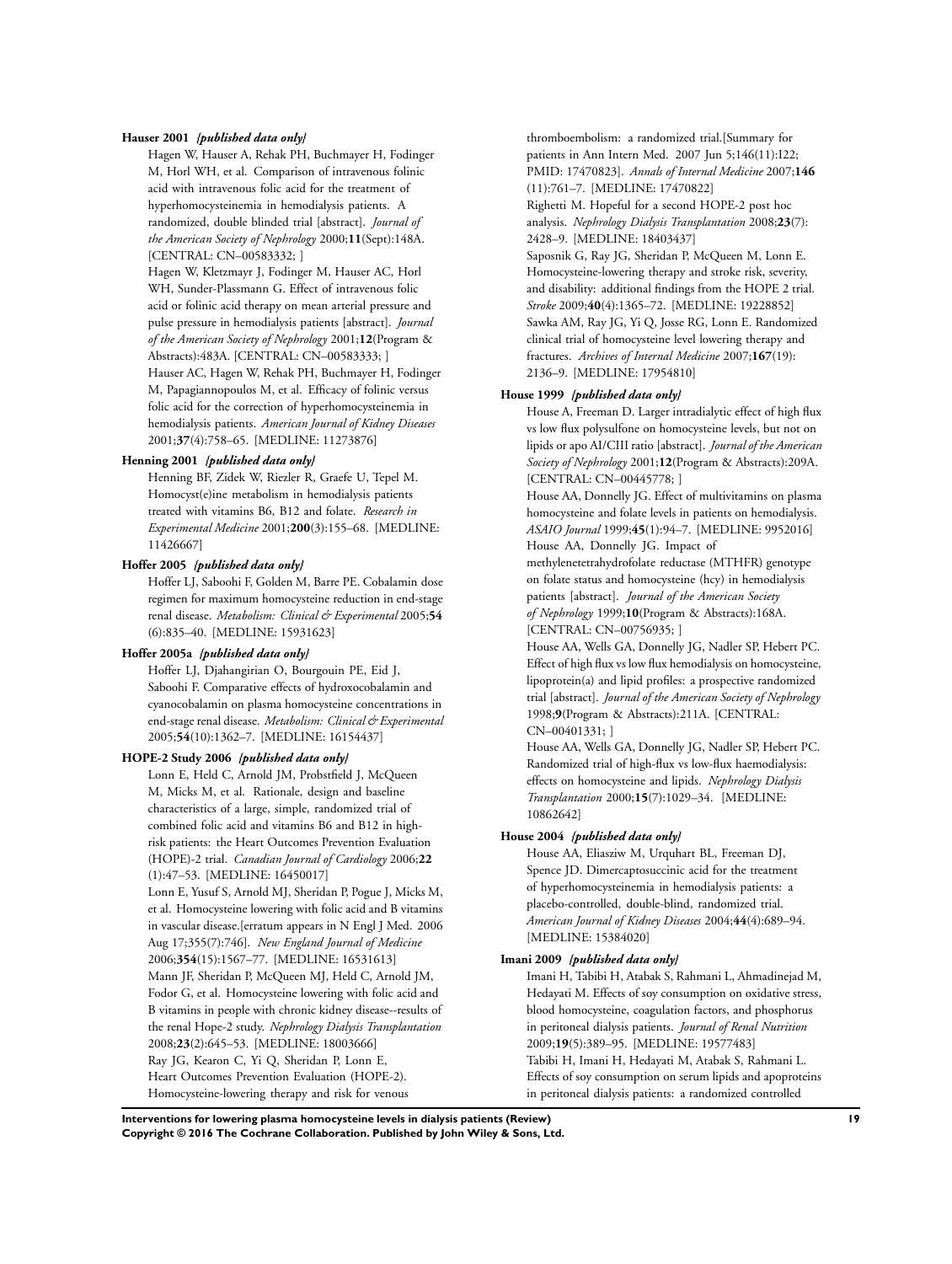trial. *Peritoneal Dialysis International* 2010;**30**(6):611–8. [MEDLINE: 20378840]

#### **Isbel 2003** *{published data only}*

Isbel NM, Reiger K, Hayley CM, Campbell SB, Burke J, Bofinger A, et al. Vitamin B12 is effective in the treatment of hyperhomocysteinaemia in patients with ESRD [abstract no: 58]. *Nephrology* 2003;**8**(Suppl 3):A69. [CENTRAL: CN–00758625; ]

#### **ISRCTN22151635** *{published data only}*

ISRCTN22151635. Assessment of the lipid lowering agents on plasma homocysteine concentration and renal function. controlled-trials.com/ISRCTN22151635 (accessed 4 February 2016).

### **Jara 2001** *{published data only}*

Jara A, Morales M. Intravenous folinic acid versus oral folic acid for the treatment of hyperhomocysteinemia in hemodialysis patients [abstract]. *Journal of the American Society of Nephrology* 2001;**12**(Program & Abstracts):357A. [CENTRAL: CN-00445900; ]

### **Kazory 2008** *{published data only}*

Kazory A, Kribs M, Fournier V, Motte G, Guy C, Devillard N, et al. Homocysteine lowering effect of adsorptive dialysis membranes: a multicenter, randomized, open study [abstract no: 118]. *American Journal of Kidney Diseases* 2008;**51**(4):A57. [CENTRAL: CN–00756882; ]

#### **Klemm 2004** *{published data only}*

Klemm A, Franke C, Busch M, Muller A, Franke S, Lang D, et al. Influence of hemodialysis membrane permeability on serum levels of advanced glycation end products (AGEs) and homocysteine metabolites. *Clinical Nephrology* 2004; **61**(3):191–7. [MEDLINE: 15077870]

#### **Kooshki 2011** *{published data only}*

Kooshki A, Taleban FA, Tabibi H, Hedayati M. Effects of marine omega-3 fatty acids on serum systemic and vascular inflammation markers and oxidative stress in hemodialysis patients. *Annals of Nutrition & Metabolism* 2011;**58**(3): 197–202. [MEDLINE: 21757893]

Kooshki A, Taleban FA, Tabibi H, Hedayati M. Effects of omega-3 fatty acids on serum lipids, lipoprotein (a), and hematologic factors in hemodialysis patients. *Renal Failure* 2011;**33**(9):892–8. [MEDLINE: 21859401]

### **Koyama 2002** *{published data only}*

Koyama K, Usami T, Takeuchi O, Morozumi K, Kimura G. Efficacy of methylcobalamin on lowering total homocysteine plasma concentrations in haemodialysis patients receiving high-dose folic acid supplementation. *Nephrology Dialysis Transplantation* 2002;**17**(5):916–22. [MEDLINE: 11981084]

#### **Koyama 2010** *{published data only}*

Koyama K, Ito A, Ichikawa T, Miura T, Ono M. Short term regimen of homocysteine-lowering therapy reduces serum concentration of asymmetric dimethylarginine in patients on chronic hemodialysis [abstract no: SaP317].

#### *Nephrology Dialysis Transplantation* 2007;**22**(Suppl 6): vi339. [CENTRAL: CN–00671829; ]

Koyama K, Ito A, Yamamoto J, Nishio T, Ichikawa T. Co-administration of methylcobalamin and folic acid normalizes hyperhomocysteinemia and reduces arterial stiffness in hemodialsyis patients [abstract no: PUB074]. *Journal of the American Society of Nephrology* 2005;**16**:798A. [CENTRAL: CN–00676039; ]

Koyama K, Ito A, Yamamoto J, Nishio T, Kajikuri J, Dohi Y, et al. Randomized controlled trial of the effect of shortterm coadministration of methylcobalamin and folate on serum ADMA concentration in patients receiving long-term hemodialysis. *American Journal of Kidney Diseases* 2010;**55** (6):1069–78. [MEDLINE: 20430500]

### **Kuhlmann 2004** *{published data only}*

Kuhlmann MK, Obeid R, Herrmann W. Normalization of plasma homocystein (Hcy) levels in hyperhomocysteinemic hemodialysis patients by intravenous dosage of vitamins B6, B12 and folic acid. [abstract no SA-PO345]. *Journal of the American Society of Nephrology* 2004;**15**(Oct):377A. [CENTRAL: CN–00757352; ]

#### **Kumar 2007b** *{published data only}*

Kumar R, Vincent L, Perkins NJ, Tobe SW. Impact of folic acid on homocysteine levels in haemodialysis patients, a randomized double blinded placebo controlled cross over trial [abstract no: SA-PO788]. *Journal of the American Society of Nephrology* 2007;**18**(Abstracts Issue):516A. [CENTRAL: CN–00716086; ]

#### **Kuo 2001a** *{published data only}*

Kuo HT, Tsai JC, Chen LN, Chen HC, Guh JY, Hwang SJ, et al. Intravenous methylcobalamin further improves hyperhomocysteinemia in hemodialysis patients under maintenance folic acid therapy: role of methyletetrahydrofolate reductase (mthfr) genotype [abstract]. *Nephrology Dialysis Transplantation* 2001;**16**(6): A87. [CN–00509297]

### **LANDMARK Study 2006** *{published data only}*

Isbel N, Rakhit D, Armstrong K, Leano R, Hawley C, Campbell S, et al. Rapid progression of myocardial ischaemia in patients with chronic kidney disease is not altered by risk factor modification [abstract no: PS107]. *Nephrology* 2005;**10**(Suppl 3):A408. [CENTRAL: CN–00583922; ]

Isbel NM, Haluska B, Johnson DW, Beller E, Hawley C, Marwick TH. Increased targeting of cardiovascular risk factors in patients with chronic kidney disease does not improve atheroma burden or cardiovascular function. *American Heart Journal* 2006;**151**(3):745–53. [MEDLINE: 16504645]

Isbel NM, Reiger K, Hawley CM, Campbell SB, Haluska B, Short L, et al. Aggressive intervention in traditional cardiovascular risk factors in patients with chronic renal failure does not improve atheroma burden, cardiovascular function or outcome [abstract]. *Nephrology* 2004;**9**(Suppl 1):A1–2. [CENTRAL: CN–00509247; ] Johnson DW, Armstrong K, Campbell SB, Mudge

DW, Hawley CM, Coombes JS, et al. Metabolic

**Interventions for lowering plasma homocysteine levels in dialysis patients (Review) 20 Copyright © 2016 The Cochrane Collaboration. Published by John Wiley & Sons, Ltd.**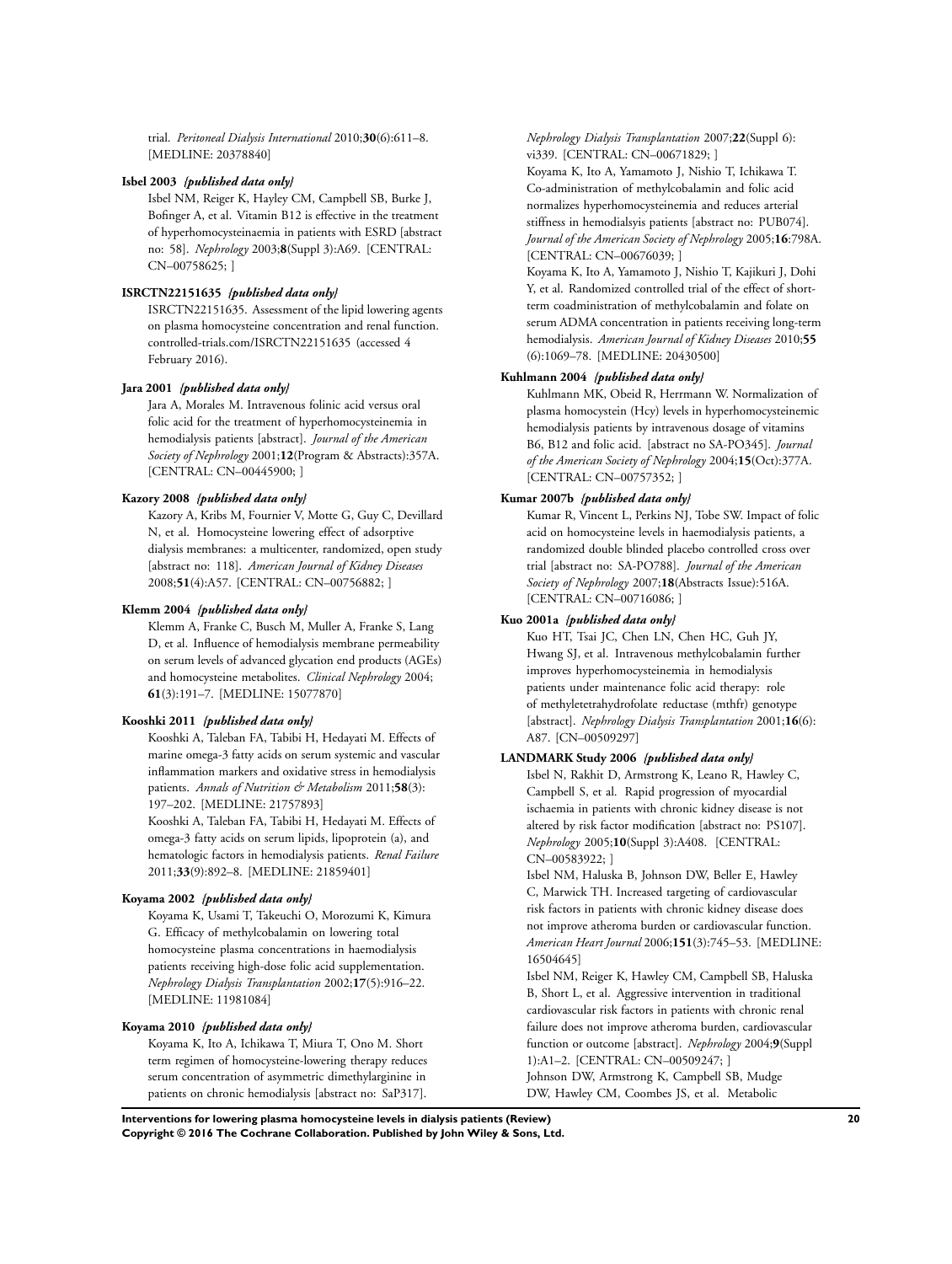syndrome in severe chronic kidney disease: Prevalence, predictors, prognostic significance and effects of risk factor modification. *Nephrology* 2007;**12**(4):391–8. [MEDLINE: 17635756]

Rakhit DJ, Marwick TH, Armstrong KA, Johnson DW, Leano R, Isbel NM. Effect of aggressive risk factor modification on cardiac events and myocardial ischaemia in patients with chronic kidney disease. *Heart* 2006;**92**(10): 1402–8. [MEDLINE: 16606867]

#### **Libetta 2004** *{published data only}*

Libetta C, Corbetta R, Zucchi M, Gori E, Villa G, Bezoari G, et al. Treatment of hyperhomocysteinemia in hemodialysis patients reduce progressive atherosclerosis: a long-term controlled study [abstract no: SA-PO343]. *Journal of the American Society of Nephrology* 2004;**15**(Oct): 376A–7A. [CENTRAL: CN–00626028; ]

Libetta C, Corbetta R, Zucchi M, Gori E, Villa G, Sepe V, et al. Long-term treatment of hyperhomocysteinemia prevents carotid artery atherosclerosis in haemodialysed patients [abstract]. 41st Congress. European Renal Association. European Dialysis and Transplantation Association; 2004 May 15-18; Lisbon, Portugal. 2004:4. [CENTRAL: CN–00604353; ]

Libetta C, Villa G, Gori E, Zucchi M, Pisacco P, Bezoari G, et al. Vitamins supplementation effectiveness on hyperhomocysteinemia in hemodialyzed patients: a twoyear single-blind randomized study [abstract no: SA-PO344]. *Journal of the American Society of Nephrology* 2004; **15**(Oct):377A. [CENTRAL: CN–00626027; ] Libetta C, Villa G, Gori E, Zucchi M, Sepe V, Pisacco P, et al. Effect of folate or folate plus vitamins B6 and B12 on hyperhomocysteinemia in hemodialyzed patients: a 2-year controlled randomized study [abstract]. 41st Congress. European Renal Association. European Dialysis and Transplantation Association; 2004 May 15-18; Lisbon, Portugal. 2004:126. [CENTRAL: CN–00636150; ]

#### **Madsen 2011** *{published data only}*

Madsen T, Christensen JH, Toft E, Aardestrup I, Lundbye-Christensen S, Schmidt EB. Effect of intravenous omega-3 fatty acid infusion and hemodialysis on fatty acid composition of free fatty acids and phospholipids in patients with end-stage renal disease. *Jpen: Journal of Parenteral & Enteral Nutrition* 2011;**35**(1):97–106. [MEDLINE: 21224436]

#### **Manns 2001** *{published data only}*

Hyndman ME, Manns BJ, Snyder FF, Bridge PJ, Scott-Douglas NW, Fung E, et al. Vitamin B12 decreases, but does not normalize, homocysteine and methylmalonic acid in end-stage renal disease: a link with glycine metabolism and possible explanation of hyperhomocysteinemia in endstage renal disease. *Metabolism: Clinical & Experimental* 2003;**52**(2):168–72. [MEDLINE: 12601627] Manns B, Hyndman E, Burgess E, Parsons H, Schaefer J, Snyder F, et al. Oral vitamin B(12) and high-dose folic acid in hemodialysis patients with hyper-homocyst(e)inemia. *Kidney International* 2001;**59**(3):1103–9. [MEDLINE: 11231366]

### **Mazdeh 2005** *{published data only}*

Abolghasemi R, Mazdeh MM, Khatami M, Lessan-Pezeshki M, Ahmadi F, Seifi S, et al. Hyperhomocysteinemia therapy in haemodialysis patients: folinic versus folic acid in combination with vitamin B6 and B12 [abstract no: MP318]. *Nephrology Dialysis Transplantation* 2005;**20** (Suppl 5):v307.

Mazdeh MM, Abolghasemi R, Khatami M, Lessan-Pezeshki M, Ahmadi F, Seifi S, et al. Hyperhomocysteinemia therapy in hemodialysis patients: folinic versus folic acid in combination with vitamin B6 and B12 [abstract no: W-PO40014]. *Nephrology* 2005;**10**(Suppl 1):A283. [CENTRAL: CN–00756890; ]

### **McGregor 2000a** *{published data only}*

McGregor D, Shand B, Lynn K. A controlled trial of the effect of folate supplements on homocysteine, lipids and hemorheology in end-stage renal disease. *Nephron* 2000;**85** (3):215–20. [MEDLINE: 10867536]

#### **Mudge 2005** *{published data only}*

Mudge D, Rogers R, Hollett P, Law B, Reiger K, Petrie JJP, et al. Plasma homocysteine levels with standard high flux haemodialysis compared with FX class dialysers [abstract]. *Nephrology* 2004;**9**(Suppl 1):A16. [CENTRAL: CN–00509369; ]

Mudge DW, Rogers R, Hollett P, Law B, Reiger K, Petrie JJ, et al. Randomized trial of FX high flux vs standard high flux dialysis for homocysteine clearance. *Nephrology Dialysis Transplantation* 2005;**20**(10):2178–85. [MEDLINE: 16030045]

#### **Mueller 2001** *{published data only}*

Mueller T, Mueller N, Moser R, Stief T, Celle D, Pietrizk K. Reduced folates have an anti-inflammatory effect in hemodialysis patients [abstract]. *Nephrology Dialysis Transplantation* 2003;**18**(Suppl 4):700. [CENTRAL: CN–00446856; ]

Mueller TF, Mueller N, Moser R, Stief T, Nau H, Lange H, et al. Effect of folate therapy on the inflammatory burden in hemodialysis patients [abstract no: SA-FC185]. *Journal of the American Society of Nephrology* 2002;**13**(September, Program & Abstracts):38A. [CENTRAL: CN–00446855; ] Mueller TF, Mueller N, Moser R, Stief T, Ziegler A, Nau H, et al. Effect of oral substitution of reduced folates on homocysteine, neopterin, and lipid levels in patients treated with hemodialysis [abstract]. *Journal of the American Society of Nephrology* 2001;**12**(Program & Abstracts):360A–1A. [CENTRAL: CN–00756385; ]

### **Muller 2001** *{published data only}*

Muller A, Busch M, Stein G, Hein GE, Funfstuck R. Lmethionine loading test for the prediction of increased total homocysteine levels due to long term l-methionine treatment [abstract]. *Journal of the American Society of Nephrology* 2001;**12**(Program & Abstracts):734A. [CENTRAL: CN–00757145; ]

## **Nakamura 2003** *{published data only}*

Nakamura T, Hirayama H, Tajiri M, Saionji K, Hata A. Methylenetetrahydrofolate reductase (MTHFR) gene polymorphism influences the efficacy of folic acid (FA)

**Interventions for lowering plasma homocysteine levels in dialysis patients (Review) 21 Copyright © 2016 The Cochrane Collaboration. Published by John Wiley & Sons, Ltd.**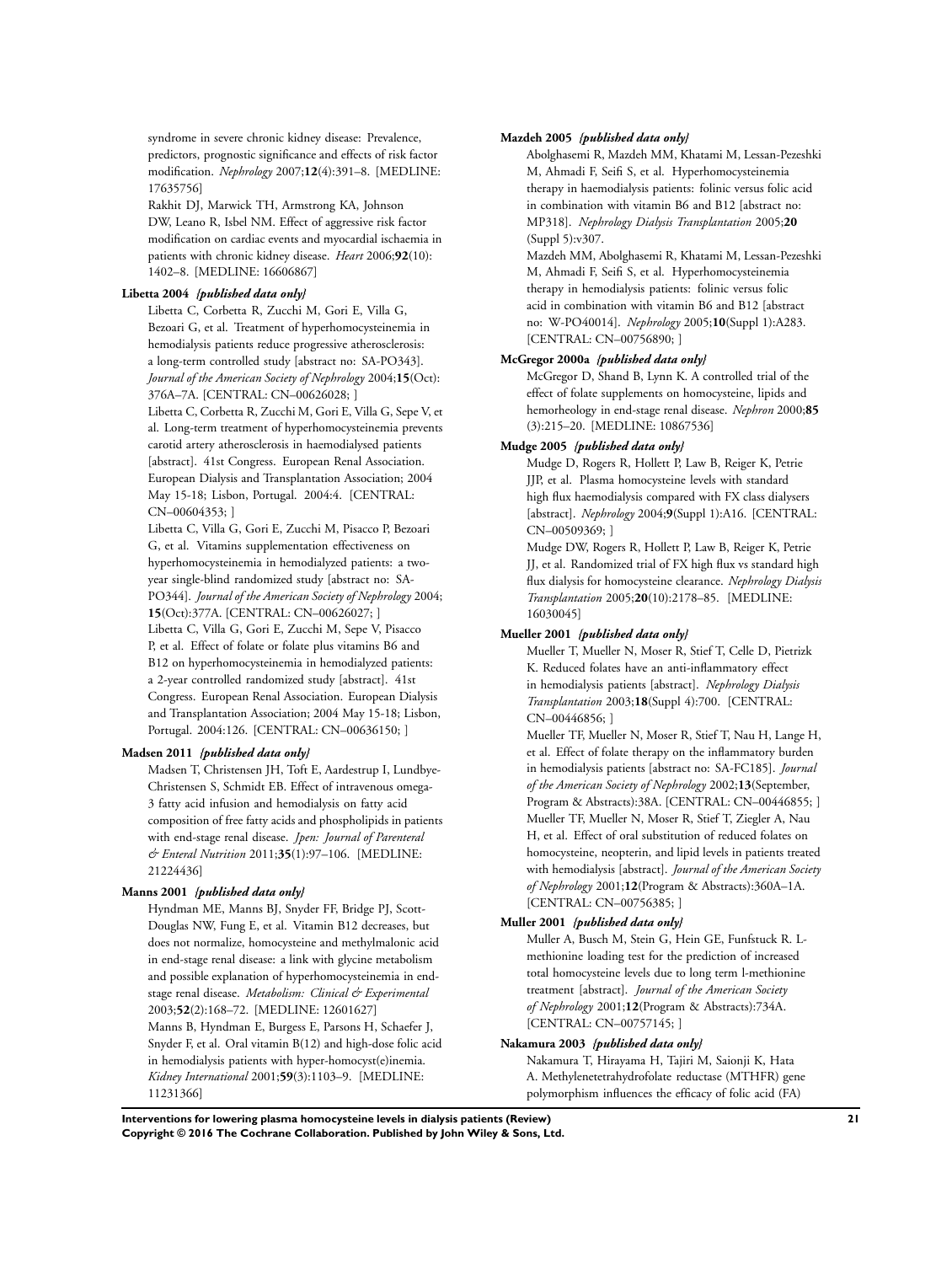and vitamin B12 (B12) on hyperhomocyteinemia in hemodialysis (HD) patients [abstract]. *Nephrology Dialysis Transplantation* 2003;**18**(Suppl 4):699–700. [CENTRAL: CN–00446896; ]

#### **Nakhoul 2004** *{published data only}*

Nakhoul F, Abassi Z, Plawner M, Khankin E, Ramadan R, Lanir N, et al. Comparative study of response to treatment with supraphysiologic doses of B-vitamins in hyperhomocysteinemic hemodialysis patients. *Israel Medical Association Journal - Imaj* 2004;**6**(4):213–7. [MEDLINE: 15115259]

Plawner M, Nakhoul F, Khankin E, Laneer N, Brenner B, Green J. Folic acid and varying doses of B-vitamines in the treatment of hyperhomocystinemia in hemodialysis patients [abstract]. *Journal of the American Society of Nephrology* 2000;**11**(Sept):295A. [CENTRAL: CN–00644331; ]

#### **Nascimento 2010** *{published data only}*

Nascimento MM, Suliman ME, Anderstam B, Silva MM, Hayashi S, Pecoits-Filho R, et al. Effect of N-acetylcysteine supplementation on inflammatory and oxidative stress markers in peritoneal dialysis patients: a randomized placebo controlled study [abstract no: F-PO769]. *Journal of the American Society of Nephrology* 2007;**18**(Abstracts): 270A. [CENTRAL: CN–00756376; ] Nascimento MM, Suliman ME, Silva M, Chinaglia T, Marchioro J, Hayashi SY, et al. Effect of oral Nacetylcysteine treatment on plasma inflammatory and oxidative stress markers in peritoneal dialysis patients: a placebo-controlled study. *Peritoneal Dialysis International* 2010;**30**(3):336–42. [MEDLINE: 20190028]

#### **OPACH Study 2006** *{published data only}*

Harving F, Svensson M, Flyvbjerg A, Schmidt EB, Jorgensen KA, Eriksen HH, et al. n-3 polyunsaturated fatty acids and adiponectin in patients with end-stage renal disease. *Clinical Nephrology* 2015;**83**(5):279–85. [MEDLINE: 25816805] Kirkegaard E, Svensson M, Strandhave C, Schmidt EB, Jorgensen KA, Christensen JH. Marine n-3 fatty acids, atrial fibrillation and QT interval in haemodialysis patients. *British Journal of Nutrition* 2012;**107**(6):903–9. [MEDLINE: 21791142]

Rasmussen LE, Svensson M, Jorgensen KA, Schmidt EB, Christensen JH. The content of docosahexaenoic acid in serum phospholipid is inversely correlated with plasma homocysteine levels in patients with end-stage renal disease. *Nutrition Research* 2010;**30**(8):535–40. [MEDLINE: 20851307]

Svensson M, Christensen JH, Jorgensen KA, Schmidt EB. Omacor as secondary prevention against cardiovascular disease in patients undergoing chronic hemodialysis: a randomised, placebo controlled intervention study [abstract no: F-PO606]. *Journal of the American Society of Nephrology* 2005;**16**:466A. [CENTRAL: CN–00583663; ] Svensson M, Frobert O, Schmidt EB, Jorgensen KA, Simonsen U, Christensen JH. The effect of n-3 fatty acids on levels of methylarginines in patients with end-stage

renal disease. *Journal of Nephrology* 2010;**23**(4):459–64. [MEDLINE: 20349405]

Svensson M, Schmidt EB, Jorgensen KA, Christensen JH. The effect of n-3 fatty acids on heart rate variability in patients treated with chronic hemodialysis. *Journal of Renal Nutrition* 2007;**17**(4):243–9. [MEDLINE: 17586422] Svensson M, Schmidt EB, Jorgensen KA, Christensen JH. The effect of n-3 fatty acids on lipids and lipoproteins in patients treated with chronic haemodialysis: a randomized placebo-controlled intervention study. *Nephrology Dialysis Transplantation* 2008;**23**(9):2918–24. [MEDLINE: 18436564]

Svensson M, Schmidt EB, Jorgensen KA, Christensen JH, OPACH Study Group. N-3 fatty acids as secondary prevention against cardiovascular events in patients who undergo chronic hemodialysis: A randomized, placebocontrolled intervention trial. *Clinical Journal of the American Society of Nephrology: CJASN* 2006;**1**(4):780–6. [MEDLINE: 17699287]

#### **Ossareh 2009** *{published data only}*

Ossareh S, Shayan-Moghaddam H, Salimi A, Asgari M, Farrokhi F. Different doses of oral folic acid for homocysteine-lowering therapy in patients on hemodialysis: a randomized controlled trial.[Erratum appears in Iran J Kidney Dis. 2010 Jan;4(1):88 Note: Salimi, Ashraf [added]; Asgari, Mojgan [added]]. *Iranian Journal of Kidney Diseases* 2009;**3**(4):227–33. [MEDLINE: 19841527]

#### **Pakfetrat 2013** *{published data only}*

Pakfetrat M, Shahroodi JR, Zolgadr AA, Larie HA, Nikoo MH, Malekmakan L. Effects of zinc supplement on plasma homocysteine level in end-stage renal disease patients: a double-blind randomized clinical trial. *Biological Trace Element Research* 2013;**153**(1-3):11–5. [MEDLINE: 23475369]

### **Pastore 2006** *{published data only}*

Pastore A, De Angelis S, Casciani S, Ruggia R, Di Giovamberardino G, Noce A, et al. Effects of folic acid before and after vitamin B12 on plasma homocysteine concentrations in hemodialysis patients with known MTHFR genotypes. *Clinical Chemistry* 2006;**52**(1):145–8. [MEDLINE: 16391331]

#### **Peng 2005** *{published data only}*

Peng L, Liu Q. A prospective, randomized, placebocontrolled study to evaluate the effect of combined treatment of folic acid and intravenous B-complex vitamins on hyperhomocysteinemia in hemodialysis patients [abstract no: W-PO40032]. *Nephrology* 2005;**10**(Suppl 1):A288. [CENTRAL: CN–00671827; ]

### **Polkinghorne 2003** *{published data only}*

Polkinghorne KR, Zoungas S, Branley P, Villanueva E, McNeil JJ, Atkins RC, et al. A randomised placebo controlled trial of intramuscular vitamin B12 (hydroxyocobalamin) for the treatment of hyperhomocysteinemia in haemodialysis patients [abstract]. Kongres Nasional VIII Annual Meeting Perhimpunan

**Interventions for lowering plasma homocysteine levels in dialysis patients (Review) 22 Copyright © 2016 The Cochrane Collaboration. Published by John Wiley & Sons, Ltd.**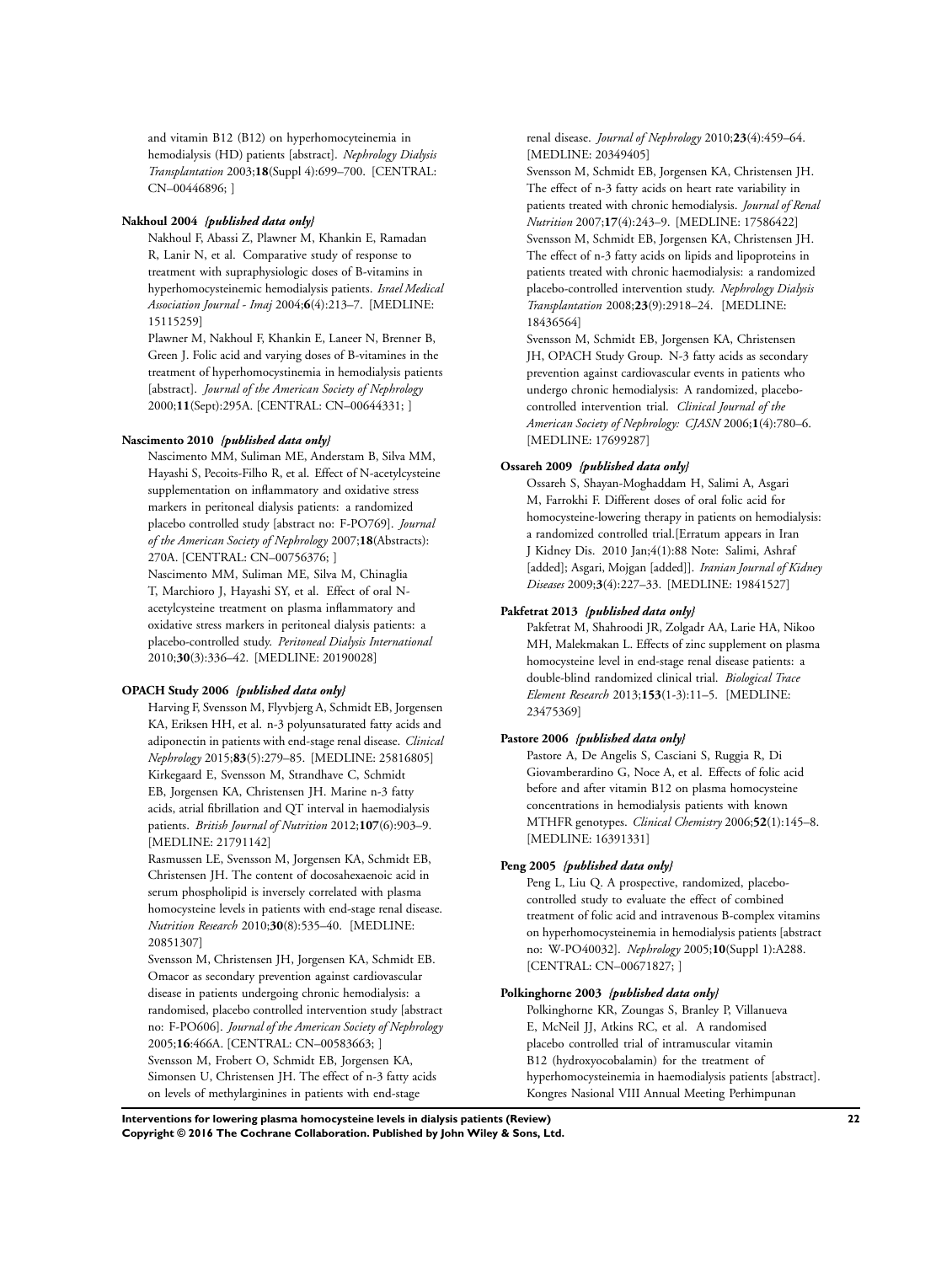Nefrologi Indonesia; 2002 Oct; Surabaya, Indonesia. 2002: 2.5. [CENTRAL: CN–00447252; ]

Polkinghorne KR, Zoungas S, Branley P, Villanueva E, McNeil JJ, Atkins RC, et al. A randomized placebo controlled trial of intramuscular vitamin B12 (hydroxyocobalamin) for the treatment of hyperhomocysteinemia in haemodialysis patients [abstract no: SU-FC267]. *Journal of the American Society of Nephrology* 2002;**13**(September, Program & Abstracts):55A. [CENTRAL: CN–00447251; ]

Polkinghorne KR, Zoungas S, Branley P, Villanueva E, McNeil JJ, Atkins RC, et al. Randomized, placebocontrolled trial of intramuscular vitamin B12 for the treatment of hyperhomocysteinaemia in dialysis patients. *Internal Medicine Journal* 2003;**33**(11):489–94. [MEDLINE: 14656250]

Polkinghorne KR, Zoungas S, Branley P, Villnueva E, McNeil J, Atkins RC, et al. A randomised placebo controlled trial of intramuscular vitamin B12 (hydroxyocobalamin) for the treatment of hyperhomocysteinemia in haemodialysis patients [abstract]. *Nephrology* 2002;**7**(Suppl 3):A68.

## **Poulia 2011** *{published data only}*

Poulia KA, Panagiotakos DB, Tourlede E, Rezou A, Stamatiadis D, Boletis J, et al. Omega-3 fatty acids supplementation does not affect serum lipids in chronic hemodialysis patients. *Journal of Renal Nutrition* 2011;**21** (6):479–84. [MEDLINE: 21439849]

## **Sanchez Alvarez 2005** *{published data only}*

Sanchez Alvarez JE, Perez Tamajon L, Hernandez D, Alvarez Gonzalez A, Delgado P, Lorenzo V. Efficacy and safety of two vitamin supplement regimens on homocysteine levels in hemodialysis patients. Prospective, randomized clinical trial. *Nefrologia* 2005;**25**(3):288–96. [MEDLINE: 16053010]

Sanchez JE, Molina E, De La Vega MJ, Hernandez D, Perez L, Garcia R, et al. Sustained effect of two vitamin supplement regimens on hyperhomocysteinemia in maintenance hemodialysis (MHD) patients [abstract no: F-PO773]. *Journal of the American Society of Nephrology* 2003; **14**(Nov):231A. [CENTRAL: CN–00583425; ]

#### **Scholze 2004** *{published data only}*

Scholze A, Rinder C, Beige J, Riezler R, Zidek W, Tepel M. Acetylcysteine reduces plasma homocysteine concentration and improves pulse pressure and endothelial function in patients with end-stage renal failure. *Circulation* 2004;**109** (3):369–74. [MEDLINE: 14732754]

Scholze A, Rinder C, Beige J, Riezler R, Zidek W, Tepel M. Reduced plasma homocysteine concentration and improved pulse pressure in hemodialysis patients with acetylcysteine [abstract]. 41st Congress. European Renal Association. European Dialysis and Transplantation Association; 2004 May 15-18; Lisbon, Portugal. 2004:127. [CENTRAL: CN–00509467; ]

#### **Seo 2003** *{published data only}*

Seo MD, Yoon S, Jeong JC, Choi SS, Kim SY, Son I, et al. Effects of folic acid treatment on homocysteine levels and echocardiographic findings in ESRD [abstract no: SA- PO900]. *Journal of the American Society of Nephrology* 2003; **14**(Nov):497A. [CN–00756462]

### **Sepe 1999** *{published data only}*

Sepe V, Patrucco G, Santagostine A, Bolis V, Caminiti R, Cecere P, et al. Hyperhomocysteinemia [HHcy] is not associated with elevated platelet annexin V [plt a-v] expression in maintenance haemodialysis [HD] patients [abstract]. *Nephrology Dialysis Transplantation* 1999;**14**(9): A192. [CENTRAL: CN–00485810; ]

#### **Shemin 2001** *{published data only}*

Shemin D, Bostom AG, Selhub J. Treatment of hyperhomocysteinemia in end-stage renal disease. *American Journal of Kidney Diseases* 2001;**38**(4 Suppl 1):S91–4. [MEDLINE: 11576930]

#### **Signorelli 2006** *{published data only}*

Signorelli SS, Fatuzzo P, Rapisarda F, Neri S, Ferrante M, Oliveri CG, et al. A randomised, controlled clinical trial evaluating changes in therapeutic efficacy and oxidative parameters after treatment with propionyl L-carnitine in patients with peripheral arterial disease requiring haemodialysis. *Drugs & Aging* 2006;**23**(3):263–70. [MEDLINE: 16608381]

Signorelli SS, Fatuzzo P, Rapisarda F, Neri S, Ferrante M, Oliveri CG, et al. Propionyl-L-carnitine therapy: effects on endothelin-1 and homocysteine levels in patients with peripheral arterial disease and end-stage renal disease. *Kidney & Blood Pressure Research* 2006;**29**(2):100–7. [MEDLINE: 16809937]

### **Skoutakis 1975** *{published data only}*

Skoutakis VA, Acchiardo SR, Meyer MC, Hatch FE. Folic acid dosage for chronic hemodialysis patients. *Clinical Pharmacology & Therapeutics* 1975;**18**(2):200–4. [MEDLINE: 1098832]

#### **Stavrianaki 2002** *{published data only}*

Stavrianaki D, Bagiatoudi G, Salpigidis K, Sarris E, Siakotos M. Treatment efficacy of folic or folinic acid in lowering total plasma homocysteine levels in patients on hemodialysis [abstract]. *Nephrology Dialysis Transplantation* 2002;**17** (Suppl 12):256. [CENTRAL: CN–00758491; ]

### **Tamadon 2011** *{published data only}*

Tamadon MR, Jamshidi L, Soliemani A, Ghorbani R, Malek F, Malek M. Effect of different doses of folic acid on serum homocysteine level in patients on hemodialysis. *Iranian Journal of Kidney Diseases* 2011;**5**(2):93–6. [MEDLINE: 21368386]

### **Tayyebi-Khosroshahi 2010** *{published data only}*

Tayyebi-Khosroshahi H, Houshyar J, Tabrizi A, Vatankhah AM, Razzagi ZN, Dehghan-Hesari R. Effect of omega-3 fatty acid on oxidative stress in patients on hemodialysis. *Iranian Journal of Kidney Diseases* 2010;**4**(4):322–6. [MEDLINE: 20852375]

### **Tepel 2003** *{published data only}*

Tepel M, van der Giet M, Statz M, Jankowski J, Zidek W. The antioxidant acetylcysteine reduces cardiovascular events in patients with end-stage renal failure: a randomized,

**Interventions for lowering plasma homocysteine levels in dialysis patients (Review) 23 Copyright © 2016 The Cochrane Collaboration. Published by John Wiley & Sons, Ltd.**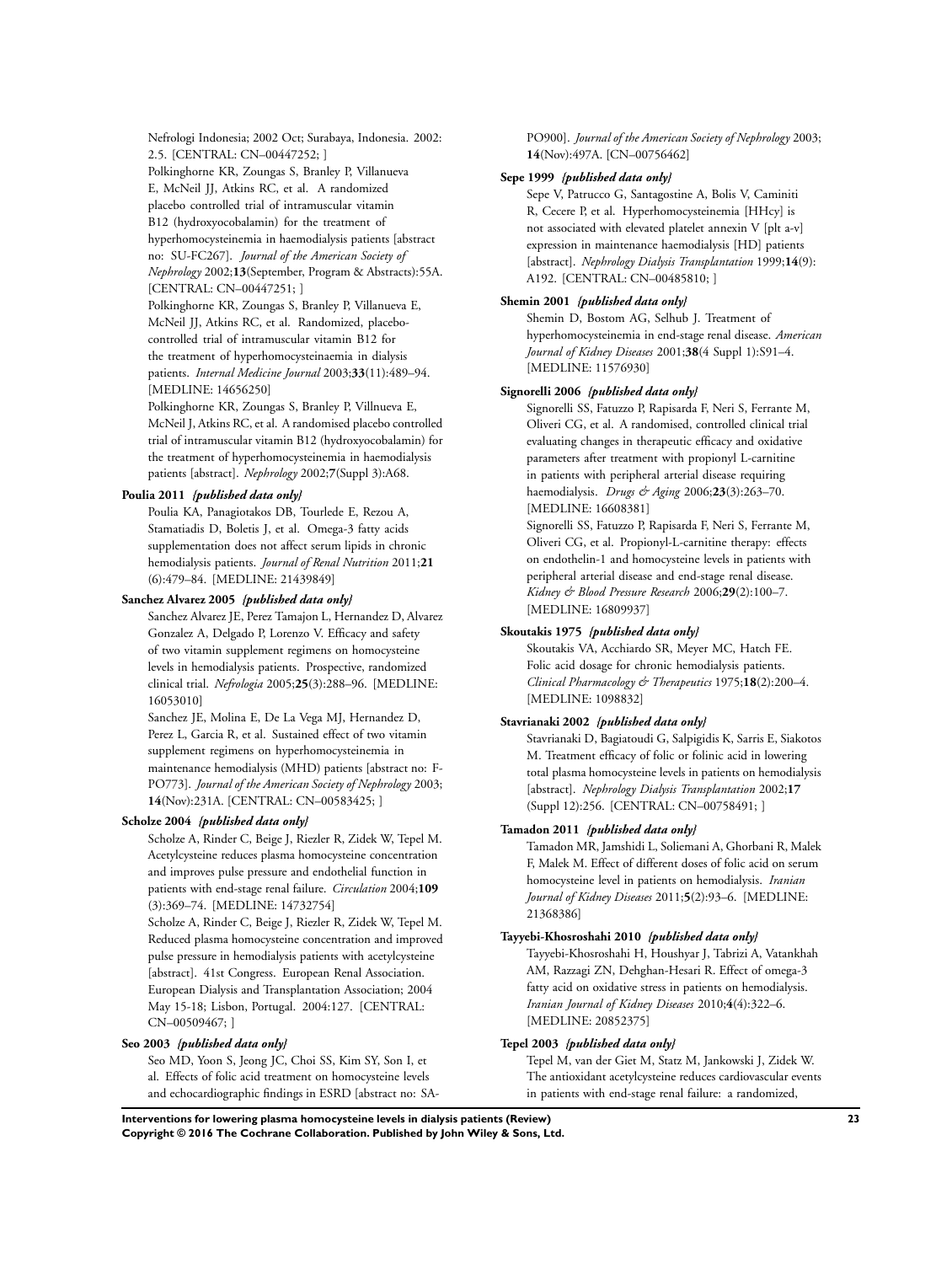controlled trial. *Circulation* 2003;**107**(7):992–5. [MEDLINE: 12600912]

#### **Thaha 2006** *{published data only}*

Thaha M, Widodo, Yogiantoro M, Tomino Y. Reduction of pulse pressure by intravenous N-acetylcyseine administration in chronic hemodialysis patients [abstract no: 1620]. *Nephrology* 2006;**11**(Suppl 2):A33. [CENTRAL: CN–00653775; ]

Thaha M, Yogiantoro M, Tomino Y. Intravenous Nacetylcysteine during haemodialysis reduces the plasma concentration of homocysteine in patients with end-stage renal disease. *Clinical Drug Investigation* 2006;**26**(4): 195–202. [MEDLINE: 17163251]

Thaha M, Yogiantoro M, Tomino Y. Intravenous Nacetylcysteine during haemodialysis reduces the plasma concentration of homocysteine in patients with end-stage renal disease [abstract no: 1560]. *Nephrology* 2006;**11** (Suppl 2):A18.

## **Thaha 2008** *{published data only}*

Thaha M, Widodo B, Pranawa M, Yogiantoro HM, Tomino Y. Intravenous N-acetylcysteine during hemodialysis reduces homocysteine and asymmetric dimethylarginine in ESRD patients: a randomized double blind controlled trial [abstract no: 1159]. *Nephrology* 2007;**12**(Suppl 2):A40. [CENTRAL: CN–00740521; ]

Thaha M, Widodo, Pranawa W, Yogiantoro M, Tomino Y. Intravenous N-acetylcysteine during hemodialysis reduces asymmetric dimethylarginine level in end-stage renal disease patients. *Clinical Nephrology* 2008;**69**(1):24–32. [MEDLINE: 18226399]

### **Thaha 2009** *{published data only}*

Thaha M, Mohani CI, Yogiantoro HM, Tomino Y. Oral nacetyl cysteine to treat non-diabetic chronic kidney disease stage 1-4 with albuminuria [abstract no: SA-PO2242]. *Journal of the American Society of Nephrology* 2009;**20**:622A. [CENTRAL: CN-00740560; ]

#### **Thambyrajah 2000** *{published data only}*

Thambyrajah J, Landray MJ, McGlynn FJ, Jones HJ, Wheeler DC, Townend JN. Does folic acid decrease plasma homocysteine and improve endothelial function in patients with predialysis renal failure?. *Circulation* 2000;**102**(8): 871–5. [MEDLINE: 10952955]

Thambyrajah J, Landray MJ, Townend JN, Wheeler DC. Folic acid decreases plasma homocysteine but does not improve endothelial function in chronic renal failure [abstract]. *Journal of the American Society of Nephrology* 2000;**11**(Sept):372A. [CENTRAL: CN–00583252; ]

#### **Tobe 1999** *{published data only}*

Tobe SW, Helmers K, Naimark DMJ, Perkins N, Baker B. Impact on homocysteine levels of folic acid and adherance in haemodialysis patients. A randomized double blind placebo cross over trial [abstract no: A1332]. *Journal of the American Society of Nephrology* 2000;**11**(Sept):253A. [CENTRAL: CN–00583286; ]

Tobe SW, Naimark DN, Helmers KF, Perkins NJ, Baker B. Plasma homocysteine (hcy) levels in patients on chronic

haemodialysis are inversely correlated with folate and B12 levels [abstract]. *Journal of the American Society of Nephrology* 1999;**10**(Program & Abstracts):306A. [CENTRAL: CN–00583285; ]

#### **Tochihara 2008** *{published data only}*

Tochihara Y, Whiting MJ, Barbara JA, Mangoni AA. Effects of pre- vs. intra-dialysis folic acid on arterial wave reflections and endothelial function in patients with end-stage renal disease. *British Journal of Clinical Pharmacology* 2008;**66** (5):717–22. [MEDLINE: 18754845]

### **Treleaven 2001** *{published data only}*

Treleaven D, Gough J, Lonn E, Strickland D, Kitching A, Churchill D, et al. High dose folic acid in hemodialysis patients results in frequent side effects without improvement in plasma homocysteine levels [abstract]. *Journal of the American Society of Nephrology* 2001;**12**(Program & Abstracts):365A. [CENTRAL: CN–00583283; ]

## **Tremblay 2000** *{published data only}*

Tremblay R, Bonnardeaux A, Geadah D, Busque L, Lebrun M, Ouimet D, et al. Hyperhomocysteinemia in hemodialysis patients: effects of 12-month supplementation with hydrosoluble vitamins. *Kidney International* 2000;**58** (2):851–8. [MEDLINE: 10916110]

#### **Trimarchi 2002** *{published data only}*

Trimarchi H, Schiel A, Freixas E, Diaz M. Randomized trial of methylcobalamin and folate effects on homocysteine in hemodialysis patients. *Nephron* 2002;**91**(1):58–63. [MEDLINE: 12021520]

#### **Tungkasereerak 2006** *{published data only}*

Tungkasereerak P, Chaiyasoot W, Taruangsri P, Leowattana W, Vasuvattakul S, Vareesangthip K, et al. Can folate and vitamin B supplementation reduce total homocysteine levels and atherosclerosis in hemodialysis patients? [abstract no: SA-PO472]. *Journal of the American Society of Nephrology* 2004;**15**(Oct):406A. [CENTRAL: CN–00583721; ] Tungkasereerak P, Ong-ajyooth L, Chaiyasoot W, Ongajyooth S, Leowattana W, Vasuvattakul S, et al. Effect of short-term folate and vitamin B supplementation on blood homocysteine level and carotid artery wall thickness in chronic hemodialysis patients. *Journal of the Medical Association of Thailand* 2006;**89**(8):1187–93. [MEDLINE: 17048428]

## **Urquhart 2008** *{published data only}*

Urquhart BL, Freeman DJ, Cutler MJ, Mainra R, Spence JD, House AA. Mesna for treatment of hyperhomocysteinemia in hemodialysis patients: a placebocontrolled, double-blind, randomized trial. *Clinical Journal of the American Society of Nephrology: CJASN* 2008;**3**(4): 1041–7. [MEDLINE: 18337551]

### **van Guldener 1998** *{published data only}*

van Guldener C, Janssen M, Lambert J, ter Wee P, Donker A, Stehonwer C. Treatment of hyperhomocysteinaemia with folic acid does not ameliorate endothelial function in chronic haemodialysis patients [abstract]. *Nephrology*

**Interventions for lowering plasma homocysteine levels in dialysis patients (Review) 24 Copyright © 2016 The Cochrane Collaboration. Published by John Wiley & Sons, Ltd.**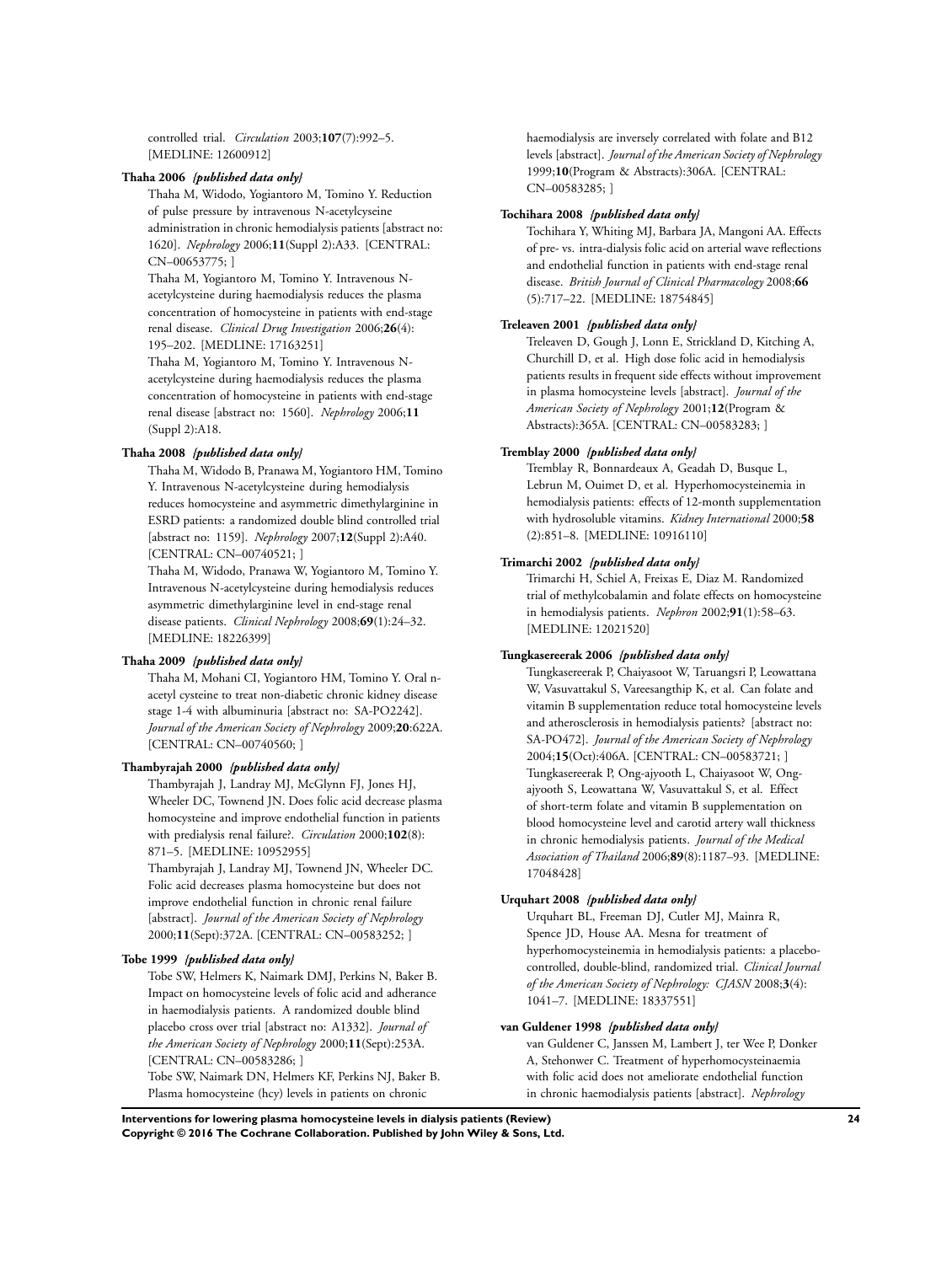*Dialysis Transplantation* 1997;**12**(9):A114. [CENTRAL: CN–00261358; ]

van Guldener C, Janssen MJ, Lambert J, ter Wee PM, Donker AJ, Stehouwer CD. Folic acid treatment of hyperhomocysteinemia in peritoneal dialysis patients does not ameliorate endothelial function [abstract]. *Journal of the American Society of Nephrology* 1997;**8**(Program & Abstracts):274A. [CENTRAL: CN–00448137; ] van Guldener C, Janssen MJ, Lambert J, ter Wee PM, Donker AJ, Stehouwer CD. Folic acid treatment of hyperhomocysteinemia in peritoneal dialysis patients: no change in endothelial function after long-term therapy. *Peritoneal Dialysis International* 1998;**18**(3):282–9. [MEDLINE: 9663892]

van Guldener C, Janssen MJ, Lambert J, ter Wee PM, Jakobs C, Donker AJ, et al. No change in impaired endothelial function after long-term folic acid therapy of hyperhomocysteinaemia in haemodialysis patients. *Nephrology Dialysis Transplantation* 1998;**13**(1):106–12. [MEDLINE: 9481724]

van Guldener C, Janssen MJ, Stehouwer CD, Ter Wee PM, Donker AJ. Treatment of hyperhomocysteinemia in chronic dialysis patients with folic acid and betaine [abstract no: A1266]. *Journal of the American Society of Nephrology* 1996; **7**(9):1502. [CENTRAL: CN–00758506; ]

van Guldener C, Janssen MJ, Stehouwer CD, ter Wee PM, Donker AJ. Folic acid and betaine in the treatment of hyperhomocysteinaemia in haemodialysis patients [abstract]. *Netherlands Journal of Medicine* 1996;**48**(5):A67. [CENTRAL: CN–00416837; ]

van Guldener C, Janssen MJ, de Meer K, Donker AJ, Stehouwer CD. Effect of folic acid and betaine on fasting and postmethionine-loading plasma homocysteine and methionine levels in chronic haemodialysis patients. *Journal of Internal Medicine* 1999;**245**(2):175–83. [MEDLINE: 10081520]

van Guldener C, Lambert J, ter Wee PM, Donker AJ, Stehouwer CD. Carotid artery stiffness in patients with endstage renal disease: no effect of long-term homocysteinelowering therapy. *Clinical Nephrology* 2000;**53**(1):33–41. [MEDLINE: 10661480]

### **Van Tellingen 2001** *{published data only}*

Van Tellingen A, Grooteman MP, Bartels PC, Van Limbeek J, Van Guldener C, Wee PM, et al. Long-term reduction of plasma homocysteine levels by super-flux dialyzers in hemodialysis patients. *Kidney International* 2001;**59**(1): 342–7. [MEDLINE: 11135089]

#### **VIENNA Study 2000** *{published data only}*

Sunder-Plassmann G, Fodinger M, Buchmayer H, Papagiannopoulos M, Wojcik J, Kletzmayr J, et al. Effect of high dose folic acid therapy on hyperhomocysteinemia in hemodialysis patients: results of the Vienna multicenter study. *Journal of the American Society of Nephrology* 2000;**11** (6):1106–16. [MEDLINE: 10820175]

Sunder-Plassmann G, Fodinger M, Buchmayer H, Wolfl G, Papagiannoupoulos M, Wojzik J, et al. High dose folic acid therapy in hemodialysis (HD) patients. The

Vienna multicenter study [abstract]. *Journal of the American Society of Nephrology* 1999;**10**(Program & Abstracts):269A. [CENTRAL: CN-00756862; ]

#### **Vrentzos 2001** *{published data only}*

Vrentzos G, Ganotakis E, Vardakis K, Maliaraki N, Stratigis S, Stilianou K, et al. Effect of vitamin B12 supplementation in serum total homocysteine and folate in patients with end-stage renal failure [abstract]. *Atherosclerosis Supplements* 2001;**2**(2):107. [CENTRAL: CN–00671820; ]

### **Vychytil 2003** *{published data only}*

Vychytil A, Fodinger M, Pleiner J, Mullner M, Konner P, Skoupy S, et al. Acute effect of amino acid peritoneal dialysis solution on vascular function. *American Journal of Clinical Nutrition* 2003;**78**(5):1039–45. [MEDLINE: 14594793]

Vychytil A, Fodinger M, Pleiner J, Mullner M, Wolzt M, Sunder-Plassmann G. Acute effect of amino acid peritoneal dialysis (PD) solution on vascular function - no association with HCY [abstract]. *Journal of Inherited Metabolic Disease* 2003;**26**(Suppl 1):94. [CENTRAL: CN–00677763; ] Vychytil A, Foedinger M, Pleiner J, Muellner M, Konner P, Skoupy S, et al. Acute effect of amino acid peritoneal dialysis solution on vascular function [abstract]. *Nephrology Dialysis Transplantation* 2003;**18**(Suppl 4):215. Vychytil A, Foedinger M, Pleiner J, Muellner M, Konner P, Skoupy S, et al. Acute effect of amino acid peritoneal dialysis solution on vascular function. [abstract no: SU-PO935]. *Journal of the American Society of Nephrology* 2003; **14**(Nov):741A.

#### **Westphal 2001** *{published data only}*

Westphal S, Dierkes J, Luley C. Effects of fenofibrate and gemfibrozil on plasma homocysteine. *Lancet* 2001;**358** (9275):39–40. [MEDLINE: 11454380]

#### **Yango 2001** *{published data only}*

Ghandour H, Bagley PJ, Shemin D, Hsu N, Jacques PF, Dworkin L, et al. Distribution of plasma folate forms in hemodialysis patients receiving high daily doses of L-folinic or folic acid. *Kidney International* 2002;**62**(6):2246–9. [MEDLINE: 12427152]

Yango A, Shemin D, Hsu N, Jacques PF, Dworkin L, Selhub J, et al. Rapid communication: L-folinic acid versus folic acid for the treatment of hyperhomocysteinemia in hemodialysis patients. *Kidney International* 2001;**59**(1): 324–7. [MEDLINE: 11135086]

### **Zeman 2006** *{published data only}*

Zeman M, Zak A, Vecka M, Tvrzicka E, Pisarikova A, Stankova B. N-3 fatty acid supplementation decreases plasma homocysteine in diabetic dyslipidemia treated with statin-fibrate combination. *Journal of Nutritional Biochemistry* 2006;**17**(6):379–84. [MEDLINE: 16214329]

#### **Zuo 2001** *{published data only}*

Zuo L, Wang M, Feng L, Wei H, Wang H. Can high dose of folic acid normalize fast total plama homocysteine (thcy) level in maintenance hemodialysis patients? [abstract]. *Journal of the American Society of Nephrology* 2001;**12**

**Interventions for lowering plasma homocysteine levels in dialysis patients (Review) 25 Copyright © 2016 The Cochrane Collaboration. Published by John Wiley & Sons, Ltd.**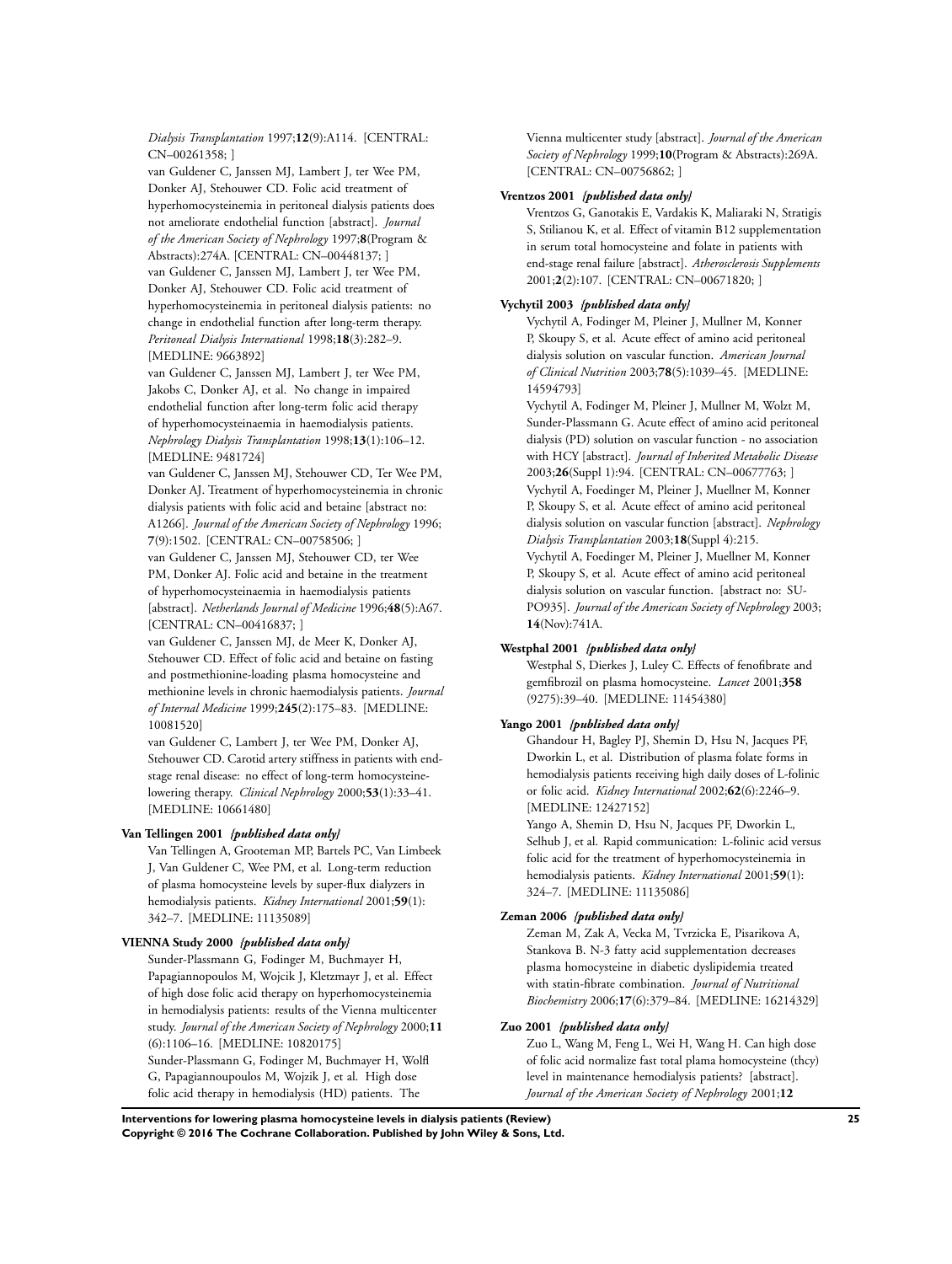(Program & Abstracts):421A. [CENTRAL: CN–00689429; ]

## **References to studies awaiting assessment**

#### **NCT00004495** *{published data only}*

Wilcox CS. Randomized study of folic acid therapy for hyperhomocysteinemia in patients with end stage renal disease receiving hemodialysis. clinicaltrials.gov/ct2/show/ NCT00004495 (accessed 18 February 2014).

### **Soleimani 2011** *{published data only}*

Soleimani A, Usefzadeh M, Mianehsaz E, Foroozanfard F, Nikoueinejad H, Moraveji SA, et al. Comparison of oral folic acid and folinic acid on blood homocysteine level of patients on hemodialysis. *Iranian Journal of Kidney Diseases* 2011;**5**(1):45–9. [MEDLINE: 21189434]

#### **Tayebi-Khosroshahi 2013** *{published data only}*

Tayebi-Khosroshahi H, Dehgan R, Habibi AB, Safaian A, Panahi F, Estakhri R, et al. Effect of omega-3 supplementation on serum level of homocysteine in hemodialysis patients. *Iranian Journal of Kidney Diseases* 2013;**7**(6):479–84. [MEDLINE: 24241095]

### **Additional references**

#### **Andreucci 2004**

Andreucci VE, Fissell RB, Bragg-Gresham JL, Ethier J, Greenwood R, Pauly M, et al. Dialysis Outcomes and Practice Patterns Study (DOPPS) data on medications in hemodialysis patients. *American Journal of Kidney Diseases* 2004;**44**(5 Suppl 2):61–7. [MEDLINE: 15486876]

### **Aucella 2005**

Aucella F, Margaglione M, Grandone E, Vigilante M, Gatta G, Forcella M, et al. The C677T methylenetetrahydrofolate reductase gene mutation does not influence cardiovascular risk in the dialysis population: results of a multicentre prospective study. *Nephrology Dialysis Transplantation* 2005; **20**(2):382–6. [MEDLINE: 15618240]

## **Baigent 2000**

Baigent C, Burbury K, Wheeler D. Premature cardiovascular disease in chronic renal failure. *Lancet* 2000;**356**(9224): 147–52. [MEDLINE: 10963260]

#### **Bostom 1999**

Bostom AG, Culleton BF. Hyperhomocysteinemia in chronic renal disease. *Journal of the American Society of Nephrology* 1999;**10**(4):891–900. [MEDLINE: 10203375]

### **Chauveau 1993**

Chauveau P, Chadefaux B, Coude M, Aupetit J, Hannedouche T, Kamoun P, et al. Hyperhomocysteinemia, a risk factor for atherosclerosis in chronic uremic patients. *Kidney International - Supplement* 1993;**41**:S72–7. [MEDLINE: 8320950]

### **de Jager 2009**

de Jager DJ, Grootendorst DC, Jager KJ, van Dijk PC, Tomas LM, Ansell D, et al. Cardiovascular and noncardiovascular mortality among patients starting

dialysis. *JAMA* 2009;**302**(16):1782–9. [MEDLINE: 19861670]

#### **Ducloux 2006**

Ducloux D, Klein A, Kazory A, Devillard N, Chalopin JM. Impact of malnutrition-inflammation on the association between homocysteine and mortality. *Kidney International* 2006;**69**(2):331–5. [MEDLINE: 16408123]

## **Egger 1997**

Egger M, Davey-Smith G, Schneider M, Minder C. Bias in meta-analysis detected by a simple graphical test. *BMJ* 1997;**315**(7109):629–34. [MEDLINE: 9310563]

### **Eikelboom 1999**

Eikelboom JW, Lonn E, Genest J Jr, Hankey G, Yusuf S. Homocyst(e)ine and cardiovascular disease: a critical review of the epidemiologic evidence. *Annals of Internal Medicine* 1999;**131**(5):363–75. [MEDLINE: 10475890]

## **Foley 1998**

Foley RN, Parfrey PS, Sarnak MJ. Epidemiology of cardiovascular disease in chronic renal disease. *Journal of the American Society of Nephrology* 1998;**9**(12 Suppl):S16–23. [MEDLINE: 11443763]

#### **Freidman 2001**

Friedman AN, Bostom AG, Selhub J, Levey AS, Rosenberg IH. The kidney and homocysteine metabolism. *Journal of the American Society of Nephrology* 2001;**12**(10):2181–9. [MEDLINE: 11562419]

#### **Go 2004**

Go AS, Chertow GM, Fan D, McCulloch CE, Hsu CY. Chronic kidney disease and the risks of death, cardiovascular events, and hospitalization.[Erratum appears in N Engl J Med. 2008;18(4):4]. *New England Journal of Medicine* 2004;**351**(13):1296–305. [MEDLINE: 15385656]

#### **Gonin 2005**

Gonin JM. Folic acid supplementation to prevent adverse events in individuals with chronic kidney disease and end stage renal disease. *Current Opinion in Nephrology & Hypertension* 2005;**14**(3):277–81. [MEDLINE: 15821423]

#### **Haynes 2012**

Haynes R, Clarke R. Homocysteine, the kidney, and vascular disease. *BMJ* 2012;**344**:e3925. [MEDLINE: 22695904]

### **Higgins 2003**

Higgins JP, Thompson SG, Deeks JJ, Altman DG. Measuring inconsistency in meta-analyses. *BMJ* 2003;**327** (7414):557–60. [MEDLINE: 12958120]

## **Higgins 2011**

Higgins JP, Green S (editors). Cochrane Handbook for Systematic Reviews of Interventions Version 5.0.0 [updated March 2011]. The Cochrane Collaboration, 2011. Available from www.cochrane-handbook.org.

### **HSC 2002**

Homocysteine Studies Collaboration. Homocysteine and risk of ischemic heart disease and stroke: a meta-analysis. *JAMA* 2002;**288**(16):2015–22. [MEDLINE: 12387654]

**Interventions for lowering plasma homocysteine levels in dialysis patients (Review) 26 Copyright © 2016 The Cochrane Collaboration. Published by John Wiley & Sons, Ltd.**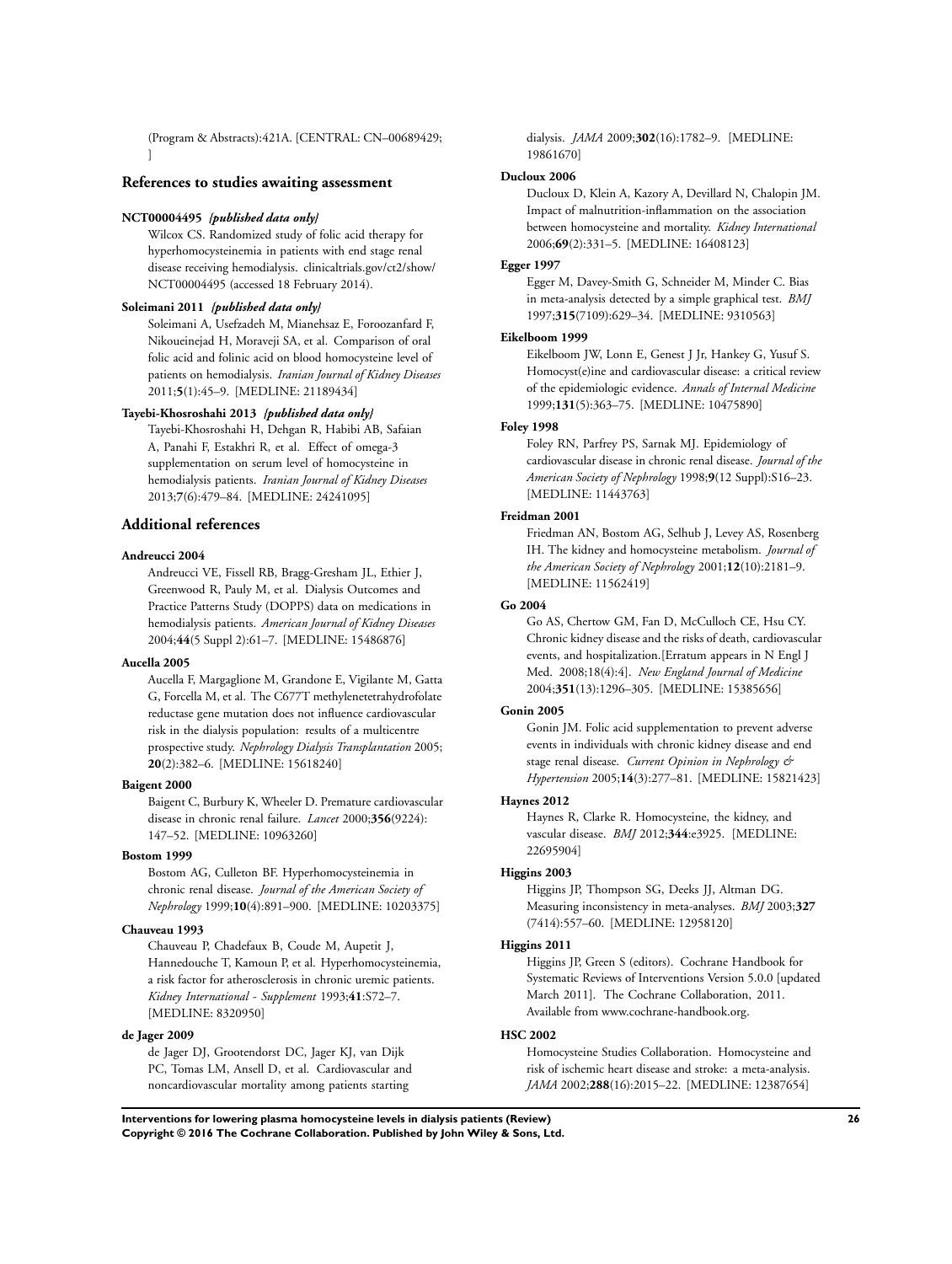#### **Huang 2012**

Huang T, Chen Y, Yang B, Yang J, Wahlqvist ML, Li D. Meta-analysis of B vitamin supplementation on plasma homocysteine, cardiovascular and all-cause mortality. *Clinical Nutrition* 2012;**31**(4):448–54. [MEDLINE: 22652362]

### **Jardine 2012**

Jardine MJ, Kang A, Zoungas S, Navaneethan SD, Ninomiya T, Nigwekar SU, et al. The effect of folic acid based homocysteine lowering on cardiovascular events in people with kidney disease: systematic review and metaanalysis. *BMJ* 2012;**344**:e3533. [MEDLINE: 22695899]

### **K/DOQI 2005**

K/DOQI Workgroup. K/DOQI clinical practice guidelines for cardiovascular disease in dialysis patients. *American Journal of Kidney Diseases* 2005;**45**(4 Suppl 3):S1–153. [MEDLINE: 15806502]

### **Kalantar-Zadeh 2004**

Kalantar-Zadeh K, Block G, Humphreys MH, McAllister CJ, Kopple JD. A low, rather than a high, total plasma homocysteine is an indicator of poor outcome in hemodialysis patients. *Journal of the American Society of Nephrology* 2004;**15**(2):442–53. [MEDLINE: 14747392]

### **Kalantar-Zadeh 2005**

Kalantar-Zadeh K, Abbott KC, Salahudeen AK, Kilpatrick RD, Horwich TB. Survival advantages of obesity in dialysis patients. *American Journal of Clinical Nutrition* 2005;**81**(3): 543–54. [MEDLINE: 15755821]

## **Kanbay 2010**

Kanbay M, Afsar B, Gusbeth-Tatomir P, Covic A. Arterial stiffness in dialysis patients: where are we now? . *International Urology & Nephrology* 2010;**42**(3):741–52. [MEDLINE: 19924558]

#### **Klerk 2002**

Klerk M, Verhoef P, Clarke R, Blom HJ, Kok FJ, Schouten EG, et al. MTHFR 677C-->T polymorphism and risk of coronary heart disease: a meta-analysis. *JAMA* 2002;**288** (16):2023–31. [MEDLINE: 12387655]

#### **McDonald 2007**

McDonald S, Excell L, Livingston B. ANZDATA Registry 2007 Report. Chapter 3 Deaths. www.anzdata.org.au/ anzdata/AnzdataReport/30thReport/Ch03Deaths.pdf 2007; Vol. (accessed 19 January 2016).

#### **Menon 2006**

Menon V, Sarnak MJ, Greene T, Wang X, Pereira AA, Beck GJ, et al. Relationship between homocysteine and mortality in chronic kidney disease. *Circulation* 2006;**113** (12):1572–7. [MEDLINE: 16549639]

#### **Moustapha 1998**

Moustapha A, Naso A, Nahlawi M, Gupta A, Arheart KL, Jacobsen DW, et al. Prospective study of hyperhomocysteinemia as an adverse cardiovascular risk factor in end-stage renal disease.[Erratum appears in Circulation 1998 Feb 24;97(7):711]. *Circulation* 1998;**97** (2):138–41. [MEDLINE: 9445164]

#### **Pan 2012**

Pan Y, Guo LL, Cai LL, Zhu XJ, Shu JL, Liu XL, et al. Homocysteine-lowering therapy does not lead to reduction in cardiovascular outcomes in chronic kidney disease patients: a meta-analysis of randomised, controlled trials. *British Journal of Nutrition* 2012;**108**(3):400–7. [MEDLINE: 22244447]

#### **Robinson 1996**

Robinson K, Gupta A, Dennis V, Arheart K, Chaudhary D, Green R, et al. Hyperhomocysteinemia confers an independent increased risk of atherosclerosis in end-stage renal disease and is closely linked to plasma folate and pyridoxine concentrations. *Circulation* 1996;**94**(11): 2743–8. [MEDLINE: 8941098]

#### **Suliman 2007**

Suliman ME, Lindholm B, Bárány P, Qureshi AR, Stenvinkel P. Homocysteine-lowering is not a primary target for cardiovascular disease prevention in chronic kidney disease patients. *Seminars in Dialysis* 2007;**20**(6):523–9. [MEDLINE: 17991198]

### **USRDS 2007**

U.S. Renal Data System, USRDS 2007 Annual Data Report: Atlas of End-Stage Renal Disease in the United States, National Institutes of Health, National Institute of Diabetes and Digestive and Kidney Diseases, Bethesda, MD, 2007. www.usrds.org/atlas07.aspx (accessed January 2016).

#### **van Guldener 2006**

van Guldener C. Why is homocysteine elevated in renal failure and what can be expected from homocysteinelowering?. *Nephrology Dialysis Transplantation* 2006;**21**(5): 1161–6. [MEDLINE: 16490741]

## **VITATOPS 2010**

VITATOPS Trial Study Group. B vitamins in patients with recent transient ischaemic attack or stroke in the VITAmins TO Prevent Stroke (VITATOPS) trial: a randomised, double-blind, parallel, placebo-controlled trial. *Lancet Neurology* 2010;**9**(9):855–65. [MEDLINE: 20688574]

### **Wald 2002**

Wald DS, Law M, Morris JK. Homocysteine and cardiovascular disease: evidence on causality from a metaanalysis. *BMJ* 2002;**325**(7374):1202. [MEDLINE: 1244653]

#### **Weiner 2004**

Weiner DE, Tighiouart H, Amin MG, Stark PC, MacLeod B, Griffith JL, et al. Chronic kidney disease as a risk factor for cardiovascular disease and all-cause mortality: a pooled analysis of community-based studies. *Journal of the American Society of Nephrology* 2004;**15**(5):1307–15. [MEDLINE: 15100371]

## **Wrone 2001**

Wrone EM, Zehnder JL, Hornberger JM, McCann LM, Coplon NS, Fortmann SP. An MTHFR variant, homocysteine, and cardiovascular comorbidity in renal disease. *Kidney International* 2001;**60**(3):1106–13. [MEDLINE: 11532106]

**Interventions for lowering plasma homocysteine levels in dialysis patients (Review) 27 Copyright © 2016 The Cochrane Collaboration. Published by John Wiley & Sons, Ltd.**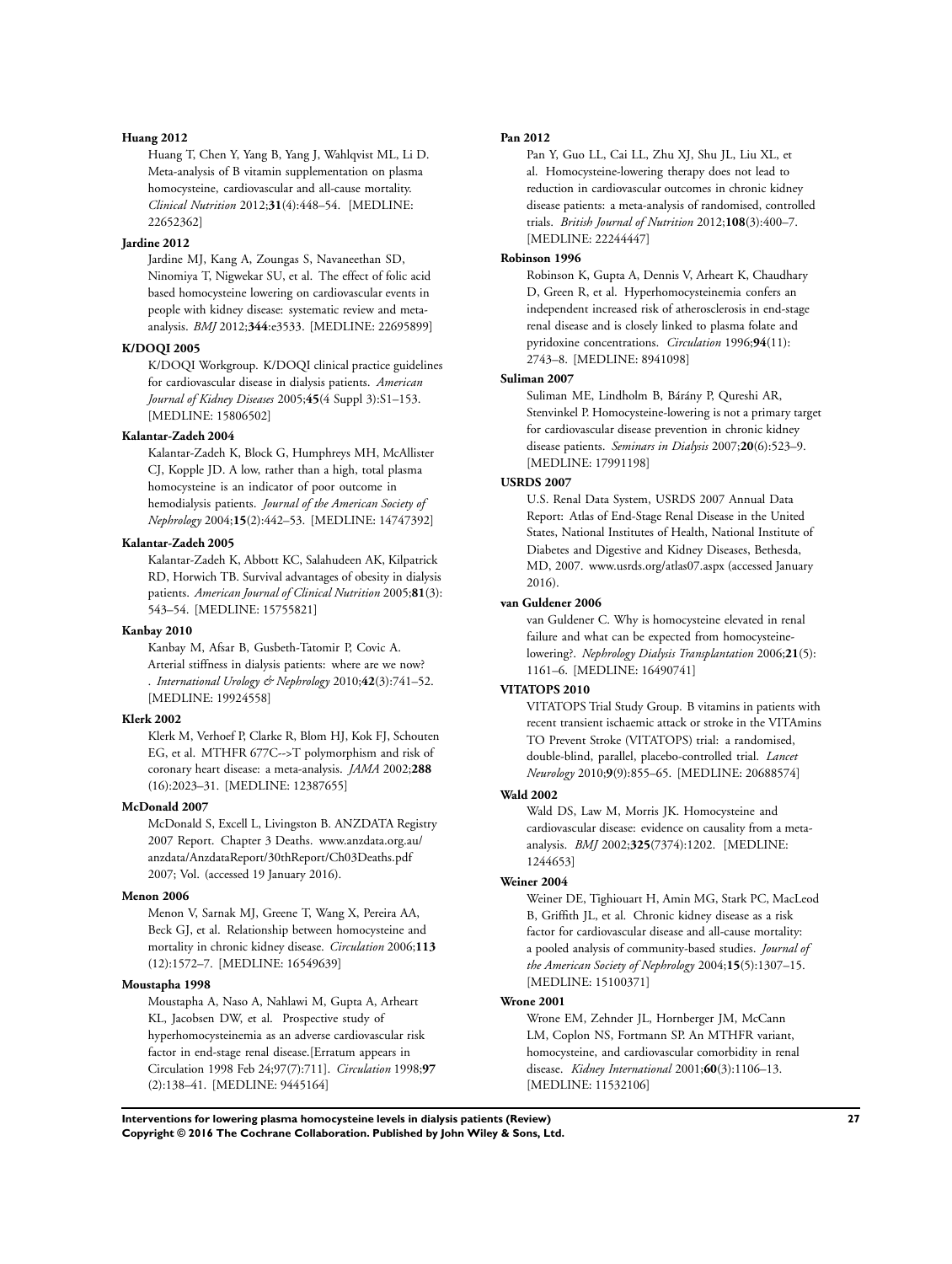## **Yang 2012**

Yang J, Hu X, Zhang Q, Cao H, Wang J, Liu B. Homocysteine level and risk of fracture: A meta-analysis and systematic review. *Bone* 2012;**51**(3):376–82. [MEDLINE: 22749888]

## **Zoccali 2010**

Zoccali C, Jager KJ. Hyperhomocysteinemia: a renal and cardiovascular risk factor?. *Nature Reviews Nephrology* 2010; **6**(12):695–6. [MEDLINE: 21109767]

## **References to other published versions of this review**

## **Nigwekar 2009**

Nigwekar SU, Cass A, Gallagher MP, Jardine MJ, Kang A, Kulshrestha S, et al. Interventions for lowering plasma homocysteine levels in dialysis patients. *Cochrane Database of Systematic Reviews* 2009, Issue 2. [DOI: 10.1002/ 14651858.CD004683.pub3]

∗ *Indicates the major publication for the study*

**Interventions for lowering plasma homocysteine levels in dialysis patients (Review) 28 Copyright © 2016 The Cochrane Collaboration. Published by John Wiley & Sons, Ltd.**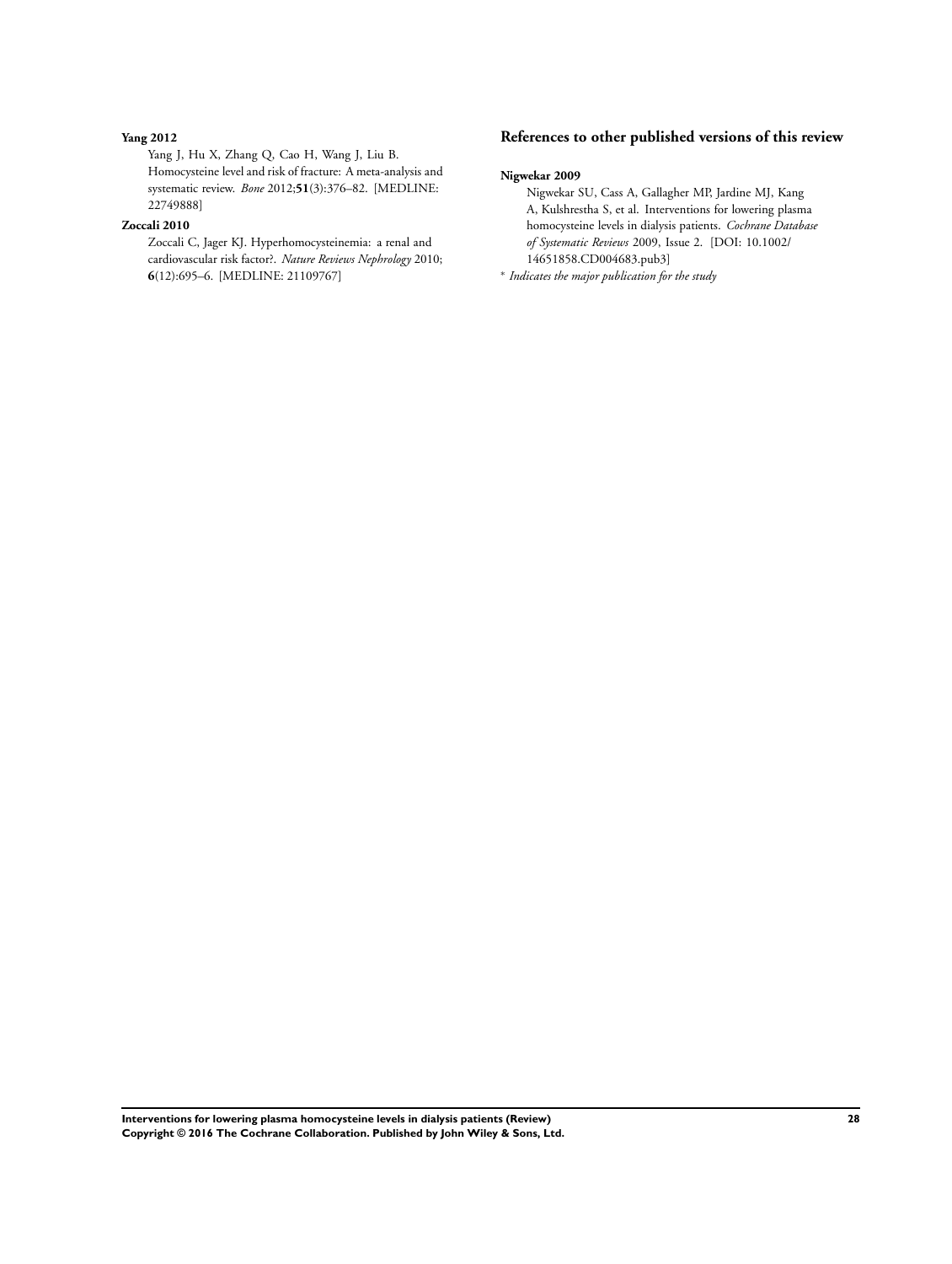## <span id="page-31-0"></span>**CHARACTERISTICS OF STUDIES**

# **Characteristics of included studies** *[ordered by study ID]*

## **ASFAST 2004**

| Methods       | · Study design: parallel RCT<br>• Study duration: 30 June 1998 to 31 December 2000, median follow-up 3.6 years<br>• Completeness of follow-up-specific information regarding dialysis population not<br>available; however, overall 4 patients of 315 were lost to follow-up<br>• Withdrawal of consent-specific information regarding dialysis population not<br>available; however, overall 32 patients of 315 withdrew consent                                                                                                                                                                                                                                                                                                                                                                                                                                                                                                                                                                                                                                                                                                                                                                    |
|---------------|------------------------------------------------------------------------------------------------------------------------------------------------------------------------------------------------------------------------------------------------------------------------------------------------------------------------------------------------------------------------------------------------------------------------------------------------------------------------------------------------------------------------------------------------------------------------------------------------------------------------------------------------------------------------------------------------------------------------------------------------------------------------------------------------------------------------------------------------------------------------------------------------------------------------------------------------------------------------------------------------------------------------------------------------------------------------------------------------------------------------------------------------------------------------------------------------------|
| Participants  | • Setting: 5 outpatient dialysis units<br>$\bullet$ Country: Australia and New Zealand<br>• Relevant health status: CKD of any cause, $SCr \geq 0.40$ mmol/L and awaiting<br>commencement of dialysis or on CAPD, intermittent PD or HD<br>• Number: treatment group $(136)$ ; control group $(131)$<br>• Mean age $\pm$ SD (years) (specific information regarding dialysis population not<br>available): treatment group (56 ± 13); control group (56 ± 14)<br>• Sex (male) (specific information regarding dialysis population not available):<br>treatment group (73%); control group (62%)<br>• Exclusion criteria: inability to obtain informed consent; inability to comply with<br>study protocol; planned early living-related transplantation; presence of a life<br>threatening disease such as cancer; state of high cell turnover such as inflammatory<br>bowel disease; ongoing treatment with methotrexate; phenytoin, or trimethoprim-<br>sulphamethoxazole; recent return to dialysis after transplantation and still on<br>immunosuppression; cobalamin deficiency without replacement; previous bilateral<br>carotid artery surgery or carotid artery stenosis > 75% on screening |
| Interventions | Treatment group<br>• Folic acid<br>• 15 mg oral daily for median duration of 3.6 years<br>Control group<br>• Identical appearing placebo daily for median duration of 3.6 year<br>Co-interventions<br>$\bullet$ None                                                                                                                                                                                                                                                                                                                                                                                                                                                                                                                                                                                                                                                                                                                                                                                                                                                                                                                                                                                 |
| Outcomes      | • Change in rate of progression of mean maximum carotid artery intimal media<br>thickness, composite of MI, stroke, and death from cardiovascular cause<br>• All fatal and nonfatal cardiovascular events including MI, stroke, unstable angina,<br>revascularisation, and peripheral vascular disease                                                                                                                                                                                                                                                                                                                                                                                                                                                                                                                                                                                                                                                                                                                                                                                                                                                                                               |
| <b>Notes</b>  | • Funding source: National Health and Medical Research Council of Australia and<br>National Heart Foundation of New Zealand<br>• Study authors were contacted and additional information obtained<br>· Other: mandatory folic acid fortification was not present in Australia and New<br>Zealand at the time of this study                                                                                                                                                                                                                                                                                                                                                                                                                                                                                                                                                                                                                                                                                                                                                                                                                                                                           |

*Risk of bias*

**Interventions for lowering plasma homocysteine levels in dialysis patients (Review) 29 Copyright © 2016 The Cochrane Collaboration. Published by John Wiley & Sons, Ltd.**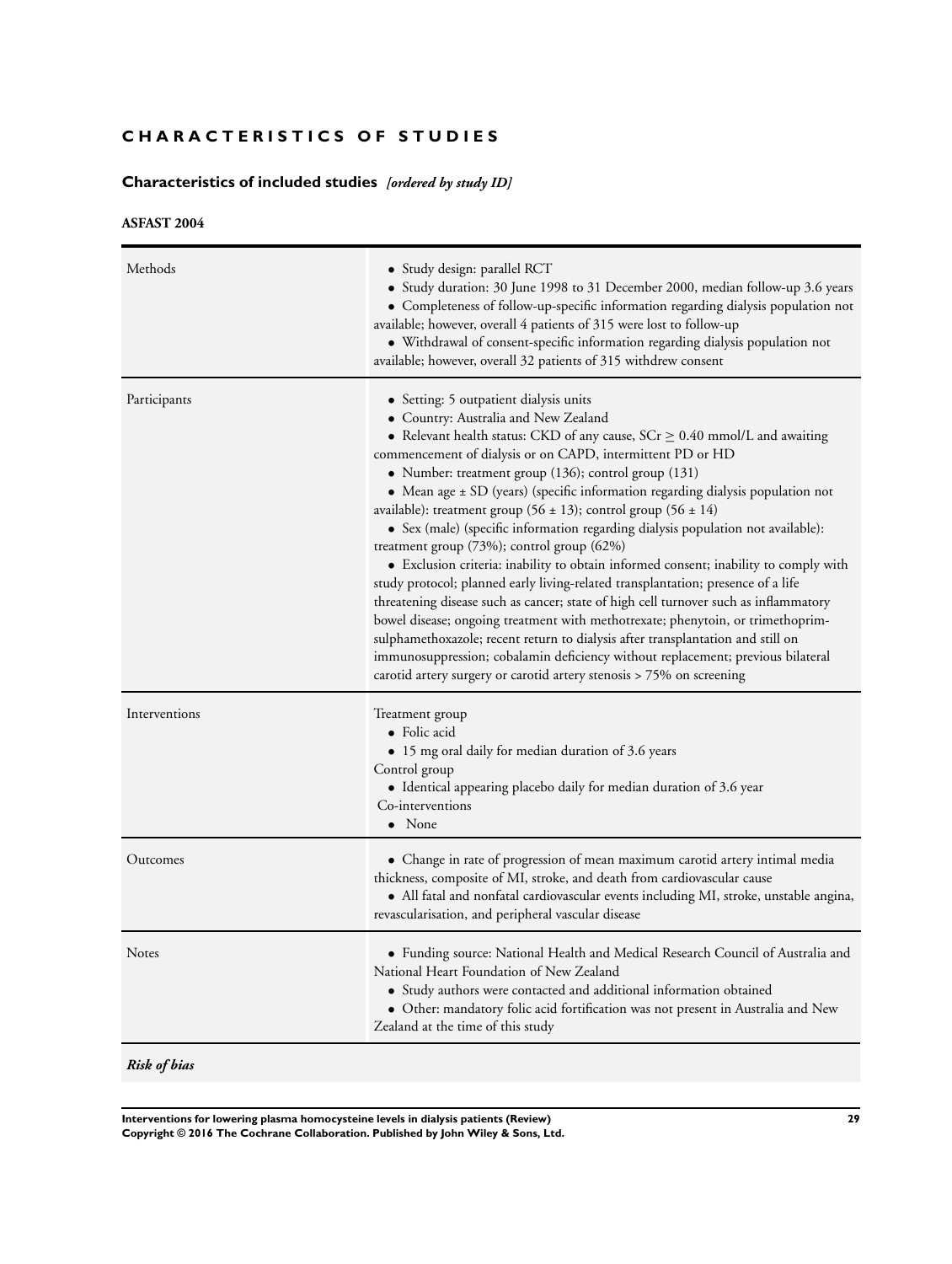## **ASFAST 2004** (*Continued)*

| <b>Bias</b>                                                                           | Authors' judgement | Support for judgement                                                                                                                                                                                                                                                                                                       |
|---------------------------------------------------------------------------------------|--------------------|-----------------------------------------------------------------------------------------------------------------------------------------------------------------------------------------------------------------------------------------------------------------------------------------------------------------------------|
| Random sequence generation (selection Low risk)<br>bias)                              |                    | RCT with random sequence generation                                                                                                                                                                                                                                                                                         |
| Allocation concealment (selection bias)                                               | Low risk           | Study medication dispensed in identical<br>containers with neither study staff nor par-<br>ticipant aware of treatment allocation                                                                                                                                                                                           |
| Blinding of participants and personnel Low risk<br>(performance bias)<br>All outcomes |                    | Double blind RCT                                                                                                                                                                                                                                                                                                            |
| Blinding of outcome assessment (detection Low risk<br>bias)<br>All outcomes           |                    | All clinical end points were subject to an in-<br>dependent adjudication process by an end-<br>point monitoring committee. Carotid in-<br>timal-medial thickness measurements were<br>performed in the same study laboratory in<br>each major city centre and a single reference<br>laboratory performed all image analyses |
| Incomplete outcome data (attrition bias)<br>All outcomes                              | Low risk           | Data on mortality and morbidity available<br>for 99% of participants; data analysed per<br>intention to treat                                                                                                                                                                                                               |
| Selective reporting (reporting bias)                                                  | Low risk           | All relevant outcomes reported                                                                                                                                                                                                                                                                                              |
| Other bias                                                                            | Low risk           | The study appears to be free of other bias                                                                                                                                                                                                                                                                                  |

## **Heinz 2009**

| Methods      | • Study design: parallel RCT<br>• Study duration: July 2002 to July 2008, median follow-up 2.1 years<br>• Completeness of follow-up: of 650 patients, 107 received transplant, 75 withdrew<br>from participation, and 18 discontinued treatment because of change in dialysis centre<br>• Withdrawal of consent: 75 withdrew from participation                                                                                                                                                                              |
|--------------|------------------------------------------------------------------------------------------------------------------------------------------------------------------------------------------------------------------------------------------------------------------------------------------------------------------------------------------------------------------------------------------------------------------------------------------------------------------------------------------------------------------------------|
| Participants | • Setting: 33 outpatient dialysis units<br>• Country: Germany<br>• Relevant health status: ESKD treated for at least one month by HD<br>• Number: treatment group $(327)$ ; control group $(323)$<br>• Mean age $\pm$ SD (years): treatment group (61 $\pm$ 13); control group (61 $\pm$ 13)<br>• Sex (male): treatment group (58%); control group (59%)<br>• Exclusion criteria: acute coronary events within 6 weeks before randomisation;<br>active malignant tumour; pregnancy; lactation; addiction to drugs or alcohol |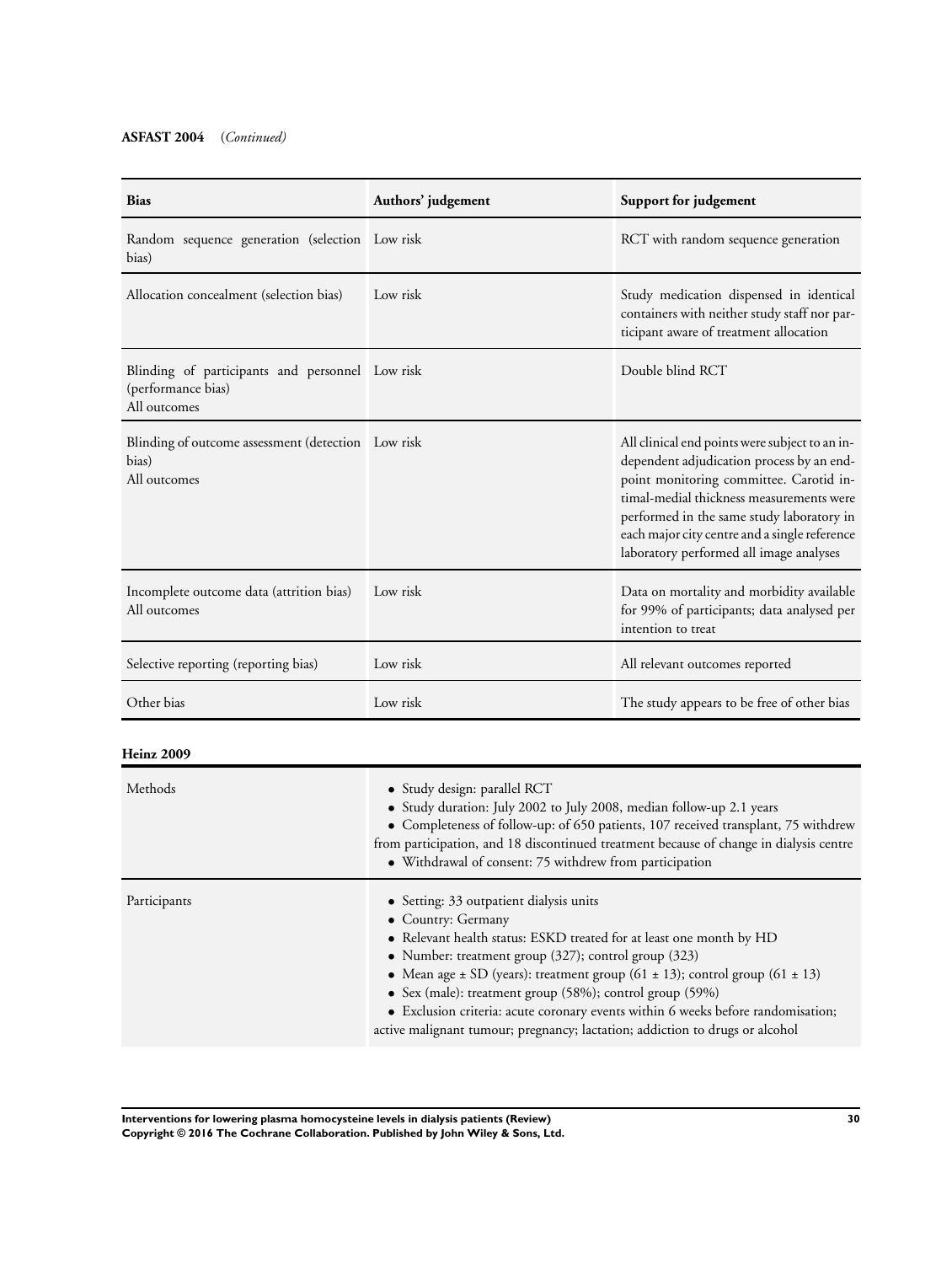| Interventions | Treatment group<br>• 5 mg folic acid, 50 µg $B_{12}$ , 20 mg $B_6$ orally after each HD session for a median<br>follow-up of 2.1 years<br>• Taken under nurse supervision<br>Control group<br>• 0.2 mg folic acid, 4 µg $B_{12}$ , 1 mg $B_6$ orally after each HD session for a median<br>follow-up of 2.1 years<br>• Taken under nurse supervision<br>Co-interventions<br>$\bullet$ None |
|---------------|--------------------------------------------------------------------------------------------------------------------------------------------------------------------------------------------------------------------------------------------------------------------------------------------------------------------------------------------------------------------------------------------|
| Outcomes      | • Total mortality<br>• Occurrence of first fatal or nonfatal cardiovascular event (MI, unstable angina,<br>coronary vascularisation procedure, sudden cardiac death, stroke, peripheral artery<br>disease, PE, and thromboses). Shunt thromboses were not regarded as an end point                                                                                                         |
| <b>Notes</b>  | • Funding source: School of Medicine of Otto-von-Guericke University<br>Magdeburg; Roche diagnostics, Mannheim, Germany and Fresenius Medical Care,<br>Bad Homburg, Germany<br>• Study authors contacted for additional information but no additional information<br>was obtained<br>• Other: mandatory folic acid fortification was not present in Germany at the time<br>of this study   |

# *Risk of bias*

| <b>Bias</b>                                                                           | Authors' judgement | Support for judgement                             |
|---------------------------------------------------------------------------------------|--------------------|---------------------------------------------------|
| Random sequence generation (selection Unclear risk<br>bias)                           |                    | RCT but sequence generation unclear               |
| Allocation concealment (selection bias)                                               | Unclear risk       | Allocation concealment not described              |
| Blinding of participants and personnel Low risk<br>(performance bias)<br>All outcomes |                    | Double blind RCT                                  |
| Blinding of outcome assessment (detection Low risk<br>bias)<br>All outcomes           |                    | Blinding of outcome assessment not de-<br>scribed |
| Incomplete outcome data (attrition bias)<br>All outcomes                              | Low risk           | Mortality data available on all patients          |
| Selective reporting (reporting bias)                                                  | Low risk           | All relevant outcomes reported                    |
| Other bias                                                                            | Low risk           | The study appears to be free of other bias        |

**Interventions for lowering plasma homocysteine levels in dialysis patients (Review) 31 Copyright © 2016 The Cochrane Collaboration. Published by John Wiley & Sons, Ltd.**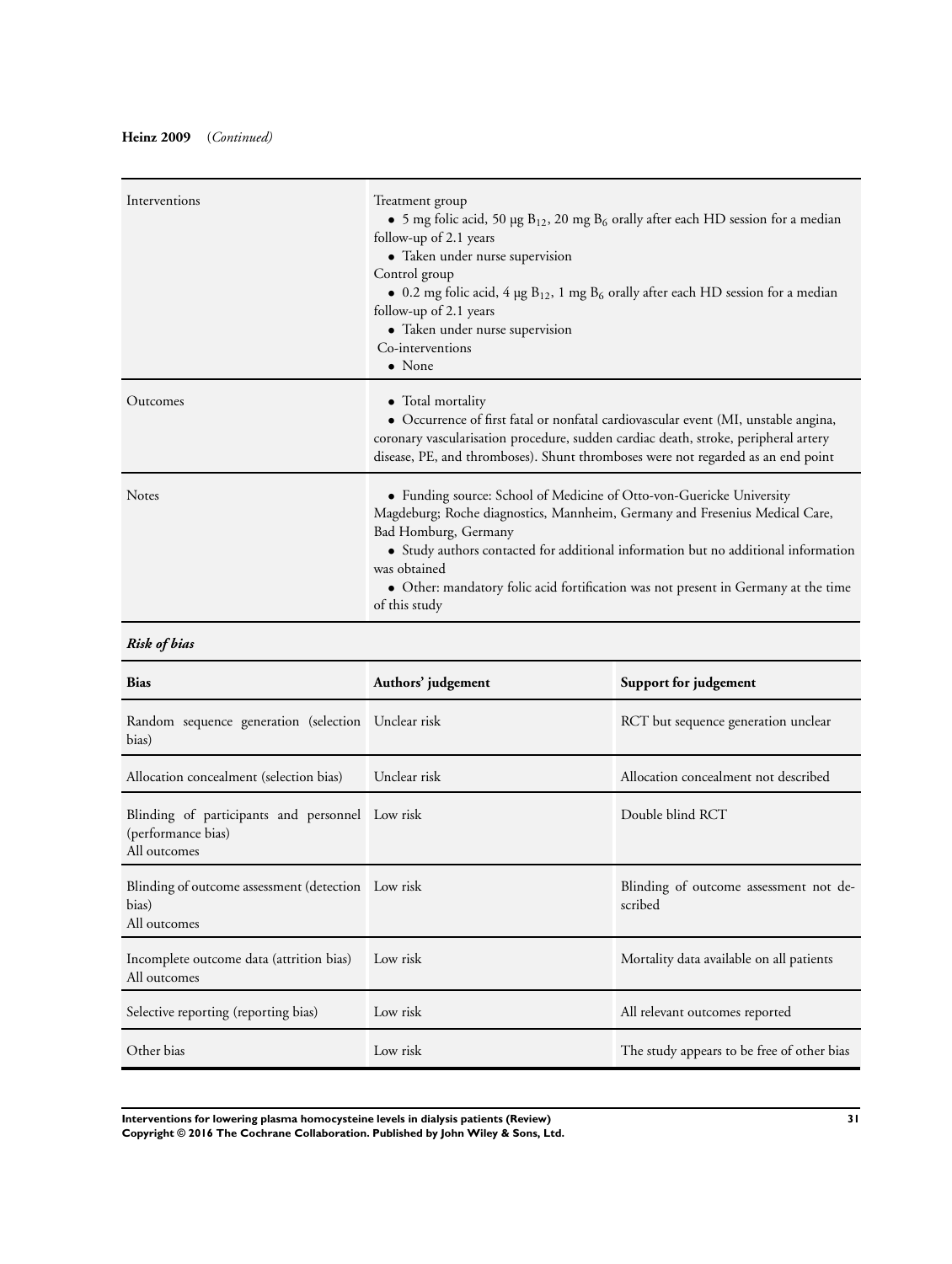| Methods       | • Study design: parallel RCT<br>• Study duration: recruitment from September 2001 to October 2003, median<br>follow-up 3.2 years<br>• Completeness of follow-up: specific information regarding dialysis population not<br>available; however, of 2056 randomised patients, 169 withdrew from regular telephone<br>follow-up but continued to allow medical record review, and 66 withdrew consent<br>from follow-up contacts and medical record review<br>· Withdrawal of consent: specific information regarding dialysis population not<br>available; however, of 2056 randomised patients, 66 withdrew consent from follow-up<br>contacts and medical record review                                                                                                                                                                                                                                                                                                                      |
|---------------|----------------------------------------------------------------------------------------------------------------------------------------------------------------------------------------------------------------------------------------------------------------------------------------------------------------------------------------------------------------------------------------------------------------------------------------------------------------------------------------------------------------------------------------------------------------------------------------------------------------------------------------------------------------------------------------------------------------------------------------------------------------------------------------------------------------------------------------------------------------------------------------------------------------------------------------------------------------------------------------------|
| Participants  | • Setting: 36 participating outpatient VA medical centres<br>• Country: USA<br>• Relevant health status: ESKD on maintenance HD or PD, or with an estimated<br>CrCl $\leq$ 30 mL/min and plasma homocysteine level $\geq$ 15 µmol/L. For this review only<br>patients with ESKD were included<br>• Number: treatment group (372); control group (379)<br>• Mean age ± SD (years) (specific information regarding dialysis population not<br>available): treatment group (65 ± 12); control group (66 ± 12)<br>• Sex (male) (specific information regarding dialysis population not available):<br>treatment group (98%); control group (98%)<br>• Exclusion criteria: $age < 21$ years; expected life span < 6 months; pregnancy;<br>metastatic cancer; end-stage liver disease; treatment with methotrexate; other antifolate<br>medication or anticonvulsants; unreliable or likely noncompliant participation in<br>another long-term RCT or unwilling or unable to give informed consent |
| Interventions | Treatment group<br>• 40 mg folic acid, 100 mg vitamin $B_6$ , 2 mg vitamin $B_{12}$ daily for a median follow-<br>up of 3.2 years<br>Control group<br>• Identical: appearing placebo daily for a median follow-up of 3.2 years<br>Co-interventions<br>• Participants in both groups were permitted to take additional vitamins containing<br>no more than 1 mg of folate if prescribed by their physicians as part of their routine<br>medical care                                                                                                                                                                                                                                                                                                                                                                                                                                                                                                                                          |
| Outcomes      | • Time to death from any cause<br>• Time to MI, stroke, amputation of all or part of a lower extremity, and a<br>composite of these three plus all-cause mortality                                                                                                                                                                                                                                                                                                                                                                                                                                                                                                                                                                                                                                                                                                                                                                                                                           |
| <b>Notes</b>  | • Funding source: Co-operative Studies program, Department of Veterans Affairs<br>Office of Research and Development. Abbott Laboratories donated the homocysteine<br>analytic kits. The VA Palo Alto Health Care System received payment from Pam-Lab<br>for performing chemical analyses, including the salary of a research technician and for<br>supplies<br>• Study authors contacted for additional information but no additional information<br>was obtained<br>• Mandatory folic acid fortification was present in the USA at the time of this study                                                                                                                                                                                                                                                                                                                                                                                                                                 |

**Interventions for lowering plasma homocysteine levels in dialysis patients (Review) 32 Copyright © 2016 The Cochrane Collaboration. Published by John Wiley & Sons, Ltd.**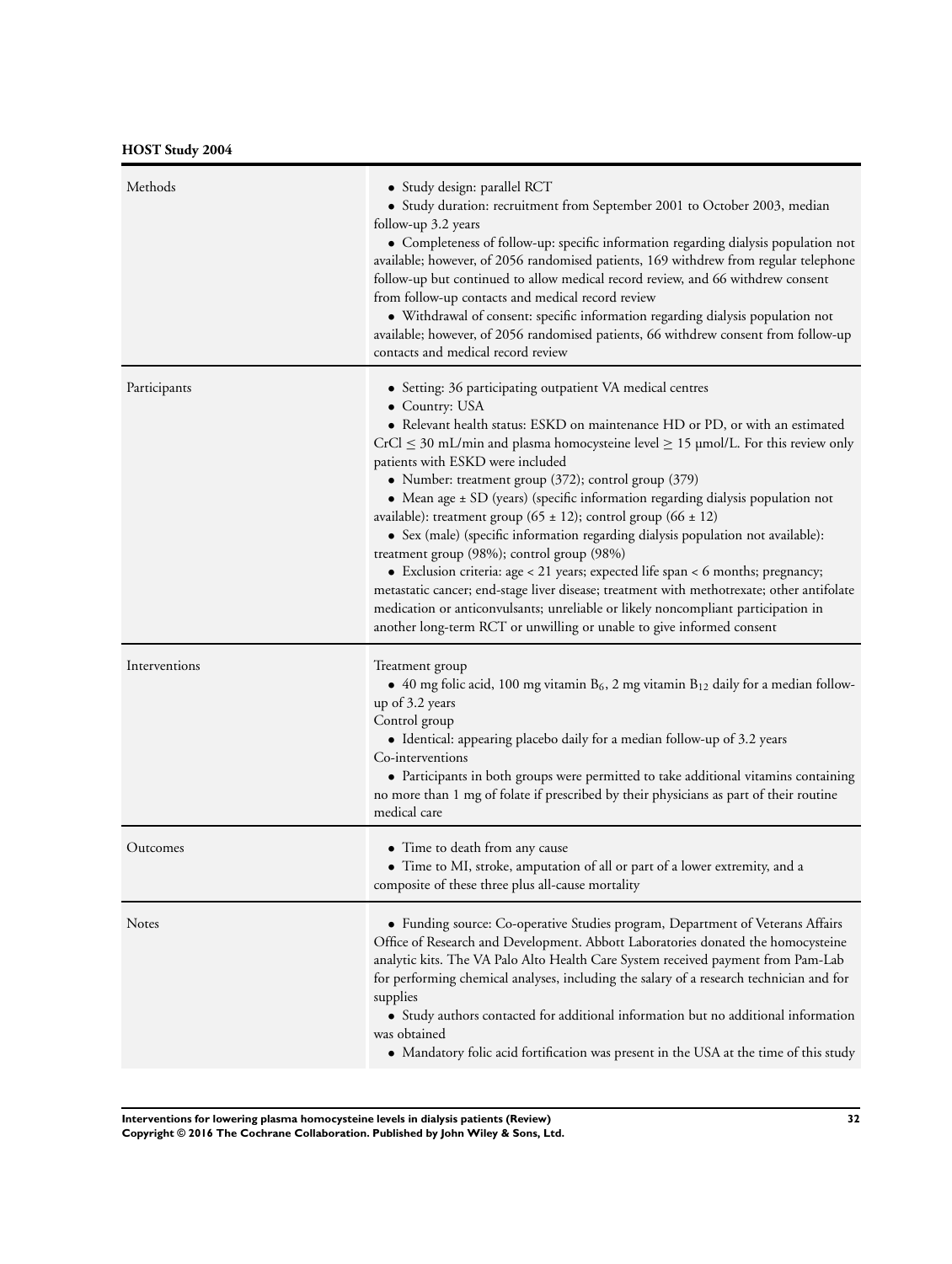## **HOST Study 2004** (*Continued)*

## *Risk of bias*

| <b>Bias</b>                                                                           | Authors' judgement | Support for judgement                                                                                                                                       |  |
|---------------------------------------------------------------------------------------|--------------------|-------------------------------------------------------------------------------------------------------------------------------------------------------------|--|
| Random sequence generation (selection Low risk<br>bias)                               |                    | Random permuted block design of varying<br>block size                                                                                                       |  |
| Allocation concealment (selection bias)                                               | Unclear risk       | Allocation concealment not reported                                                                                                                         |  |
| Blinding of participants and personnel Low risk<br>(performance bias)<br>All outcomes |                    | Double blind RCT                                                                                                                                            |  |
| Blinding of outcome assessment (detection Low risk<br>bias)<br>All outcomes           |                    | Blinding reported                                                                                                                                           |  |
| Incomplete outcome data (attrition bias)<br>All outcomes                              | Low risk           | For primary outcome all patients were<br>counted. For secondary outcome analyses,<br>32 ESKD patients (from 751) were cen-<br>sored due to study withdrawal |  |
| Selective reporting (reporting bias)                                                  | Low risk           | All relevant outcomes reported                                                                                                                              |  |
| Other bias                                                                            | Low risk           | The study appears to be free of other bias                                                                                                                  |  |

## **Righetti 2003**

| Methods       | • Study design: parallel RCT<br>• Study duration: January 2001 to December 2003, median follow-up 2.4 years<br>• Completeness of follow-up: of 114 patients, none were lost to follow-up<br>• Withdrawal of consent: none withdrew from participation                                                                                                                                                                                                                        |
|---------------|------------------------------------------------------------------------------------------------------------------------------------------------------------------------------------------------------------------------------------------------------------------------------------------------------------------------------------------------------------------------------------------------------------------------------------------------------------------------------|
| Participants  | • Setting: outpatient single centre study<br>$\bullet$ Country: Italy<br>• Relevant health status: ESKD treated for at least 4 months by HD<br>• Number: treatment group $(37)$ ; control group $(51)$<br>• Mean age $\pm$ SD (years): treatment group (63.9 $\pm$ 1.6); control group (65.1 $\pm$ 1.9)<br>• Sex (male): treatment group $(65\%)$ ; control group $(49\%)$<br>• Exclusion criteria: treatment with theophylline, oestrogens or anti-epileptic<br>medications |
| Interventions | Treatment group<br>• 5 mg folic acid orally daily (every other day if serum folic acid $> 16.8$ ng/mL)<br>along with an oral vitamin B complex (thiamine 250 mg, pyridoxine 250 mg and<br>cyanocobalamin 500 mg every other day) for a median follow-up of 871 days<br>Control group<br>• Identical appearing placebo for a median follow-up of 871 days                                                                                                                     |

**Interventions for lowering plasma homocysteine levels in dialysis patients (Review) 33**

**Copyright © 2016 The Cochrane Collaboration. Published by John Wiley & Sons, Ltd.**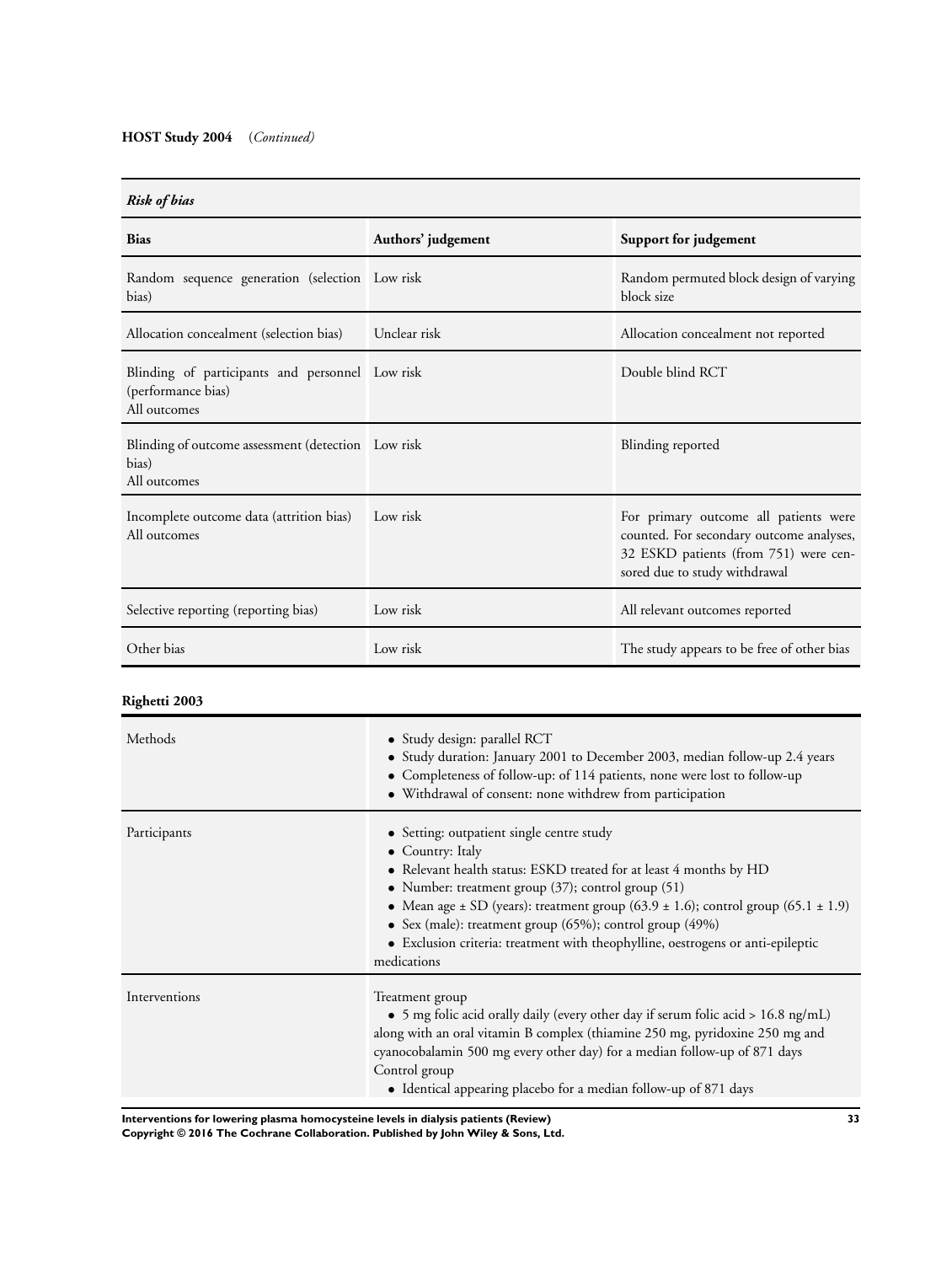## **Righetti 2003** (*Continued)*

|              | Co-interventions<br>$\bullet$ None                                                                                                                                                                                                                                                          |
|--------------|---------------------------------------------------------------------------------------------------------------------------------------------------------------------------------------------------------------------------------------------------------------------------------------------|
| Outcomes     | • Composite cardiovascular endpoint (typical history of angina with abnormal<br>myocardial scintigraphy or coronarography, fatal and nonfatal MI, symptomatic<br>extracranial carotid stenosis resulting in carotid endarterectomy, fatal and nonfatal<br>stroke and sudden cardiac arrest) |
| <b>Notes</b> | • Funding source: not provided<br>• Study authors contacted for additional information but no additional information<br>was obtained<br>• Mandatory folic acid fortification was not present in Italy at the time of this study                                                             |

*Risk of bias*

| <b>Bias</b>                                                                            | Authors' judgement | Support for judgement                                                                     |
|----------------------------------------------------------------------------------------|--------------------|-------------------------------------------------------------------------------------------|
| Random sequence generation (selection Low risk<br>bias)                                |                    | Independent person performed randomi-<br>sation using a box containing blind num-<br>bers |
| Allocation concealment (selection bias)                                                | Low risk           | Independent person performed randomi-<br>sation using a box containing blind num-<br>bers |
| Blinding of participants and personnel High risk<br>(performance bias)<br>All outcomes |                    | Open RCT                                                                                  |
| Blinding of outcome assessment (detection Unclear risk<br>bias)<br>All outcomes        |                    | Not reported                                                                              |
| Incomplete outcome data (attrition bias)<br>All outcomes                               | Low risk           | Outcome data complete                                                                     |
| Selective reporting (reporting bias)                                                   | Unclear risk       | Composite outcome reported                                                                |
| Other bias                                                                             | High risk          | No wash out period for group A, significant<br>differences in baseline variables          |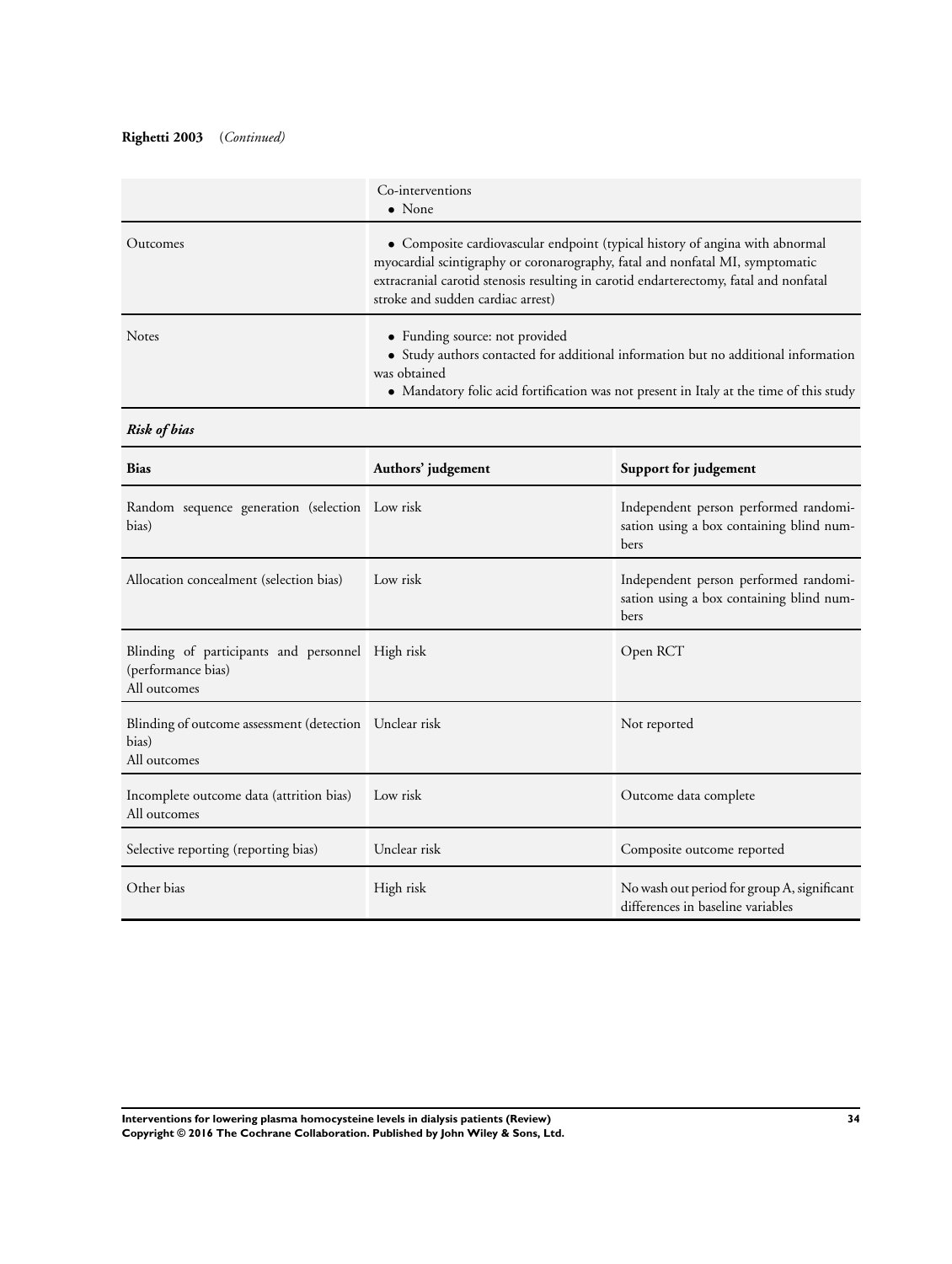| Methods       | · Study design: parallel RCT<br>• Study duration: April 2003 to March 2005, follow-up 2 years<br>• Completeness of follow-up: no patients were lost to follow-up. All patients were<br>alive and examined at 6 months; between 6 and 24 months, 15 patients were<br>transplanted and 53 died<br>· Withdrawal of consent: 75 withdrew from participation                                                                                                                                                                                                                                                                                                            |
|---------------|--------------------------------------------------------------------------------------------------------------------------------------------------------------------------------------------------------------------------------------------------------------------------------------------------------------------------------------------------------------------------------------------------------------------------------------------------------------------------------------------------------------------------------------------------------------------------------------------------------------------------------------------------------------------|
| Participants  | • Setting: single centre outpatient study<br>· Country: Brazil<br>• Relevant health status: ESKD patients who were stable on HD 3 times/week for<br>at least 4 months<br>• Number: treatment group (93); control group (93)<br>• Mean age $\pm$ SD (years): treatment group (49.3 $\pm$ 13.5); control group (47.6 $\pm$ 12.<br>3)<br>• Sex (male): treatment group (60%); control group (58%)<br>• Exclusion criteria: a potential kidney transplant from a living donor in the next<br>three months; class IV heart failure; unstable angina; indication for coronary<br>revascularisation; recent cerebrovascular accident; cancer; and ongoing hospitalisation |
| Interventions | Treatment group<br>• Oral folic acid 10 mg 3 times/week after dialysis sessions for 2 years<br>• Under nurse supervision<br>Control group<br>• Identical appearing placebo after dialysis sessions for 2 years<br>• Under nurse supervision<br>Co-interventions<br>$\bullet$ None                                                                                                                                                                                                                                                                                                                                                                                  |
| Outcomes      | • Primary end point was a composite of new major cardiovascular events, including<br>death from cardiovascular causes, nonfatal MI, cardiac arrhythmias, angina, heart<br>failure, and cerebral vascular accident<br>• Secondary end point was the evaluation of the IMT of the common carotid<br>arteries                                                                                                                                                                                                                                                                                                                                                         |
| <b>Notes</b>  | • Funding source: grant from Araucaria Foundation, a Parana State Government<br>Agency<br>• Study authors contacted for additional information but no additional information<br>was obtained<br>• Mandatory folic acid fortification was not present in Brazil at the time of this<br>study                                                                                                                                                                                                                                                                                                                                                                        |

## *Risk of bias*

| <b>Bias</b>                                                 | Authors' judgement | Support for judgement |
|-------------------------------------------------------------|--------------------|-----------------------|
| Random sequence generation (selection Unclear risk<br>bias) |                    | Not reported          |
| Allocation concealment (selection bias)                     | Unclear risk       | Not reported          |

**Interventions for lowering plasma homocysteine levels in dialysis patients (Review) 35 Copyright © 2016 The Cochrane Collaboration. Published by John Wiley & Sons, Ltd.**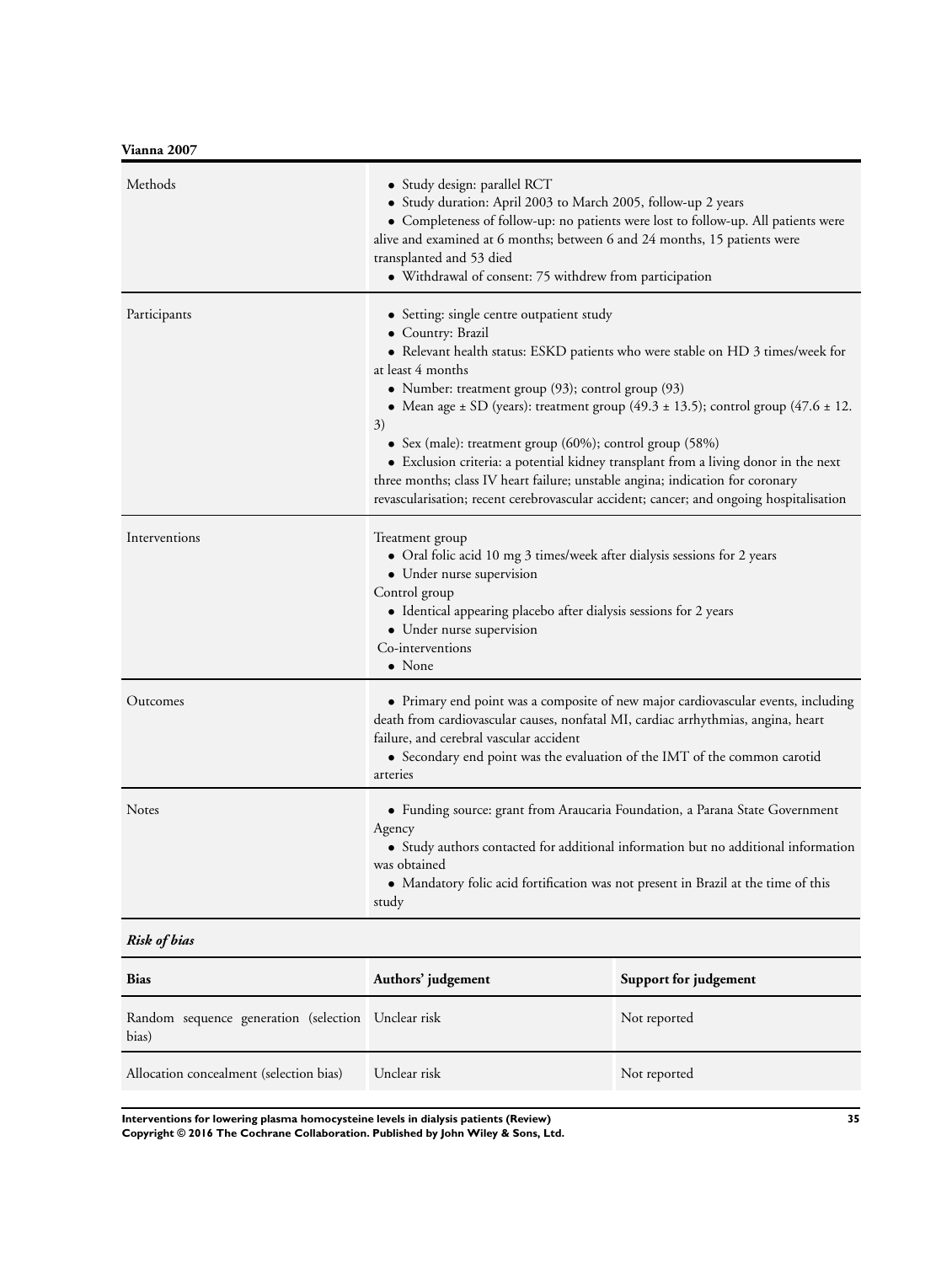## **Vianna 2007** (*Continued)*

| Blinding of participants and personnel Low risk<br>(performance bias)<br>All outcomes |          | Double blind RCT with participants and<br>personnel blinded         |
|---------------------------------------------------------------------------------------|----------|---------------------------------------------------------------------|
| Blinding of outcome assessment (detection Low risk<br>bias)<br>All outcomes           |          | Blinded fashion interpretation of sec-<br>ondary outcomes mentioned |
| Incomplete outcome data (attrition bias) Low risk<br>All outcomes                     |          | No patient lost to follow-up                                        |
| Selective reporting (reporting bias)                                                  | Low risk | All relevant outcomes reported                                      |
| Other bias                                                                            | Low risk | The study appears to be free of other bias                          |

## **Wrone 2004**

| Methods       | • Study design: parallel RCT<br>• Study duration: March 1998 to May 1999<br>• Completeness of follow-up: patients terminated study interventions for the<br>following reasons: death (189), received kidney transplant (58), moved away (37), and<br>return of kidney function (2). There was no differential dropout among the treatment<br>arms. Eight patients discontinued study medication due to side effects, which included<br>nausea, abdominal discomfort, "hunger and weight gain"<br>• Withdrawal of consent: 8 patients discontinued study medication due to side<br>effects, which included nausea, abdominal discomfort, "hunger and weight gain." The<br>side effects were equally distributed among the treatment arms |
|---------------|-----------------------------------------------------------------------------------------------------------------------------------------------------------------------------------------------------------------------------------------------------------------------------------------------------------------------------------------------------------------------------------------------------------------------------------------------------------------------------------------------------------------------------------------------------------------------------------------------------------------------------------------------------------------------------------------------------------------------------------------|
| Participants  | • Setting: 10 affiliated non-profit outpatient dialysis facilities<br>• Country: USA<br>• Relevant health status: patients undergoing HD or PD<br>• Number: treatment group 1 (176); treatment group 2 (166); control group (168)<br>• Mean age $\pm$ SD (years): treatment group 1(59.8 $\pm$ 15.4), treatment group 2 (59.5<br>$\pm$ 15.4); control group (61.3 $\pm$ 14.6)<br>• Sex (male): treatment group $1$ (51.1%); treatment group $2$ (48.9%), control<br>group $(50\%)$<br>• Exclusion criteria: patients undergoing intradialytic parenteral nutrition;<br>anticipating a living-related kidney transplant; receiving an anti-seizure medication;<br>residing in an institution; terminally ill                             |
| Interventions | Treatment group 1<br>• Renal multivitamin containing 5 mg of folic acid orally once daily for a median<br>follow-up of 2 years<br>Treatment group 2<br>• Renal multivitamin containing 15 mg of folic acid orally once daily for a median<br>follow-up of 2 years<br>Control group<br>• Renal multivitamin containing 1 mg folic acid orally once daily for a median                                                                                                                                                                                                                                                                                                                                                                    |

**Interventions for lowering plasma homocysteine levels in dialysis patients (Review) 36**

**Copyright © 2016 The Cochrane Collaboration. Published by John Wiley & Sons, Ltd.**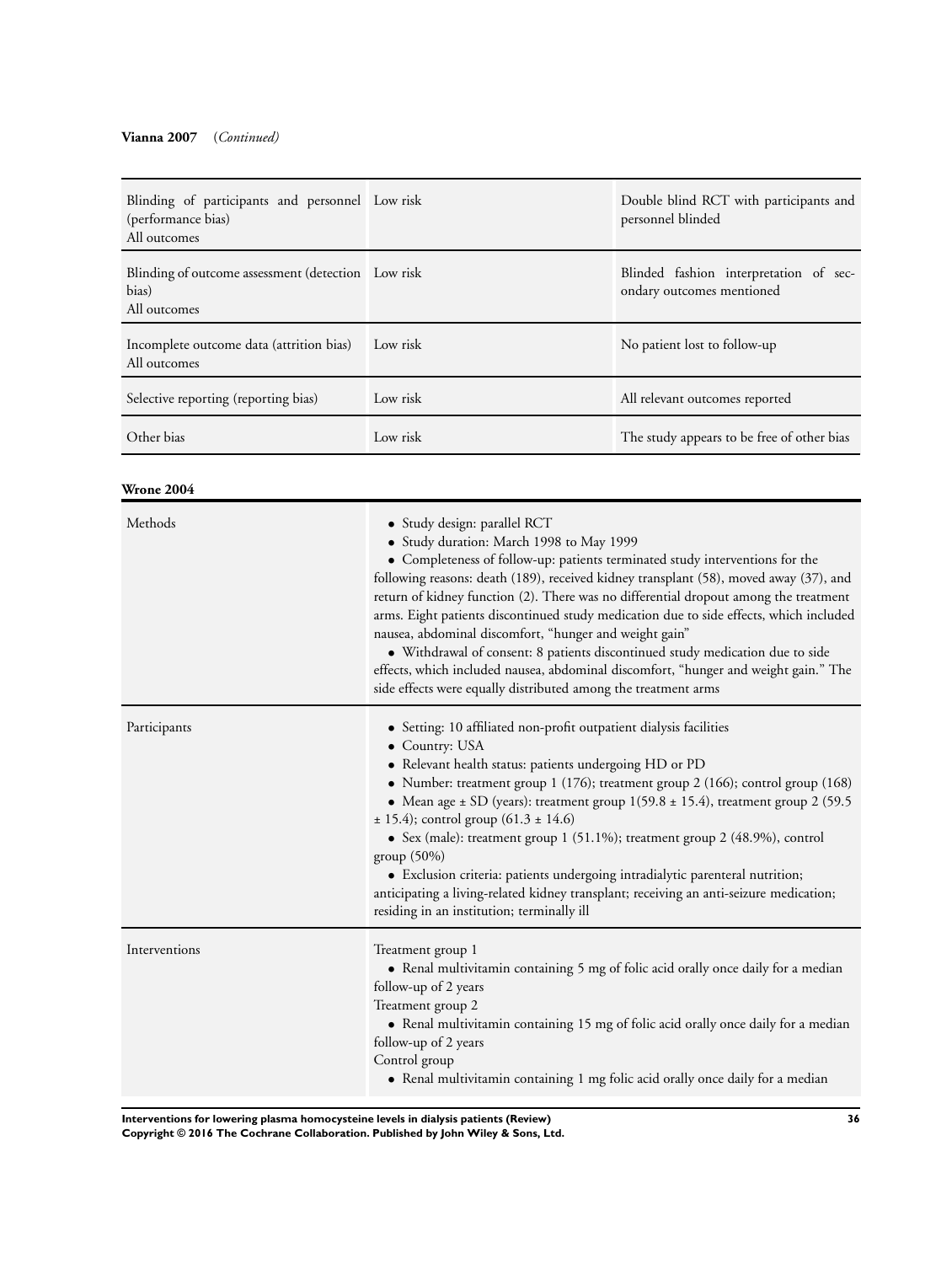## **Wrone 2004** (*Continued)*

|                 | follow-up of 2 years<br>Co-interventions<br>• All capsules contained: 12.5 mg pyridoxine, 6 $\mu$ g cobalamin, 60 mg ascorbic acid,<br>1.5 mg thiamine, 20 mg niacinamide, 10 mg pantothenic acid, and 0.3 mg biotin                                                                                                                                                                                                                                             |
|-----------------|------------------------------------------------------------------------------------------------------------------------------------------------------------------------------------------------------------------------------------------------------------------------------------------------------------------------------------------------------------------------------------------------------------------------------------------------------------------|
| <b>Outcomes</b> | • Cardiovascular events (coronary artery intervention, MI, stroke, transient<br>ischaemic attack, carotid endarterectomy, limb amputation) and mortality<br>• Vascular access thrombosis (among those with AV fistulae)                                                                                                                                                                                                                                          |
| <b>Notes</b>    | • Funding source: Study multivitamins were provided by R&D Laboratories, Inc.,<br>Marina del Rey, CA. This donor did not contribute to study design, data collection,<br>analysis, interpretation of the data, or the decision to approve the manuscript<br>• Study authors contacted for additional information but no additional information<br>was obtained<br>• Mandatory folic acid fortification was present in United States at the time of this<br>study |

*Risk of bias*

| <b>Bias</b>                                                                           | Authors' judgement | Support for judgement                                                                                                                                                                                                                                                                                                                                                 |
|---------------------------------------------------------------------------------------|--------------------|-----------------------------------------------------------------------------------------------------------------------------------------------------------------------------------------------------------------------------------------------------------------------------------------------------------------------------------------------------------------------|
| Random sequence generation (selection Unclear risk<br>bias)                           |                    | Not reported                                                                                                                                                                                                                                                                                                                                                          |
| Allocation concealment (selection bias)                                               | Low risk           | Randomisation codes were kept in a sepa-<br>rate, locked file                                                                                                                                                                                                                                                                                                         |
| Blinding of participants and personnel Low risk<br>(performance bias)<br>All outcomes |                    | To maintain double-blind status, neither<br>the person performing the randomisation<br>nor the person preparing study medication<br>for distribution to clinical coordinators had<br>direct contact with participants. Patients,<br>clinicians, and study staff with patient con-<br>tact did not have access to any information<br>that could identify treatment arm |
| Blinding of outcome assessment (detection Unclear risk<br>bias)<br>All outcomes       |                    | Not reported                                                                                                                                                                                                                                                                                                                                                          |
| Incomplete outcome data (attrition bias)<br>All outcomes                              | Low risk           | 18 patients of 588 did not receive interven-<br>tion and were not analysed                                                                                                                                                                                                                                                                                            |
| Selective reporting (reporting bias)                                                  | Low risk           | All relevant outcomes reported                                                                                                                                                                                                                                                                                                                                        |
| Other bias                                                                            | Low risk           | The study appears to be free of other bias                                                                                                                                                                                                                                                                                                                            |

**Interventions for lowering plasma homocysteine levels in dialysis patients (Review) 37 Copyright © 2016 The Cochrane Collaboration. Published by John Wiley & Sons, Ltd.**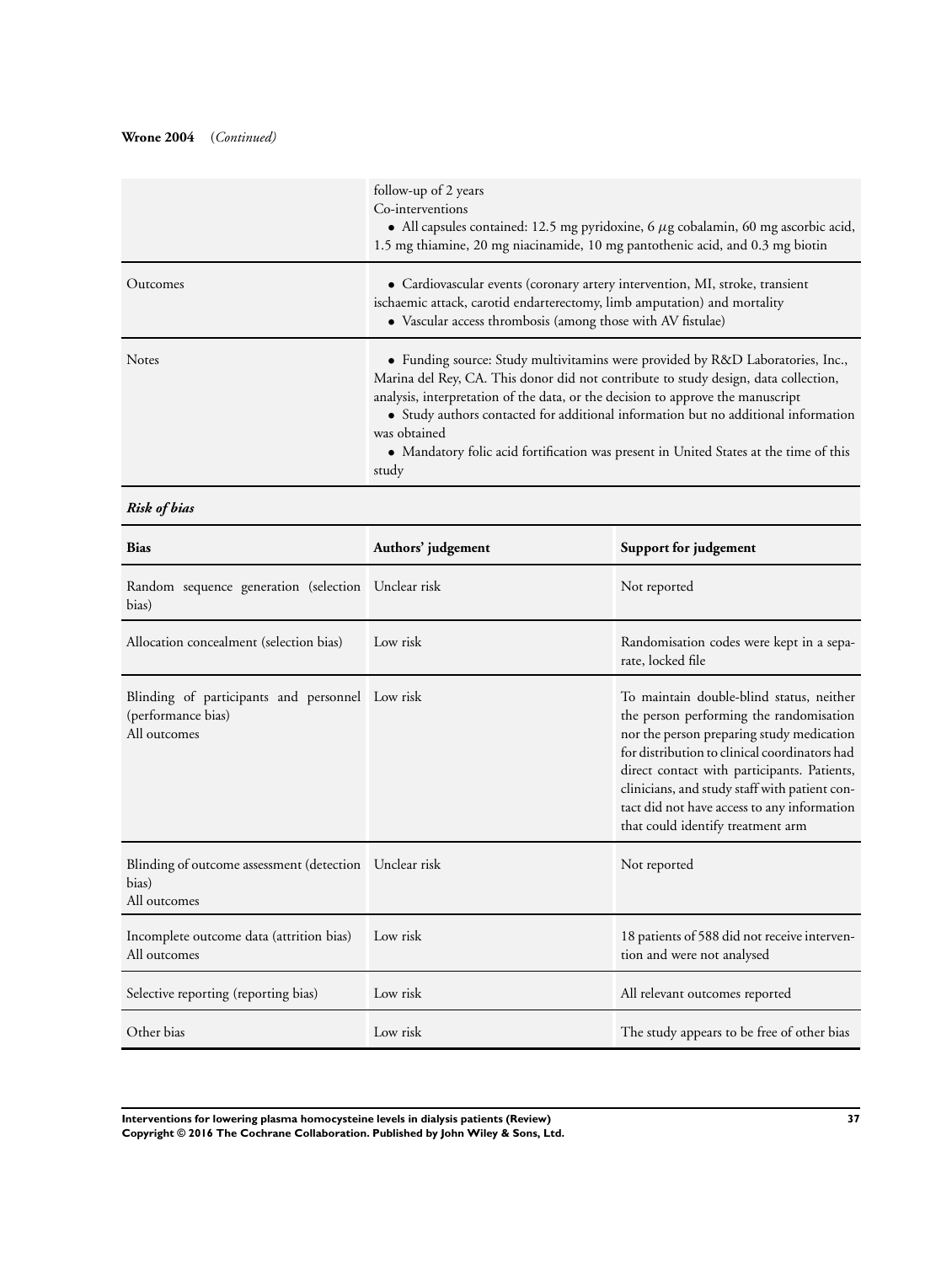<span id="page-40-0"></span>AV - arteriovenous; CAPD - continuous ambulatory peritoneal dialysis; CKD - chronic kidney disease; CrCl - creatinine clearance; ESKD - end-stage kidney disease; HD - haemodialysis; IMT - intima-media wall thickness; MI - myocardial infarction; PD peritoneal dialysis; PE - pulmonary embolism; RCT - randomised controlled trial; SCr - serum creatinine; SD - standard deviation

## **Characteristics of excluded studies** *[ordered by study ID]*

| Study                 | Reason for exclusion                                       |
|-----------------------|------------------------------------------------------------|
| Ali 2003              | Intervention's primary action is not homocysteine lowering |
| Alvares Delfino 2007  | < 100 patient-years                                        |
| Anderson 2006         | < 100 patient-years                                        |
| Ardalan 2003          | < 100 patient-years                                        |
| Ardalan 2003a         | Kidney transplant not dialysis patients                    |
| Armada 2003           | < 100 patient-years                                        |
| Arnadottir 2003       | < 100 patient-years                                        |
| ATIC Study 2005       | Multiple interventions and < 100 patient-years             |
| Azadibakhsh 2007      | < 100 patient-years                                        |
| Beavers 2008          | Not homocysteine lowering                                  |
| Bennett-Richards 2002 | Cross-over or sequential design                            |
| Bostom 1996           | < 100 patient-years                                        |
| Bostom 2000           | < 100 patient-years                                        |
| Branley 2000          | < 100 patient-years                                        |
| Brensing 2002         | < 100 patient-years                                        |
| Brensing 2003         | < 100 patient-years                                        |
| Chang 2007            | < 100 patient-years                                        |
| Chiu 2009             | < 100 patient-years                                        |
| Cianciolo 2008        | Compares different formulations                            |
| Cutler 2009           | < 100 patient-years                                        |

**Interventions for lowering plasma homocysteine levels in dialysis patients (Review) 38 Copyright © 2016 The Cochrane Collaboration. Published by John Wiley & Sons, Ltd.**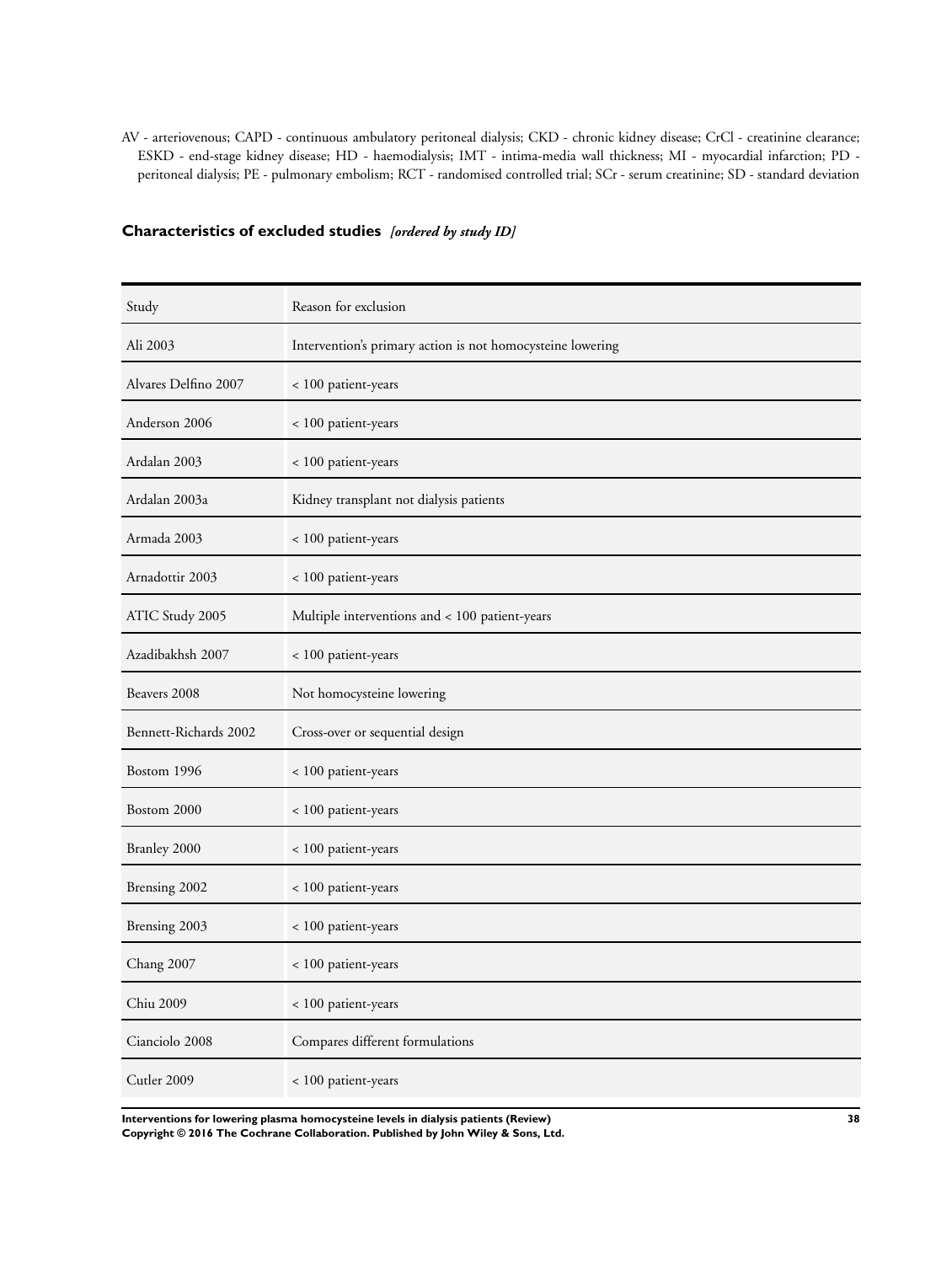| De Angelis 2007             | < 100 patient-years                        |
|-----------------------------|--------------------------------------------|
| De Vecchi 2001              | < 100 patient-years                        |
| De Vriese 2003              | Sequential or cross-over design            |
| Del Pozo 2005               | < 100 patient-years                        |
| Dierkes 1999                | < 100 patient-years                        |
| Dierkes 2001                | < 100 patient-years                        |
| DIVINe Study 2010           | Population: diabetic nephropathy           |
| Dobronravov <sub>2008</sub> | < 100 patient-years                        |
| Ducloux 2002                | < 100 patient-years                        |
| Elian 2002                  | < 100 patient-years                        |
| Friedman 2003               | < 100 patient-years                        |
| Galli 2003                  | < 100 patient-years                        |
| Gonin 2003                  | < 100 patient-years                        |
| Gonin 2003a                 | < 100 patient-years                        |
| Hauser 2001                 | < 100 patient-years                        |
| Henning 2001                | < 100 patient-years                        |
| Hoffer 2005                 | < 100 patient-years                        |
| Hoffer 2005a                | < 100 patient-years                        |
| HOPE-2 Study 2006           | Population: CKD                            |
| House 1999                  | < 100 patient-years                        |
| House 2004                  | Not folic acid-based homocysteine lowering |
| Imani 2009                  | Not folic acid-based homocysteine lowering |
| <b>Isbel 2003</b>           | < 100 patient-years                        |

**Interventions for lowering plasma homocysteine levels in dialysis patients (Review) 39 Copyright © 2016 The Cochrane Collaboration. Published by John Wiley & Sons, Ltd.**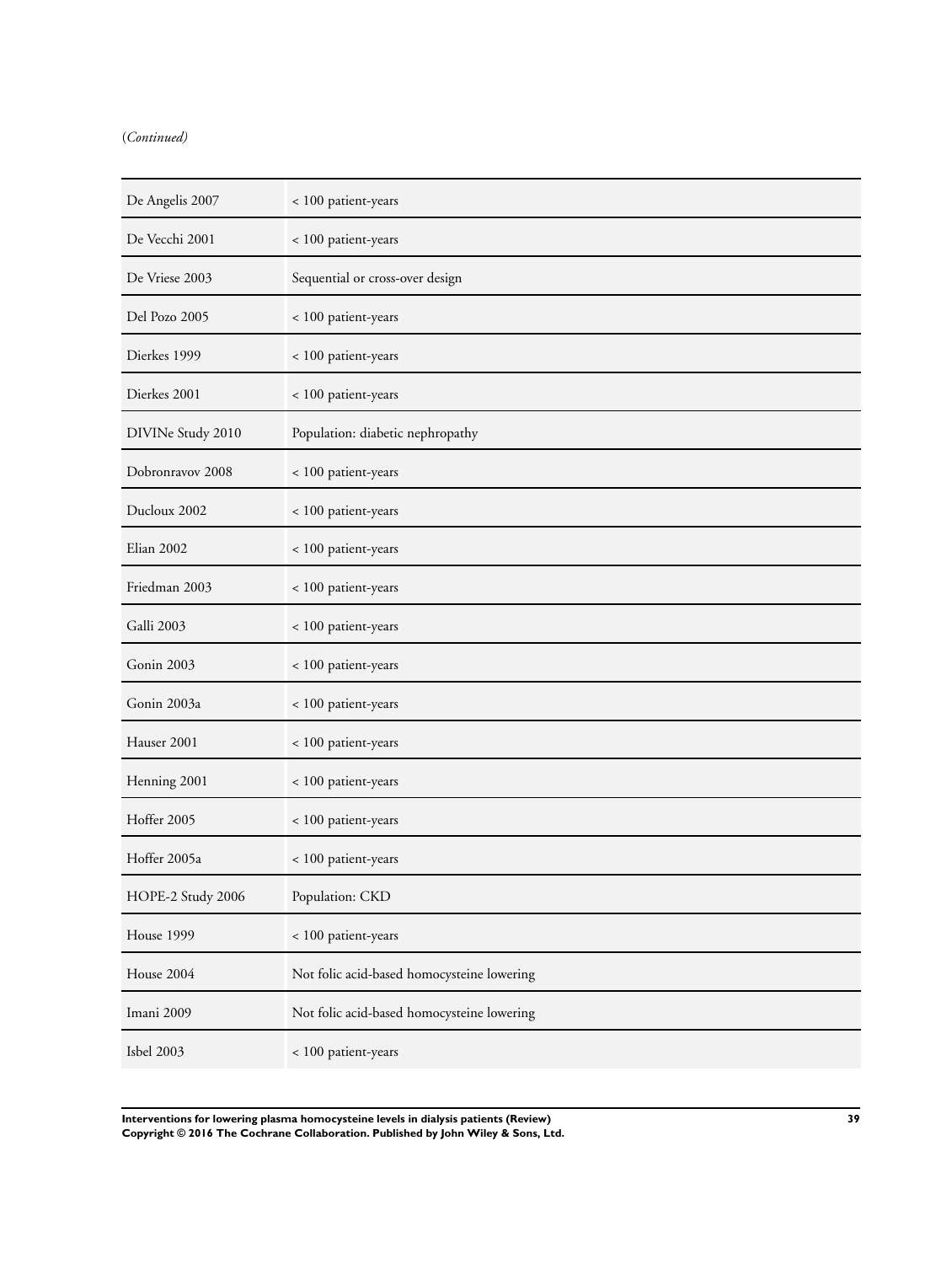| ISRCTN22151635             | Not folic acid-based homocysteine lowering                       |
|----------------------------|------------------------------------------------------------------|
| Jara 2001                  | < 100 patient-years                                              |
| Kazory 2008                | Not folic acid-based homocysteine lowering                       |
| Klemm 2004                 | Not proven homocysteine lowering treatment                       |
| Kooshki 2011               | < 100 patient-years                                              |
| Koyama 2002                | < 100 patient-years                                              |
| Koyama 2010                | < 100 patient-years                                              |
| Kuhlmann 2004              | < 100 patient-years                                              |
| Kumar 2007b                | Cross-over study                                                 |
| Kuo 2001a                  | < 100 patient-years                                              |
| <b>LANDMARK Study 2006</b> | Multiple interventions                                           |
| Libetta 2004               | < 100 patient-years                                              |
| Madsen 2011                | Primary mechanism is not homocysteine lowering                   |
| Manns 2001                 | < 100 patient-years                                              |
| Mazdeh 2005                | < 100 patient-years                                              |
| McGregor 2000a             | < 100 patient-years                                              |
| Mudge 2005                 | < 100 patient-years                                              |
| Mueller 2001               | < 100 patient-years                                              |
| Muller 2001                | < 100 patient-years                                              |
| Nakamura 2003              | Not an intervention study                                        |
| Nakhoul 2004               | < 100 patient-years                                              |
| Nascimento 2010            | No pre-specified outcome data                                    |
| OPACH Study 2006           | Intervention with other effects other than homocysteine lowering |

**Interventions for lowering plasma homocysteine levels in dialysis patients (Review) 40 Copyright © 2016 The Cochrane Collaboration. Published by John Wiley & Sons, Ltd.**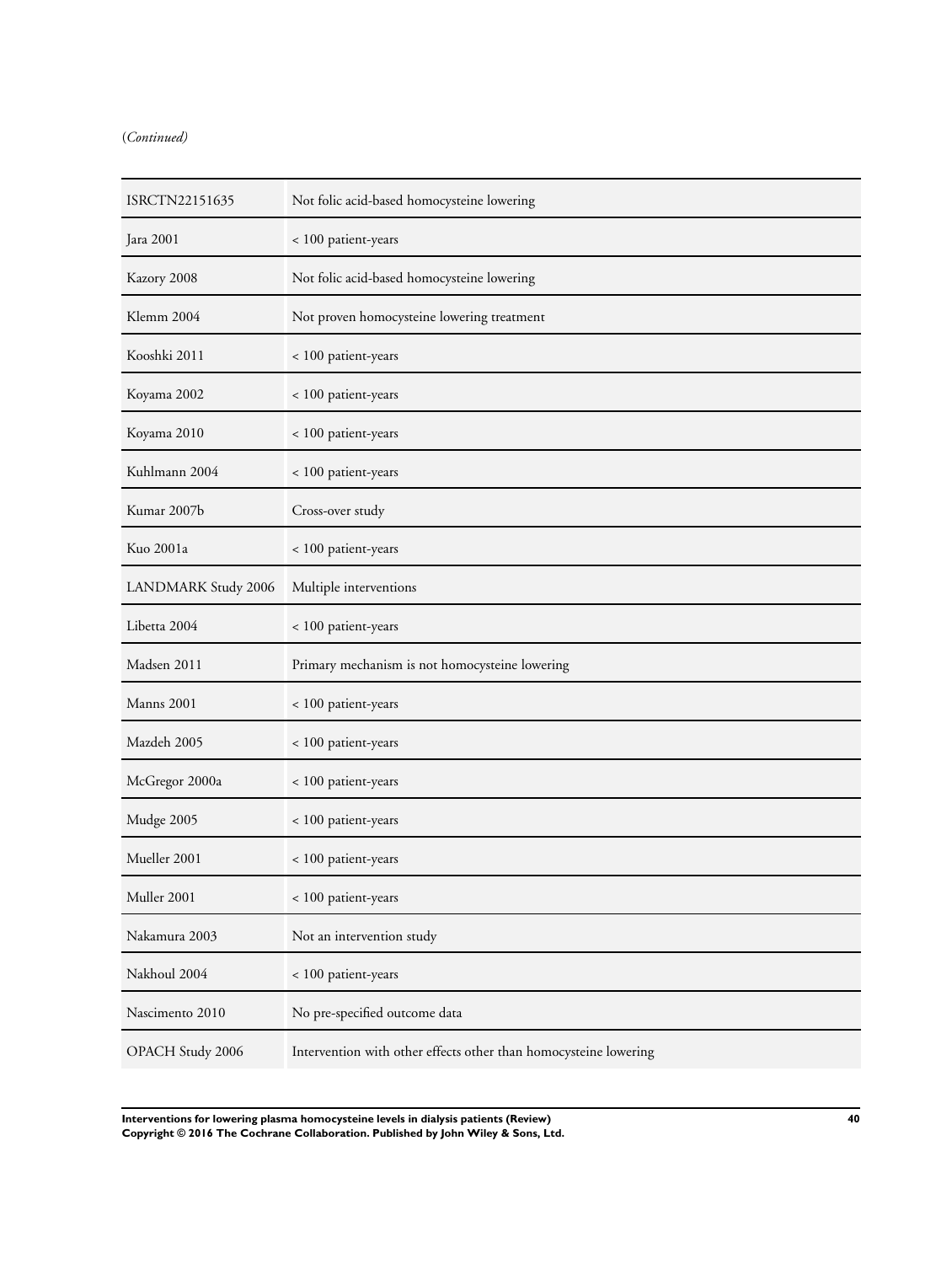| Ossareh 2009             | < 100 patient-years                                                                               |
|--------------------------|---------------------------------------------------------------------------------------------------|
| Pakfetrat 2013           | < 100 patient-years                                                                               |
| Pastore 2006             | < 100 patient-years                                                                               |
| Peng 2005                | < 100 patient-years                                                                               |
| Polkinghorne 2003        | < 100 patient-years                                                                               |
| Poulia 2011              | < 100 patient-years                                                                               |
| Sanchez Alvarez 2005     | < 100 patient-years                                                                               |
| Scholze 2004             | N-acetylcysteine study: intervention with multiple other effects other than homocysteine lowering |
| Seo 2003                 | < 100 patient-years                                                                               |
| Sepe 1999                | < 100 patient-years                                                                               |
| Shemin 2001              | Review article                                                                                    |
| Signorelli 2006          | Intervention with no proven effects on homocysteine lowering                                      |
| Skoutakis 1975           | Not homocysteine lowering study                                                                   |
| Stavrianaki 2002         | < 100 patient-years                                                                               |
| Tamadon 2011             | < 100 patient-years                                                                               |
| Tayyebi-Khosroshahi 2010 | Primary mechanism is not homocysteine lowering                                                    |
| Tepel 2003               | N-acetylcysteine study: intervention with multiple other effects other than homocysteine lowering |
| Thaha 2006               | < 100 patient-years                                                                               |
| Thaha 2008               | < 100 patient-years                                                                               |
| Thaha 2009               | Cross-over study                                                                                  |
| Thambyrajah 2000         | < 100 patient-years                                                                               |
| Tobe 1999                | < 100 patient-years                                                                               |
| Tochihara 2008           | No pre-specified outcomes                                                                         |
| Treleaven 2001           | No pre-specified outcomes                                                                         |

**Interventions for lowering plasma homocysteine levels in dialysis patients (Review) 41 Copyright © 2016 The Cochrane Collaboration. Published by John Wiley & Sons, Ltd.**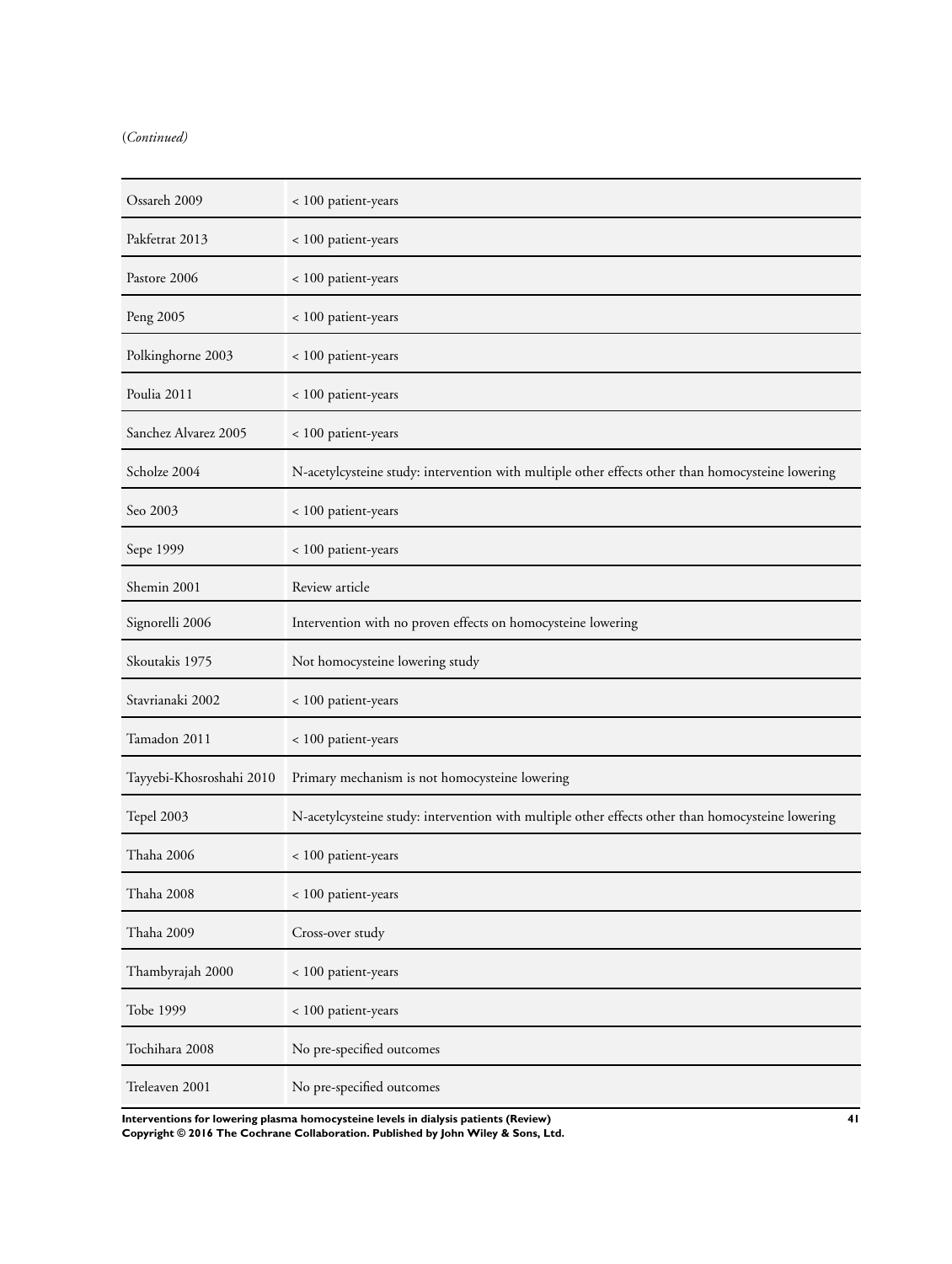| Tremblay 2000       | < 100 patient-years                                                     |
|---------------------|-------------------------------------------------------------------------|
| Trimarchi 2002      | < 100 patient-years                                                     |
| Tungkasereerak 2006 | < 100 patient-years                                                     |
| Urquhart 2008       | < 100 patient-years                                                     |
| van Guldener 1998   | No pre-specified outcomes                                               |
| Van Tellingen 2001  | No pre-specified outcomes                                               |
| VIENNA Study 2000   | No pre-specified outcomes                                               |
| Vrentzos 2001       | No pre-specified outcomes                                               |
| Vychytil 2003       | < 100 patient-years                                                     |
| Westphal 2001       | Intervention with multiple effects in addition to homocysteine lowering |
| Yango 2001          | < 100 patient-years                                                     |
| Zeman 2006          | < 100 patient-years                                                     |
| Zuo 2001            | < 100 patient-years                                                     |

CKD - chronic kidney disease

# **Characteristics of studies awaiting assessment** *[ordered by study ID]*

## **NCT00004495**

| Methods      | This is an RCT. Patients are stratified according to pre-study homocysteine levels (above or below average). Patients are<br>randomised to receive placebo or one of two doses of oral folic acid, with or without pyridoxine and cyanocobalamin<br>Arm I: Patients receive oral placebo daily.<br>Arm II: Patients receive oral pyridoxine, cyanocobalamin, and oral placebo daily<br>Arm III: Patients receive oral pyridoxine, cyanocobalamin, and folic acid daily<br>Arm IV: Patients receive oral pyridoxine and cyanocobalamin plus a higher dose of folic acid daily<br>Arm V: Patients receive oral placebo and oral folic acid daily<br>Arm VI: Patients receive oral placebo and higher dose folic acid daily<br>Treatment continues for 8 weeks |
|--------------|-------------------------------------------------------------------------------------------------------------------------------------------------------------------------------------------------------------------------------------------------------------------------------------------------------------------------------------------------------------------------------------------------------------------------------------------------------------------------------------------------------------------------------------------------------------------------------------------------------------------------------------------------------------------------------------------------------------------------------------------------------------|
| Participants | Ages eligible for study: 21 to 89 years<br>Genders eligible for study: both<br>Accepts healthy volunteers: no                                                                                                                                                                                                                                                                                                                                                                                                                                                                                                                                                                                                                                               |

**Interventions for lowering plasma homocysteine levels in dialysis patients (Review) 42 Copyright © 2016 The Cochrane Collaboration. Published by John Wiley & Sons, Ltd.**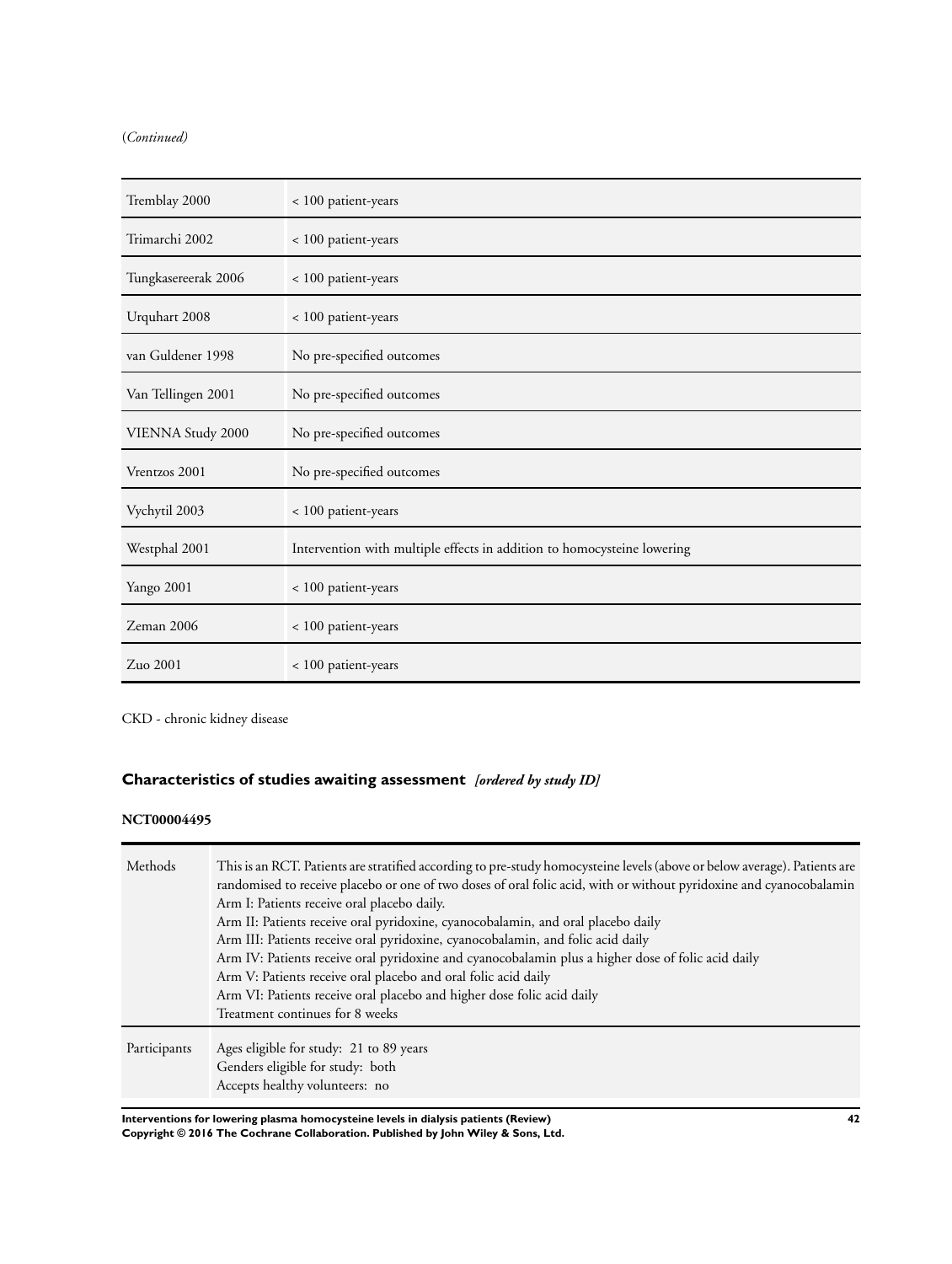## **NCT00004495** (*Continued)*

|               | Entry criteria                                                                                                                                                                                                                                                                                                                                                                                                                                                                                                         |
|---------------|------------------------------------------------------------------------------------------------------------------------------------------------------------------------------------------------------------------------------------------------------------------------------------------------------------------------------------------------------------------------------------------------------------------------------------------------------------------------------------------------------------------------|
|               | Disease characteristics: diagnosis of ESKD requiring regular HD treatment 3 times weekly; baseline predialysis total<br>homocysteine concentration in plasma greater than 16 µmol/L; no prior or concurrent pernicious anaemia; no blood                                                                                                                                                                                                                                                                               |
|               | smear examination showing unexplained macrocytosis                                                                                                                                                                                                                                                                                                                                                                                                                                                                     |
|               | Prior/concurrent therapy                                                                                                                                                                                                                                                                                                                                                                                                                                                                                               |
|               | Chemotherapy: no concurrent chemotherapy for cancer                                                                                                                                                                                                                                                                                                                                                                                                                                                                    |
|               | Other: no concurrent levodopa or carbidopa; no concurrent penicillamine or trimethoprim-sulphonamide combi-<br>nation; no concurrent antiviral therapy No concurrent anticonvulsants                                                                                                                                                                                                                                                                                                                                   |
|               | Patient characteristics                                                                                                                                                                                                                                                                                                                                                                                                                                                                                                |
|               | Hematopoietic: HCT at least 25%                                                                                                                                                                                                                                                                                                                                                                                                                                                                                        |
|               | Other: not pregnant or nursing Negative pregnancy test; fertile patients must use effective contraception; no Parkin-<br>son's disease; no convulsions or epilepsy requiring treatment; no lactose intolerance or allergy to milk products; no<br>history of allergic sensitization following administration of folic acid, pyridoxine (vitamin B6), or cyanocobalamin<br>(vitamin $B_{12}$ ); no vitamin $B_{12}$ concentration below lower limit of normal (150 pmol/L); no untreated hypothyroidism<br>or psoriasis |
|               |                                                                                                                                                                                                                                                                                                                                                                                                                                                                                                                        |
| Interventions | Patients are randomised to receive placebo or one of two doses of oral folic acid, with or without pyridoxine and                                                                                                                                                                                                                                                                                                                                                                                                      |
|               | cyanocobalamin                                                                                                                                                                                                                                                                                                                                                                                                                                                                                                         |
|               | Arm I: Patients receive oral placebo daily                                                                                                                                                                                                                                                                                                                                                                                                                                                                             |
|               | Arm II: Patients receive oral pyridoxine, cyanocobalamin, and oral placebo daily                                                                                                                                                                                                                                                                                                                                                                                                                                       |
|               | Arm III: Patients receive oral pyridoxine, cyanocobalamin, and folic acid daily                                                                                                                                                                                                                                                                                                                                                                                                                                        |
|               | Arm IV: Patients receive oral pyridoxine and cyanocobalamin plus a higher dose of folic acid daily                                                                                                                                                                                                                                                                                                                                                                                                                     |
|               | Arm V: Patients receive oral placebo and oral folic acid daily                                                                                                                                                                                                                                                                                                                                                                                                                                                         |
|               | Arm VI: Patients receive oral placebo and higher dose folic acid daily                                                                                                                                                                                                                                                                                                                                                                                                                                                 |
|               | Treatment continues for 8 weeks                                                                                                                                                                                                                                                                                                                                                                                                                                                                                        |
| Outcomes      | Objectives                                                                                                                                                                                                                                                                                                                                                                                                                                                                                                             |
|               | I. Compare the efficacy of two doses of folic acid in normalizing plasma total homocysteine concentration in patients                                                                                                                                                                                                                                                                                                                                                                                                  |
|               | with ESKD receiving regular HD therapy resulting in hyperhomocysteinaemia                                                                                                                                                                                                                                                                                                                                                                                                                                              |
|               | II. Determine the requirement of co-supplementation with extra pyridoxine (vitamin $B_6$ ) and cyanocobalamin                                                                                                                                                                                                                                                                                                                                                                                                          |
|               | (vitamin $B_{12}$ ) daily in these patients                                                                                                                                                                                                                                                                                                                                                                                                                                                                            |
|               | III. Assess the safety and tolerability of this therapy in these patients                                                                                                                                                                                                                                                                                                                                                                                                                                              |
|               |                                                                                                                                                                                                                                                                                                                                                                                                                                                                                                                        |
| Notes         |                                                                                                                                                                                                                                                                                                                                                                                                                                                                                                                        |

## **Soleimani 2011**

| Methods       |  |
|---------------|--|
| Participants  |  |
| Interventions |  |
| Outcomes      |  |
| Notes         |  |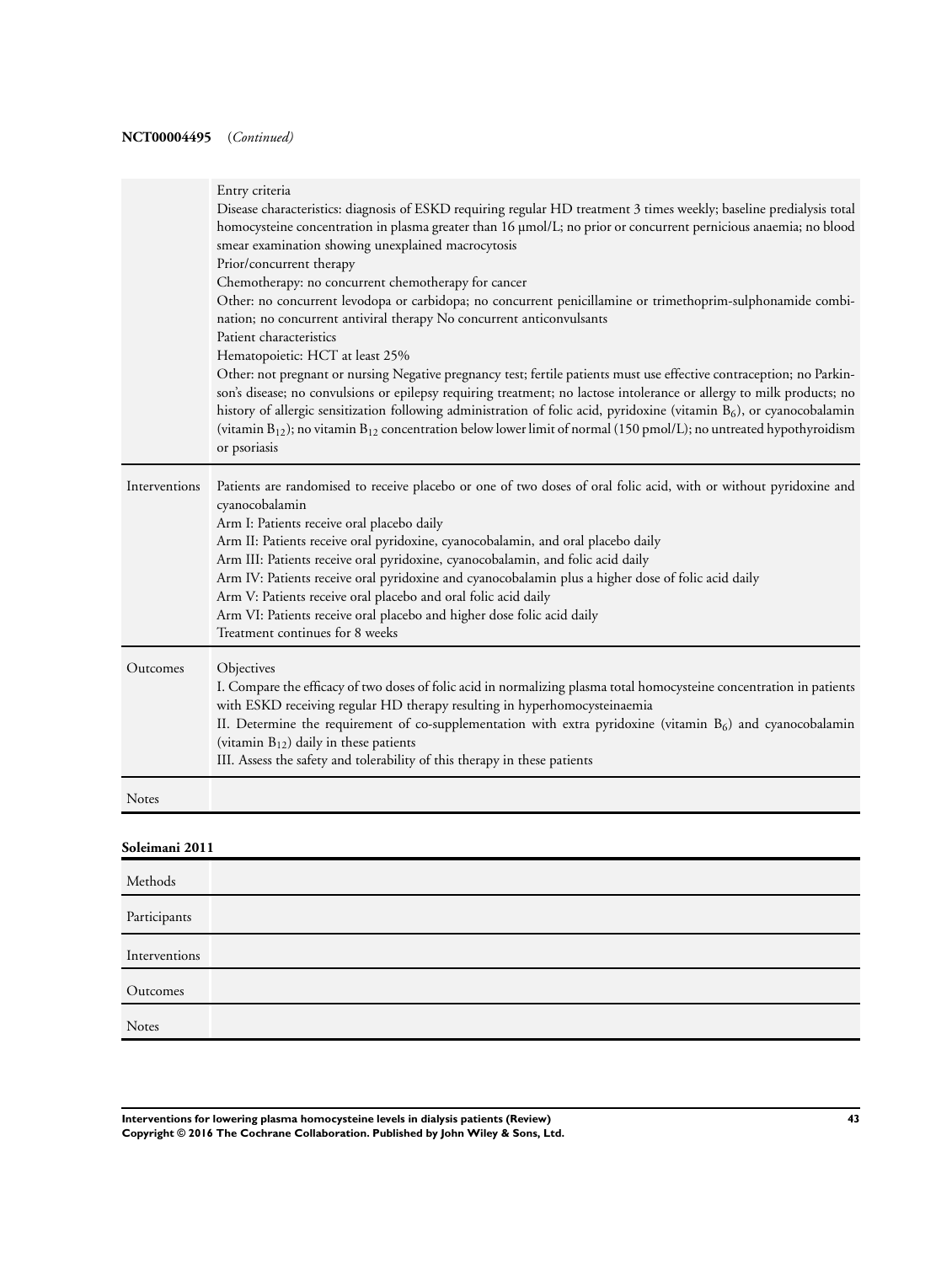## **Tayebi-Khosroshahi 2013**

| Methods       |  |
|---------------|--|
| Participants  |  |
| Interventions |  |
| Outcomes      |  |
| Notes         |  |

ESKD - end-stage kidney disease; HCT - haematocrit; HD - haemodialysis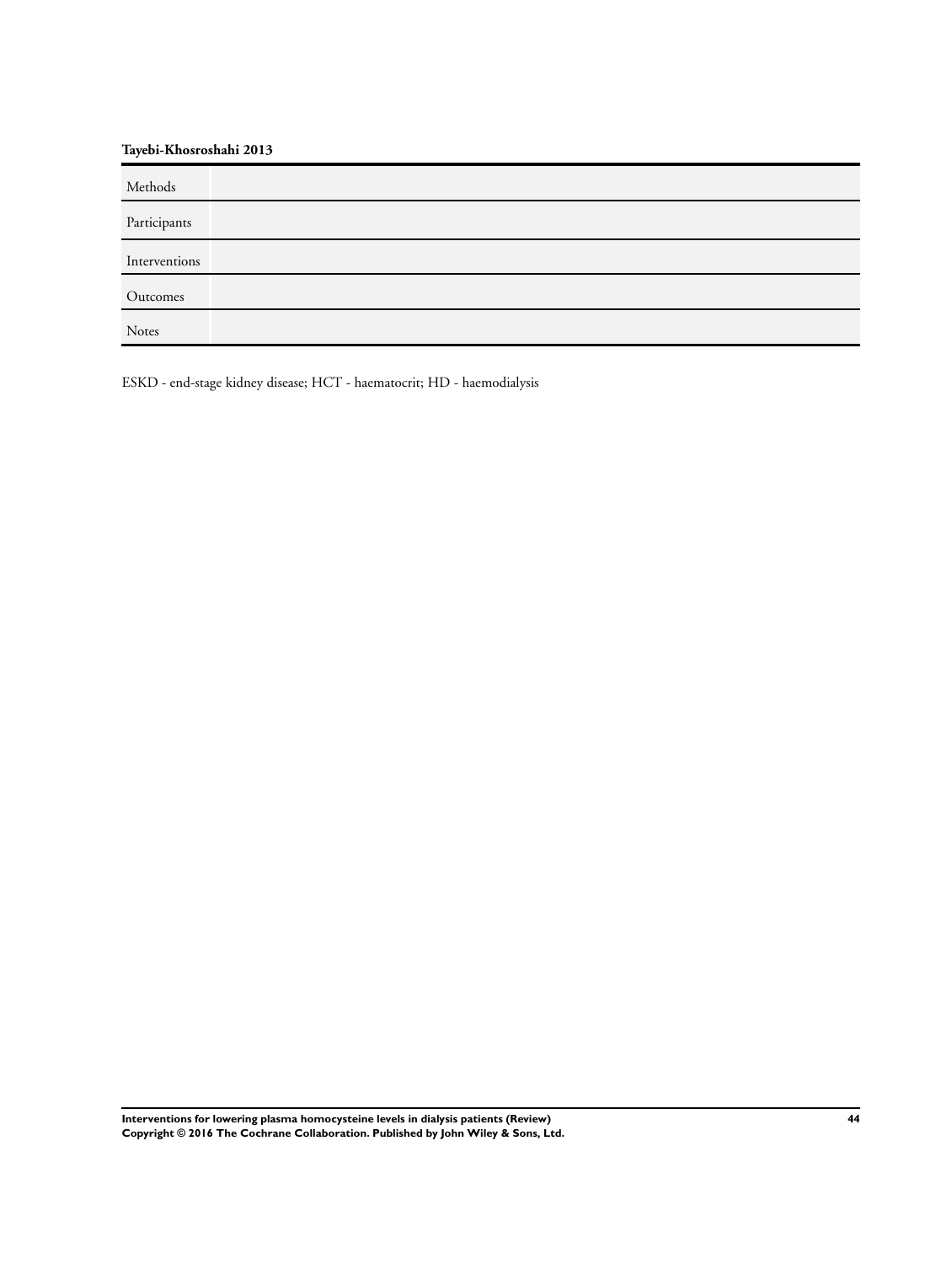## **D A T A A N D A N A L Y S E S**

## **Comparison 1. Primary outcome**

| Outcome or subgroup title  | No. of | No. of<br>studies participants | <b>Statistical method</b>        | <b>Effect</b> size  |
|----------------------------|--------|--------------------------------|----------------------------------|---------------------|
| 1 Cardiovascular mortality |        | 1186                           | Risk Ratio (M-H, Random, 95% CI) | $0.93$ [0.70, 1.22] |

## **Comparison 2. Secondary outcomes**

| Outcome or subgroup title                          | No. of<br>studies | No. of<br>participants | Statistical method               | <b>Effect</b> size  |
|----------------------------------------------------|-------------------|------------------------|----------------------------------|---------------------|
| 1 All-cause mortality                              | 6                 | 2447                   | Risk Ratio (M-H, Random, 95% CI) | $1.00$ [0.89, 1.11] |
| 2 Myocardial infarction (fatal and<br>non fatal)   | 4                 | 1510                   | Risk Ratio (M-H, Random, 95% CI) | 1.04 [0.66, 1.62]   |
| 3 Coronary revascularisation                       | 2                 | 1160                   | Risk Ratio (M-H, Random, 95% CI) | $0.83$ [0.22, 3.14] |
| 4 Stroke                                           | 4                 | 1510                   | Risk Ratio (M-H, Random, 95% CI) | $0.89$ [0.57, 1.40] |
| 5 Deep venous thrombosis and<br>pulmonary embolism |                   |                        | Risk Ratio (M-H, Random, 95% CI) | Totals not selected |
| 6 Thrombosis of dialysis access                    | 2                 | 1261                   | Risk Ratio (M-H, Random, 95% CI) | $1.00$ [0.88, 1.14] |
| 7 Adverse events                                   | 3                 | 1248                   | Risk Ratio (M-H, Random, 95% CI) | 1.12 [0.51, 2.47]   |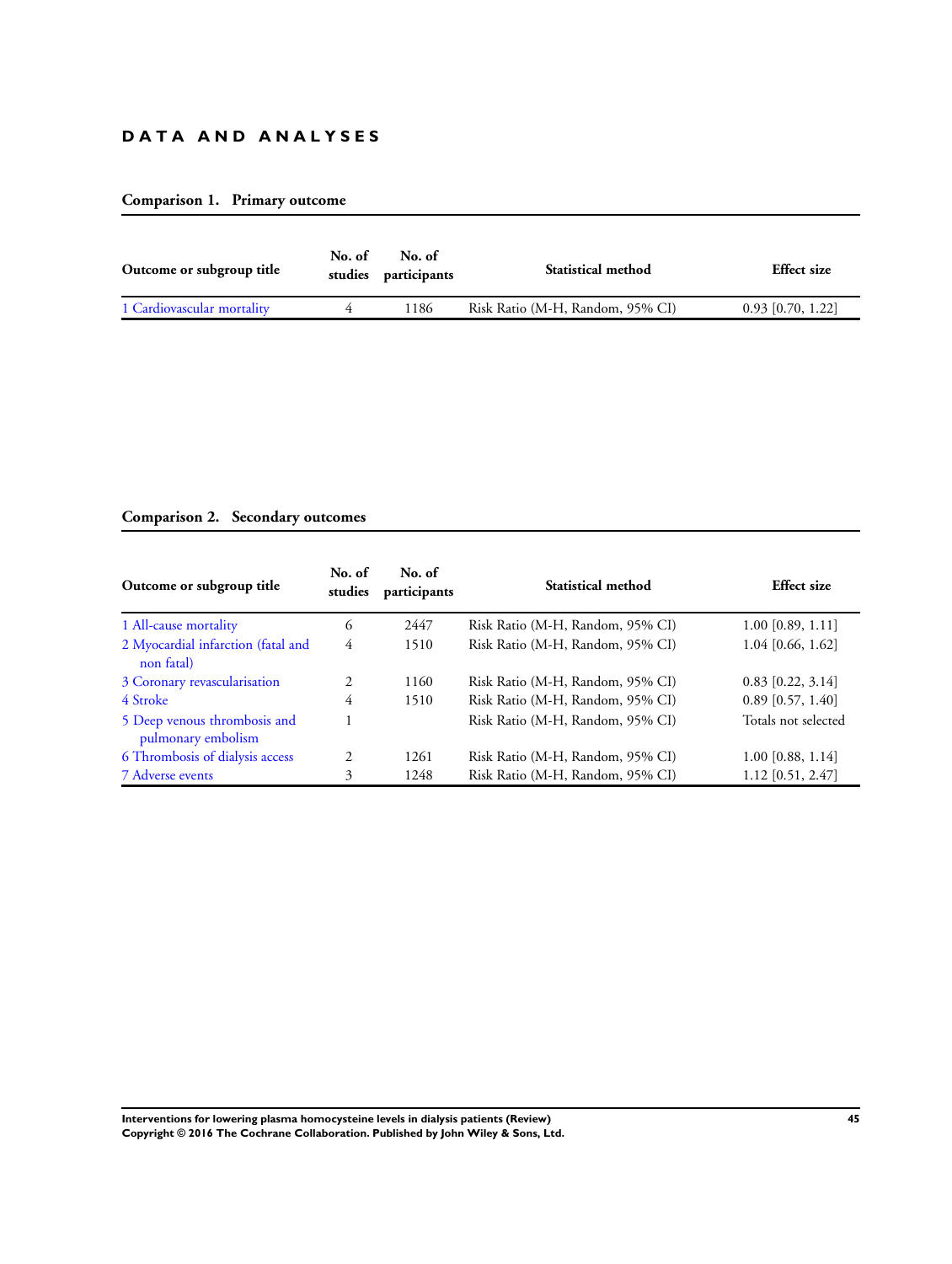## **Analysis 1.1. Comparison 1 Primary outcome, Outcome 1 Cardiovascular mortality.**

<span id="page-48-0"></span>Review: Interventions for lowering plasma homocysteine levels in dialysis patients

Comparison: 1 Primary outcome

Outcome: 1 Cardiovascular mortality

| Study or subgroup                                                                                        | Folic acid | Control | <b>Risk Ratio</b><br>$M -$            | Weight | <b>Risk Ratio</b><br>$M -$ |
|----------------------------------------------------------------------------------------------------------|------------|---------|---------------------------------------|--------|----------------------------|
|                                                                                                          | n/N        | n/N     | H,Random,95%                          |        | H,Random,95%               |
| Righetti 2003                                                                                            | 4/37       | 7/51    |                                       | 5.7%   | $0.79$ $[0.25, 2.50]$      |
| Vianna 2007                                                                                              | 17/93      | 21/93   |                                       | 23.3 % | $0.81$ $[0.46, 1.43]$      |
| ASFAST 2004                                                                                              | 19/133     | 20/129  |                                       | 22.6 % | $0.92$ [ 0.52, 1.64 ]      |
| Heinz 2009                                                                                               | 43/327     | 42/323  |                                       | 48.4 % | $1.01$ $[0.68, 1.50]$      |
| <b>Total (95% CI)</b>                                                                                    | 590        | 596     |                                       | 100.0% | $0.93$ [ $0.70$ , 1.22 ]   |
| Total events: 83 (Folic acid), 90 (Control)                                                              |            |         |                                       |        |                            |
| Heterogeneity: Tau <sup>2</sup> = 0.0; Chi <sup>2</sup> = 0.48, df = 3 (P = 0.92); l <sup>2</sup> = 0.0% |            |         |                                       |        |                            |
| Test for overall effect: $Z = 0.54$ (P = 0.59)                                                           |            |         |                                       |        |                            |
| Test for subgroup differences: Not applicable                                                            |            |         |                                       |        |                            |
|                                                                                                          |            |         |                                       |        |                            |
|                                                                                                          |            |         | 0.5<br>$\overline{2}$<br>0.2<br>5     |        |                            |
|                                                                                                          |            |         | Favours folic acid<br>Favours control |        |                            |

**Interventions for lowering plasma homocysteine levels in dialysis patients (Review) 46 Copyright © 2016 The Cochrane Collaboration. Published by John Wiley & Sons, Ltd.**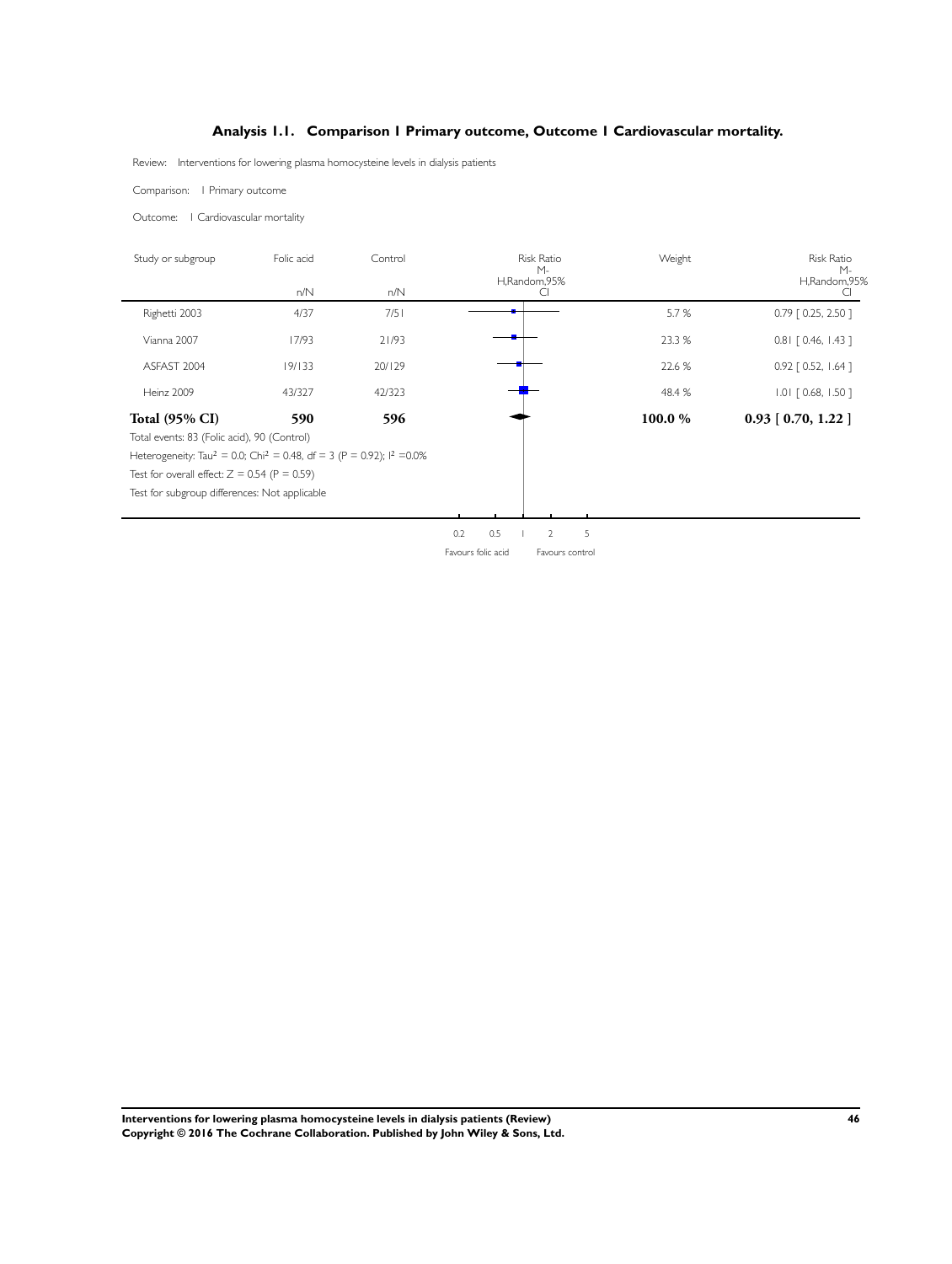## **Analysis 2.1. Comparison 2 Secondary outcomes, Outcome 1 All-cause mortality.**

<span id="page-49-0"></span>Review: Interventions for lowering plasma homocysteine levels in dialysis patients

Comparison: 2 Secondary outcomes

Outcome: 1 All-cause mortality

| Study or subgroup                                                                                        | Folic acid | Control | <b>Risk Ratio</b><br>$M -$            | Weight | <b>Risk Ratio</b><br>$M -$ |
|----------------------------------------------------------------------------------------------------------|------------|---------|---------------------------------------|--------|----------------------------|
|                                                                                                          | n/N        | n/N     | H,Random,95%<br>CI                    |        | H,Random,95%               |
| Righetti 2003                                                                                            | 6/37       | 12/51   |                                       | 1.6%   | $0.69$ $[0.28, 1.67]$      |
| Vianna 2007                                                                                              | 23/93      | 30/93   |                                       | 5.8 %  | $0.77$ $[0.48, 1.22]$      |
| Wrone 2004                                                                                               | 105/342    | 56/168  |                                       | 17.4 % | $0.92$ $[0.71, 1.20]$      |
| ASFAST 2004                                                                                              | 39/133     | 37/129  |                                       | 8.6 %  | $1.02$ $[0.70, 1.49]$      |
| HOST Study 2004                                                                                          | 159/372    | 158/379 |                                       | 44.3 % | $1.03$ $[0.87, 1.21]$      |
| Heinz 2009                                                                                               | 102/327    | 92/323  |                                       | 22.2 % | $1.10$ $[0.86, 1.39]$      |
| Total (95% CI)                                                                                           | 1304       | 1143    |                                       | 100.0% | $1.00$ [ 0.89, 1.11 ]      |
| Total events: 434 (Folic acid), 385 (Control)                                                            |            |         |                                       |        |                            |
| Heterogeneity: Tau <sup>2</sup> = 0.0; Chi <sup>2</sup> = 2.99, df = 5 (P = 0.70); l <sup>2</sup> = 0.0% |            |         |                                       |        |                            |
| Test for overall effect: $Z = 0.05$ (P = 0.96)                                                           |            |         |                                       |        |                            |
| Test for subgroup differences: Not applicable                                                            |            |         |                                       |        |                            |
|                                                                                                          |            |         |                                       |        |                            |
|                                                                                                          |            |         | 0.5<br>0.2<br>$\overline{2}$<br>5     |        |                            |
|                                                                                                          |            |         | Favours folic acid<br>Favours control |        |                            |

**Interventions for lowering plasma homocysteine levels in dialysis patients (Review) 47 Copyright © 2016 The Cochrane Collaboration. Published by John Wiley & Sons, Ltd.**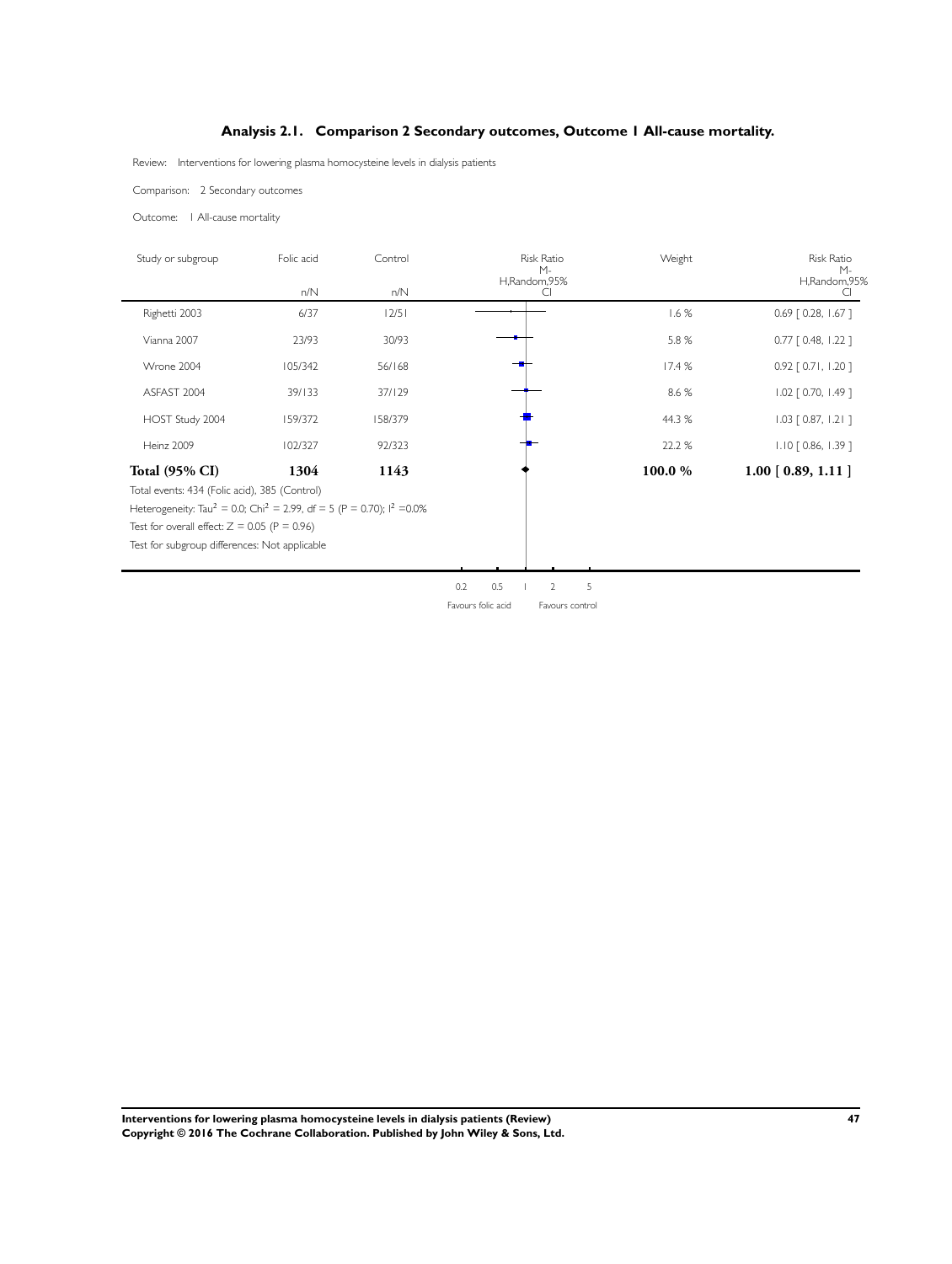## <span id="page-50-0"></span>**Analysis 2.2. Comparison 2 Secondary outcomes, Outcome 2 Myocardial infarction (fatal and non fatal).**

Review: Interventions for lowering plasma homocysteine levels in dialysis patients

Comparison: 2 Secondary outcomes

Outcome: 2 Myocardial infarction (fatal and non fatal)

| Study or subgroup                                                                                        | Folic acid | Control | <b>Risk Ratio</b><br>$M -$            | Weight | <b>Risk Ratio</b><br>$M -$ |
|----------------------------------------------------------------------------------------------------------|------------|---------|---------------------------------------|--------|----------------------------|
|                                                                                                          | n/N        | n/N     | H,Random,95%<br>a                     |        | H,Random,95%               |
| ASFAST 2004                                                                                              | 8/133      | 7/129   |                                       | 20.6 % | $1.11$ $[0.41, 2.97]$      |
| Heinz 2009                                                                                               | 20/327     | 19/323  |                                       | 53.9%  | $1.04$ $[0.57, 1.91]$      |
| Righetti 2003                                                                                            | 3/37       | 5/51    |                                       | 10.7%  | $0.83$ [ 0.21, 3.25 ]      |
| Wrone 2004                                                                                               | 9/342      | 4/168   |                                       | 14.8 % | $1.11$ $[0.35, 3.54]$      |
| <b>Total (95% CI)</b>                                                                                    | 839        | 671     |                                       | 100.0% | $1.04$ [ 0.66, 1.62 ]      |
| Total events: 40 (Folic acid), 35 (Control)                                                              |            |         |                                       |        |                            |
| Heterogeneity: Tau <sup>2</sup> = 0.0; Chi <sup>2</sup> = 0.13, df = 3 (P = 0.99); l <sup>2</sup> = 0.0% |            |         |                                       |        |                            |
| Test for overall effect: $Z = 0.16$ (P = 0.87)                                                           |            |         |                                       |        |                            |
| Test for subgroup differences: Not applicable                                                            |            |         |                                       |        |                            |
|                                                                                                          |            |         |                                       |        |                            |
|                                                                                                          |            |         | 0.5<br>5<br>0.2<br>$\overline{2}$     |        |                            |
|                                                                                                          |            |         | Favours folic acid<br>Favours control |        |                            |

**Interventions for lowering plasma homocysteine levels in dialysis patients (Review) 48 Copyright © 2016 The Cochrane Collaboration. Published by John Wiley & Sons, Ltd.**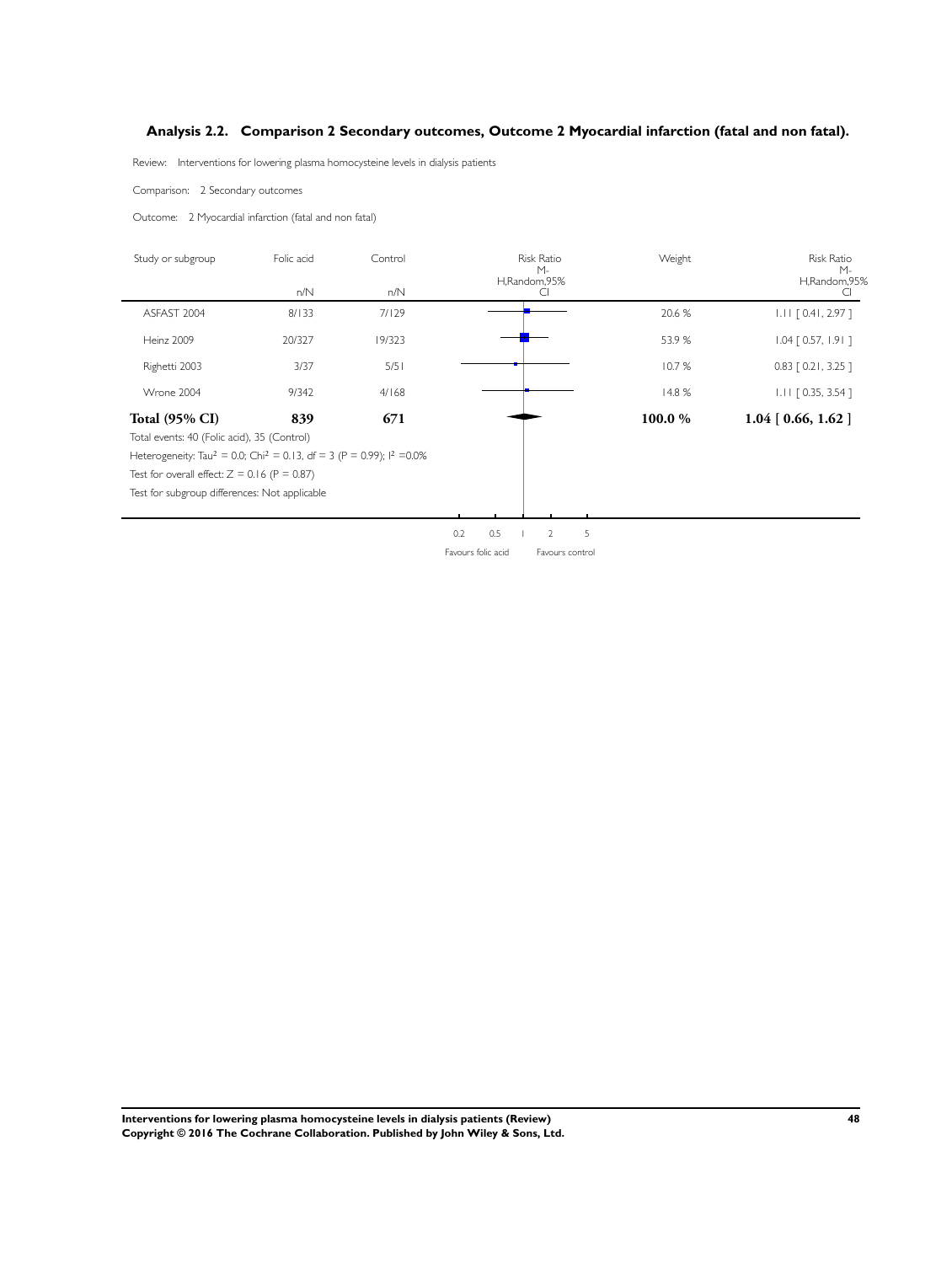## **Analysis 2.3. Comparison 2 Secondary outcomes, Outcome 3 Coronary revascularisation.**

<span id="page-51-0"></span>Review: Interventions for lowering plasma homocysteine levels in dialysis patients

Comparison: 2 Secondary outcomes

Outcome: 3 Coronary revascularisation

| Study or subgroup                                                                              | Folic acid | Control | <b>Risk Ratio</b><br>M- | Weight | <b>Risk Ratio</b><br>$M -$ |
|------------------------------------------------------------------------------------------------|------------|---------|-------------------------|--------|----------------------------|
|                                                                                                | n/N        | n/N     | H,Random,95%            |        | H,Random,95%               |
| Heinz 2009                                                                                     | 8/327      | 18/323  |                         | 53.7 % | $0.44$ $[0.19, 1.00]$      |
| Wrone 2004                                                                                     | 14/342     | 4/168   |                         | 46.3 % | $1.72$ $[0.57, 5.14]$      |
| <b>Total (95% CI)</b>                                                                          | 669        | 491     |                         | 100.0% | $0.83$ [ 0.22, 3.14 ]      |
| Total events: 22 (Folic acid), 22 (Control)                                                    |            |         |                         |        |                            |
| Heterogeneity: Tau <sup>2</sup> = 0.69; Chi <sup>2</sup> = 3.83, df = 1 (P = 0.05); $1^2$ =74% |            |         |                         |        |                            |
| Test for overall effect: $Z = 0.28$ (P = 0.78)                                                 |            |         |                         |        |                            |
| Test for subgroup differences: Not applicable                                                  |            |         |                         |        |                            |
|                                                                                                |            |         |                         |        |                            |
|                                                                                                |            |         |                         |        |                            |

<sup>0.1 0.2 0.5 1 2 5 10</sup> Favours folic acid Favours control

## **Analysis 2.4. Comparison 2 Secondary outcomes, Outcome 4 Stroke.**

Review: Interventions for lowering plasma homocysteine levels in dialysis patients

Comparison: 2 Secondary outcomes

Outcome: 4 Stroke

| Study or subgroup                                                                                        | Folic acid | Control | <b>Risk Ratio</b><br>$M -$            | Weight | <b>Risk Ratio</b><br>$M -$ |
|----------------------------------------------------------------------------------------------------------|------------|---------|---------------------------------------|--------|----------------------------|
|                                                                                                          | n/N        | n/N     | H,Random,95%                          |        | H,Random,95%               |
| ASFAST 2004                                                                                              | 10/133     | 11/129  |                                       | 30.1 % | $0.88$ $[0.39, 2.00]$      |
| Heinz 2009                                                                                               | 11/327     | 15/323  |                                       | 34.9 % | $0.72$ $[0.34, 1.55]$      |
| Righetti 2003                                                                                            | 1/37       | 2/51    |                                       | 3.6%   | $0.69$ $[0.06, 7.32]$      |
| Wrone 2004                                                                                               | 19/342     | 8/168   |                                       | 31.3%  | $1.17$ $[0.52, 2.61]$      |
| <b>Total (95% CI)</b>                                                                                    | 839        | 671     |                                       | 100.0% | $0.89$ [ $0.57, 1.40$ ]    |
| Total events: 41 (Folic acid), 36 (Control)                                                              |            |         |                                       |        |                            |
| Heterogeneity: Tau <sup>2</sup> = 0.0; Chi <sup>2</sup> = 0.76, df = 3 (P = 0.86); l <sup>2</sup> = 0.0% |            |         |                                       |        |                            |
| Test for overall effect: $Z = 0.50$ (P = 0.61)                                                           |            |         |                                       |        |                            |
| Test for subgroup differences: Not applicable                                                            |            |         |                                       |        |                            |
|                                                                                                          |            |         |                                       |        |                            |
|                                                                                                          |            |         | 0.2<br>20<br>0.05<br>5                |        |                            |
|                                                                                                          |            |         | Favours folic acid<br>Favours control |        |                            |

**Interventions for lowering plasma homocysteine levels in dialysis patients (Review) 49 Copyright © 2016 The Cochrane Collaboration. Published by John Wiley & Sons, Ltd.**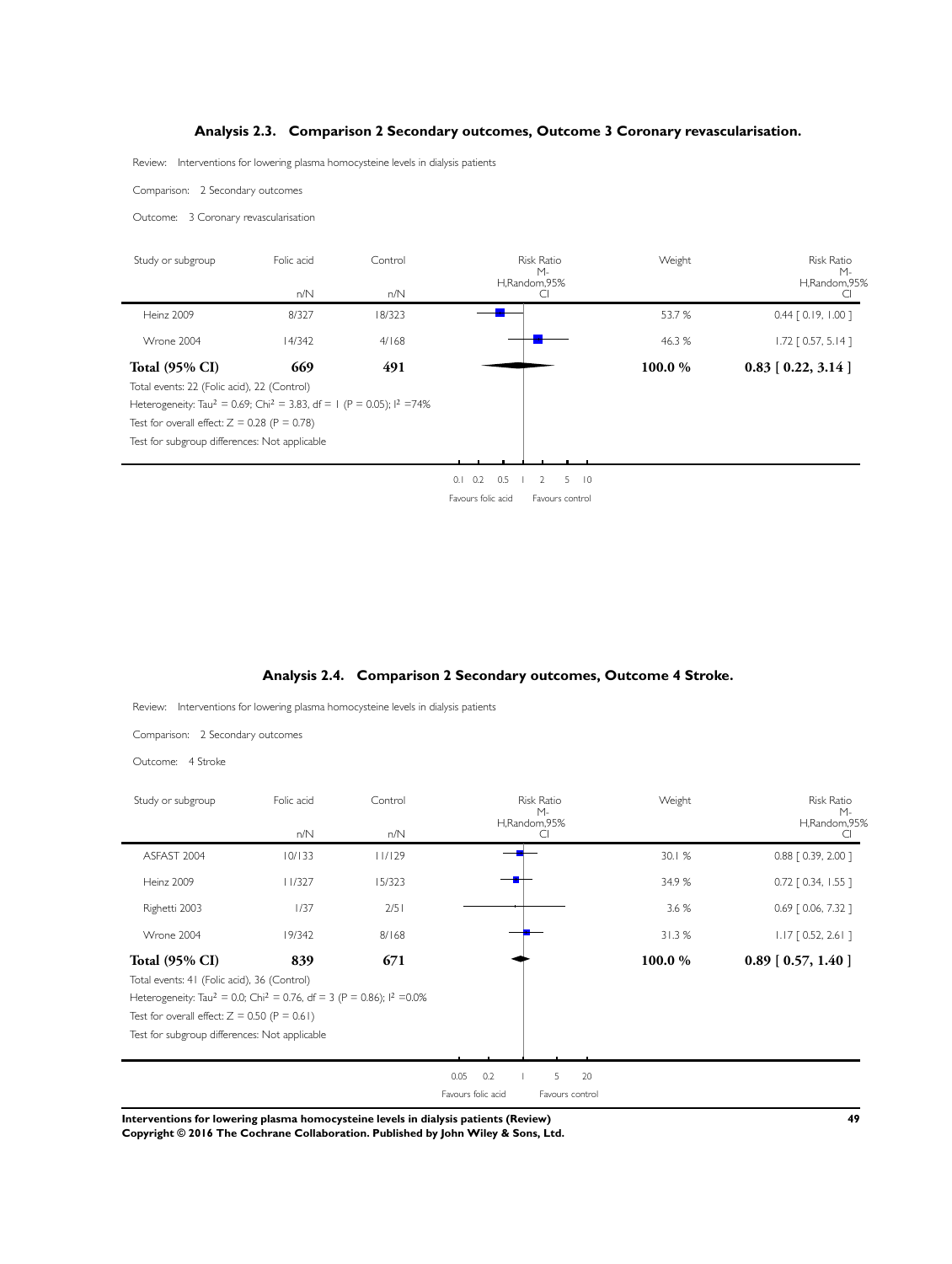## <span id="page-52-0"></span>**Analysis 2.5. Comparison 2 Secondary outcomes, Outcome 5 Deep venous thrombosis and pulmonary embolism.**

Review: Interventions for lowering plasma homocysteine levels in dialysis patients

Comparison: 2 Secondary outcomes

Outcome: 5 Deep venous thrombosis and pulmonary embolism

| Study or subgroup | Folic acid<br>n/N | Control<br>n/N | <b>Risk Ratio</b><br>$M -$<br>H,Random,95% | <b>Risk Ratio</b><br>$M -$<br>H,Random,95% |
|-------------------|-------------------|----------------|--------------------------------------------|--------------------------------------------|
| Heinz 2009        | 7/327             | 6/323          |                                            | $1.15$ [ 0.39, 3.39 ]                      |
|                   |                   |                | $0.1$ $0.2$ $0.5$ $1$ $2$<br>5 10          |                                            |
|                   |                   |                | Favours folic acid<br>Favours control      |                                            |

**Interventions for lowering plasma homocysteine levels in dialysis patients (Review) 50 Copyright © 2016 The Cochrane Collaboration. Published by John Wiley & Sons, Ltd.**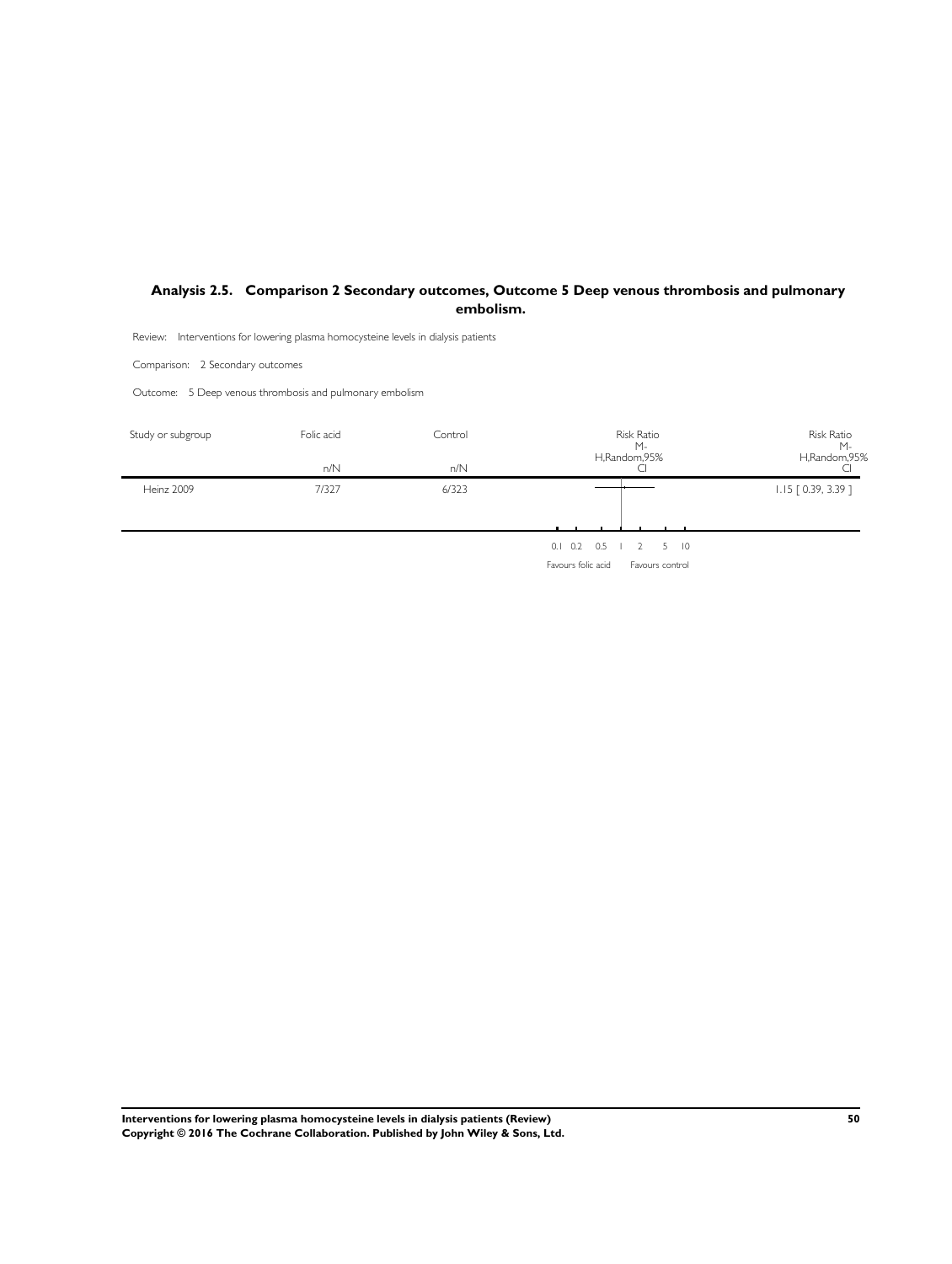## **Analysis 2.6. Comparison 2 Secondary outcomes, Outcome 6 Thrombosis of dialysis access.**

<span id="page-53-0"></span>Review: Interventions for lowering plasma homocysteine levels in dialysis patients

Comparison: 2 Secondary outcomes

Outcome: 6 Thrombosis of dialysis access

| Study or subgroup                                                                                        | Folic acid<br>Control |         | <b>Risk Ratio</b><br>$M -$ |     |                   |                | Weight  | Risk Ratio<br>$M -$   |
|----------------------------------------------------------------------------------------------------------|-----------------------|---------|----------------------------|-----|-------------------|----------------|---------|-----------------------|
|                                                                                                          | n/N                   | n/N     |                            |     | H,Random,95%<br>C |                |         | H,Random,95%          |
| HOST Study 2004                                                                                          | 166/372               | 163/379 |                            |     |                   |                | 65.3 %  | $1.04$ $[0.88, 1.22]$ |
| Wrone 2004                                                                                               | 134/342               | 70/168  |                            |     |                   |                | 34.7 %  | $0.94$ [ 0.75, 1.17 ] |
| <b>Total (95% CI)</b>                                                                                    | 714                   | 547     |                            |     |                   |                | 100.0 % | $1.00$ [ 0.88, 1.14 ] |
| Total events: 300 (Folic acid), 233 (Control)                                                            |                       |         |                            |     |                   |                |         |                       |
| Heterogeneity: Tau <sup>2</sup> = 0.0; Chi <sup>2</sup> = 0.49, df = 1 (P = 0.48); l <sup>2</sup> = 0.0% |                       |         |                            |     |                   |                |         |                       |
| Test for overall effect: $Z = 0.04$ (P = 0.97)                                                           |                       |         |                            |     |                   |                |         |                       |
| Test for subgroup differences: Not applicable                                                            |                       |         |                            |     |                   |                |         |                       |
|                                                                                                          |                       |         |                            |     |                   |                |         |                       |
|                                                                                                          |                       |         | 0.5                        | 0.7 | 1.5               | $\overline{2}$ |         |                       |

Favours folic acid Favours control

## **Analysis 2.7. Comparison 2 Secondary outcomes, Outcome 7 Adverse events.**

Review: Interventions for lowering plasma homocysteine levels in dialysis patients

Comparison: 2 Secondary outcomes

Outcome: 7 Adverse events

| Study or subgroup                                                                               | Folic acid | Control | <b>Risk Ratio</b><br>$M -$            | Weight | <b>Risk Ratio</b><br>$M -$ |
|-------------------------------------------------------------------------------------------------|------------|---------|---------------------------------------|--------|----------------------------|
|                                                                                                 | n/N        | n/N     | H,Random,95%<br>U                     |        | H,Random,95%               |
| Heinz 2009                                                                                      | 8/327      | 7/323   |                                       | 61.9%  | $1.13$ $[0.41, 3.08]$      |
| Righetti 2003                                                                                   | 1/37       | 3/5     |                                       | 12.6%  | $0.46$ $[0.05, 4.24]$      |
| Wrone 2004                                                                                      | 7/342      | 2/168   |                                       | 25.5 % | $1.72$ $[0.36, 8.19]$      |
| <b>Total (95% CI)</b>                                                                           | 706        | 542     |                                       | 100.0% | $1.12$ [ 0.51, 2.47 ]      |
| Total events: 16 (Folic acid), 12 (Control)                                                     |            |         |                                       |        |                            |
| Heterogeneity: Tau <sup>2</sup> = 0.0; Chi <sup>2</sup> = 0.91, df = 2 (P = 0.64); $1^2$ = 0.0% |            |         |                                       |        |                            |
| Test for overall effect: $Z = 0.29$ (P = 0.77)                                                  |            |         |                                       |        |                            |
| Test for subgroup differences: Not applicable                                                   |            |         |                                       |        |                            |
|                                                                                                 |            |         |                                       |        |                            |
|                                                                                                 |            |         | 0.1<br>0.02<br>$\overline{0}$         | 50     |                            |
|                                                                                                 |            |         | Favours folic acid<br>Favours control |        |                            |

**Interventions for lowering plasma homocysteine levels in dialysis patients (Review) 51 Copyright © 2016 The Cochrane Collaboration. Published by John Wiley & Sons, Ltd.**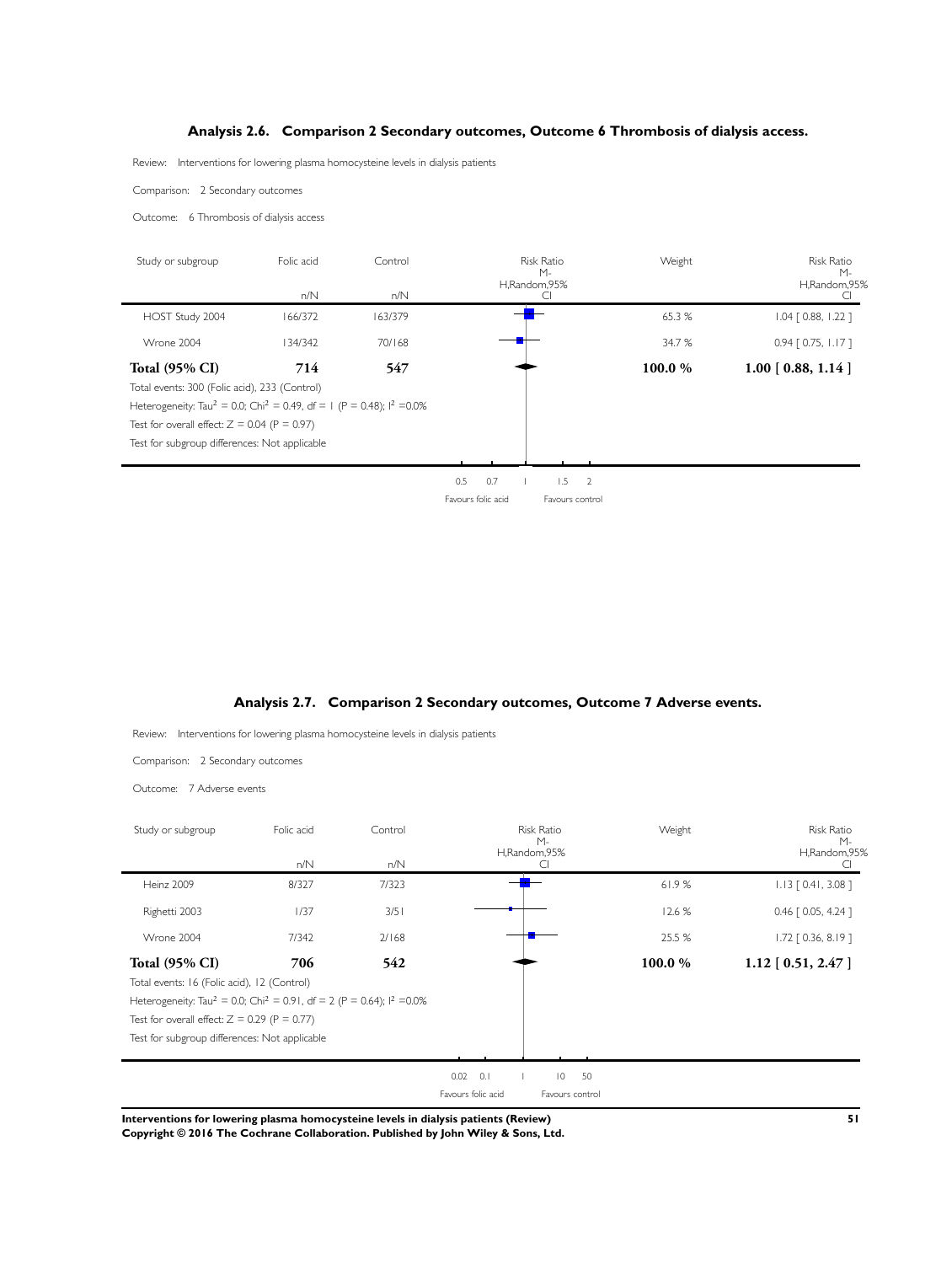## <span id="page-54-0"></span>**A P P E N D I C E S**

# **Appendix 1. Electronic search strategies**

| Database       | Search terms                                                                                                                                                                                                                                                                                                                                                                                                                                                                                                                                                                                                                                                                                                                                                                                                                                                                                                                                                                                                                                                                                                                                                                                                                             |
|----------------|------------------------------------------------------------------------------------------------------------------------------------------------------------------------------------------------------------------------------------------------------------------------------------------------------------------------------------------------------------------------------------------------------------------------------------------------------------------------------------------------------------------------------------------------------------------------------------------------------------------------------------------------------------------------------------------------------------------------------------------------------------------------------------------------------------------------------------------------------------------------------------------------------------------------------------------------------------------------------------------------------------------------------------------------------------------------------------------------------------------------------------------------------------------------------------------------------------------------------------------|
| CENTRAL        | 1. MeSH descriptor Homocysteine explode all trees<br>2. MeSH descriptor Hyperhomocysteinemia, this term only<br>3. homocysteine* in Clinical Trials<br>4. hyperhomocysteine* in Clinical Trials<br>5. (#1 OR #2 OR #3 OR #4)<br>6. MeSH descriptor Renal Replacement Therapy explode all trees<br>7. MeSH descriptor Renal Insufficiency, this term only<br>8. MeSH descriptor Renal Insufficiency, Chronic explode all trees<br>9. MeSH descriptor Kidney Failure, this term only<br>10. MeSH descriptor Kidney Diseases, this term only<br>11. "end-stage renal" or "end-stage kidney" or "endstage renal" or "endstage kidney" in Clinical Trials<br>12. ESRF or ESKF or ESRD or ESKD in Clinical Trials<br>13. "chronic kidney" or "chronic renal" in Clinical Trials<br>14. CKF or CKD or CRF or CRD in Clinical Trials<br>15. dialysis* in Clinical Trials<br>16. haemodialysis or haemodialysis in Clinical Trials<br>17. haemofiltration or haemofiltration in Clinical Trials<br>18. haemodiafiltration or haemodiafiltration in Clinical Trials<br>19. PD or CAPD or CCPD or APD in Clinical Trials<br>20. (#6 OR #7 OR #8 OR #9 OR #10 OR #11 OR #12 OR #13 OR #14 OR #15 OR #16 OR #17 OR #18 OR<br>#19)<br>21. (#5 AND #20) |
| <b>MEDLINE</b> | 1. exp Homocysteine/<br>2. Hyperhomocysteinemia/<br>3. hyperhomocysteine\$.tw.<br>4. homocystein\$.tw.<br>5. or/1-4<br>6. exp Renal Replacement Therapy/<br>7. Renal Insufficiency/<br>8. exp Renal Insufficiency, Chronic/<br>9. Kidney Failure/<br>10. Kidney Diseases/<br>11. Diabetic Nephropathies/<br>12. (kidney disease\$ or kidney failure\$ or renal disease\$ or renal failure\$).tw.<br>13. (end-stage renal or end-stage kidney or endstage renal or endstage kidney).tw.                                                                                                                                                                                                                                                                                                                                                                                                                                                                                                                                                                                                                                                                                                                                                   |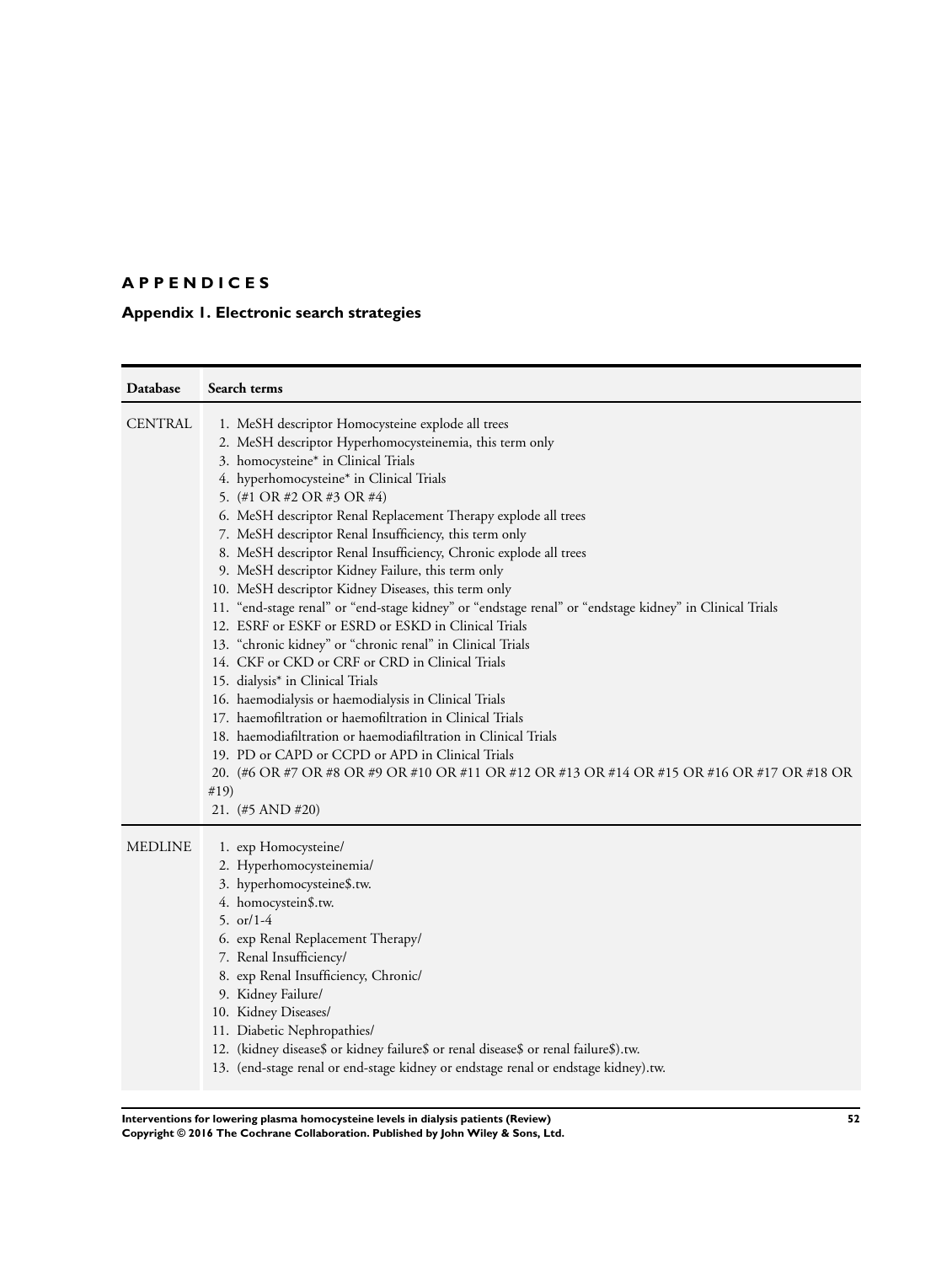<span id="page-55-0"></span>

|               | 14. (ESRF or ESKF or ESRD or ESKD).tw.<br>15. (chronic kidney or chronic renal).tw.<br>16. (CKF or CKD or CRF or CRD).tw.<br>17. dialysis.tw.<br>18. (hemodialysis or haemodialysis).tw.<br>19. (hemodiafiltration or haemodiafiltration).tw.<br>20. (hemofiltration or haemofiltration).tw.<br>21. (PD or CAPD or CCPD or APD).tw.<br>22. Diabetic nephropath\$.tw.                                                                                                                                                                                                                                                                                                                                                                                                                                                          |
|---------------|-------------------------------------------------------------------------------------------------------------------------------------------------------------------------------------------------------------------------------------------------------------------------------------------------------------------------------------------------------------------------------------------------------------------------------------------------------------------------------------------------------------------------------------------------------------------------------------------------------------------------------------------------------------------------------------------------------------------------------------------------------------------------------------------------------------------------------|
|               | 23. $or/6-22$                                                                                                                                                                                                                                                                                                                                                                                                                                                                                                                                                                                                                                                                                                                                                                                                                 |
|               | 24. and/5,23                                                                                                                                                                                                                                                                                                                                                                                                                                                                                                                                                                                                                                                                                                                                                                                                                  |
| <b>EMBASE</b> | 1. Homocysteine/<br>2. Hyperhomocysteinemia/<br>3. hyperhomocysteine\$.tw.<br>4. homocystein\$.tw.<br>5. or/1-4<br>6. exp renal replacement therapy/<br>7. exp Kidney Transplantation/<br>8. Diabetic Nephropathy/<br>9. chronic kidney disease/<br>10. kidney disease/<br>11. (kidney disease\$ or kidney failure\$ or renal disease\$ or renal failure\$).tw.<br>12. (end-stage renal or end-stage kidney or endstage renal or endstage kidney).tw.<br>13. (ESRF or ESKF or ESRD or ESKD).tw.<br>14. (chronic kidney or chronic renal).tw.<br>15. (CKF or CKD or CRF or CRD).tw.<br>16. dialysis.tw.<br>17. (hemodialysis or haemodialysis).tw.<br>18. (hemodiafiltration or haemodiafiltration).tw.<br>19. (hemofiltration or haemofiltration).tw.<br>20. (PD or CAPD or CCPD or APD).tw.<br>21. diabetic nephropath\$.tw. |

# **Appendix 2. Risk of bias assessment tool**

| Potential source of bias                                                                                                                     | Assessment criteria                                                                                                                                                                                                                                                                                   |
|----------------------------------------------------------------------------------------------------------------------------------------------|-------------------------------------------------------------------------------------------------------------------------------------------------------------------------------------------------------------------------------------------------------------------------------------------------------|
| Random sequence generation<br>Selection bias (biased allocation to interventions) due to inade-<br>quate generation of a randomised sequence | Low risk of bias: Random number table; computer random num-<br>ber generator; coin tossing; shuffling cards or envelopes; throwing<br>dice; drawing of lots; minimisation (minimisation may be imple-<br>mented without a random element, and this is considered to be<br>equivalent to being random) |

**Interventions for lowering plasma homocysteine levels in dialysis patients (Review) 53 Copyright © 2016 The Cochrane Collaboration. Published by John Wiley & Sons, Ltd.**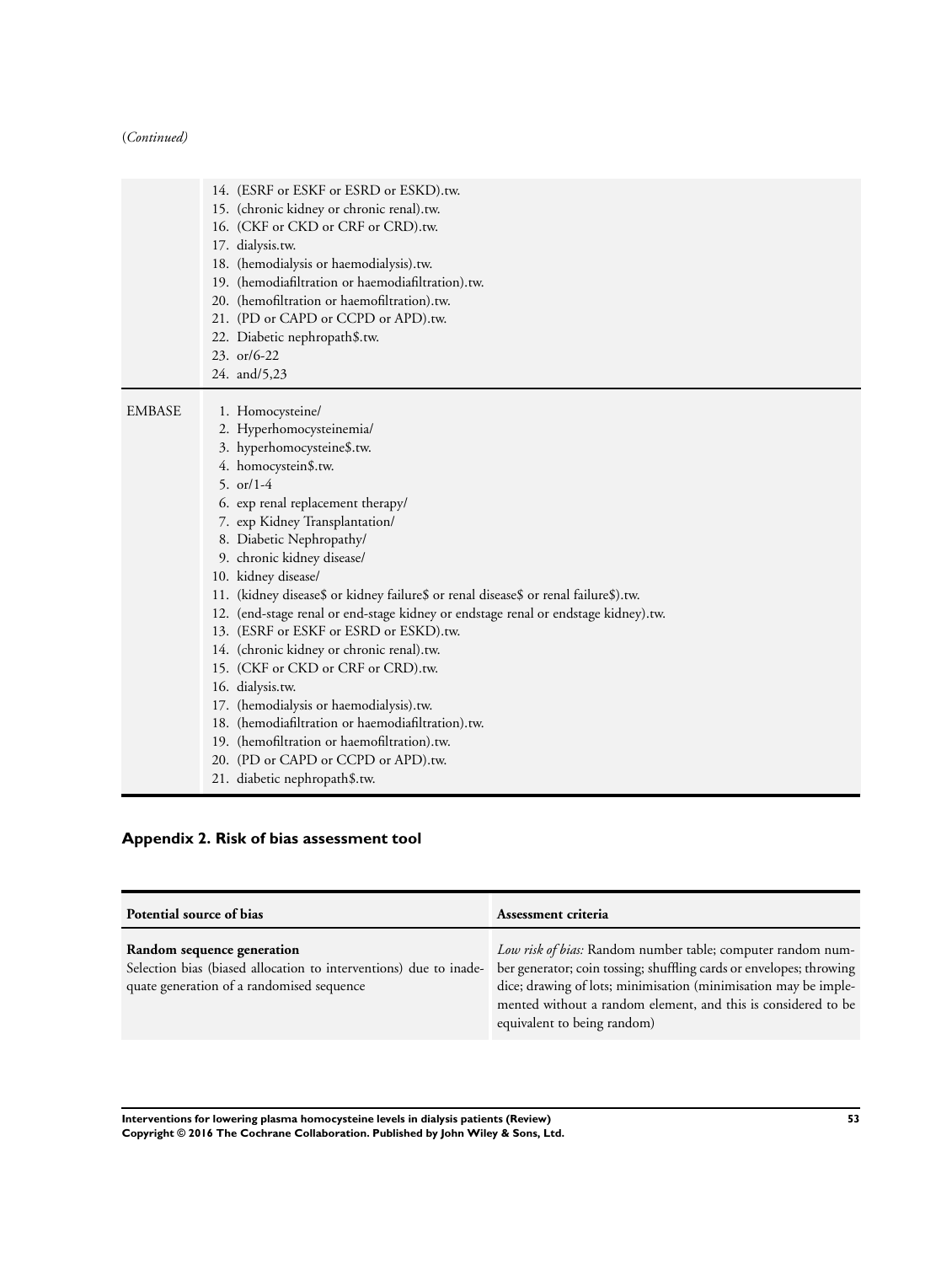|                                                                                                                                                              | High risk of bias: Sequence generated by odd or even date of birth;<br>date (or day) of admission; sequence generated by hospital or<br>clinic record number; allocation by judgement of the clinician; by<br>preference of the participant; based on the results of a laboratory<br>test or a series of tests; by availability of the intervention                                                                             |
|--------------------------------------------------------------------------------------------------------------------------------------------------------------|---------------------------------------------------------------------------------------------------------------------------------------------------------------------------------------------------------------------------------------------------------------------------------------------------------------------------------------------------------------------------------------------------------------------------------|
|                                                                                                                                                              | Unclear: Insufficient information about the sequence generation<br>process to permit judgement                                                                                                                                                                                                                                                                                                                                  |
| Allocation concealment<br>Selection bias (biased allocation to interventions) due to inade-<br>quate concealment of allocations prior to assignment          | Low risk of bias: Randomisation method described that would not<br>allow investigator/participant to know or influence intervention<br>group before eligible participant entered in the study (e.g. central<br>allocation, including telephone, web-based, and pharmacy-con-<br>trolled, randomisation; sequentially numbered drug containers of<br>identical appearance; sequentially numbered, opaque, sealed en-<br>velopes) |
|                                                                                                                                                              | High risk of bias: Using an open random allocation schedule (e.g. a<br>list of random numbers); assignment envelopes were used without<br>appropriate safeguards (e.g. if envelopes were unsealed or non-<br>opaque or not sequentially numbered); alternation or rotation;<br>date of birth; case record number; any other explicitly unconcealed<br>procedure                                                                 |
|                                                                                                                                                              | Unclear: Randomisation stated but no information on method<br>used is available                                                                                                                                                                                                                                                                                                                                                 |
| Blinding of participants and personnel<br>Performance bias due to knowledge of the allocated interventions<br>by participants and personnel during the study | Low risk of bias: No blinding or incomplete blinding, but the re-<br>view authors judge that the outcome is not likely to be influenced<br>by lack of blinding; blinding of participants and key study per-<br>sonnel ensured, and unlikely that the blinding could have been<br>broken                                                                                                                                         |
|                                                                                                                                                              | High risk of bias: No blinding or incomplete blinding, and the<br>outcome is likely to be influenced by lack of blinding; blinding<br>of key study participants and personnel attempted, but likely that<br>the blinding could have been broken, and the outcome is likely<br>to be influenced by lack of blinding                                                                                                              |
|                                                                                                                                                              | Unclear: Insufficient information to permit judgement                                                                                                                                                                                                                                                                                                                                                                           |
| Blinding of outcome assessment<br>Detection bias due to knowledge of the allocated interventions by<br>outcome assessors                                     | Low risk of bias: No blinding of outcome assessment, but the review<br>authors judge that the outcome measurement is not likely to be<br>influenced by lack of blinding; blinding of outcome assessment<br>ensured, and unlikely that the blinding could have been broken                                                                                                                                                       |
|                                                                                                                                                              | High risk of bias: No blinding of outcome assessment, and the<br>outcome measurement is likely to be influenced by lack of blind-<br>ing; blinding of outcome assessment, but likely that the blinding                                                                                                                                                                                                                          |

**Interventions for lowering plasma homocysteine levels in dialysis patients (Review) 54**

**Copyright © 2016 The Cochrane Collaboration. Published by John Wiley & Sons, Ltd.**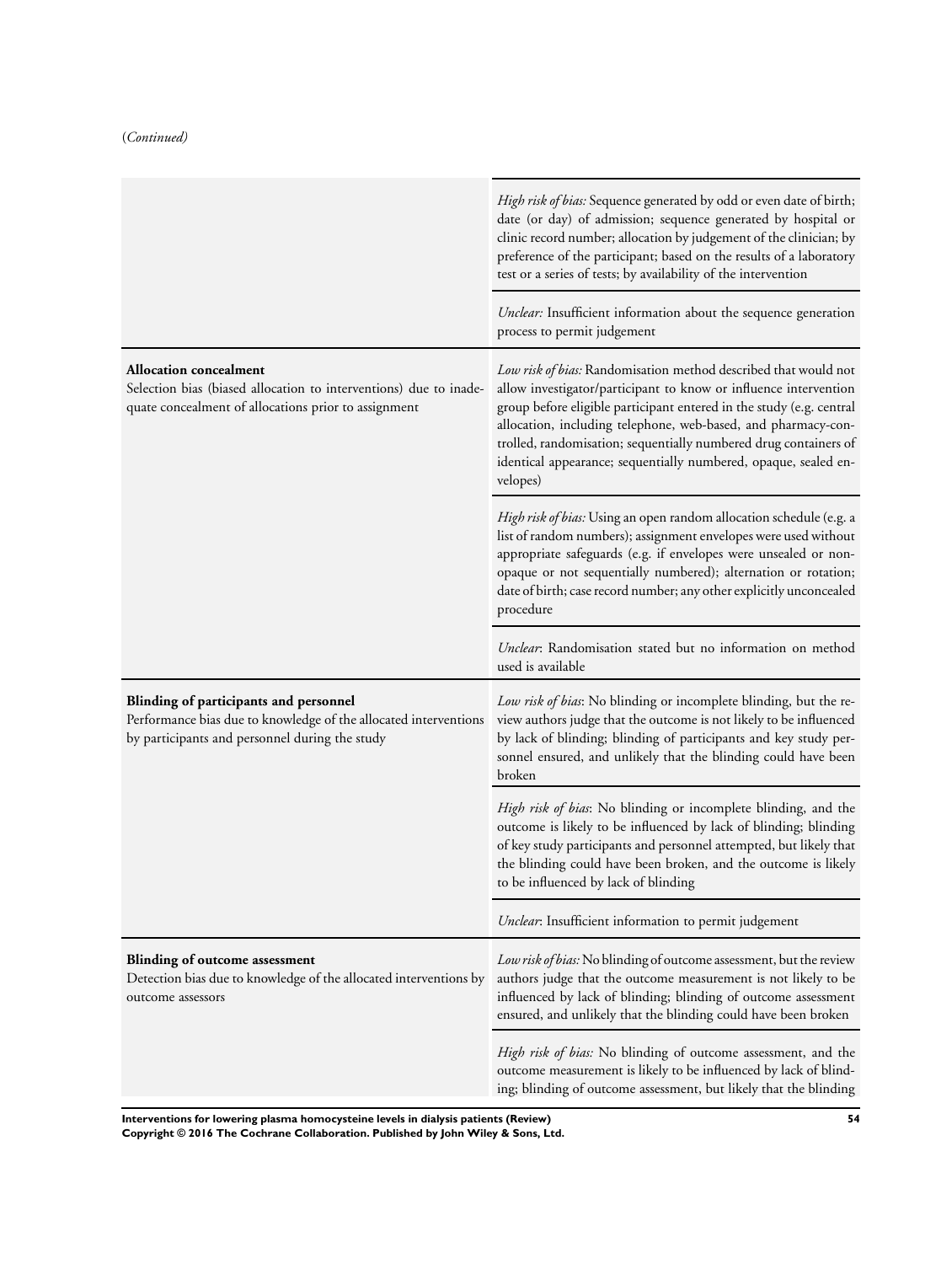| could have been broken, and the outcome measurement is likely<br>to be influenced by lack of blinding                                                                                                                                                                                                                                                                                                                                                                                                                                                                                                                                                                                                                                                                                                         |
|---------------------------------------------------------------------------------------------------------------------------------------------------------------------------------------------------------------------------------------------------------------------------------------------------------------------------------------------------------------------------------------------------------------------------------------------------------------------------------------------------------------------------------------------------------------------------------------------------------------------------------------------------------------------------------------------------------------------------------------------------------------------------------------------------------------|
| Unclear: Insufficient information to permit judgement                                                                                                                                                                                                                                                                                                                                                                                                                                                                                                                                                                                                                                                                                                                                                         |
| Low risk of bias: No missing outcome data; reasons for missing<br>outcome data unlikely to be related to true outcome (for survival<br>data, censoring unlikely to be introducing bias); missing outcome<br>data balanced in numbers across intervention groups, with similar<br>reasons for missing data across groups; for dichotomous outcome<br>data, the proportion of missing outcomes compared with observed<br>event risk not enough to have a clinically relevant impact on the<br>intervention effect estimate; for continuous outcome data, plau-<br>sible effect size (difference in means or standardised difference in<br>means) among missing outcomes not enough to have a clinically<br>relevant impact on observed effect size; missing data have been<br>imputed using appropriate methods |
| High risk of bias: Reason for missing outcome data likely to be<br>related to true outcome, with either imbalance in numbers or rea-<br>sons for missing data across intervention groups; for dichotomous<br>outcome data, the proportion of missing outcomes compared with<br>observed event risk enough to induce clinically relevant bias in<br>intervention effect estimate; for continuous outcome data, plau-<br>sible effect size (difference in means or standardized difference in<br>means) among missing outcomes enough to induce clinically rel-<br>evant bias in observed effect size; 'as-treated' analysis done with<br>substantial departure of the intervention received from that as-<br>signed at randomisation; potentially inappropriate application of<br>simple imputation            |
| Unclear: Insufficient information to permit judgement                                                                                                                                                                                                                                                                                                                                                                                                                                                                                                                                                                                                                                                                                                                                                         |
| Low risk of bias: The study protocol is available and all of the<br>study's pre-specified (primary and secondary) outcomes that are of<br>interest in the review have been reported in the pre-specified way;<br>the study protocol is not available but it is clear that the published<br>reports include all expected outcomes, including those that were<br>pre-specified (convincing text of this nature may be uncommon)                                                                                                                                                                                                                                                                                                                                                                                 |
| High risk of bias: Not all of the study's pre-specified primary out-<br>comes have been reported; one or more primary outcomes is re-<br>ported using measurements, analysis methods or subsets of the<br>data (e.g. sub-scales) that were not pre-specified; one or more re-<br>ported primary outcomes were not pre-specified (unless clear jus-<br>tification for their reporting is provided, such as an unexpected<br>adverse effect); one or more outcomes of interest in the review are<br>reported incompletely so that they cannot be entered in a meta-<br>analysis; the study report fails to include results for a key outcome                                                                                                                                                                    |
|                                                                                                                                                                                                                                                                                                                                                                                                                                                                                                                                                                                                                                                                                                                                                                                                               |

**Interventions for lowering plasma homocysteine levels in dialysis patients (Review) 55 Copyright © 2016 The Cochrane Collaboration. Published by John Wiley & Sons, Ltd.**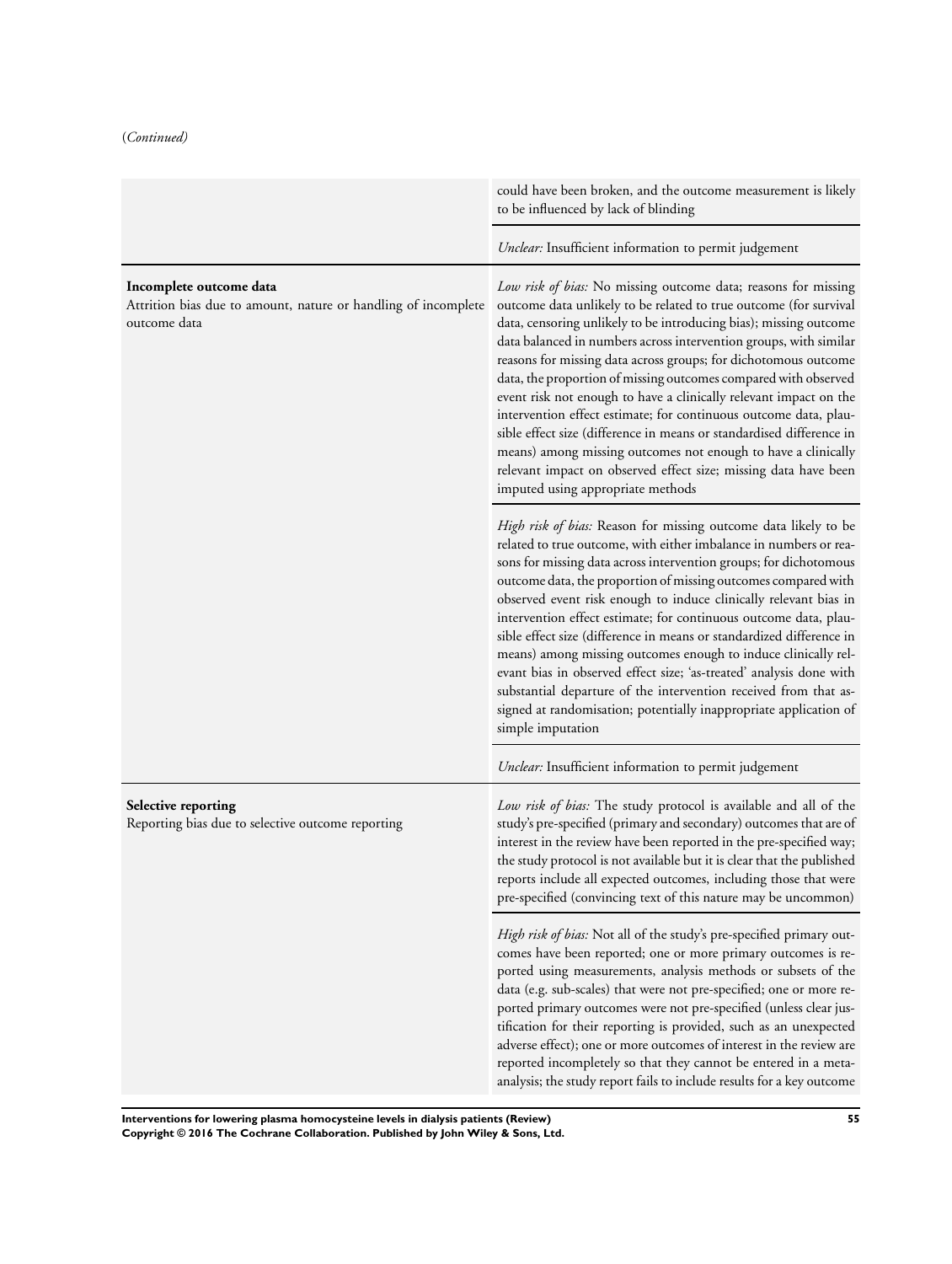|                                                                       | that would be expected to have been reported for such a study                                                                                                                                                                                                                                           |
|-----------------------------------------------------------------------|---------------------------------------------------------------------------------------------------------------------------------------------------------------------------------------------------------------------------------------------------------------------------------------------------------|
|                                                                       | <i>Unclear:</i> Insufficient information to permit judgement                                                                                                                                                                                                                                            |
| Other bias<br>Bias due to problems not covered elsewhere in the table | Low risk of bias: The study appears to be free of other sources of<br>bias.                                                                                                                                                                                                                             |
|                                                                       | <i>High risk of bias:</i> Had a potential source of bias related to the spe-<br>cific study design used; stopped early due to some data-dependent<br>process (including a formal-stopping rule); had extreme baseline<br>imbalance; has been claimed to have been fraudulent; had some<br>other problem |
|                                                                       | Unclear: Insufficient information to assess whether an important<br>risk of bias exists; insufficient rationale or evidence that an iden-<br>tified problem will introduce bias                                                                                                                         |

## **H I S T O R Y**

Protocol first published: Issue 1, 2004

Review first published: Issue 5, 2016

| Date             | Event                                                                | Description                     |
|------------------|----------------------------------------------------------------------|---------------------------------|
|                  | 11 December 2008 New citation required and major changes New authors |                                 |
| 1 September 2008 | Amended                                                              | Converted to new review format. |

## **C O N T R I B U T I O N S O F A U T H O R S**

- 1. Draft the protocol: AC, MG, MJ, AK, SK, SDN, SN, TN, VP
- 2. Study selection: MJ, AK, SK, SDN, SN, VP,
- 3. Extract data from studies: MJ, SK, SDN, SN, VP
- 4. Enter data into RevMan: MJ, SN
- 5. Carry out the analysis: MJ, SK, SDN, SN, TN, VP
- 6. Interpret the analysis: MJ, SK, SDN, SN, TN, VP, GS, SZ
- 7. Draft the final review: MJ, SK, SDN, SN, TN, VP
- 8. Disagreement resolution: AC, MG, MJ, AK, SK, SDN, SN, TN, VP, GS, SZ
- 9. Update the review: AC, MG, MJ, AK, SK, SDN, SN, TN, VP, GS, SZ

**Interventions for lowering plasma homocysteine levels in dialysis patients (Review) 56 Copyright © 2016 The Cochrane Collaboration. Published by John Wiley & Sons, Ltd.**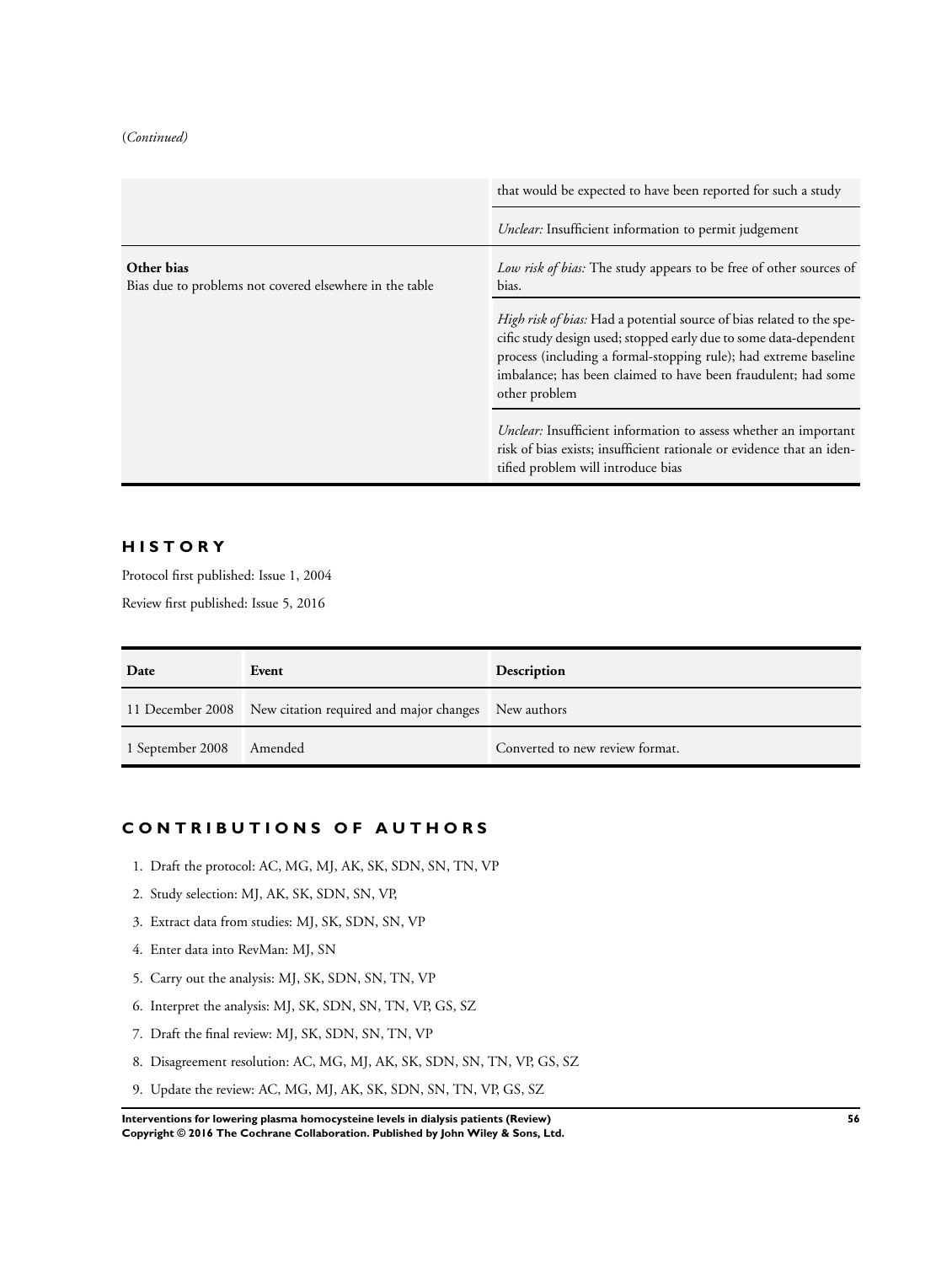## **D E C L A R A T I O N S O F I N T E R E S T**

- Sagar U Nigwekar: none known
- Amy Kang: none known

• Sophia Zoungas: I have received speaker honoria from Servier, MSD, Novo Nordisk, Sanofi Aventis, Johnson and Johnson and Astra Zeneca/BMS. I have served on external advisory boards for MSD, Amgen, AbbVie, Novo Nordisk, Novartis, Takeda, Sanofi Aventis and Astra Zeneca.

• Alan Cass: The Menzies School of Health Research has received unconditional research funding from AMGEN, Merck and Novartis for research in chronic kidney disease in Indigenous populations

• Martin P Gallagher: Martin Gallagher has received competitive research funding from the Royal Australasian College of Physicians and the Australian National Health and Medical Research Council in the last 36 months.

- Satyarth Kulshrestha: none known
- Sankar D Navaneethan: none known
- Vlado Perkovic: none known

• Giovanni FM Strippoli: Institutional support from AIfa-italian medicines agenda for Cedose trial funding (ESA dose); employment by Diaverum, renal service provider for dialysis

• Meg J Jardine: is supported by a NHMRC Career Development Fellowship and National Heart Foundation Future Leader Fellowship.

## **S O U R C E S O F S U P P O R T**

### **Internal sources**

• No sources of support supplied

## **External sources**

• Clinical Scientist in Nephrology award from the American Kidney Fund, USA. Sagar U Nigwekar

## **DIFFERENCES BETWEEN PROTOCOL AND REVIEW**

In the protocol, we mentioned N-acetyl cysteine as an intervention that lowers serum homocysteine levels to be considered for this review. Although it has this effect there are significant other effects including anti-oxidant effects from this intervention and since this review is focused on interventions that primarily reduce homocysteine, we decided to not include studies that evaluated N-acetyl cysteine in the ESKD setting in this review. Our search identified only four such studies ([Ali 2003](#page-16-0); [Nascimento 2010;](#page-16-0) [Scholze 2004;](#page-16-0) [Tepel 2003](#page-16-0); [Thaha 2006](#page-16-0)).